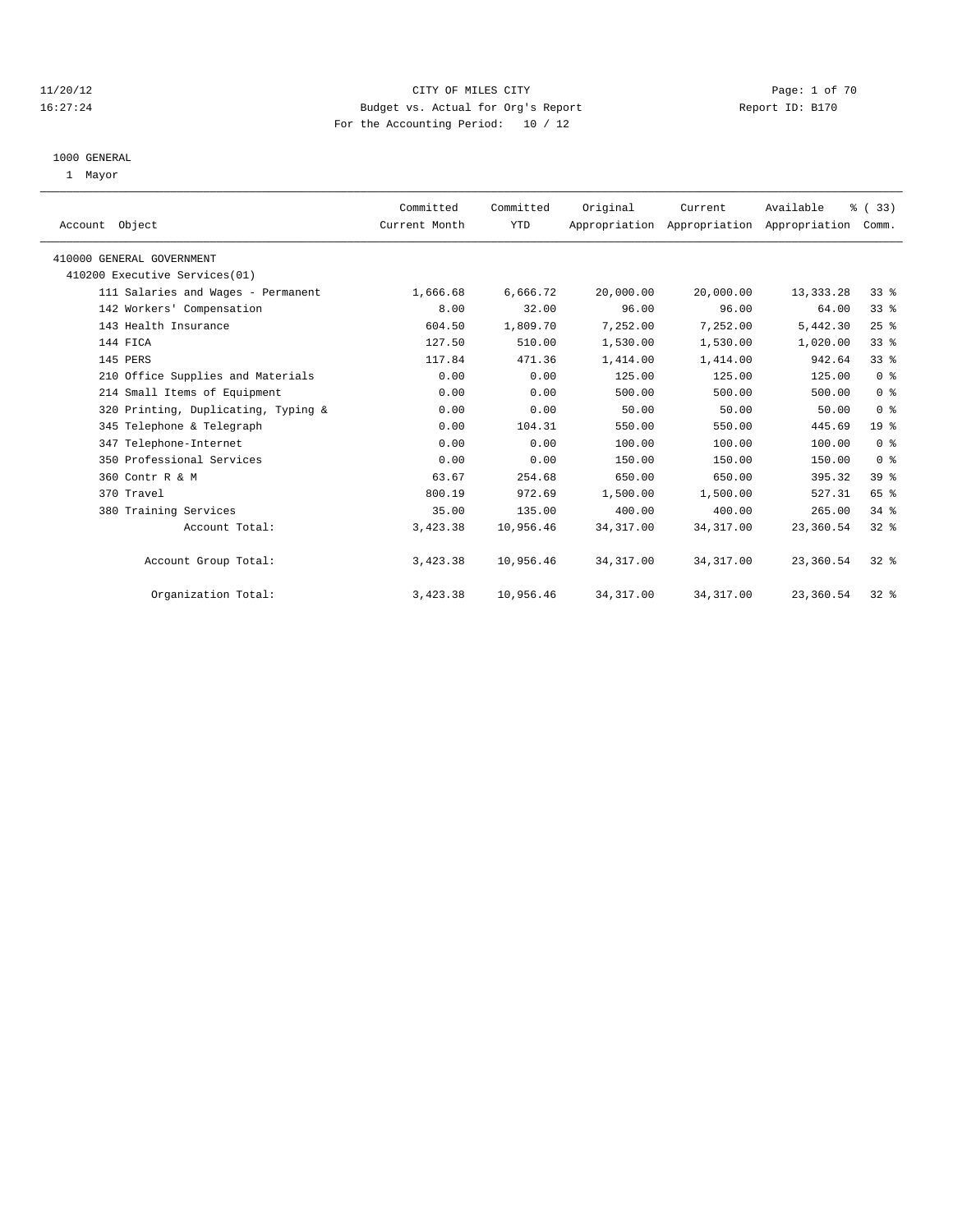#### 11/20/12 CITY OF MILES CITY Page: 2 of 70 16:27:24 Budget vs. Actual for Org's Report Report ID: B170 For the Accounting Period: 10 / 12

#### 1000 GENERAL

2 City Council

| Account Object                           | Committed<br>Current Month | Committed<br><b>YTD</b> | Original  | Current<br>Appropriation Appropriation Appropriation | Available | % (33)<br>Comm. |  |
|------------------------------------------|----------------------------|-------------------------|-----------|------------------------------------------------------|-----------|-----------------|--|
| 410000 GENERAL GOVERNMENT                |                            |                         |           |                                                      |           |                 |  |
| 410100 Legislative Services(02)          |                            |                         |           |                                                      |           |                 |  |
| 111 Salaries and Wages - Permanent       | 2,000.00                   | 8,000.00                | 24,000.00 | 24,000.00                                            | 16,000.00 | 33%             |  |
| 142 Workers' Compensation                | 9.60                       | 38.40                   | 115.00    | 115.00                                               | 76.60     | 33%             |  |
| 144 FICA                                 | 152.96                     | 611.84                  | 1,836.00  | 1,836.00                                             | 1,224.16  | 33 <sup>8</sup> |  |
| 145 PERS                                 | 53.04                      | 212.16                  | 636.00    | 636.00                                               | 423.84    | 33 <sup>8</sup> |  |
| 220 Operating Expenses                   | 0.00                       | 256.88                  | 0.00      | 0.00                                                 | $-256.88$ | $***$ $%$       |  |
| 370 Travel                               | 0.00                       | 0.00                    | 500.00    | 500.00                                               | 500.00    | 0 <sup>8</sup>  |  |
| 380 Training Services                    | 0.00                       | 0.00                    | 500.00    | 500.00                                               | 500.00    | 0 <sup>8</sup>  |  |
| Account Total:                           | 2,215.60                   | 9,119.28                | 27,587.00 | 27,587.00                                            | 18,467.72 | 33%             |  |
| 410105 Safety Culture-Supplies           |                            |                         |           |                                                      |           |                 |  |
| 230 Repair and Maintenance Supplies      | 0.00                       | 0.00                    | 1,000.00  | 1,000.00                                             | 1,000.00  | 0 <sup>8</sup>  |  |
| Account Total:                           | 0.00                       | 0.00                    | 1,000.00  | 1,000.00                                             | 1,000.00  | 0 <sup>8</sup>  |  |
| Account Group Total:                     | 2,215.60                   | 9,119.28                | 28,587.00 | 28,587.00                                            | 19,467.72 | 32%             |  |
| 470000 Housing and Community Development |                            |                         |           |                                                      |           |                 |  |
| 470300 Ecomonic Development              |                            |                         |           |                                                      |           |                 |  |
| 350 Professional Services                | 5,000.00                   | 13,438.00               | 13,438.00 | 13,438.00                                            | 0.00      | $100*$          |  |
| Account Total:                           | 5,000.00                   | 13,438.00               | 13,438.00 | 13,438.00                                            | 0.00      | 100 %           |  |
| Account Group Total:                     | 5,000.00                   | 13,438.00               | 13,438.00 | 13,438.00                                            | 0.00      | $100*$          |  |
| Organization Total:                      | 7,215.60                   | 22,557.28               | 42,025.00 | 42,025.00                                            | 19,467.72 | $54$ $%$        |  |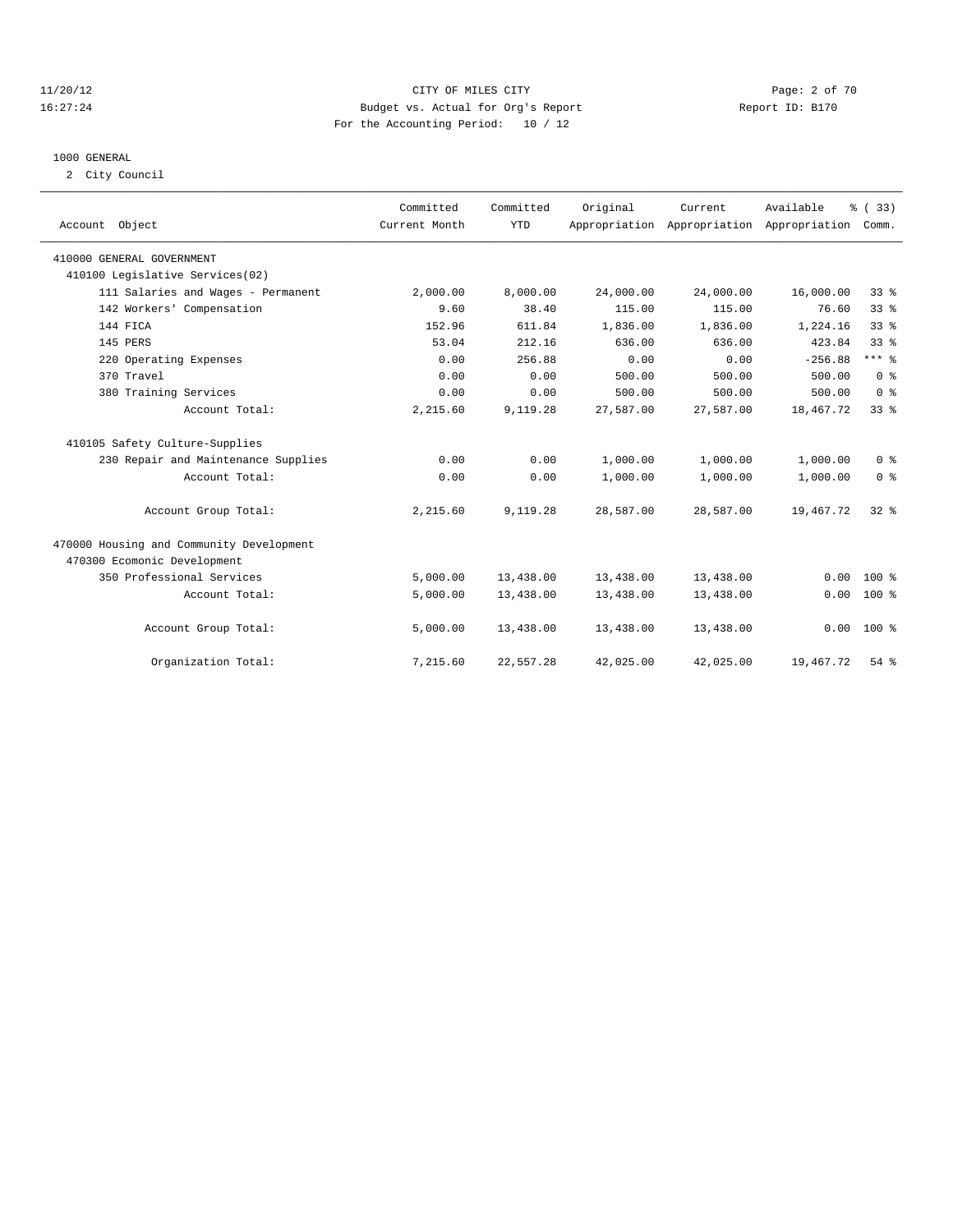#### 11/20/12 CITY OF MILES CITY Page: 3 of 70 16:27:24 Budget vs. Actual for Org's Report Report ID: B170 For the Accounting Period: 10 / 12

————————————————————————————————————————————————————————————————————————————————————————————————————————————————————————————————————

#### 1000 GENERAL

3 City Clerk

|                                            | Committed     | Committed   | Original    | Current     | Available                                       | % ( 33 )        |
|--------------------------------------------|---------------|-------------|-------------|-------------|-------------------------------------------------|-----------------|
| Account Object                             | Current Month | <b>YTD</b>  |             |             | Appropriation Appropriation Appropriation Comm. |                 |
| 410000 GENERAL GOVERNMENT                  |               |             |             |             |                                                 |                 |
| 410500 Financial Services(03)              |               |             |             |             |                                                 |                 |
| 111 Salaries and Wages - Permanent         | 9,719.60      | 38,808.60   | 124,074.00  | 124,074.00  | 85,265.40                                       | $31$ $%$        |
| 121 OVERTIME-PERMANENT                     | 7.22          | 240.83      | 3,573.00    | 3,573.00    | 3,332.17                                        | 7 %             |
| 131 VACATION                               | 69.68         | 1,257.59    | 6, 173.00   | 6, 173.00   | 4,915.41                                        | $20*$           |
| 132 SICK LEAVE                             | 46.62         | 622.58      | 2,692.00    | 2,692.00    | 2,069.42                                        | $23$ %          |
| 133 OTHER LEAVE PAY                        | 276.90        | 454.91      | 7,212.00    | 7,212.00    | 6,757.09                                        | 6 %             |
| 141 Unemployment Insurance                 | 35.15         | 145.94      | 503.00      | 503.00      | 357.06                                          | 29%             |
| 142 Workers' Compensation                  | 85.27         | 350.21      | 1,322.00    | 1,322.00    | 971.79                                          | 26%             |
| 143 Health Insurance                       | 1,315.39      | 5,538.97    | 23,931.00   | 23,931.00   | 18,392.03                                       | $23$ $%$        |
| 144 FICA                                   | 764.72        | 3,174.97    | 10,995.00   | 10,995.00   | 7,820.03                                        | 29%             |
| 145 PERS                                   | 542.31        | 2,243.73    | 10,079.00   | 10,079.00   | 7,835.27                                        | $22$ $%$        |
| 196 CLOTHING ALLOTMENT                     | 0.00          | 495.00      | 450.00      | 450.00      | $-45.00$                                        | $110*$          |
| 210 Office Supplies and Materials          | 0.00          | 721.66      | 1,000.00    | 1,000.00    | 278.34                                          | $72$ $%$        |
| 214 Small Items of Equipment               | 0.00          | 95.32       | 4,000.00    | 4,000.00    | 3,904.68                                        | 2 <sup>°</sup>  |
| 220 Operating Expenses                     | 835.00        | 2,530.35    | 2,000.00    | 2,000.00    | $-530.35$                                       | $127$ %         |
| 230 Repair and Maintenance Supplies        | 0.00          | 0.00        | 200.00      | 200.00      | 200.00                                          | 0 <sup>8</sup>  |
| 311 Postage, Box Rent, Etc.                | $-303.01$     | 2,196.33    | 1,000.00    | 1,000.00    | $-1, 196.33$                                    | $220$ %         |
| 320 Printing, Duplicating, Typing &        | 0.00          | 88.83       | 2,000.00    | 2,000.00    | 1,911.17                                        | 4%              |
| 330 Publicity, Subscriptions & Dues        | 0.00          | 284.27      | 1,700.00    | 1,700.00    | 1,415.73                                        | 17 <sup>8</sup> |
| 334 Memberships, Registrations & Dues      | 0.00          | 2,673.00    | 2,700.00    | 2,700.00    | 27.00                                           | 99 %            |
| 345 Telephone & Telegraph                  | 0.00          | 159.67      | 1,200.00    | 1,200.00    | 1,040.33                                        | 13 <sup>8</sup> |
| 347 Telephone-Internet                     | 0.00          | 58.56       | 250.00      | 250.00      | 191.44                                          | 23 <sup>8</sup> |
| 350 Professional Services                  | 0.00          | 16, 263. 33 | 30,000.00   | 30,000.00   | 13,736.67                                       | 54%             |
| 360 Contr R & M                            | 286.47        | 5,484.21    | 8,000.00    | 8,000.00    | 2,515.79                                        | 69 %            |
| 370 Travel                                 | 0.00          | 0.00        | 1,200.00    | 1,200.00    | 1,200.00                                        | 0 <sup>8</sup>  |
| 380 Training Services                      | 0.00          | 0.00        | 1,000.00    | 1,000.00    | 1,000.00                                        | 0 <sup>8</sup>  |
| 382 Books                                  | 0.00          | 305.99      | 100.00      | 100.00      | $-205.99$                                       | $306$ %         |
| 521 Surety Bonds for Officials & Employees | 0.00          | 923.00      | 923.00      | 923.00      | 0.00                                            | 100 %           |
| Account Total:                             | 13,681.32     | 85, 117.85  | 248, 277.00 | 248, 277.00 | 163, 159. 15                                    | $34$ $%$        |
| 411101 Labor Negotiations                  |               |             |             |             |                                                 |                 |
| 350 Professional Services                  |               |             | 15,000.00   | 15,000.00   |                                                 | 13 <sup>8</sup> |
|                                            | 1,925.00      | 1,925.00    |             |             | 13,075.00                                       |                 |
| Account Total:                             | 1,925.00      | 1,925.00    | 15,000.00   | 15,000.00   | 13,075.00                                       | 13 <sup>8</sup> |
| Account Group Total:                       | 15,606.32     | 87,042.85   | 263, 277.00 | 263, 277.00 | 176, 234. 15                                    | 33%             |
| 510000 MISCELLANEOUS                       |               |             |             |             |                                                 |                 |
| 510330 Comprehensive Liability Insurance   |               |             |             |             |                                                 |                 |
| 513 Liability                              | 0.00          | 67,923.15   | 67,952.00   | 67,952.00   |                                                 | 28.85 100 %     |
| Account Total:                             | 0.00          | 67,923.15   | 67,952.00   | 67,952.00   | 28.85                                           | $100*$          |
| Account Group Total:                       | 0.00          | 67,923.15   | 67,952.00   | 67,952.00   |                                                 | 28.85 100 %     |
| Organization Total:                        | 15,606.32     | 154,966.00  | 331,229.00  | 331,229.00  | 176,263.00                                      | 47 %            |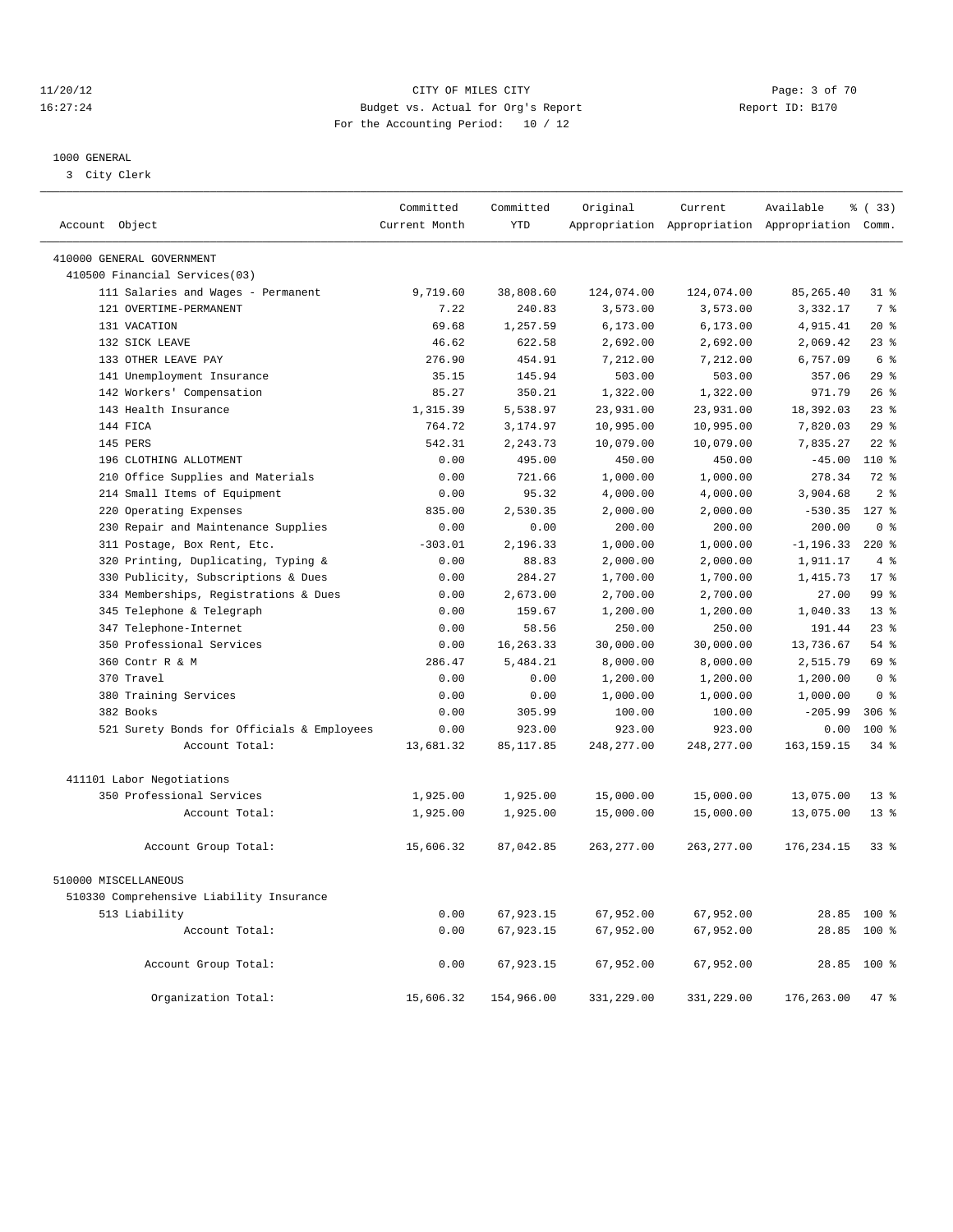#### 11/20/12 CITY OF MILES CITY Page: 4 of 70 16:27:24 Budget vs. Actual for Org's Report Report ID: B170 For the Accounting Period: 10 / 12

### 1000 GENERAL

4 Attorney

| Account Object                     | Committed<br>Current Month | Committed<br>YTD | Original  | Current   | Available<br>Appropriation Appropriation Appropriation | % (33)<br>Comm. |  |
|------------------------------------|----------------------------|------------------|-----------|-----------|--------------------------------------------------------|-----------------|--|
| 410000 GENERAL GOVERNMENT          |                            |                  |           |           |                                                        |                 |  |
| 411100 Legal Services(04)          |                            |                  |           |           |                                                        |                 |  |
| 111 Salaries and Wages - Permanent | 6,959.49                   | 27,777.59        | 72,942.00 | 72,942.00 | 45, 164. 41                                            | 38 <sup>8</sup> |  |
|                                    |                            |                  |           |           |                                                        |                 |  |
| 141 Unemployment Insurance         | 24.37                      | 97.38            | 256.00    | 256.00    | 158.62                                                 | 38 %            |  |
| 142 Workers' Compensation          | 62.95                      | 227.15           | 375.00    | 375.00    | 147.85                                                 | $61$ $%$        |  |
| 144 FICA                           | 532.39                     | 2,127.84         | 5,580.00  | 5,580.00  | 3,452.16                                               | 38 <sup>8</sup> |  |
| 145 PERS                           | 451.21                     | 1,810.78         | 5,157.00  | 5,157.00  | 3,346.22                                               | 35 <sup>8</sup> |  |
| 196 CLOTHING ALLOTMENT             | 0.00                       | 37.50            | 0.00      | 0.00      | $-37.50$                                               | $***$ $%$       |  |
| 210 Office Supplies and Materials  | 0.00                       | 156.44           | 0.00      | 0.00      | $-156.44$                                              | $***$ $%$       |  |
| 220 Operating Expenses             | 21.45                      | 108.55           | 300.00    | 300.00    | 191.45                                                 | 36 <sup>8</sup> |  |
| 311 Postage, Box Rent, Etc.        | 119.95                     | 202.90           | 300.00    | 300.00    | 97.10                                                  | 68 %            |  |
| 345 Telephone & Telegraph          | 0.00                       | 25.13            | 120.00    | 120.00    | 94.87                                                  | $21$ %          |  |
| 347 Telephone-Internet             | 0.00                       | 0.00             | 120.00    | 120.00    | 120.00                                                 | 0 <sup>8</sup>  |  |
| 350 Professional Services          | 100.00                     | 1,033.12         | 1,200.00  | 1,200.00  | 166.88                                                 | 86%             |  |
| 360 Contr R & M                    | 0.00                       | 100.00           | 200.00    | 200.00    | 100.00                                                 | $50*$           |  |
| 370 Travel                         | 0.00                       | 0.00             | 550.00    | 550.00    | 550.00                                                 | 0 <sup>8</sup>  |  |
| Account Total:                     | 8,271.81                   | 33,704.38        | 87,100.00 | 87,100.00 | 53, 395.62                                             | 39 %            |  |
|                                    |                            |                  |           |           |                                                        |                 |  |
| Account Group Total:               | 8,271.81                   | 33,704.38        | 87,100.00 | 87,100.00 | 53, 395.62                                             | $39*$           |  |
| Organization Total:                | 8,271.81                   | 33,704.38        | 87,100.00 | 87,100.00 | 53, 395.62                                             | 39 <sup>8</sup> |  |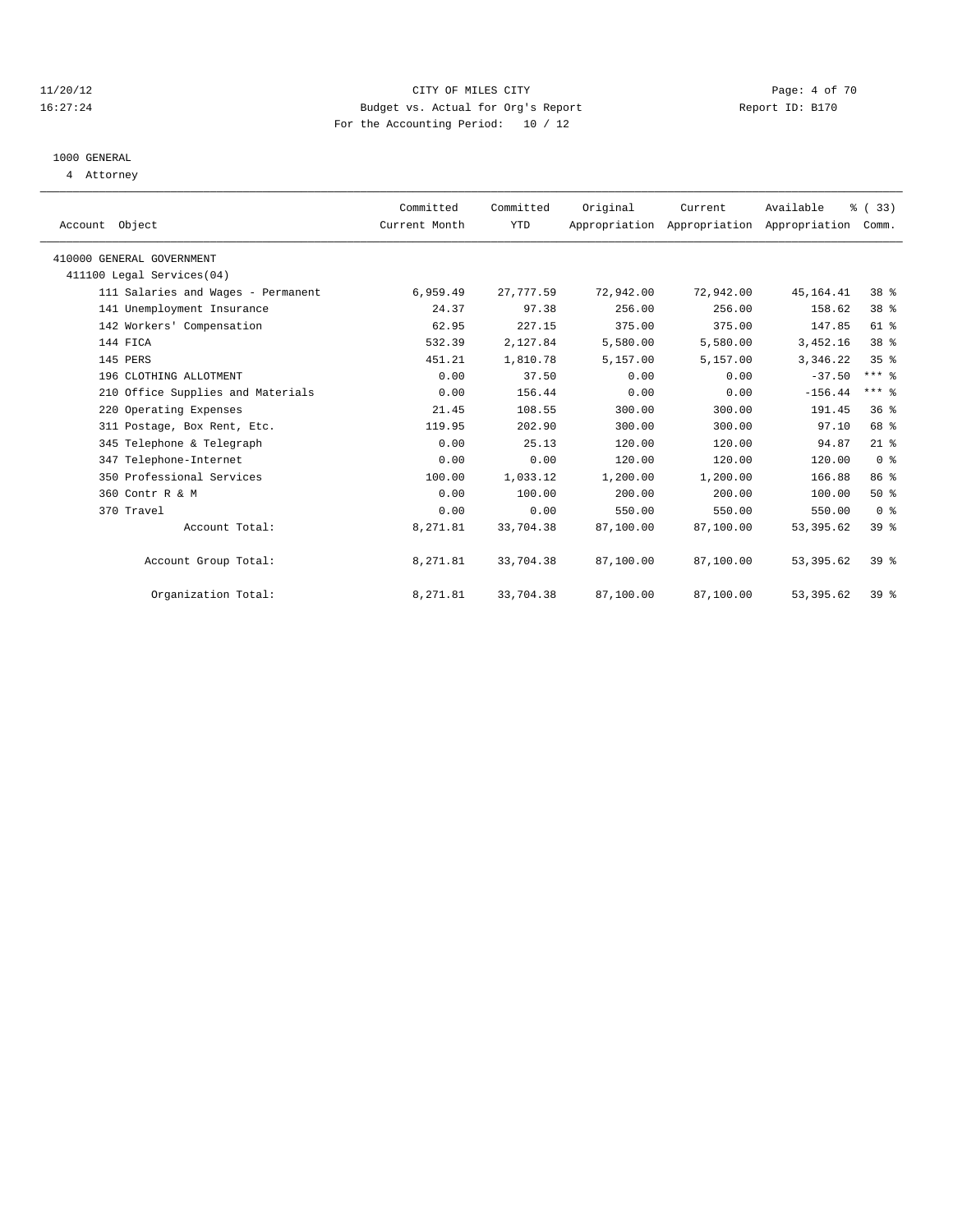#### 11/20/12 CITY OF MILES CITY Page: 5 of 70 16:27:24 Budget vs. Actual for Org's Report Report ID: B170 For the Accounting Period: 10 / 12

#### 1000 GENERAL

5 Police

|                                             | Committed     | Committed   |              | Current      | Available                                       | % (33)          |
|---------------------------------------------|---------------|-------------|--------------|--------------|-------------------------------------------------|-----------------|
| Account Object                              | Current Month | <b>YTD</b>  | Original     |              | Appropriation Appropriation Appropriation Comm. |                 |
|                                             |               |             |              |              |                                                 |                 |
| 420000 PUBLIC SAFETY                        |               |             |              |              |                                                 |                 |
| 420140 Crime Control and Investigation (05) |               |             |              |              |                                                 |                 |
| 111 Salaries and Wages - Permanent          | 54,407.24     | 201,397.23  | 674,824.00   | 674,824.00   | 473, 426.77                                     | $30*$           |
| 121 OVERTIME-PERMANENT                      | 4,894.30      | 14, 176. 36 | 21,500.00    | 21,500.00    | 7,323.64                                        | 66 %            |
| 131 VACATION                                | 1,943.15      | 13,818.74   | 30,000.00    | 30,000.00    | 16, 181. 26                                     | 46 %            |
| 132 SICK LEAVE                              | 1,016.79      | 2,588.63    | 7,500.00     | 7,500.00     | 4,911.37                                        | 35 <sup>8</sup> |
| 133 OTHER LEAVE PAY                         | 996.75        | 1,983.75    | 8,000.00     | 8,000.00     | 6,016.25                                        | 25%             |
| 134 HOLIDAY PAY                             | 3,024.64      | 9,049.18    | 21,500.00    | 21,500.00    | 12,450.82                                       | 42 %            |
| 141 Unemployment Insurance                  | 231.98        | 869.72      | 2,762.00     | 2,762.00     | 1,892.28                                        | $31$ $%$        |
| 142 Workers' Compensation                   | 2,721.50      | 10,332.61   | 34,412.00    | 34, 412.00   | 24,079.39                                       | $30*$           |
| 143 Health Insurance                        | 8,516.86      | 34,670.52   | 116,154.00   | 116,154.00   | 81, 483. 48                                     | $30*$           |
| 144 FICA                                    | 996.83        | 3,778.41    | 15,554.00    | 15,554.00    | 11,775.59                                       | $24$ %          |
| 146 Police Pension                          | 7,989.06      | 29,899.24   | 104,372.00   | 104,372.00   | 74,472.76                                       | 29%             |
| 196 CLOTHING ALLOTMENT                      | 0.00          | 5,666.00    | 12,960.00    | 12,960.00    | 7,294.00                                        | 44 %            |
| Office Supplies and Materials<br>210        | 327.23        | 1,549.52    | 4,000.00     | 4,000.00     | 2,450.48                                        | 39 %            |
| 214 Small Items of Equipment                | 1,348.72      | 4,981.50    | 30,000.00    | 30,000.00    | 25,018.50                                       | 17.8            |
| 220 Operating Expenses                      | 122.32        | 5,901.73    | 6,500.00     | 6,500.00     | 598.27                                          | $91$ %          |
| 226 Clothing and Uniforms                   | 0.00          | 225.73      | 1,000.00     | 1,000.00     | 774.27                                          | $23$ $%$        |
| 227 Firearm Supplies                        | 0.00          | 2,322.96    | 4,800.00     | 4,800.00     | 2,477.04                                        | 48 %            |
| Repair and Maintenance Supplies<br>230      | 22.54         | 2,484.17    | 6,000.00     | 6,000.00     | 3,515.83                                        | 41 %            |
| 231 Gas, Oil, Diesel Fuel, Grease, etc.     | 2,585.71      | 8,590.12    | 32,000.00    | 32,000.00    | 23,409.88                                       | $27$ %          |
| 311 Postage, Box Rent, Etc.                 | 10.11         | 344.83      | 600.00       | 600.00       | 255.17                                          | 57%             |
| 330 Publicity, Subscriptions & Dues         | 0.00          | 0.00        | 300.00       | 300.00       | 300.00                                          | 0 <sup>8</sup>  |
| 334 Memberships, Registrations & Dues       | 0.00          | 100.00      | 1,800.00     | 1,800.00     | 1,700.00                                        | 6 %             |
| Telephone & Telegraph<br>345                | 0.00          | 950.55      | 6,000.00     | 6,000.00     | 5,049.45                                        | 16 <sup>°</sup> |
| 346 Garbage Service                         | 43.00         | 172.00      | 500.00       | 500.00       | 328.00                                          | $34$ $%$        |
| 347 Telephone-Internet                      | 0.00          | 196.80      | 800.00       | 800.00       | 603.20                                          | 25%             |
| 350 Professional Services                   | 750.00        | 3,374.00    | 12,000.00    | 12,000.00    | 8,626.00                                        | 28 <sup>8</sup> |
| 360 Contr R & M                             | 0.00          | 80.21       | 1,000.00     | 1,000.00     | 919.79                                          | 8 %             |
| 366 R&M Vehicles - Police/Animal Control    | 700.03        | 8,148.49    | 20,000.00    | 20,000.00    | 11,851.51                                       | 41 %            |
| 370 Travel                                  | 932.59        | 6,391.62    | 6,500.00     | 6,500.00     | 108.38                                          | 98 %            |
| 380 Training Services                       | 850.00        | 4,189.00    | 10,000.00    | 10,000.00    | 5,811.00                                        | 42 %            |
| 381 BOOKS(POP&MILES) (correct)              | 0.00          | 0.00        | 500.00       | 500.00       | 500.00                                          | 0 <sup>8</sup>  |
| 512 Insurance on Vehicles & Equipment       | 0.00          | 1,031.65    | 1,032.00     | 1,032.00     | 0.35                                            | $100*$          |
| 700 Grants, Contributions & Indemnities     | 0.00          | 15,970.00   | 15,970.00    | 15,970.00    | 0.00                                            | $100*$          |
| Account Total:                              | 94, 431.35    | 395,235.27  | 1,210,840.00 | 1,210,840.00 | 815,604.73                                      | $33$ $%$        |
|                                             |               |             |              |              |                                                 |                 |
| 420142 Drug Enforcement                     |               |             |              |              |                                                 |                 |
| 111 Salaries and Wages - Permanent          | 0.00          | 0.00        | 32,280.00    | 32,280.00    | 32,280.00                                       | 0 <sup>8</sup>  |
| 121 OVERTIME-PERMANENT                      | 0.00          | 0.00        | 1,274.00     | 1,274.00     | 1,274.00                                        | 0 <sup>8</sup>  |
| 131 VACATION                                | 0.00          | 0.00        | 1,070.00     | 1,070.00     | 1,070.00                                        | $0$ %           |
| 132 SICK LEAVE                              | 0.00          | 0.00        | 700.00       | 700.00       | 700.00                                          | $0$ %           |
| 133 OTHER LEAVE PAY                         | 0.00          | 0.00        | 530.00       | 530.00       | 530.00                                          | 0 <sup>8</sup>  |
| 134 HOLIDAY PAY                             | 0.00          | 0.00        | 212.00       | 212.00       | 212.00                                          | $0$ %           |
| 141 Unemployment Insurance                  | 0.00          | 0.00        | 65.00        | 65.00        | 65.00                                           | 0 <sup>8</sup>  |
| 142 Workers' Compensation                   | 0.00          | 0.00        | 1,803.00     | 1,803.00     | 1,803.00                                        | $0$ %           |
| 143 Health Insurance                        | 0.00          | 0.00        | 7,252.00     | 7,252.00     | 7,252.00                                        | $0$ %           |
| 144 FICA                                    | 0.00          | 0.00        | 593.00       | 593.00       | 593.00                                          | 0 %             |
| 146 Police Pension                          | 0.00          | 0.00        | 5,602.00     | 5,602.00     | 5,602.00                                        | 0 %             |
| 196 CLOTHING ALLOTMENT                      | 0.00          | 0.00        | 720.00       | 720.00       | 720.00                                          | 0 %             |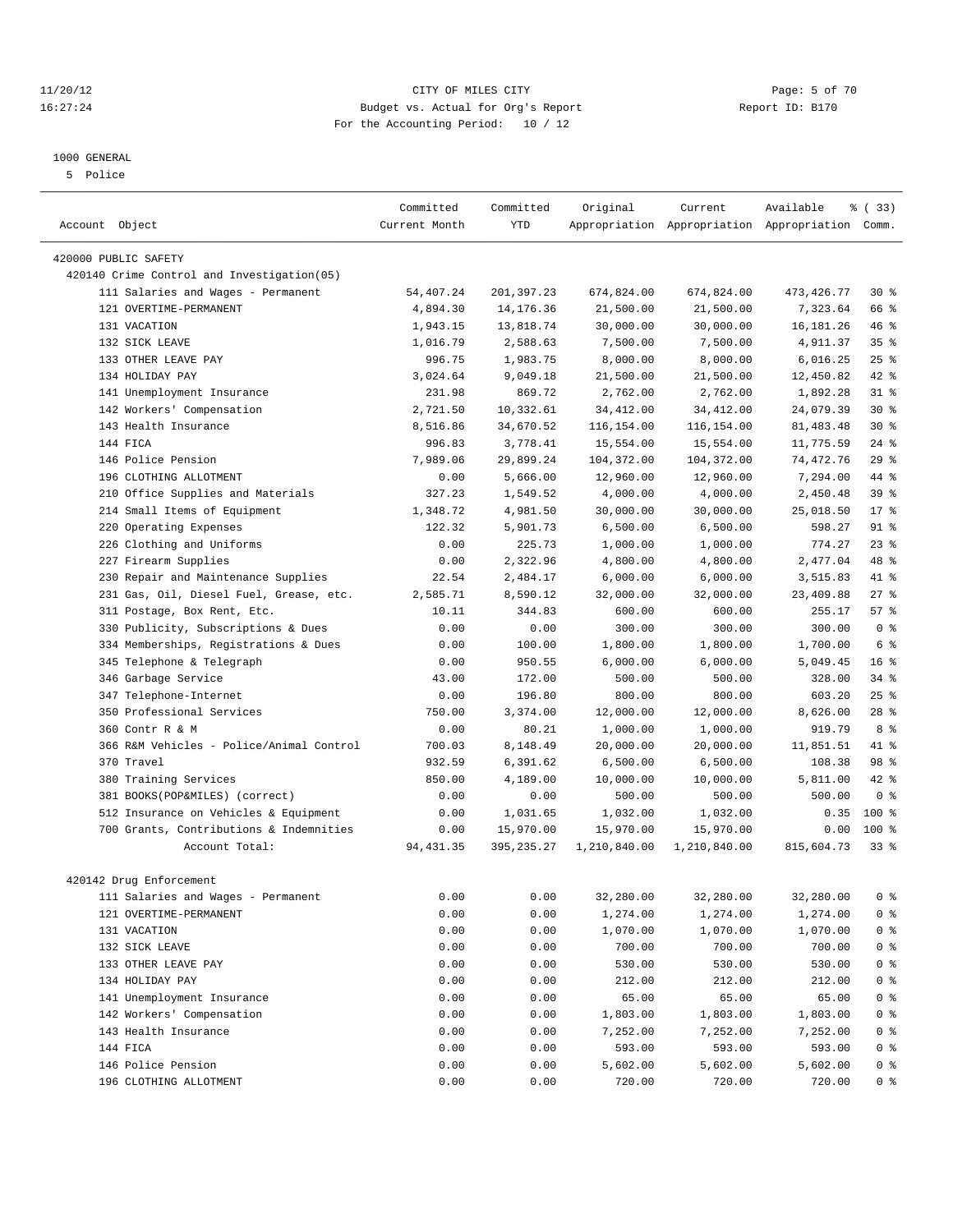#### 11/20/12 CITY OF MILES CITY Page: 6 of 70 16:27:24 Budget vs. Actual for Org's Report Report ID: B170 For the Accounting Period: 10 / 12

#### 1000 GENERAL

5 Police

| Account Object                           | Committed<br>Current Month | Committed<br><b>YTD</b> | Original     | Current      | Available<br>Appropriation Appropriation Appropriation Comm. | % (33)          |
|------------------------------------------|----------------------------|-------------------------|--------------|--------------|--------------------------------------------------------------|-----------------|
| Account Total:                           | 0.00                       | 0.00                    | 52,101.00    | 52,101.00    | 52,101.00                                                    | 0 <sup>8</sup>  |
| 420144 School Resource Officer           |                            |                         |              |              |                                                              |                 |
| 214 Small Items of Equipment             | 486.46                     | 486.46                  | 0.00         | 0.00         | $-486.46$                                                    | $***$ 2         |
| Account Total:                           | 486.46                     | 486.46                  | 0.00         | 0.00         | $-486.46$                                                    | $***$ %         |
| 420160 Communications-Dispatch           |                            |                         |              |              |                                                              |                 |
| 111 Salaries and Wages - Permanent       | 14,743.24                  | 59,790.74               | 210,876.00   | 210,876.00   | 151,085.26                                                   | $28$ %          |
| 121 OVERTIME-PERMANENT                   | 539.76                     | 1,155.74                | 6,996.00     | 6,996.00     | 5,840.26                                                     | $17*$           |
| 131 VACATION                             | 202.56                     | 3,367.49                | 15,000.00    | 15,000.00    | 11,632.51                                                    | $22$ %          |
| 132 SICK LEAVE                           | 2,804.20                   | 3,545.67                | 9,000.00     | 9,000.00     | 5,454.33                                                     | 39 <sup>8</sup> |
| 133 OTHER LEAVE PAY                      | 0.00                       | 165.72                  | 3,504.00     | 3,504.00     | 3,338.28                                                     | 5 <sub>8</sub>  |
| 134 HOLIDAY PAY                          | 962.76                     | 2,891.79                | 12,624.00    | 12,624.00    | 9,732.21                                                     | $23$ $%$        |
| 141 Unemployment Insurance               | 67.38                      | 251.28                  | 903.00       | 903.00       | 651.72                                                       | $28$ %          |
| 142 Workers' Compensation                | 817.26                     | 3,072.83                | 11,378.00    | 11,378.00    | 8,305.17                                                     | 27%             |
| 143 Health Insurance                     | 3,022.51                   | 12,090.04               | 36,259.00    | 36,259.00    | 24,168.96                                                    | 33 <sup>8</sup> |
| 144 FICA                                 | 1,457.79                   | 5,432.02                | 19,737.00    | 19,737.00    | 14,304.98                                                    | 28 <sup>8</sup> |
| 145 PERS                                 | 1,292.20                   | 4,863.35                | 16,465.00    | 16,465.00    | 11,601.65                                                    | $30*$           |
| 196 CLOTHING ALLOTMENT                   | 0.00                       | 875.00                  | 2,400.00     | 2,400.00     | 1,525.00                                                     | 36 <sup>8</sup> |
| Office Supplies and Materials<br>210     | 0.00                       | 64.17                   | 3,500.00     | 3,500.00     | 3,435.83                                                     | 2 <sup>°</sup>  |
| 214 Small Items of Equipment             | 0.00                       | 0.00                    | 200.00       | 200.00       | 200.00                                                       | 0 <sup>8</sup>  |
| 220 Operating Expenses                   | 0.00                       | 426.80                  | 1,000.00     | 1,000.00     | 573.20                                                       | $43$ %          |
| 226 Clothing and Uniforms                | 0.00                       | 0.00                    | 150.00       | 150.00       | 150.00                                                       | 0 <sup>8</sup>  |
| 231 Gas, Oil, Diesel Fuel, Grease, etc.  | 70.41                      | 257.41                  | 700.00       | 700.00       | 442.59                                                       | 37%             |
| 311 Postage, Box Rent, Etc.              | 0.00                       | 6.80                    | 100.00       | 100.00       | 93.20                                                        | 7 <sup>8</sup>  |
| Printing, Duplicating, Typing &<br>320   | 0.00                       | 118.00                  | 100.00       | 100.00       | $-18.00$                                                     | $118*$          |
| 330 Publicity, Subscriptions & Dues      | 0.00                       | 0.00                    | 150.00       | 150.00       | 150.00                                                       | 0 <sup>8</sup>  |
| 334 Memberships, Registrations & Dues    | 0.00                       | 0.00                    | 400.00       | 400.00       | 400.00                                                       | 0 <sup>8</sup>  |
| 345 Telephone & Telegraph                | 0.00                       | 852.84                  | 4,000.00     | 4,000.00     | 3, 147. 16                                                   | $21$ %          |
| Telephone-Internet<br>347                | 0.00                       | 0.00                    | 100.00       | 100.00       | 100.00                                                       | 0 <sup>8</sup>  |
| 350 Professional Services                | 0.00                       | 0.00                    | 400.00       | 400.00       | 400.00                                                       | 0 <sup>8</sup>  |
| 360 Contr R & M                          | 0.00                       | 0.00                    | 50.00        | 50.00        | 50.00                                                        | 0 <sup>8</sup>  |
| 366 R&M Vehicles - Police/Animal Control | 0.00                       | 0.00                    | 200.00       | 200.00       | 200.00                                                       | 0 <sup>8</sup>  |
| 370 Travel                               | 0.00                       | 506.56                  | 1,000.00     | 1,000.00     | 493.44                                                       | $51$ %          |
| 380 Training Services                    | 0.00                       | 0.00                    | 1,000.00     | 1,000.00     | 1,000.00                                                     | 0 <sup>8</sup>  |
| Account Total:                           | 25,980.07                  | 99,734.25               | 358,192.00   | 358,192.00   | 258, 457. 75                                                 | $28$ $%$        |
| Account Group Total:                     | 120,897.88                 | 495,455.98              | 1,621,133.00 | 1,621,133.00 | 1,125,677.02                                                 | $31$ $%$        |
| 490000 DEBT SERVICE                      |                            |                         |              |              |                                                              |                 |
| 490500 Other Debt Service Payments       |                            |                         |              |              |                                                              |                 |
| 610 Principal-Police Cars                | 0.00                       | 8,788.97                | 17,659.00    | 17,659.00    | 8,870.03                                                     | $50*$           |
| 620 Interest-Police Cars                 | 0.00                       | 278.49                  | 505.00       | 505.00       | 226.51                                                       | 55 <sup>8</sup> |
| Account Total:                           | 0.00                       | 9,067.46                | 18,164.00    | 18,164.00    | 9,096.54                                                     | $50*$           |
| Account Group Total:                     | 0.00                       | 9,067.46                | 18,164.00    | 18,164.00    | 9,096.54                                                     | $50*$           |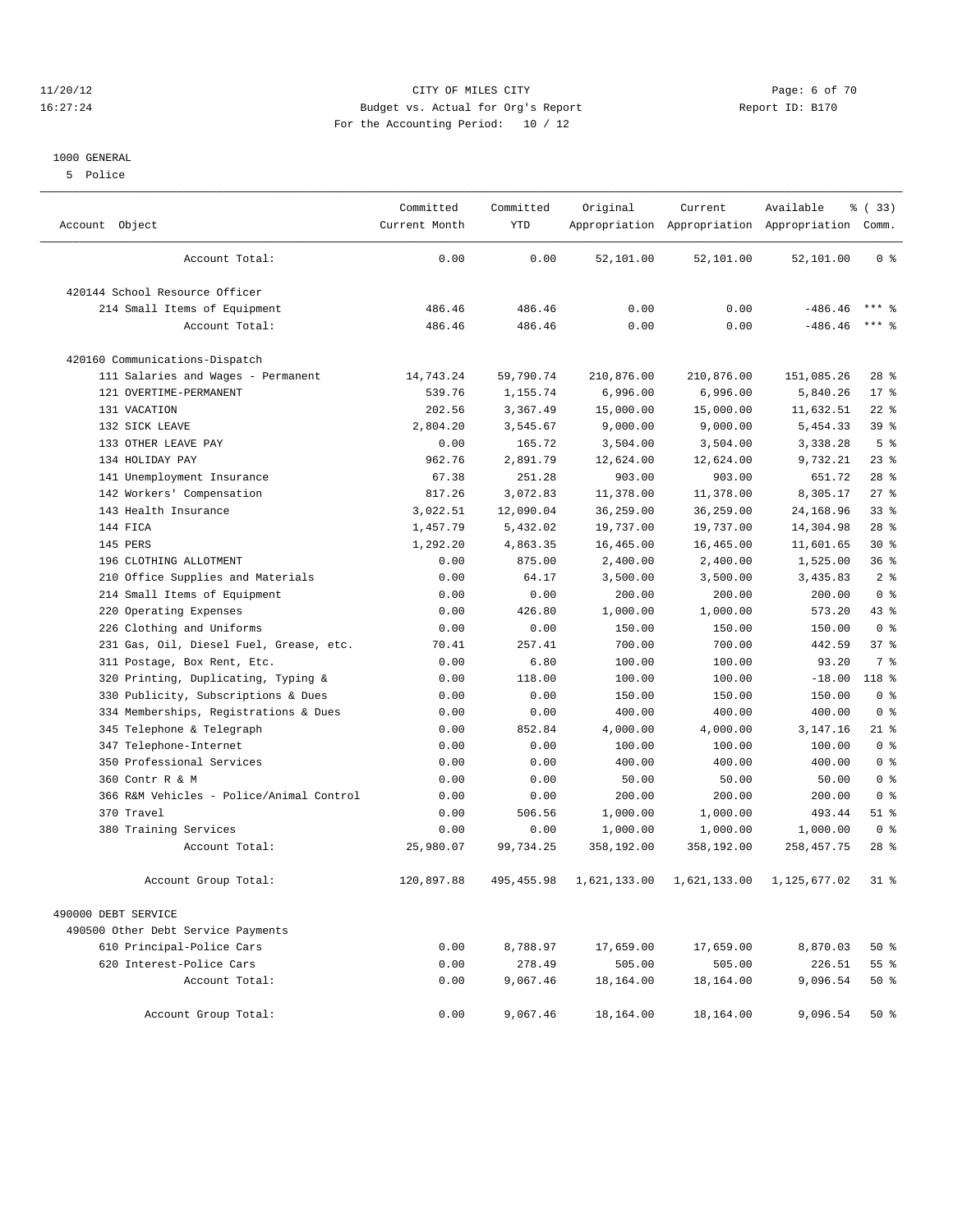#### 11/20/12 CITY OF MILES CITY Page: 7 of 70 16:27:24 Budget vs. Actual for Org's Report Report ID: B170 For the Accounting Period: 10 / 12

#### 1000 GENERAL

5 Police

| Account Object      | Committed<br>Current Month | Committed<br>YTD | Original                                               | Current<br>Appropriation Appropriation Appropriation Comm. | Available % (33) |  |
|---------------------|----------------------------|------------------|--------------------------------------------------------|------------------------------------------------------------|------------------|--|
| Organization Total: | 120,897.88                 |                  | 504,523.44 1,639,297.00 1,639,297.00 1,134,773.56 31 % |                                                            |                  |  |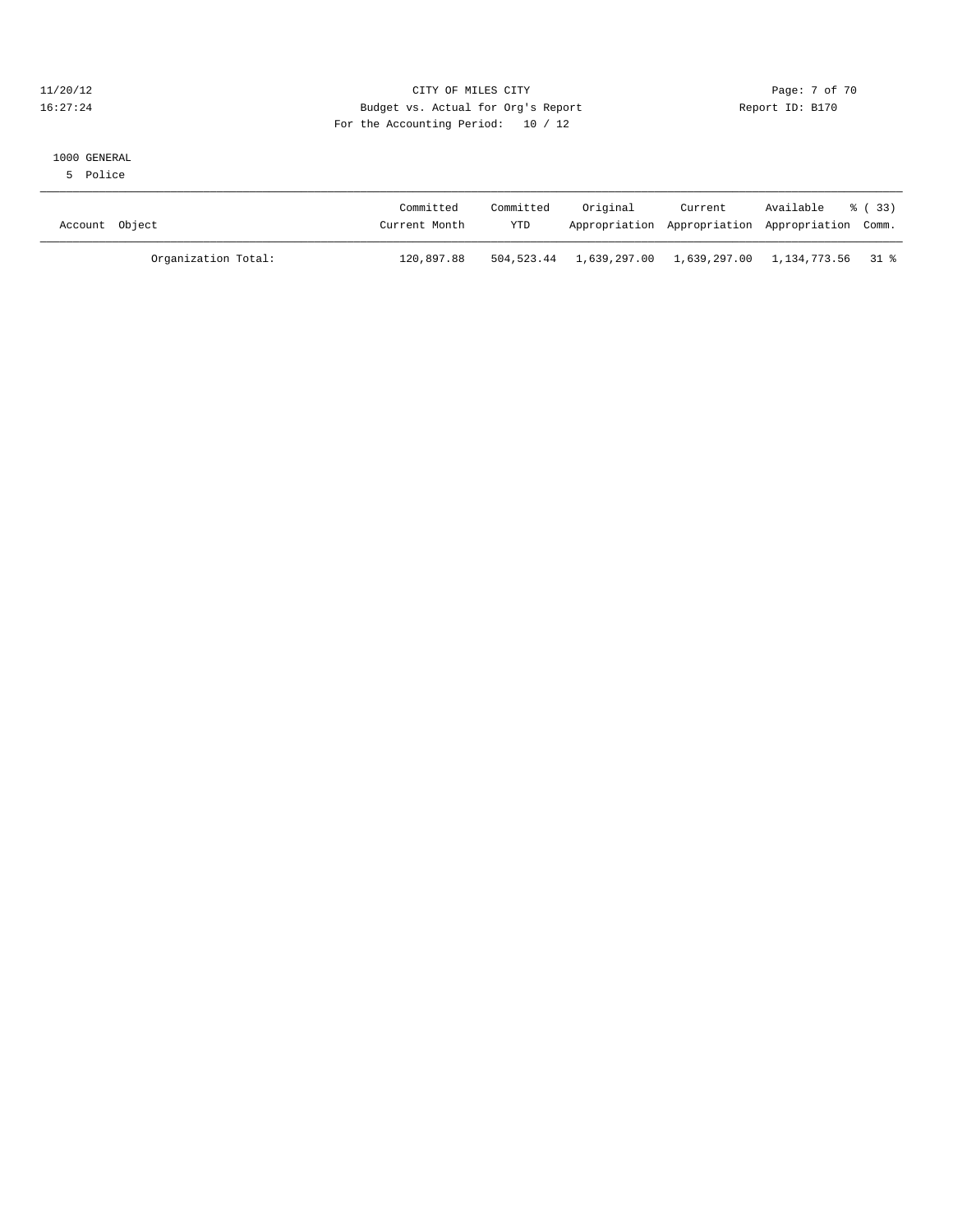#### 11/20/12 CITY OF MILES CITY Page: 8 of 70 16:27:24 Budget vs. Actual for Org's Report Report ID: B170 For the Accounting Period: 10 / 12

#### 1000 GENERAL

6 Police Judge

| Account Object                        | Committed<br>Current Month | Committed<br>YTD | Original   | Current<br>Appropriation Appropriation Appropriation Comm. | Available  | % (33)          |
|---------------------------------------|----------------------------|------------------|------------|------------------------------------------------------------|------------|-----------------|
|                                       |                            |                  |            |                                                            |            |                 |
| 410000 GENERAL GOVERNMENT             |                            |                  |            |                                                            |            |                 |
| 410300 Judicial Services(06)          |                            |                  |            |                                                            |            |                 |
| 111 Salaries and Wages - Permanent    | 7,023.20                   | 26,389.50        | 87,827.00  | 87,827.00                                                  | 61, 437.50 | $30*$           |
| 131 VACATION                          | 63.88                      | 840.04           | 0.00       | 0.00                                                       | $-840.04$  | $***$ $=$       |
| 132 SICK LEAVE                        | 127.76                     | 700.42           | 0.00       | 0.00                                                       | $-700.42$  | $***$ 8         |
| 141 Unemployment Insurance            | 20.70                      | 80.61            | 260.00     | 260.00                                                     | 179.39     | 31.8            |
| 142 Workers' Compensation             | 72.50                      | 282.98           | 884.00     | 884.00                                                     | 601.02     | 32%             |
| 143 Health Insurance                  | 1,208.32                   | 4,833.28         | 14,504.00  | 14,504.00                                                  | 9,670.72   | 33%             |
| 144 FICA                              | 547.06                     | 2,140.10         | 6,719.00   | 6,719.00                                                   | 4,578.90   | $32$ $%$        |
| 145 PERS                              | 418.22                     | 1,607.17         | 6, 209.00  | 6, 209.00                                                  | 4,601.83   | 26%             |
| 196 CLOTHING ALLOTMENT                | 0.00                       | 300.00           | 300.00     | 300.00                                                     | 0.00       | 100 %           |
| 210 Office Supplies and Materials     | 0.00                       | 263.23           | 1,800.00   | 1,800.00                                                   | 1,536.77   | 15 <sup>8</sup> |
| 214 Small Items of Equipment          | 1,107.00                   | 1,427.00         | 1,000.00   | 1,000.00                                                   | $-427.00$  | $143*$          |
| 220 Operating Expenses                | $-21.45$                   | $-108.55$        | 350.00     | 350.00                                                     | 458.55     | $-31$ %         |
| 230 Repair and Maintenance Supplies   | 0.00                       | 0.00             | 125.00     | 125.00                                                     | 125.00     | 0 <sup>8</sup>  |
| 311 Postage, Box Rent, Etc.           | 135.75                     | 412.00           | 1,200.00   | 1,200.00                                                   | 788.00     | $34*$           |
| 330 Publicity, Subscriptions & Dues   | 0.00                       | 0.00             | 1,000.00   | 1,000.00                                                   | 1,000.00   | 0 <sup>8</sup>  |
| 334 Memberships, Registrations & Dues | 0.00                       | 800.00           | 1,300.00   | 1,300.00                                                   | 500.00     | 62 %            |
| 345 Telephone & Telegraph             | 0.00                       | 305.69           | 1,300.00   | 1,300.00                                                   | 994.31     | $24$ $%$        |
| 347 Telephone-Internet                | 0.00                       | 0.00             | 400.00     | 400.00                                                     | 400.00     | 0 <sup>8</sup>  |
| 350 Professional Services             | 200.00                     | 200.00           | 500.00     | 500.00                                                     | 300.00     | $40*$           |
| 360 Contr R & M                       | 0.00                       | 0.00             | 1,500.00   | 1,500.00                                                   | 1,500.00   | 0 <sup>8</sup>  |
| 370 Travel                            | 532.44                     | 1,630.80         | 3,500.00   | 3,500.00                                                   | 1,869.20   | 47 %            |
| 380 Training Services                 | 0.00                       | 0.00             | 500.00     | 500.00                                                     | 500.00     | 0 <sup>8</sup>  |
| 382 Books                             | 0.00                       | 145.00           | 400.00     | 400.00                                                     | 255.00     | 36%             |
| 394 Jury and Witness Fees             | $-50.00$                   | $-450.00$        | 0.00       | 0.00                                                       | 450.00     | $***$ 8         |
| 533 Machinery and Equipment Rental    | 0.00                       | 0.00             | 2,000.00   | 2,000.00                                                   | 2,000.00   | 0 <sup>8</sup>  |
| Account Total:                        | 11,385.38                  | 41,799.27        | 133,578.00 | 133,578.00                                                 | 91,778.73  | $31$ %          |
| Account Group Total:                  | 11,385.38                  | 41,799.27        | 133,578.00 | 133,578.00                                                 | 91,778.73  | $31$ %          |
| Organization Total:                   | 11,385.38                  | 41,799.27        | 133,578.00 | 133,578.00                                                 | 91,778.73  | $31$ %          |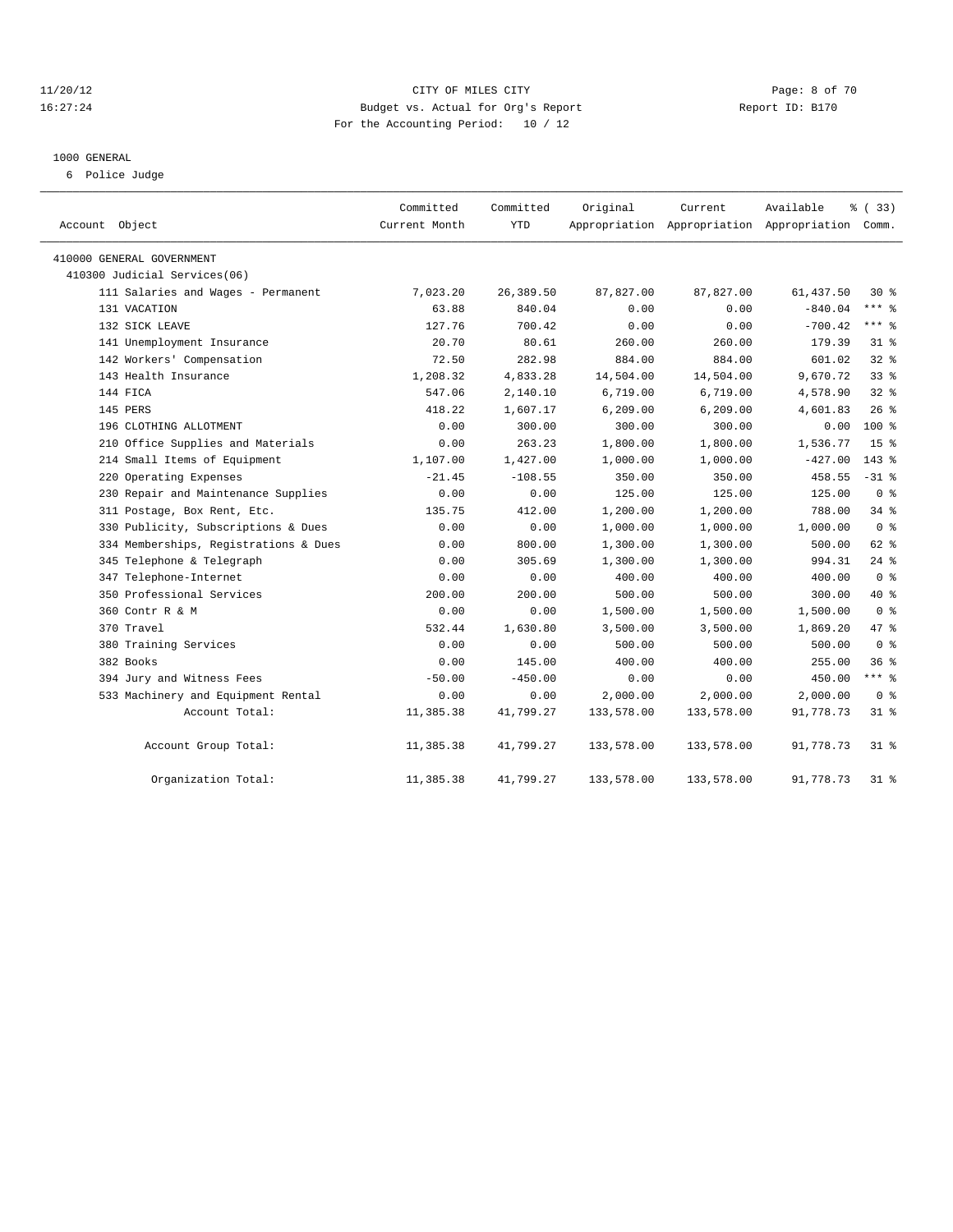#### 11/20/12 CITY OF MILES CITY Page: 9 of 70 16:27:24 Budget vs. Actual for Org's Report Report ID: B170 For the Accounting Period: 10 / 12

————————————————————————————————————————————————————————————————————————————————————————————————————————————————————————————————————

#### 1000 GENERAL

7 Fire

|                                         | Committed     | Committed  | Original   | Current    | Available                                       | 8 (33)          |  |
|-----------------------------------------|---------------|------------|------------|------------|-------------------------------------------------|-----------------|--|
| Account Object                          | Current Month | YTD        |            |            | Appropriation Appropriation Appropriation Comm. |                 |  |
| 420000 PUBLIC SAFETY                    |               |            |            |            |                                                 |                 |  |
| 420460 Fire Suppression(07)             |               |            |            |            |                                                 |                 |  |
| 111 Salaries and Wages - Permanent      | 26,550.32     | 107,566.69 | 347,643.00 | 347,643.00 | 240,076.31                                      | $31$ %          |  |
| 112 SALARIES AND WAGES - PART PAID      | 0.00          | 1,647.02   | 5,500.00   | 5,500.00   | 3,852.98                                        | $30*$           |  |
| 121 OVERTIME-PERMANENT                  | 3,247.61      | 9,931.79   | 21,000.00  | 21,000.00  | 11,068.21                                       | 47 %            |  |
| 131 VACATION                            | 4,893.89      | 8,945.80   | 15,240.00  | 15,240.00  | 6,294.20                                        | 59 %            |  |
| 132 SICK LEAVE                          | 2,148.55      | 4,164.53   | 19,000.00  | 19,000.00  | 14,835.47                                       | $22$ %          |  |
| 133 OTHER LEAVE PAY                     | 232.28        | 232.28     | 2,900.00   | 2,900.00   | 2,667.72                                        | 8 %             |  |
| 134 HOLIDAY PAY                         | 776.88        | 2,184.17   | 8,500.00   | 8,500.00   | 6,315.83                                        | $26$ %          |  |
| 141 Unemployment Insurance              | 132.18        | 476.96     | 556.00     | 556.00     | 79.04                                           | 86 %            |  |
| 142 Workers' Compensation               | 1,349.73      | 4,824.95   | 12,341.00  | 12,341.00  | 7,516.05                                        | 39 %            |  |
| 143 Health Insurance                    | 4,820.86      | 18,940.50  | 57,870.00  | 57,870.00  | 38,929.50                                       | $33$ $%$        |  |
| 144 FICA                                | 546.60        | 2,059.77   | 5,041.00   | 5,041.00   | 2,981.23                                        | 41 %            |  |
| 147 Firemen's Pension                   | 4,927.52      | 17,142.59  | 49,922.00  | 49,922.00  | 32,779.41                                       | 34 %            |  |
| 210 Office Supplies and Materials       | 3.28          | 121.26     | 900.00     | 900.00     | 778.74                                          | $13*$           |  |
| 211 Clothing Allotment                  | 0.00          | 1,845.00   | 7,900.00   | 7,900.00   | 6,055.00                                        | $23$ $%$        |  |
| 214 Small Items of Equipment            | 447.00        | 1,306.41   | 4,500.00   | 4,500.00   | 3,193.59                                        | $29$ %          |  |
| 220 Operating Expenses                  | 584.75        | 2,348.77   | 3,000.00   | 3,000.00   | 651.23                                          | 78 %            |  |
| 226 Clothing and Uniforms               | 0.00          | 2,145.48   | 4,500.00   | 4,500.00   | 2,354.52                                        | 48 %            |  |
| 230 Repair and Maintenance Supplies     | 828.39        | 1,541.37   | 5,000.00   | 5,000.00   | 3,458.63                                        | $31$ %          |  |
| 231 Gas, Oil, Diesel Fuel, Grease, etc. | 440.25        | 2,507.69   | 6,000.00   | 6,000.00   | 3,492.31                                        | $42$ %          |  |
| 241 Consumable Tools                    | 0.00          | 66.85      | 350.00     | 350.00     | 283.15                                          | 19 <sup>°</sup> |  |
| 311 Postage, Box Rent, Etc.             | 0.00          | 0.00       | 175.00     | 175.00     | 175.00                                          | 0 <sup>8</sup>  |  |
| 320 Printing, Duplicating, Typing &     | 0.00          | 70.84      | 200.00     | 200.00     | 129.16                                          | 35%             |  |
| 330 Publicity, Subscriptions & Dues     | 0.00          | 0.00       | 700.00     | 700.00     | 700.00                                          | 0 <sup>8</sup>  |  |
| 334 Memberships, Registrations & Dues   | 0.00          | 165.00     | 2,000.00   | 2,000.00   | 1,835.00                                        | 8 %             |  |
| 341 Electric Utility Services           | 496.14        | 1,482.70   | 3,300.00   | 3,300.00   | 1,817.30                                        | 45 %            |  |
| 342 Water Utility Services              | 38.39         | 156.18     | 450.00     | 450.00     | 293.82                                          | 35%             |  |
| 343 Sewer Utility Services              | 20.12         | 75.35      | 300.00     | 300.00     | 224.65                                          | $25$ %          |  |
| 344 Gas Utility Service                 | 0.00          | 32.59      | 2,000.00   | 2,000.00   | 1,967.41                                        | 2 <sup>8</sup>  |  |
| 345 Telephone & Telegraph               | 43.85         | 834.80     | 3,000.00   | 3,000.00   | 2,165.20                                        | $28$ %          |  |
| 346 Garbage Service                     | 0.00          | 547.42     | 800.00     | 800.00     | 252.58                                          | 68 %            |  |
| 347 Telephone-Internet                  | 0.00          | 127.08     | 400.00     | 400.00     | 272.92                                          | $32$ $%$        |  |
| 350 Professional Services               | 1,521.00      | 3,391.80   | 5,000.00   | 5,000.00   | 1,608.20                                        | 68 %            |  |
| 360 Contr R & M                         | 0.00          | 0.00       | 2,000.00   | 2,000.00   | 2,000.00                                        | 0 <sup>8</sup>  |  |
| 364 R&M Vehicles - Fire/Amb             | 0.00          | 6,596.88   | 4,000.00   | 4,000.00   | $-2,596.88$                                     | $165$ %         |  |
| 370 Travel                              | $-105.50$     | $-105.50$  | 2,500.00   | 2,500.00   | 2,605.50                                        | $-4$ %          |  |
| 380 Training Services                   | 0.00          | 0.00       | 2,500.00   | 2,500.00   | 2,500.00                                        | 0 <sup>8</sup>  |  |
| 382 Books                               | 0.00          | 0.00       | 1,600.00   | 1,600.00   | 1,600.00                                        | 0 <sup>8</sup>  |  |
| 400 BUILDING MATERIALS                  | 293.23        | 932.89     | 1,800.00   | 1,800.00   | 867.11                                          | $52$ $%$        |  |
| 511 Insurance on Buildings              | 0.00          | 2,033.22   | 2,034.00   | 2,034.00   |                                                 | $0.78$ 100 %    |  |
| 512 Insurance on Vehicles & Equipment   | 0.00          | 5,265.93   | 5,266.00   | 5,266.00   | 0.07                                            | 100 %           |  |
| Account Total:                          | 54, 237.32    | 211,607.06 | 617,688.00 | 617,688.00 | 406,080.94                                      | 34 %            |  |
|                                         |               |            |            |            |                                                 |                 |  |
| Account Group Total:                    | 54, 237.32    | 211,607.06 | 617,688.00 | 617,688.00 | 406,080.94                                      | $34$ $%$        |  |
| Organization Total:                     | 54, 237.32    | 211,607.06 | 617,688.00 | 617,688.00 | 406,080.94                                      | $34$ $%$        |  |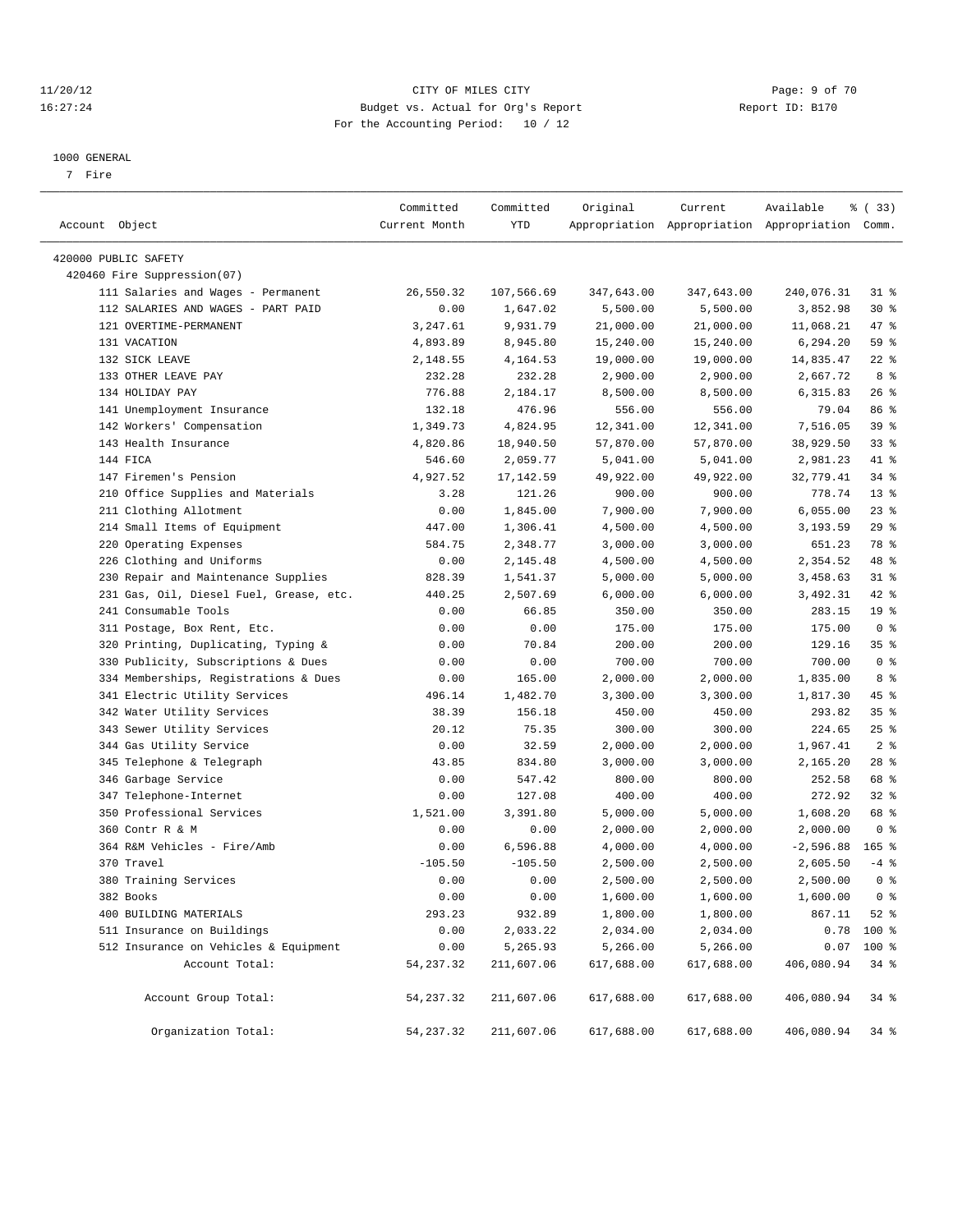#### 11/20/12 **Page: 10 of 70** CITY OF MILES CITY **Page: 10 of 70** 16:27:24 Budget vs. Actual for Org's Report Report ID: B170 For the Accounting Period: 10 / 12

#### 1000 GENERAL

8 City Hall Maintenance

| Account Object                      | Committed<br>Current Month | Committed<br>YTD | Original  | Current<br>Appropriation Appropriation Appropriation Comm. | Available | % (33)          |  |
|-------------------------------------|----------------------------|------------------|-----------|------------------------------------------------------------|-----------|-----------------|--|
| 410000 GENERAL GOVERNMENT           |                            |                  |           |                                                            |           |                 |  |
| 411230 City Hall                    |                            |                  |           |                                                            |           |                 |  |
| 214 Small Items of Equipment        | 0.00                       | 0.00             | 400.00    | 400.00                                                     | 400.00    | 0 <sup>8</sup>  |  |
| 220 Operating Expenses              | 295.48                     | 926.32           | 2,500.00  | 2,500.00                                                   | 1,573.68  | 37 <sup>8</sup> |  |
| 230 Repair and Maintenance Supplies | 11.73                      | 11.73            | 1,000.00  | 1,000.00                                                   | 988.27    | 1 <sup>8</sup>  |  |
| 341 Electric Utility Services       | 385.04                     | 2,460.90         | 5,500.00  | 5,500.00                                                   | 3,039.10  | 45 %            |  |
| 342 Water Utility Services          | 58.17                      | 232.68           | 750.00    | 750.00                                                     | 517.32    | 31.8            |  |
| 343 Sewer Utility Services          | 32.50                      | 121.00           | 500.00    | 500.00                                                     | 379.00    | $24$ $%$        |  |
| 344 Gas Utility Service             | 50.84                      | 124.25           | 6,000.00  | 6,000.00                                                   | 5,875.75  | 2 <sup>°</sup>  |  |
| 346 Garbage Service                 | 0.00                       | 47.41            | 200.00    | 200.00                                                     | 152.59    | $24$ $%$        |  |
| 360 Contr R & M                     | 550.00                     | 2,269.50         | 20.000.00 | 20,000.00                                                  | 17,730.50 | 11 <sup>8</sup> |  |
| 400 BUILDING MATERIALS              | 0.00                       | 0.00             | 300.00    | 300.00                                                     | 300.00    | 0 <sup>8</sup>  |  |
| 511 Insurance on Buildings          | 0.00                       | 2,648.89         | 2,649.00  | 2,649.00                                                   | 0.11      | $100*$          |  |
| Account Total:                      | 1,383.76                   | 8,842.68         | 39,799.00 | 39,799.00                                                  | 30,956.32 | $22$ %          |  |
| Account Group Total:                | 1,383.76                   | 8,842.68         | 39,799.00 | 39,799.00                                                  | 30,956.32 | $22$ $%$        |  |
| Organization Total:                 | 1,383.76                   | 8,842.68         | 39,799.00 | 39,799.00                                                  | 30,956.32 | $22$ $%$        |  |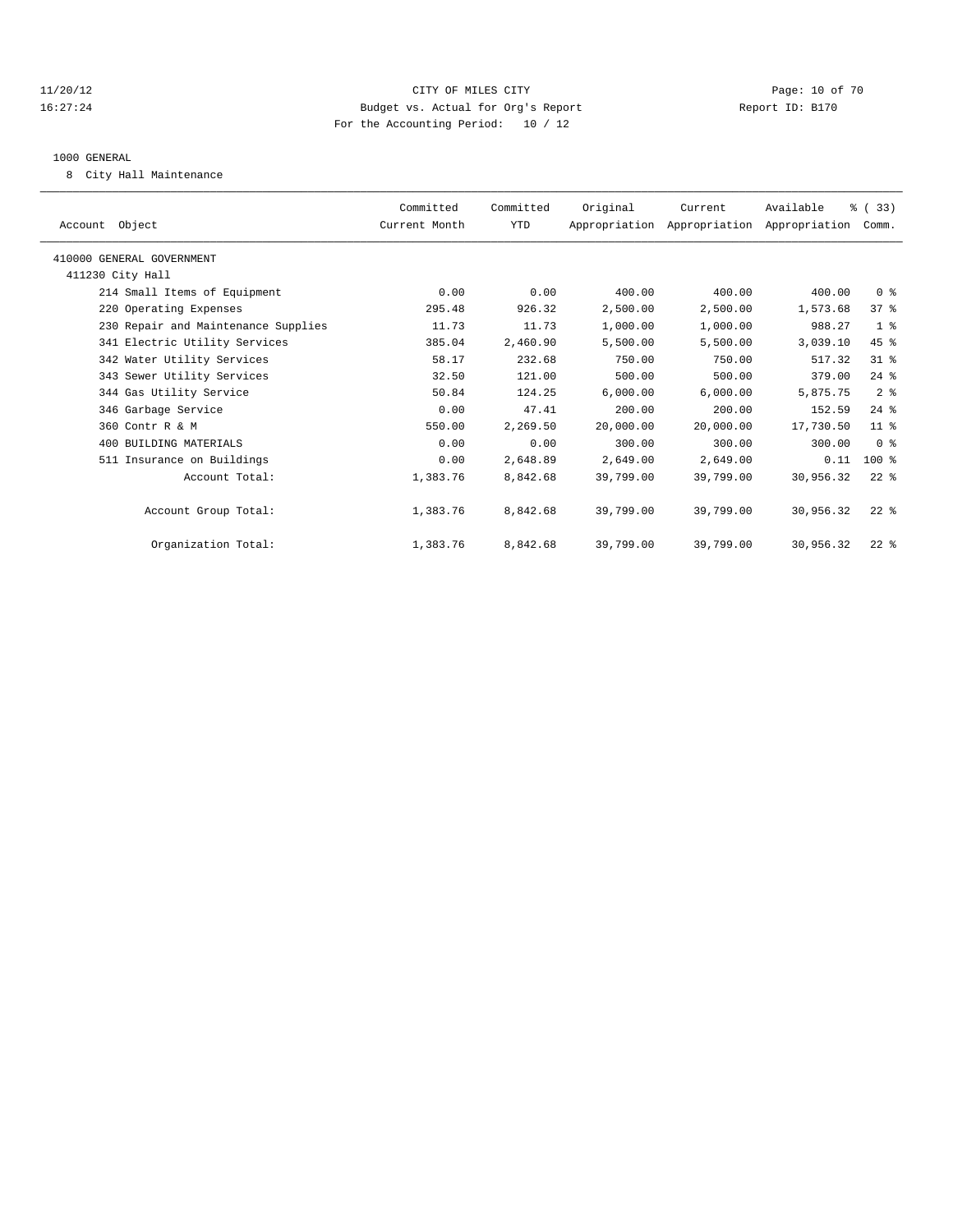#### 11/20/12 **Page: 11 of 70** CITY OF MILES CITY **Page: 11 of 70** 16:27:24 Budget vs. Actual for Org's Report Report ID: B170 For the Accounting Period: 10 / 12

#### 1000 GENERAL

9 Treasurer

| Account Object                     | Committed<br>Current Month | Committed<br>YTD | Original  | Current<br>Appropriation Appropriation | Available<br>Appropriation | % ( 33 )<br>Comm. |
|------------------------------------|----------------------------|------------------|-----------|----------------------------------------|----------------------------|-------------------|
| 410000 GENERAL GOVERNMENT          |                            |                  |           |                                        |                            |                   |
| 410540 City Treasurer(09)          |                            |                  |           |                                        |                            |                   |
| 111 Salaries and Wages - Permanent | 1,666.66                   | 6,666.64         | 20,000.00 | 20,000.00                              | 13,333.36                  | $33*$             |
| 142 Workers' Compensation          | 8.00                       | 32.00            | 96.00     | 96.00                                  | 64.00                      | 33 <sup>8</sup>   |
| 144 FICA                           | 127.50                     | 510.00           | 1,530.00  | 1,530.00                               | 1,020.00                   | 33 <sup>8</sup>   |
| 145 PERS                           | 117.84                     | 471.36           | 1,414.00  | 1,414.00                               | 942.64                     | $33*$             |
| 345 Telephone & Telegraph          | 0.00                       | 25.14            | 100.00    | 100.00                                 | 74.86                      | $25$ $%$          |
| 360 Contr R & M                    | 71.64                      | 286.56           | 840.00    | 840.00                                 | 553.44                     | $34$ $%$          |
| 369 Other Repair and Maintenance   | 0.00                       | 0.00             | 450.00    | 450.00                                 | 450.00                     | 0 <sup>8</sup>    |
| Account Total:                     | 1,991.64                   | 7,991.70         | 24,430.00 | 24,430.00                              | 16,438.30                  | 338               |
| Account Group Total:               | 1,991.64                   | 7,991.70         | 24,430.00 | 24,430.00                              | 16,438.30                  | 338               |
| Organization Total:                | 1,991.64                   | 7,991.70         | 24,430.00 | 24,430.00                              | 16,438.30                  | 33 <sup>8</sup>   |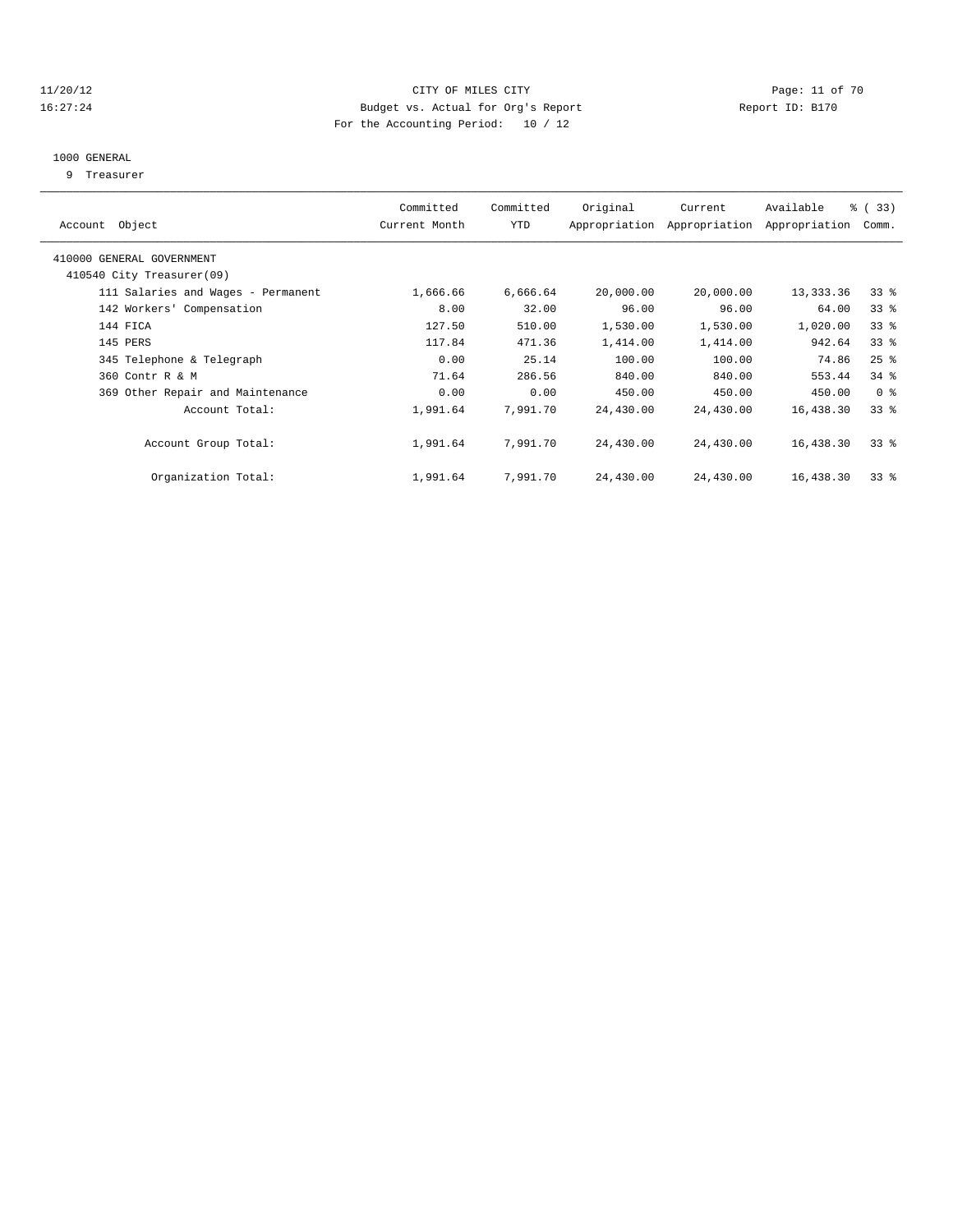#### 11/20/12 **Page: 12 of 70** CITY OF MILES CITY **Page: 12 of 70** 16:27:24 Budget vs. Actual for Org's Report Report ID: B170 For the Accounting Period: 10 / 12

#### 1000 GENERAL

11 Historic Preservation

| Object<br>Account                                                       | Committed<br>Current Month | Committed<br>YTD | Original<br>Appropriation | Current<br>Appropriation | Available<br>Appropriation | % (33)<br>Comm. |
|-------------------------------------------------------------------------|----------------------------|------------------|---------------------------|--------------------------|----------------------------|-----------------|
| 520000 OTHER FINANCING USES<br>521000 Interfund Operating Transfers Out |                            |                  |                           |                          |                            |                 |
| 820 Transfers to Other Funds                                            | 0.00                       | 0.00             | 6.000.00                  | 6,000.00                 | 6.000.00                   | 0 <sup>8</sup>  |
| Account Total:                                                          | 0.00                       | 0.00             | 6.000.00                  | 6.000.00                 | 6.000.00                   | 0 <sup>8</sup>  |
| Account Group Total:                                                    | 0.00                       | 0.00             | 6.000.00                  | 6.000.00                 | 6.000.00                   | 0 %             |
| Organization Total:                                                     | 0.00                       | 0.00             | 6,000.00                  | 6.000.00                 | 6.000.00                   | 0 <sup>8</sup>  |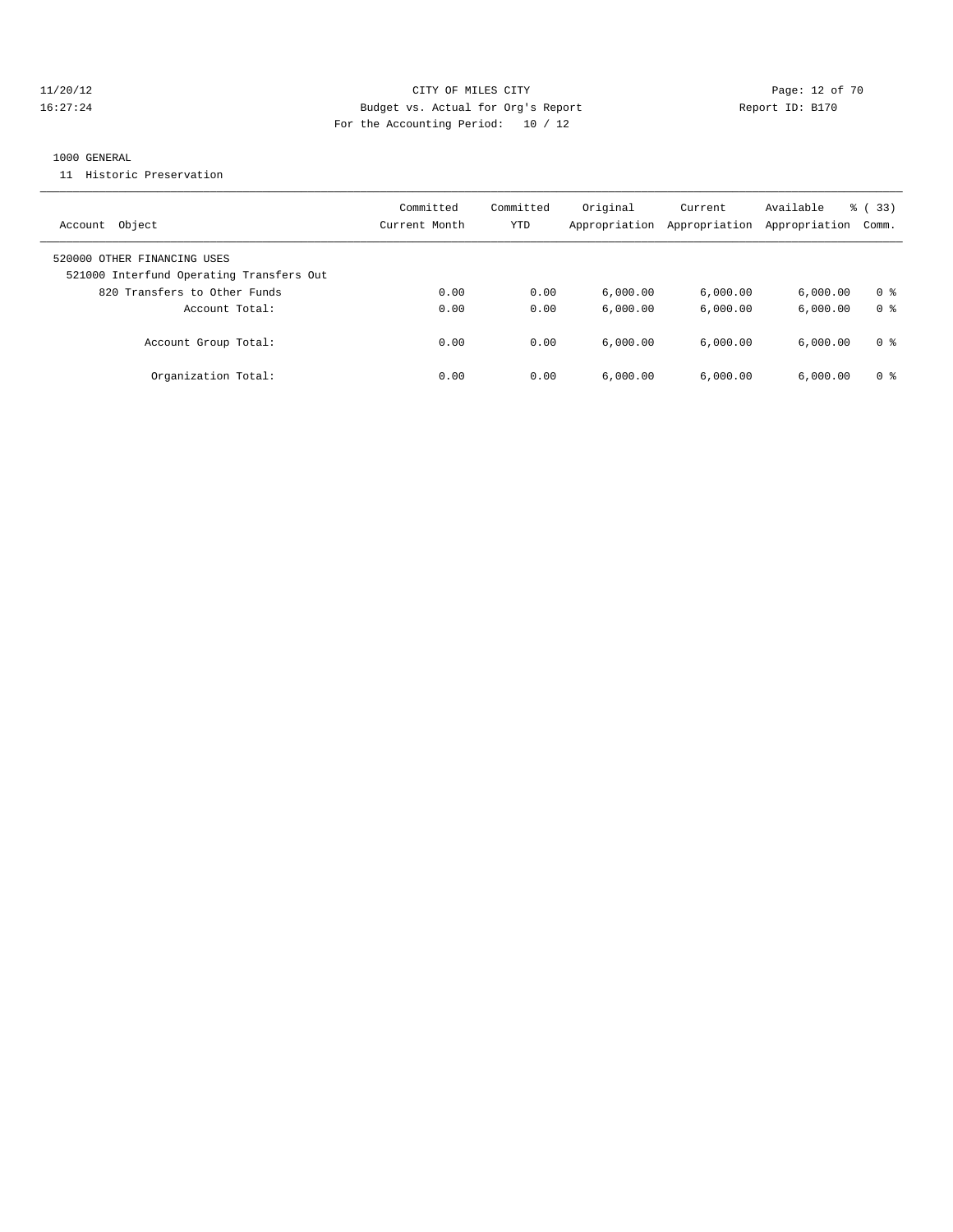#### 11/20/12 **Page: 13 of 70 CITY CONSIDER CITY CITY CITY Page: 13 of 70** 16:27:24 Budget vs. Actual for Org's Report Report ID: B170 For the Accounting Period: 10 / 12

#### 1000 GENERAL

13 Park

| Account Object                          | Committed<br>Current Month | Committed<br>YTD | Original   | Current    | Available<br>Appropriation Appropriation Appropriation Comm. | % (33)             |
|-----------------------------------------|----------------------------|------------------|------------|------------|--------------------------------------------------------------|--------------------|
| 430000 Public Works                     |                            |                  |            |            |                                                              |                    |
| 430263 STREET LIGHTING                  |                            |                  |            |            |                                                              |                    |
| 341 Electric Utility Services           | 0.00                       | 0.00             | 850.00     | 850.00     | 850.00                                                       | 0 <sup>8</sup>     |
| Account Total:                          | 0.00                       | 0.00             | 850.00     | 850.00     | 850.00                                                       | 0 <sup>8</sup>     |
|                                         |                            |                  |            |            |                                                              |                    |
| Account Group Total:                    | 0.00                       | 0.00             | 850.00     | 850.00     | 850.00                                                       | 0 <sup>8</sup>     |
| 460000 CULTURE AND RECREATION           |                            |                  |            |            |                                                              |                    |
| 460433 Park Operations(13)              |                            |                  |            |            |                                                              |                    |
| 111 Salaries and Wages - Permanent      | 10,328.61                  | 42,555.95        | 118,179.00 | 118,179.00 | 75,623.05                                                    | $36$ $\frac{6}{3}$ |
| 121 OVERTIME-PERMANENT                  | 287.00                     | 4,489.53         | 6,000.00   | 6,000.00   | 1,510.47                                                     | 75 %               |
| 131 VACATION                            | 483.64                     | 4,330.19         | 10,500.00  | 10,500.00  | 6,169.81                                                     | 41 %               |
| 132 SICK LEAVE                          | 270.36                     | 887.61           | 5,000.00   | 5,000.00   | 4,112.39                                                     | 18 <sup>°</sup>    |
| 134 HOLIDAY PAY                         | 220.24                     | 3,022.01         | 3,000.00   | 3,000.00   | $-22.01$                                                     | 101 %              |
| 141 Unemployment Insurance              | 40.59                      | 195.17           | 500.00     | 500.00     | 304.83                                                       | 39 %               |
| 142 Workers' Compensation               | 620.42                     | 2,867.26         | 7,715.00   | 7,715.00   | 4,847.74                                                     | 37%                |
| 143 Health Insurance                    | 1,843.44                   | 7,388.78         | 22,771.00  | 22,771.00  | 15,382.22                                                    | $32$ $%$           |
| 144 FICA                                | 845.53                     | 4,124.99         | 10,915.00  | 10,915.00  | 6,790.01                                                     | 38 <sup>8</sup>    |
| 145 PERS                                | 738.64                     | 3,285.61         | 9,424.00   | 9,424.00   | 6,138.39                                                     | 35%                |
| 196 CLOTHING ALLOTMENT                  | 0.00                       | 450.00           | 473.00     | 473.00     | 23.00                                                        | 95%                |
| 210 Office Supplies and Materials       | 0.00                       | 70.50            | 150.00     | 150.00     | 79.50                                                        | 47 %               |
| 214 Small Items of Equipment            | 0.00                       | 267.98           | 10,300.00  | 10,300.00  | 10,032.02                                                    | 3 <sup>8</sup>     |
| 220 Operating Expenses                  | 133.99                     | 958.58           | 2,500.00   | 2,500.00   | 1,541.42                                                     | 38 %               |
| 222 Chemicals, Lab & Med Supplies       | 275.00                     | 4,007.02         | 8,920.00   | 8,920.00   | 4,912.98                                                     | 45 %               |
| 226 Clothing and Uniforms               | 0.00                       | 0.00             | 500.00     | 500.00     | 500.00                                                       | 0 <sup>8</sup>     |
| 230 Repair and Maintenance Supplies     | 1,148.83                   | 4,760.70         | 10,000.00  | 10,000.00  | 5,239.30                                                     | 48 %               |
| 231 Gas, Oil, Diesel Fuel, Grease, etc. | 809.04                     | 2,786.56         | 8,000.00   | 8,000.00   | 5, 213.44                                                    | 35 <sup>8</sup>    |
| 334 Memberships, Registrations & Dues   | 60.00                      | 60.00            | 650.00     | 650.00     | 590.00                                                       | 9 <sub>8</sub>     |
| 341 Electric Utility Services           | 441.88                     | 2,630.69         | 7,500.00   | 7,500.00   | 4,869.31                                                     | 35%                |
| 342 Water Utility Services              | 6,081.59                   | 25,799.47        | 19,000.00  | 19,000.00  | $-6,799.47$                                                  | $136$ %            |
| 343 Sewer Utility Services              | 136.19                     | 535.76           | 1,000.00   | 1,000.00   | 464.24                                                       | 54 %               |
| 344 Gas Utility Service                 | 109.39                     | 242.14           | 2,300.00   | 2,300.00   | 2,057.86                                                     | $11*$              |
| 345 Telephone & Telegraph               | 0.00                       | 125.22           | 900.00     | 900.00     | 774.78                                                       | $14$ %             |
| 346 Garbage Service                     | 0.00                       | 237.06           | 850.00     | 850.00     | 612.94                                                       | $28$ %             |
| 347 Telephone-Internet                  | 0.00                       | 112.80           | 450.00     | 450.00     | 337.20                                                       | 25%                |
| 350 Professional Services               | 0.00                       | 741.00           | 15,000.00  | 15,000.00  | 14,259.00                                                    | 5 <sup>°</sup>     |
| 360 Contr R & M                         | 0.00                       | 0.00             | 6,000.00   | 6,000.00   | 6,000.00                                                     | 0 <sup>8</sup>     |
| 363 R&M Vehicles/Equip/Labor-PW         | 291.48                     | 8,230.57         | 17,500.00  | 17,500.00  | 9,269.43                                                     | 47 %               |
| 370 Travel                              | 0.00                       | 0.00             | 600.00     | 600.00     | 600.00                                                       | 0 <sup>8</sup>     |
| 380 Training Services                   | 53.54                      | 203.54           | 1,200.00   | 1,200.00   | 996.46                                                       | $17*$              |
| 511 Insurance on Buildings              | 0.00                       | 2,799.49         | 2,800.00   | 2,800.00   | 0.51                                                         | 100 %              |
| 512 Insurance on Vehicles & Equipment   | 0.00                       | 475.51           | 476.00     | 476.00     | 0.49                                                         | $100$ %            |
| 514 Other Insurance (Boilers)           | 0.00                       | 0.00             | 852.00     | 852.00     | 852.00                                                       | 0 <sup>8</sup>     |
| 533 Machinery and Equipment Rental      | 0.00                       | 35.00            | 0.00       | 0.00       | $-35.00$                                                     | $***$ $-$          |
| 936 Parks and Recreation Facilities     | 8,695.20                   | 29,556.03        | 312,221.00 | 312,221.00 | 282,664.97                                                   | 9%                 |
| Account Total:                          | 33,914.60                  | 158,232.72       | 624,146.00 | 624,146.00 | 465, 913.28                                                  | $25$ $%$           |
| 460434 Fish, Wildlife Trailways         |                            |                  |            |            |                                                              |                    |
| 740 Awards and Indemnities              | 0.00                       | 14,810.00        | 0.00       | 0.00       | $-14,810.00$ *** %                                           |                    |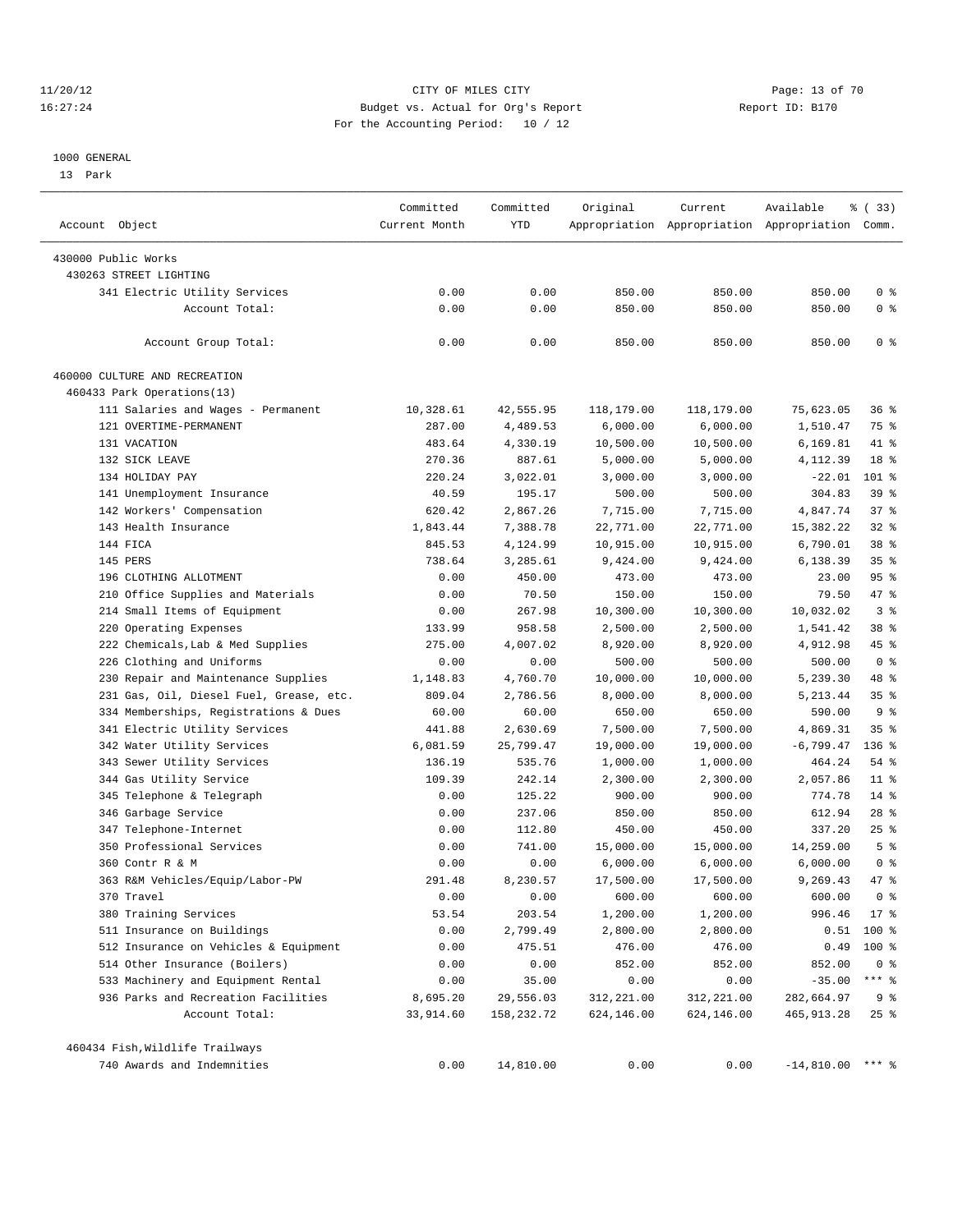#### 11/20/12 **Page: 14 of 70** CITY OF MILES CITY **Page: 14 of 70** 16:27:24 Budget vs. Actual for Org's Report Report ID: B170 For the Accounting Period: 10 / 12

#### 1000 GENERAL

13 Park

| Object<br>Account                          | Committed<br>Current Month | Committed<br>YTD | Original<br>Appropriation | Current<br>Appropriation | Available<br>Appropriation | % (33)<br>Comm. |
|--------------------------------------------|----------------------------|------------------|---------------------------|--------------------------|----------------------------|-----------------|
| Account Total:                             | 0.00                       | 14,810.00        | 0.00                      | 0.00                     | $-14,810.00$               | $***$ 2         |
| 460439 Riverside Park Tennis Court Project |                            |                  |                           |                          |                            |                 |
| 350 Professional Services                  | 0.00                       | 0.00             | 1,100.00                  | 1,100.00                 | 1,100.00                   | 0 <sup>8</sup>  |
| Account Total:                             | 0.00                       | 0.00             | 1,100.00                  | 1,100.00                 | 1,100.00                   | 0 <sup>8</sup>  |
| Account Group Total:                       | 33,914.60                  | 173,042.72       | 625, 246, 00              | 625, 246, 00             | 452, 203. 28               | $28$ $%$        |
| Organization Total:                        | 33,914.60                  | 173,042.72       | 626,096.00                | 626,096.00               | 453,053.28                 | $28$ $%$        |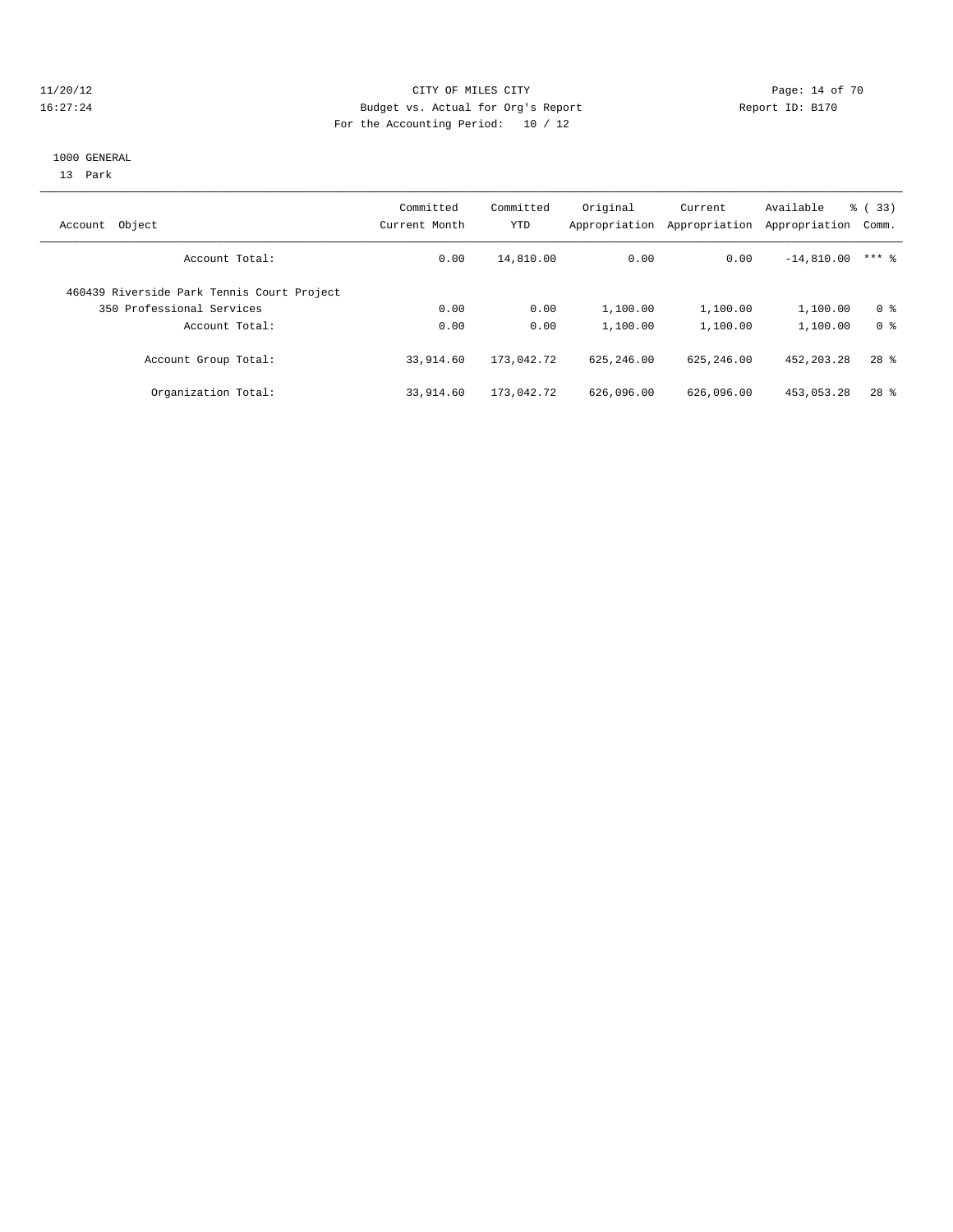#### 11/20/12 **Page: 15 of 70** CITY OF MILES CITY **CITY** Page: 15 of 70 16:27:24 Budget vs. Actual for Org's Report Report ID: B170 For the Accounting Period: 10 / 12

#### 1000 GENERAL

14 Swim Pool

| Account Object                      | Committed<br>Current Month | Committed<br><b>YTD</b> | Original  | Current<br>Appropriation Appropriation Appropriation | Available  | % (33)<br>Comm.  |
|-------------------------------------|----------------------------|-------------------------|-----------|------------------------------------------------------|------------|------------------|
| 460000 CULTURE AND RECREATION       |                            |                         |           |                                                      |            |                  |
| 460445 Swimming Pool                |                            |                         |           |                                                      |            |                  |
| 111 Salaries and Wages - Permanent  | 0.00                       | 25,882.91               | 48,191.00 | 48,191.00                                            | 22,308.09  | 54%              |
| 141 Unemployment Insurance          | 0.00                       | 90.61                   | 77.00     | 77.00                                                | $-13.61$   | 118 %            |
| 142 Workers' Compensation           | 0.00                       | 1,410.62                | 2,626.00  | 2,626.00                                             | 1,215.38   | 54%              |
| 144 FICA                            | 0.00                       | 1,980.04                | 3,687.00  | 3,687.00                                             | 1,706.96   | 54%              |
| 145 PERS                            | 0.00                       | 322.15                  | 382.00    | 382.00                                               | 59.85      | 84 %             |
| 214 Small Items of Equipment        | 0.00                       | 0.00                    | 200.00    | 200.00                                               | 200.00     | 0 <sup>8</sup>   |
| 220 Operating Expenses              | 0.00                       | 98.43                   | 1,200.00  | 1,200.00                                             | 1,101.57   | 8 <sup>8</sup>   |
| 222 Chemicals, Lab & Med Supplies   | 0.00                       | 0.00                    | 3.000.00  | 3.000.00                                             | 3,000.00   | 0 <sup>8</sup>   |
| 230 Repair and Maintenance Supplies | 0.00                       | 0.00                    | 1,000.00  | 1,000.00                                             | 1,000.00   | 0 <sup>8</sup>   |
| 341 Electric Utility Services       | 77.47                      | 808.87                  | 1,000.00  | 1,000.00                                             | 191.13     | 81 %             |
| 342 Water Utility Services          | 66.85                      | 322.38                  | 300.00    | 300.00                                               | $-22.38$   | 107 <sub>8</sub> |
| 343 Sewer Utility Services          | 21.33                      | 76.32                   | 75.00     | 75.00                                                | $-1.32$    | $102$ %          |
| 345 Telephone & Telegraph           | 0.00                       | 121.23                  | 130.00    | 130.00                                               | 8.77       | 93%              |
| 350 Professional Services           | 0.00                       | $-100.00$               | 250.00    | 250.00                                               | 350.00     | $-40$ %          |
| 360 Contr R & M                     | 0.00                       | 0.00                    | 21,100.00 | 21,100.00                                            | 21,100.00  | 0 <sup>8</sup>   |
| 363 R&M Vehicles/Equip/Labor-PW     | 0.00                       | 405.00                  | 1,000.00  | 1,000.00                                             | 595.00     | 41.8             |
| 380 Training Services               | 0.00                       | 0.00                    | 1,200.00  | 1,200.00                                             | 1,200.00   | 0 <sup>8</sup>   |
| 540 Special Assessments             | 0.00                       | 0.00                    | 588.00    | 588.00                                               | 588.00     | 0 <sup>8</sup>   |
| Account Total:                      | 165.65                     | 31, 418.56              | 86,006.00 | 86,006.00                                            | 54, 587.44 | 37%              |
| Account Group Total:                | 165.65                     | 31, 418.56              | 86,006.00 | 86,006.00                                            | 54, 587.44 | 37 <sup>8</sup>  |
| Organization Total:                 | 165.65                     | 31, 418.56              | 86,006.00 | 86,006.00                                            | 54, 587.44 | $37*$            |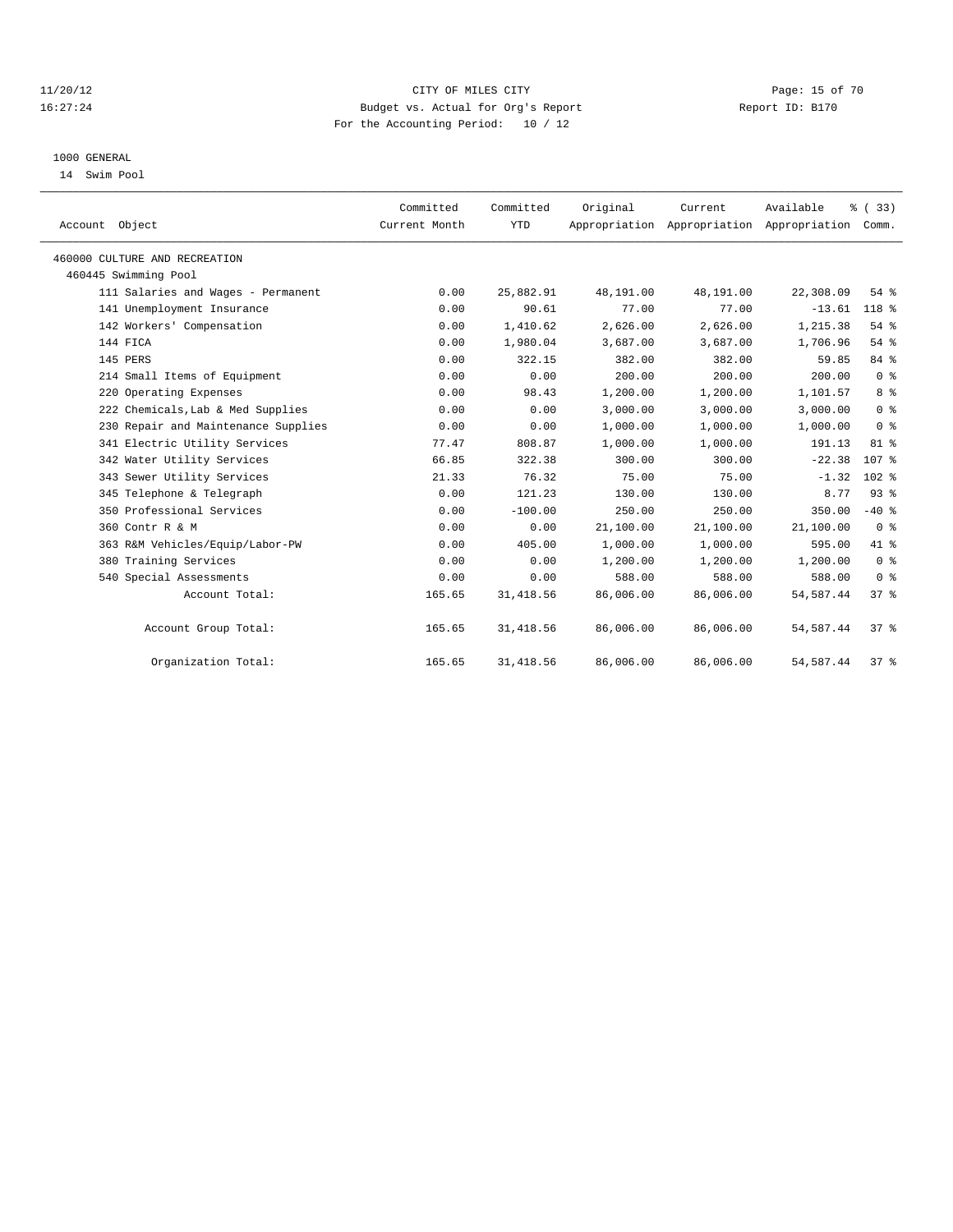#### 11/20/12 **Page: 16 of 70** CITY OF MILES CITY **Page: 16 of 70** 16:27:24 Budget vs. Actual for Org's Report Report ID: B170 For the Accounting Period: 10 / 12

#### 1000 GENERAL 16 Library

| Object<br>Account                                                       | Committed<br>Current Month | Committed<br>YTD | Original<br>Appropriation | Current<br>Appropriation | Available<br>Appropriation | <sub>ර</sub> ි (33)<br>Comm. |
|-------------------------------------------------------------------------|----------------------------|------------------|---------------------------|--------------------------|----------------------------|------------------------------|
| 520000 OTHER FINANCING USES<br>521000 Interfund Operating Transfers Out |                            |                  |                           |                          |                            |                              |
| 820 Transfers to Other Funds                                            | 23,160.66                  | 92,642.64        | 277,928.00                | 277,928.00               | 185,285.36                 | 338                          |
| Account Total:                                                          | 23,160.66                  | 92,642.64        | 277,928,00                | 277,928,00               | 185, 285, 36               | 338                          |
| Account Group Total:                                                    | 23,160.66                  | 92,642.64        | 277,928,00                | 277,928,00               | 185, 285, 36               | 33 <sup>8</sup>              |
| Organization Total:                                                     | 23,160.66                  | 92,642.64        | 277,928,00                | 277,928,00               | 185,285.36                 | $33*$                        |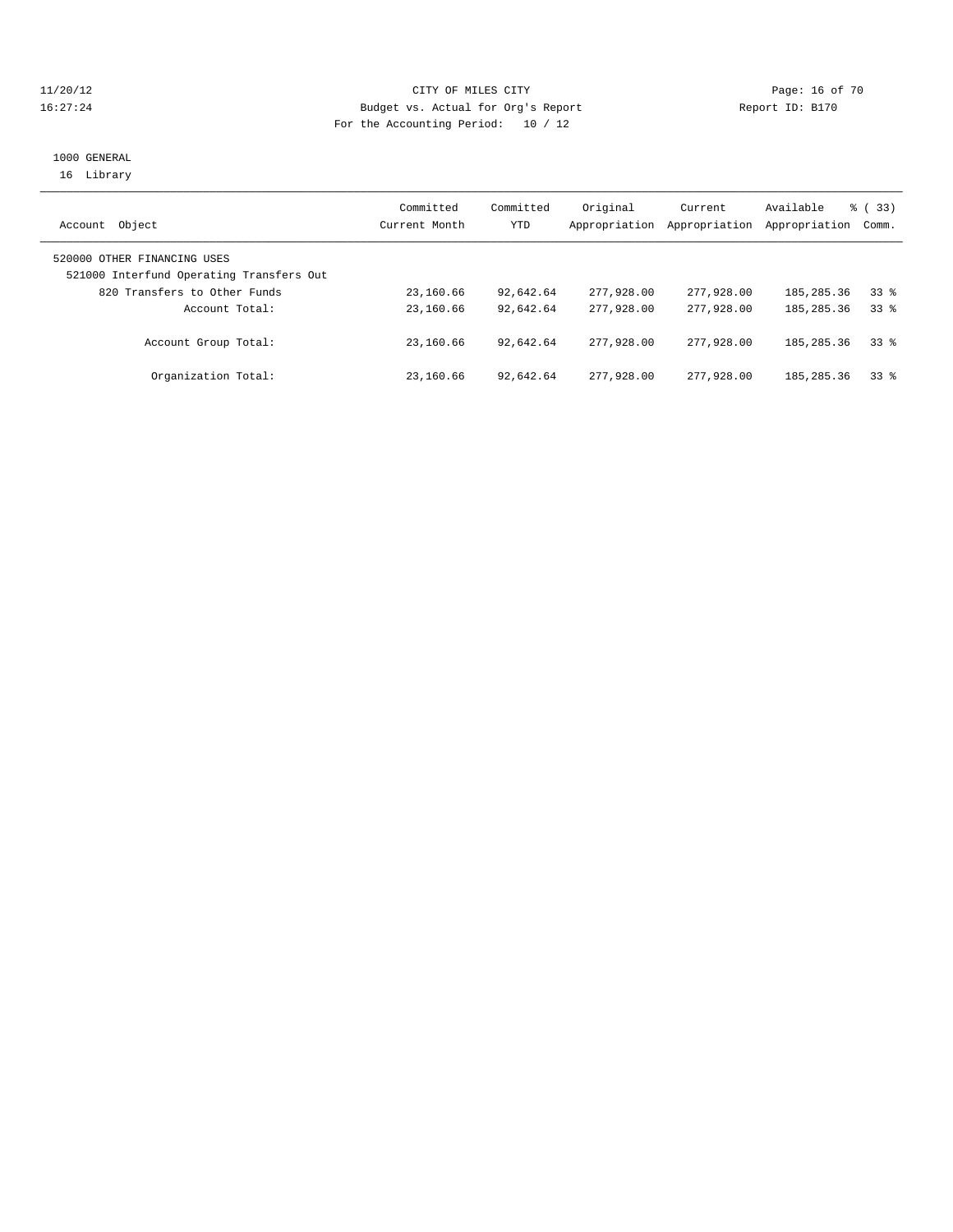#### 11/20/12 **Page: 17 of 70** CITY OF MILES CITY **Page: 17 of 70** 16:27:24 Budget vs. Actual for Org's Report Report ID: B170 For the Accounting Period: 10 / 12

#### 1000 GENERAL

21 Animal Control

| Account Object                           | Committed<br>Current Month | Committed<br><b>YTD</b> | Original  | Current   | Available<br>Appropriation Appropriation Appropriation Comm. | % (33)          |
|------------------------------------------|----------------------------|-------------------------|-----------|-----------|--------------------------------------------------------------|-----------------|
|                                          |                            |                         |           |           |                                                              |                 |
| 440000 PUBLIC HEALTH                     |                            |                         |           |           |                                                              |                 |
| 440600 Animal Control Services (21)      |                            |                         |           |           |                                                              |                 |
| 111 Salaries and Wages - Permanent       | 3,108.58                   | 12,009.61               | 41,456.00 | 41,456.00 | 29, 446.39                                                   | 29%             |
| 131 VACATION                             | 149.92                     | 1,478.99                | 0.00      | 0.00      | $-1,478.99$                                                  | $***$ $%$       |
| 132 SICK LEAVE                           | 299.84                     | 299.84                  | 0.00      | 0.00      | $-299.84$                                                    | $***$ $%$       |
| 134 HOLIDAY PAY                          | 38.26                      | 114.78                  | 0.00      | 0.00      | $-114.78$                                                    | $***$ $%$       |
| 141 Unemployment Insurance               | 12.58                      | 49.90                   | 145.00    | 145.00    | 95.10                                                        | 34%             |
| 142 Workers' Compensation                | 194.78                     | 773.64                  | 2,259.00  | 2,259.00  | 1,485.36                                                     | $34$ $%$        |
| 143 Health Insurance                     | 604.51                     | 2,418.04                | 7,252.00  | 7,252.00  | 4,833.96                                                     | 33 <sup>8</sup> |
| 144 FICA                                 | 275.14                     | 1,091.14                | 3,172.00  | 3,172.00  | 2,080.86                                                     | 34%             |
| 145 PERS                                 | 233.18                     | 920.74                  | 2,784.00  | 2,784.00  | 1,863.26                                                     | 33%             |
| 196 CLOTHING ALLOTMENT                   | 0.00                       | 360.00                  | 720.00    | 720.00    | 360.00                                                       | 50%             |
| 210 Office Supplies and Materials        | 0.00                       | 0.00                    | 150.00    | 150.00    | 150.00                                                       | 0 <sup>8</sup>  |
| 211 Clothing Allotment                   | 0.00                       | 0.00                    | 250.00    | 250.00    | 250.00                                                       | 0 <sup>8</sup>  |
| 214 Small Items of Equipment             | 0.00                       | 0.00                    | 400.00    | 400.00    | 400.00                                                       | 0 <sup>8</sup>  |
| 220 Operating Expenses                   | 23.00                      | 144.00                  | 1,200.00  | 1,200.00  | 1,056.00                                                     | $12*$           |
| 230 Repair and Maintenance Supplies      | 0.00                       | 3.42                    | 250.00    | 250.00    | 246.58                                                       | 1 <sup>8</sup>  |
| 231 Gas, Oil, Diesel Fuel, Grease, etc.  | 106.00                     | 385.68                  | 1,400.00  | 1,400.00  | 1,014.32                                                     | $28$ %          |
| 311 Postage, Box Rent, Etc.              | 0.00                       | 0.00                    | 20.00     | 20.00     | 20.00                                                        | 0 <sup>8</sup>  |
| 320 Printing, Duplicating, Typing &      | 0.00                       | 0.00                    | 25.00     | 25.00     | 25.00                                                        | 0 <sup>8</sup>  |
| 330 Publicity, Subscriptions & Dues      | 0.00                       | 0.00                    | 25.00     | 25.00     | 25.00                                                        | 0 <sup>8</sup>  |
| 341 Electric Utility Services            | 59.28                      | 275.20                  | 350.00    | 350.00    | 74.80                                                        | 79 %            |
| 342 Water Utility Services               | 23.57                      | 94.28                   | 350.00    | 350.00    | 255.72                                                       | $27$ $%$        |
| 343 Sewer Utility Services               | 12.95                      | 42.80                   | 150.00    | 150.00    | 107.20                                                       | 29%             |
| 344 Gas Utility Service                  | 19.41                      | 72.89                   | 600.00    | 600.00    | 527.11                                                       | 12 <sup>°</sup> |
| 345 Telephone & Telegraph                | 0.00                       | 111.96                  | 500.00    | 500.00    | 388.04                                                       | $22$ $%$        |
| 347 Telephone-Internet                   | 0.00                       | 0.00                    | 20.00     | 20.00     | 20.00                                                        | 0 <sup>8</sup>  |
| 350 Professional Services                | 369.00                     | 1,290.05                | 3,000.00  | 3,000.00  | 1,709.95                                                     | 43 %            |
| 360 Contr R & M                          | 0.00                       | 0.00                    | 100.00    | 100.00    | 100.00                                                       | 0 <sup>8</sup>  |
| 366 R&M Vehicles - Police/Animal Control | 0.00                       | 0.00                    | 100.00    | 100.00    | 100.00                                                       | 0 <sup>8</sup>  |
| 370 Travel                               | 0.00                       | 0.00                    | 200.00    | 200.00    | 200.00                                                       | 0 <sup>8</sup>  |
| 380 Training Services                    | 0.00                       | 0.00                    | 100.00    | 100.00    | 100.00                                                       | 0 <sup>8</sup>  |
| 511 Insurance on Buildings               | 0.00                       | 80.67                   | 110.00    | 110.00    | 29.33                                                        | 73 %            |
| Account Total:                           | 5,530.00                   | 22,017.63               | 67,088.00 | 67,088.00 | 45,070.37                                                    | 33 <sup>8</sup> |
| Account Group Total:                     | 5,530.00                   | 22,017.63               | 67,088.00 | 67,088.00 | 45,070.37                                                    | 33 <sup>8</sup> |
| Organization Total:                      | 5,530.00                   | 22,017.63               | 67,088.00 | 67,088.00 | 45,070.37                                                    | 33 <sup>8</sup> |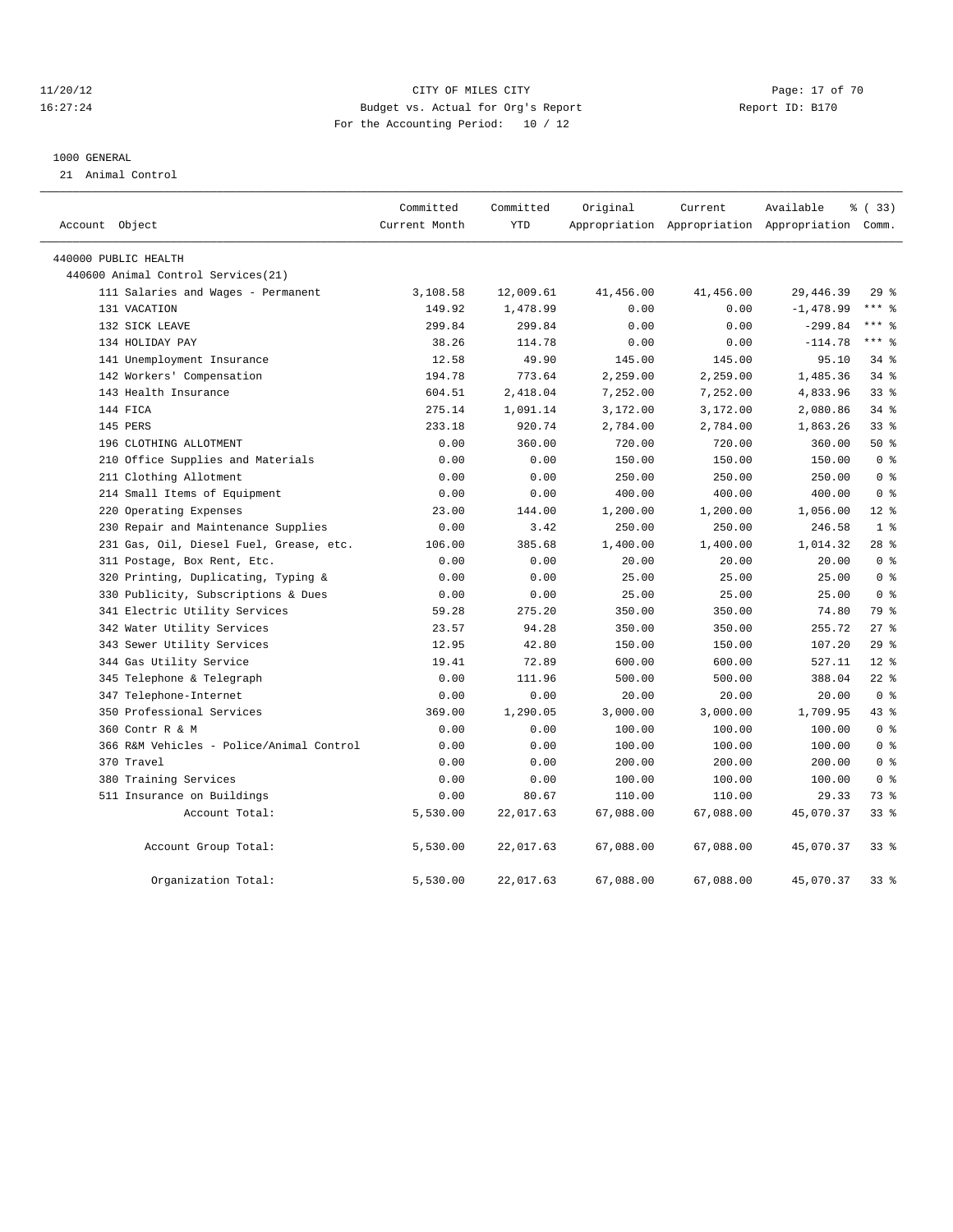#### 11/20/12 **Page: 18 of 70** CITY OF MILES CITY **CITY** Page: 18 of 70 16:27:24 Budget vs. Actual for Org's Report Report ID: B170 For the Accounting Period: 10 / 12

#### 1000 GENERAL

36 Planning & Community Services

| Account Object                            | Committed<br>Current Month | Committed<br>YTD | Original   | Current    | Available<br>Appropriation Appropriation Appropriation Comm. | % (33)         |
|-------------------------------------------|----------------------------|------------------|------------|------------|--------------------------------------------------------------|----------------|
|                                           |                            |                  |            |            |                                                              |                |
| 410000 GENERAL GOVERNMENT                 |                            |                  |            |            |                                                              |                |
| 411020 Community Services & Planning      |                            |                  |            |            |                                                              |                |
| 111 Salaries and Wages - Permanent        | 6,046.77                   | 23, 315.48       | 76,363.00  | 76,363.00  | 53,047.52                                                    | $31$ $%$       |
| 121 OVERTIME-PERMANENT                    | 4.88                       | 19.52            | 0.00       | 0.00       | $-19.52$                                                     | $***$ $%$      |
| 131 VACATION                              | 665.19                     | 3,192.14         | 4,400.00   | 4,400.00   | 1,207.86                                                     | 73.8           |
| 132 SICK LEAVE                            | 182.22                     | 532.63           | 2,200.00   | 2,200.00   | 1,667.37                                                     | $24$ $%$       |
| 133 OTHER LEAVE PAY                       | 0.00                       | 519.39           | 4,630.00   | 4,630.00   | 4,110.61                                                     | $11$ %         |
| 141 Unemployment Insurance                | 24.17                      | 97.60            | 306.00     | 306.00     | 208.40                                                       | $32$ $%$       |
| 142 Workers' Compensation                 | 35.01                      | 141.42           | 2,327.00   | 2,327.00   | 2,185.58                                                     | 6 %            |
| 143 Health Insurance                      | 1,263.15                   | 5,052.47         | 15,156.00  | 15,156.00  | 10,103.53                                                    | $33$ $%$       |
| 144 FICA                                  | 523.56                     | 2,117.05         | 6,701.00   | 6,701.00   | 4,583.95                                                     | $32$ $%$       |
| 145 PERS                                  | 487.77                     | 1,949.78         | 6, 193.00  | 6, 193.00  | 4,243.22                                                     | 31.8           |
| 196 CLOTHING ALLOTMENT                    | 0.00                       | 313.50           | 314.00     | 314.00     | 0.50                                                         | $100*$         |
| 210 Office Supplies and Materials         | 0.00                       | 115.92           | 850.00     | 850.00     | 734.08                                                       | $14*$          |
| 214 Small Items of Equipment              | 0.00                       | 1,051.34         | 1,200.00   | 1,200.00   | 148.66                                                       | 88 %           |
| 220 Operating Expenses                    | 0.00                       | 124.41           | 0.00       | 0.00       | $-124.41$                                                    | $***$ 8        |
| 311 Postage, Box Rent, Etc.               | 3.80                       | 69.00            | 200.00     | 200.00     | 131.00                                                       | 35%            |
| 320 Printing, Duplicating, Typing &       | 0.00                       | 0.00             | 600.00     | 600.00     | 600.00                                                       | 0 <sup>8</sup> |
| 327 Map Printing                          | 0.00                       | 28.31            | 300.00     | 300.00     | 271.69                                                       | 9 <sup>8</sup> |
| 331 Publication of Formal & Legal Notices | 0.00                       | 22.00            | 250.00     | 250.00     | 228.00                                                       | 9 <sup>8</sup> |
| 345 Telephone & Telegraph                 | 0.00                       | 230.56           | 900.00     | 900.00     | 669.44                                                       | $26$ %         |
| 347 Telephone-Internet                    | 0.00                       | 0.00             | 100.00     | 100.00     | 100.00                                                       | 0 <sup>8</sup> |
| 350 Professional Services                 | 0.00                       | 0.00             | 300.00     | 300.00     | 300.00                                                       | 0 <sup>8</sup> |
| 360 Contr R & M                           | 148.35                     | 593.40           | 2,000.00   | 2,000.00   | 1,406.60                                                     | $30*$          |
| 370 Travel                                | 0.00                       | 411.13           | 1,100.00   | 1,100.00   | 688.87                                                       | 37 %           |
| 380 Training Services                     | 0.00                       | 280.00           | 1,100.00   | 1,100.00   | 820.00                                                       | $25$ $%$       |
| 382 Books                                 | 0.00                       | 0.00             | 500.00     | 500.00     | 500.00                                                       | 0 <sup>8</sup> |
| Account Total:                            | 9,384.87                   | 40,177.05        | 127,990.00 | 127,990.00 | 87,812.95                                                    | $31$ %         |
| Account Group Total:                      | 9,384.87                   | 40,177.05        | 127,990.00 | 127,990.00 | 87,812.95                                                    | $31$ %         |
| Organization Total:                       | 9,384.87                   | 40,177.05        | 127,990.00 | 127,990.00 | 87,812.95                                                    | $31$ %         |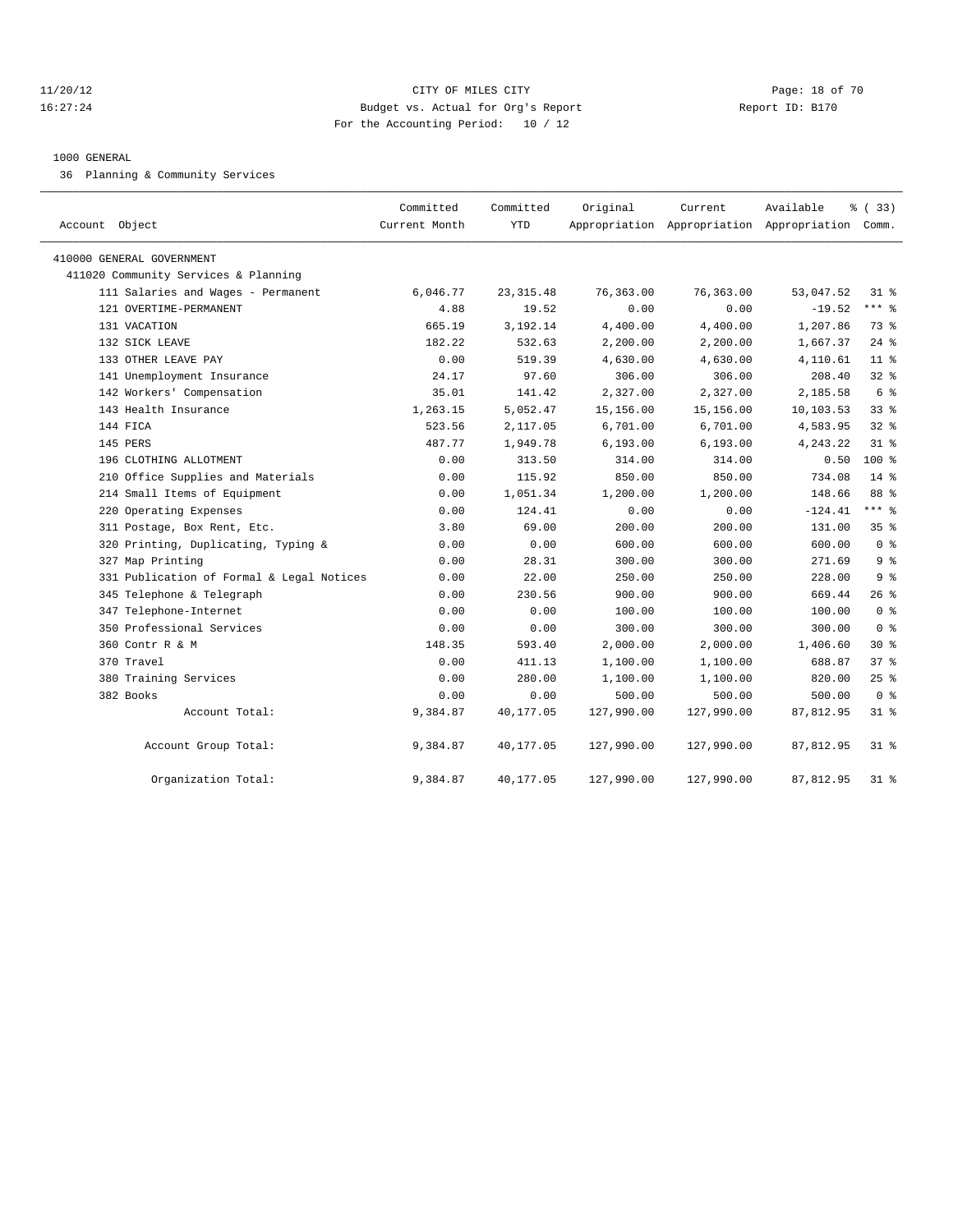#### 11/20/12 **Page: 19 of 70** CITY OF MILES CITY **CITY Page: 19 of 70** 16:27:24 Budget vs. Actual for Org's Report Report ID: B170 For the Accounting Period: 10 / 12

#### 1000 GENERAL

37 CITY HEALTH

| Object<br>Account                                                       | Committed<br>Current Month | Committed<br>YTD | Original<br>Appropriation | Current<br>Appropriation | Available<br>Appropriation | % (33)<br>Comm. |
|-------------------------------------------------------------------------|----------------------------|------------------|---------------------------|--------------------------|----------------------------|-----------------|
| 520000 OTHER FINANCING USES<br>521000 Interfund Operating Transfers Out |                            |                  |                           |                          |                            |                 |
| 820 Transfers to Other Funds                                            | 0.00                       | 0.00             | 30,000.00                 | 30,000.00                | 30,000.00                  | 0 <sup>8</sup>  |
| Account Total:                                                          | 0.00                       | 0.00             | 30,000.00                 | 30,000.00                | 30,000.00                  | 0 <sup>8</sup>  |
| Account Group Total:                                                    | 0.00                       | 0.00             | 30,000.00                 | 30,000.00                | 30,000.00                  | 0 ક             |
| Organization Total:                                                     | 0.00                       | 0.00             | 30,000.00                 | 30,000.00                | 30,000.00                  | 0 ક             |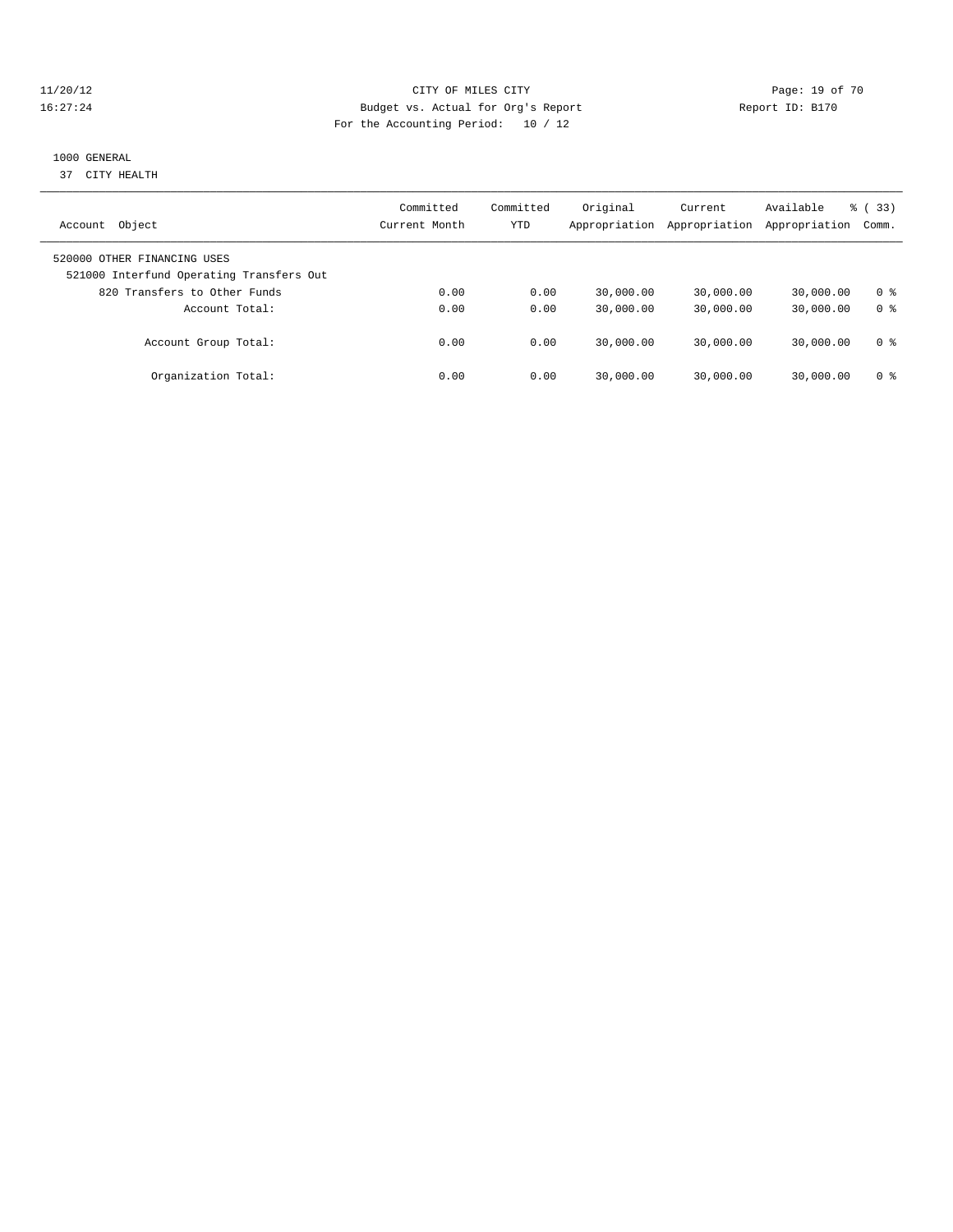#### 11/20/12 **Page: 20 of 70** CITY OF MILES CITY **Page: 20 of 70** 16:27:24 Budget vs. Actual for Org's Report Report ID: B170 For the Accounting Period: 10 / 12

#### 1000 GENERAL

201 Flood Prevention

| Account Object                            | Committed<br>Current Month | Committed<br><b>YTD</b> | Original  | Current   | Available<br>Appropriation Appropriation Appropriation Comm. | % (33)          |
|-------------------------------------------|----------------------------|-------------------------|-----------|-----------|--------------------------------------------------------------|-----------------|
| 430000 Public Works                       |                            |                         |           |           |                                                              |                 |
| 431200 Flood Control                      |                            |                         |           |           |                                                              |                 |
| 111 Salaries and Wages - Permanent        | 1,019.43                   | 3,591.63                | 12,262.00 | 12,262.00 | 8,670.37                                                     | 29%             |
| 131 VACATION                              | 105.91                     | 397.43                  | 400.00    | 400.00    | 2.57                                                         | 99 <sup>8</sup> |
| 132 SICK LEAVE                            | 26.48                      | 46.35                   | 400.00    | 400.00    | 353.65                                                       | $12*$           |
| 133 OTHER LEAVE PAY                       | 0.00                       | 0.00                    | 832.00    | 832.00    | 832.00                                                       | 0 <sup>8</sup>  |
| 141 Unemployment Insurance                | 4.05                       | 14.17                   | 22.00     | 22.00     | 7.83                                                         | 64 %            |
| 142 Workers' Compensation                 | 12.94                      | 45.17                   | 757.00    | 757.00    | 711.83                                                       | 6 <sup>°</sup>  |
| 143 Health Insurance                      | 241.72                     | 847.03                  | 2,901.00  | 2,901.00  | 2,053.97                                                     | 298             |
| 144 FICA                                  | 88.07                      | 308.78                  | 1,063.00  | 1,063.00  | 754.22                                                       | 29%             |
| 145 PERS                                  | 81.43                      | 285.30                  | 982.00    | 982.00    | 696.70                                                       | 29%             |
| 196 CLOTHING ALLOTMENT                    | 0.00                       | 60.00                   | 60.00     | 60.00     | 0.00                                                         | $100*$          |
| 210 Office Supplies and Materials         | 35.94                      | 108.77                  | 300.00    | 300.00    | 191.23                                                       | 36%             |
| 214 Small Items of Equipment              | 0.00                       | 0.00                    | 3,700.00  | 3,700.00  | 3,700.00                                                     | 0 <sup>8</sup>  |
| 220 Operating Expenses                    | 0.00                       | 0.00                    | 200.00    | 200.00    | 200.00                                                       | 0 <sup>8</sup>  |
| 311 Postage, Box Rent, Etc.               | 3.95                       | 52.20                   | 200.00    | 200.00    | 147.80                                                       | 26%             |
| 327 Map Printing                          | 0.00                       | 0.00                    | 200.00    | 200.00    | 200.00                                                       | 0 <sup>8</sup>  |
| 331 Publication of Formal & Legal Notices | 0.00                       | 438.00                  | 1,000.00  | 1,000.00  | 562.00                                                       | 44 %            |
| 334 Memberships, Registrations & Dues     | 0.00                       | 0.00                    | 250.00    | 250.00    | 250.00                                                       | 0 <sup>8</sup>  |
| 345 Telephone & Telegraph                 | 0.00                       | 0.00                    | 100.00    | 100.00    | 100.00                                                       | 0 <sup>8</sup>  |
| 350 Professional Services                 | 0.00                       | 0.00                    | 770.00    | 770.00    | 770.00                                                       | 0 <sup>8</sup>  |
| 370 Travel                                | 0.00                       | 0.00                    | 1,300.00  | 1,300.00  | 1,300.00                                                     | 0 <sup>8</sup>  |
| 380 Training Services                     | 0.00                       | 0.00                    | 900.00    | 900.00    | 900.00                                                       | 0 <sup>8</sup>  |
| 382 Books                                 | 0.00                       | 0.00                    | 100.00    | 100.00    | 100.00                                                       | 0 <sup>8</sup>  |
| 533 Machinery and Equipment Rental        | 0.00                       | 0.00                    | 500.00    | 500.00    | 500.00                                                       | 0 <sup>8</sup>  |
| 540 Special Assessments                   | 0.00                       | 0.00                    | 250.00    | 250.00    | 250.00                                                       | 0 <sup>8</sup>  |
| Account Total:                            | 1,619.92                   | 6,194.83                | 29,449.00 | 29,449.00 | 23, 254. 17                                                  | $21$ %          |
| Account Group Total:                      | 1,619.92                   | 6,194.83                | 29,449.00 | 29,449.00 | 23, 254. 17                                                  | $21$ %          |
| Organization Total:                       | 1,619.92                   | 6,194.83                | 29,449.00 | 29,449.00 | 23, 254. 17                                                  | $21$ %          |

Fund Total: 298,188.79 1,362,441.70 4,200,020.00 4,200,020.00 2,837,578.30 32 %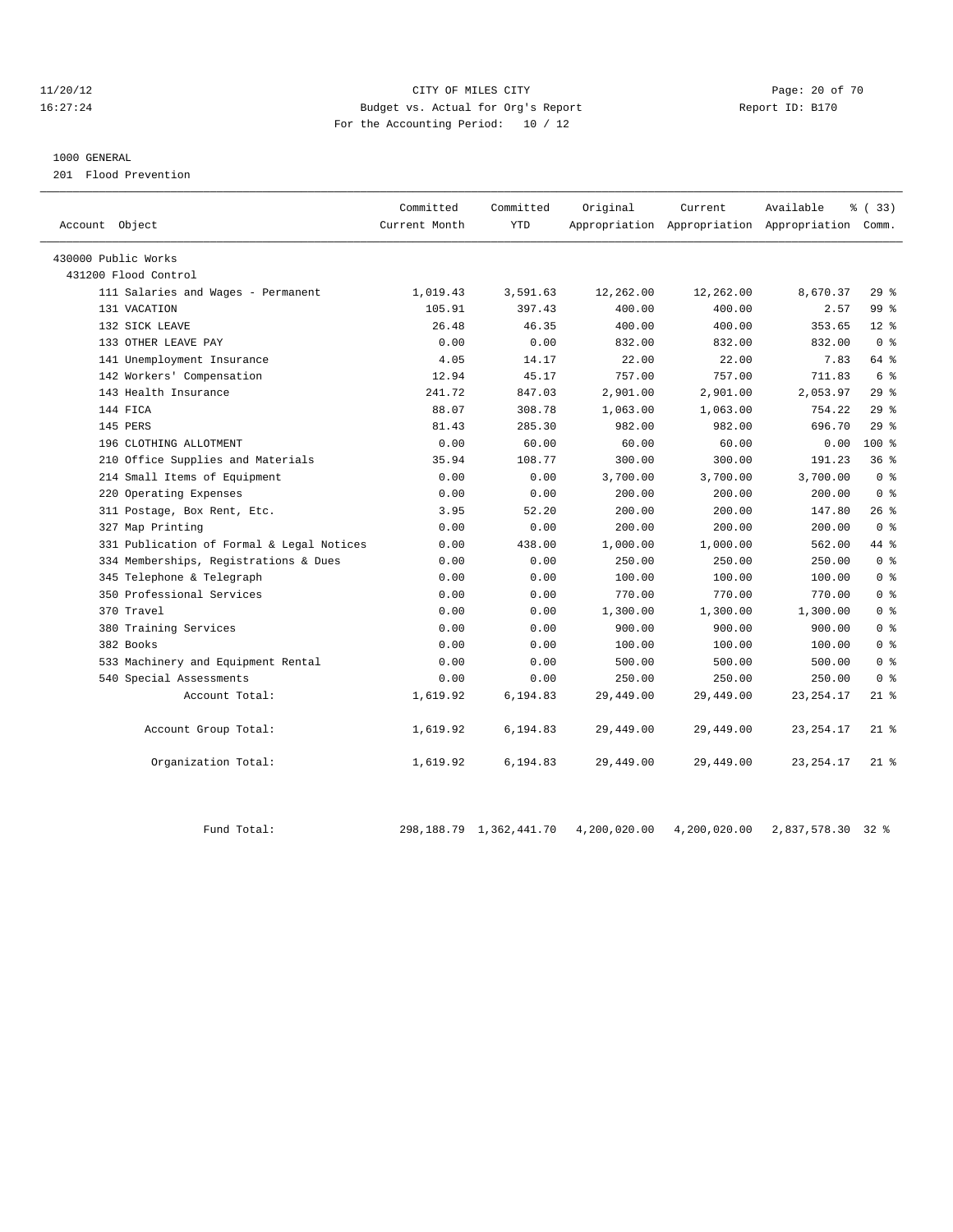#### 11/20/12 **Page: 21 of 70** CITY OF MILES CITY **Page: 21 of 70** 16:27:24 Budget vs. Actual for Org's Report Report ID: B170 For the Accounting Period: 10 / 12

————————————————————————————————————————————————————————————————————————————————————————————————————————————————————————————————————

## 2220 LIBRARY

16 Library

|                                          | Committed     | Committed   | Original   | Current    | Available                                       | १ (33)          |
|------------------------------------------|---------------|-------------|------------|------------|-------------------------------------------------|-----------------|
| Account Object                           | Current Month | <b>YTD</b>  |            |            | Appropriation Appropriation Appropriation Comm. |                 |
| 460000 CULTURE AND RECREATION            |               |             |            |            |                                                 |                 |
| 460100 Library Services(16)              |               |             |            |            |                                                 |                 |
| 111 Salaries and Wages - Permanent       | 14,168.84     | 55,930.50   | 191,430.00 | 191,430.00 | 135,499.50                                      | 29%             |
| 131 VACATION                             | 1,223.02      | 5,744.28    | 0.00       | 0.00       | $-5,744.28$                                     | $***$ $_{8}$    |
| 132 SICK LEAVE                           | 408.40        | 1,415.06    | 0.00       | 0.00       | $-1, 415.06$                                    | $***$ 8         |
| 133 OTHER LEAVE PAY                      | 168.98        | 210.74      | 0.00       | 0.00       | $-210.74$                                       | $***$ $_{8}$    |
| 141 Unemployment Insurance               | 55.90         | 224.23      | 670.00     | 670.00     | 445.77                                          | 33%             |
| 142 Workers' Compensation                | 76.66         | 307.49      | 919.00     | 919.00     | 611.51                                          | 33%             |
| 143 Health Insurance                     | 3,021.83      | 12,087.15   | 36,270.00  | 36,270.00  | 24, 182.85                                      | 33%             |
| 144 FICA                                 | 1,173.23      | 4,706.22    | 14,644.00  | 14,644.00  | 9,937.78                                        | 32%             |
| 145 PERS                                 | 1,129.03      | 4,475.37    | 13,534.00  | 13,534.00  | 9,058.63                                        | 33 <sup>8</sup> |
| 196 CLOTHING ALLOTMENT                   | 0.00          | 750.00      | 750.00     | 750.00     | 0.00                                            | $100*$          |
| 210 Office Supplies and Materials        | 0.00          | 343.47      | 1,500.00   | 1,500.00   | 1,156.53                                        | $23$ %          |
| 214 Small Items of Equipment             | 0.00          | 0.00        | 500.00     | 500.00     | 500.00                                          | 0 <sup>8</sup>  |
| 220 Operating Expenses                   | 0.00          | 0.00        | 1,000.00   | 1,000.00   | 1,000.00                                        | 0 <sup>8</sup>  |
| 224 Janitorial Supplies                  | 23.69         | 110.45      | 500.00     | 500.00     | 389.55                                          | $22$ %          |
| 311 Postage, Box Rent, Etc.              | 100.48        | 422.45      | 2,000.00   | 2,000.00   | 1,577.55                                        | $21$ %          |
| 320 Printing, Duplicating, Typing &      | 0.00          | 203.98      | 1,445.00   | 1,445.00   | 1,241.02                                        | $14$ %          |
| 330 Publicity, Subscriptions & Dues      | 0.00          | 0.00        | 500.00     | 500.00     | 500.00                                          | 0 <sup>8</sup>  |
| 334 Memberships, Registrations & Dues    | 0.00          | 0.00        | 300.00     | 300.00     | 300.00                                          | 0 <sup>8</sup>  |
| 341 Electric Utility Services            | 0.00          | 2,266.59    | 6,000.00   | 6,000.00   | 3,733.41                                        | 38 %            |
| 342 Water Utility Services               | 23.57         | 100.29      | 700.00     | 700.00     | 599.71                                          | $14$ %          |
| 343 Sewer Utility Services               | 25.52         | 93.08       | 300.00     | 300.00     | 206.92                                          | $31$ $%$        |
| 344 Gas Utility Service                  | 0.00          | 71.34       | 4,000.00   | 4,000.00   | 3,928.66                                        | 2 <sup>8</sup>  |
| 345 Telephone & Telegraph                | 0.00          | 616.73      | 1,500.00   | 1,500.00   | 883.27                                          | 41 %            |
| 346 Garbage Service                      | 0.00          | 0.00        | 500.00     | 500.00     | 500.00                                          | 0 <sup>°</sup>  |
| 347 Telephone-Internet                   | 0.00          | 240.30      | 1,500.00   | 1,500.00   | 1,259.70                                        | 16 <sup>°</sup> |
| 350 Professional Services                | 0.00          | 0.00        | 7,000.00   | 7,000.00   | 7,000.00                                        | 0 <sup>8</sup>  |
| 360 Contr R & M                          | 349.38        | 1,324.38    | 8,000.00   | 8,000.00   | 6,675.62                                        | $17*$           |
| 370 Travel                               | 490.06        | 956.62      | 2,000.00   | 2,000.00   | 1,043.38                                        | 48 %            |
| 380 Training Services                    | 0.00          | 0.00        | 1,500.00   | 1,500.00   | 1,500.00                                        | 0 <sup>8</sup>  |
| 382 Books                                | 159.78        | 1,696.50    | 15,000.00  | 15,000.00  | 13,303.50                                       | $11*$           |
| 511 Insurance on Buildings               | 0.00          | 3,605.09    | 3,606.00   | 3,606.00   | 0.91                                            | 100 %           |
| 920 Buildings                            | 59, 311.00    | 59, 311.00  | 55,000.00  | 55,000.00  | $-4, 311.00$                                    | 108 %           |
| Account Total:                           | 81,909.37     | 157, 213.31 | 372,568.00 | 372,568.00 | 215, 354.69                                     | 42 %            |
| Account Group Total:                     | 81,909.37     | 157, 213.31 | 372,568.00 | 372,568.00 | 215, 354.69                                     | 42 %            |
| 510000 MISCELLANEOUS                     |               |             |            |            |                                                 |                 |
| 510330 Comprehensive Liability Insurance |               |             |            |            |                                                 |                 |
| 513 Liability                            | 0.00          | 4,754.03    | 4,754.00   | 4,754.00   |                                                 | $-0.03$ 100 %   |
| Account Total:                           | 0.00          | 4,754.03    | 4,754.00   | 4,754.00   |                                                 | $-0.03$ 100 %   |
| Account Group Total:                     | 0.00          | 4,754.03    | 4,754.00   | 4,754.00   | $-0.03$                                         | 100 %           |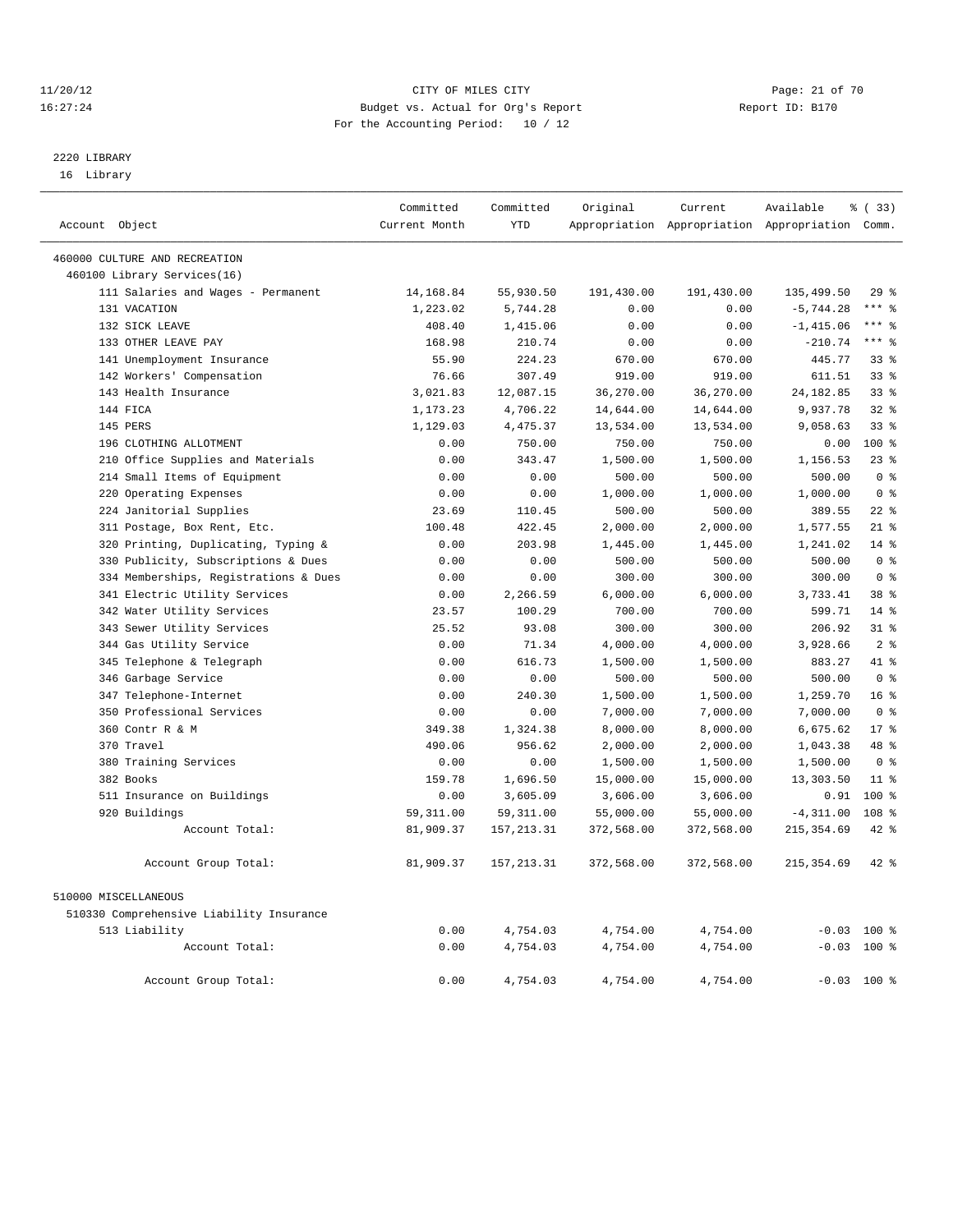#### 11/20/12 **Page: 22 of 70 CITY OF MILES CITY CITY Page: 22 of 70** 16:27:24 Budget vs. Actual for Org's Report Report ID: B170 For the Accounting Period: 10 / 12

### 2220 LIBRARY 16 Library

| Account Object                                                          | Committed<br>Current Month | Committed<br>YTD | Original   | Current<br>Appropriation Appropriation | Available<br>Appropriation | % (33)<br>Comm. |
|-------------------------------------------------------------------------|----------------------------|------------------|------------|----------------------------------------|----------------------------|-----------------|
| 520000 OTHER FINANCING USES<br>521000 Interfund Operating Transfers Out |                            |                  |            |                                        |                            |                 |
| 820 Transfers to Other Funds                                            | 1,512.66                   | 6,050.64         | 18,152.00  | 18,152.00                              | 12,101.36                  | 33 <sup>8</sup> |
| Account Total:                                                          | 1,512.66                   | 6,050.64         | 18,152.00  | 18,152.00                              | 12,101.36                  | $33*$           |
| Account Group Total:                                                    | 1,512.66                   | 6,050.64         | 18,152.00  | 18,152.00                              | 12,101.36                  | 338             |
| Organization Total:                                                     | 83,422.03                  | 168,017.98       | 395,474.00 | 395, 474.00                            | 227,456.02                 | $42$ $%$        |
|                                                                         |                            |                  |            |                                        |                            |                 |
| Fund Total:                                                             | 83,422.03                  | 168,017.98       | 395,474.00 | 395, 474, 00                           | 227,456.02                 | 42 %            |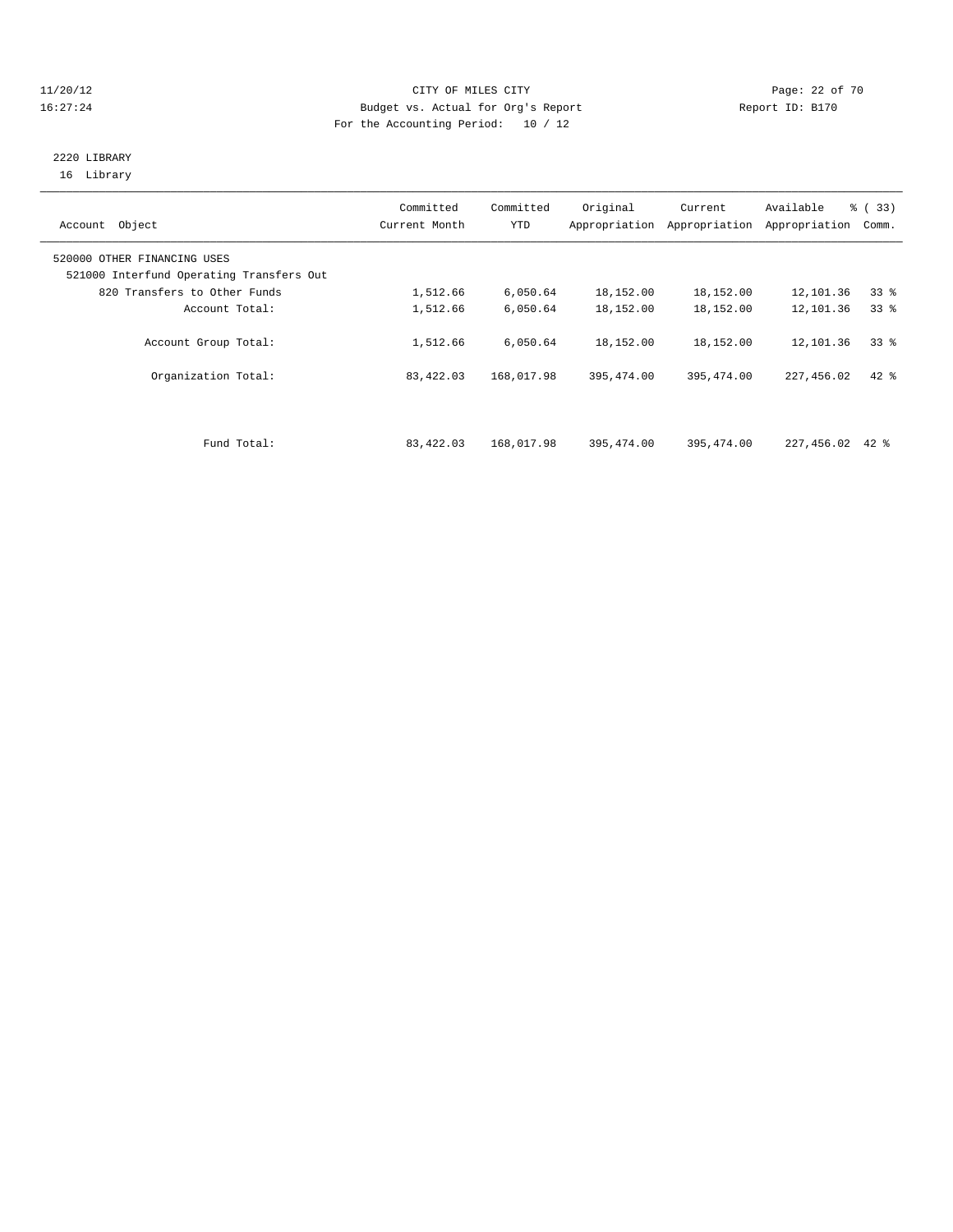#### 11/20/12 **Page: 23 of 70 CITY OF MILES CITY CITY Page: 23 of 70** 16:27:24 Budget vs. Actual for Org's Report Report ID: B170 For the Accounting Period: 10 / 12

# 2260 EMERGENCY DISASTER

202 Flood Disaster

| Account Object            | Committed<br>Current Month | Committed<br><b>YTD</b> | Original  | Current<br>Appropriation Appropriation | Available<br>Appropriation | % (33)<br>Comm.     |  |
|---------------------------|----------------------------|-------------------------|-----------|----------------------------------------|----------------------------|---------------------|--|
| 430000 Public Works       |                            |                         |           |                                        |                            |                     |  |
| 431200 Flood Control      |                            |                         |           |                                        |                            |                     |  |
| 350 Professional Services | 44,646.00                  | 44,646.00               | 44,000.00 | 44,000.00                              | $-646.00$ 101 %            |                     |  |
| 940 Machinery & Equipment | 0.00                       | 24,499.48               | 0.00      | 0.00                                   | $-24, 499.48$              | $***$ $\frac{6}{5}$ |  |
| Account Total:            | 44,646.00                  | 69,145.48               | 44,000.00 | 44,000.00                              | $-25, 145.48$ 157 %        |                     |  |
| Account Group Total:      | 44,646.00                  | 69,145.48               | 44,000.00 | 44,000.00                              | $-25, 145.48$ 157 %        |                     |  |
| Organization Total:       | 44,646.00                  | 69,145.48               | 44,000.00 | 44,000.00                              | $-25, 145.48$ 157 %        |                     |  |
|                           |                            |                         |           |                                        |                            |                     |  |
| Fund Total:               | 44,646.00                  | 69,145.48               | 44,000.00 | 44,000.00                              | $-25, 145.48$ 157 %        |                     |  |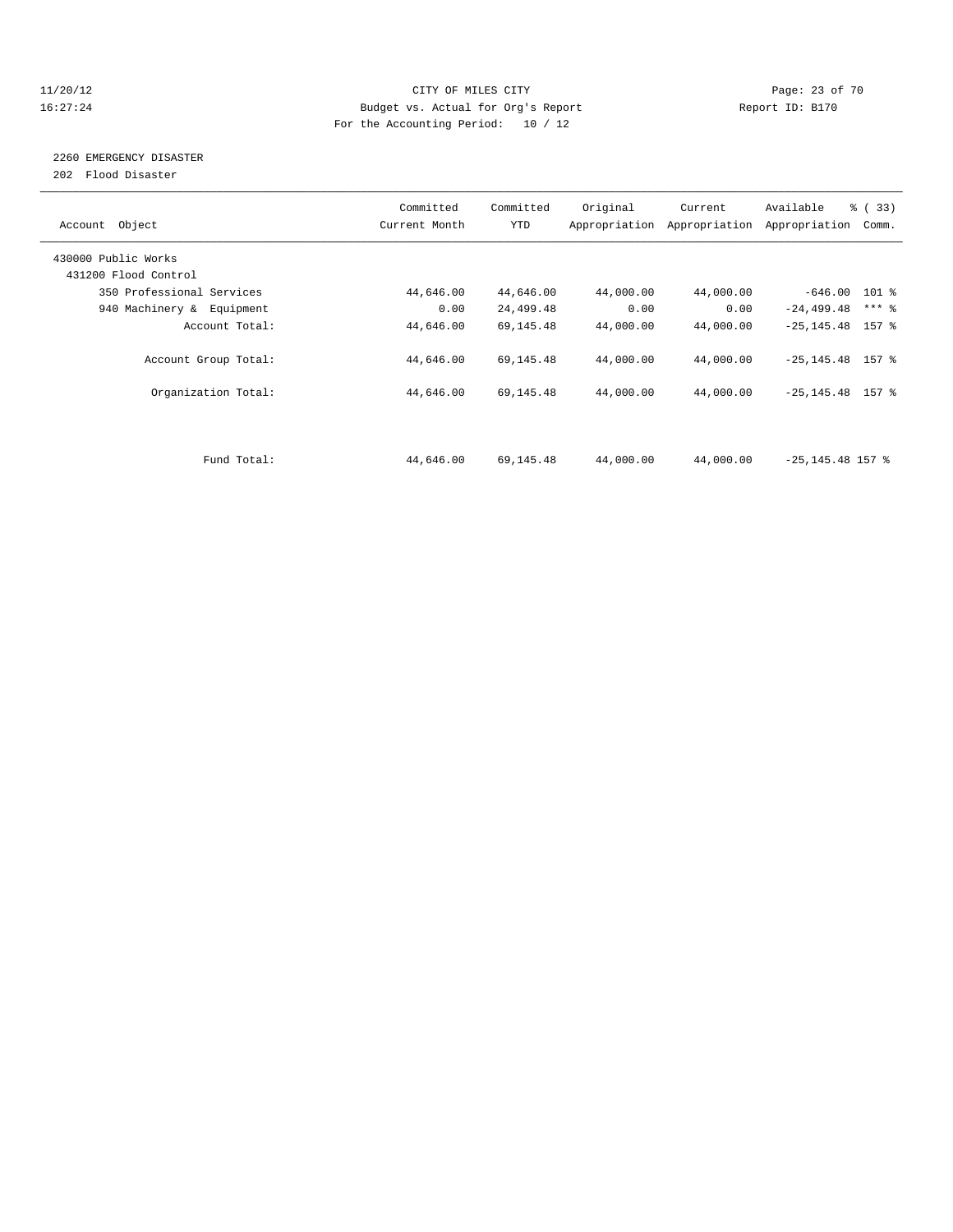#### 11/20/12 **Page: 24 of 70 CITY OF MILES CITY CITY Page: 24 of 70** 16:27:24 Budget vs. Actual for Org's Report Report ID: B170 For the Accounting Period: 10 / 12

# 2270 Health

37 CITY HEALTH

| Account Object                                             | Committed<br>Current Month | Committed<br>YTD | Original  | Current<br>Appropriation Appropriation | Available<br>Appropriation | % (33)<br>Comm. |  |
|------------------------------------------------------------|----------------------------|------------------|-----------|----------------------------------------|----------------------------|-----------------|--|
| 440000 PUBLIC HEALTH<br>440140 Registration and Inspection |                            |                  |           |                                        |                            |                 |  |
| 210 Office Supplies and Materials                          | 0.00                       | 0.00             | 1,000.00  | 1,000.00                               | 1,000.00                   | 0 <sup>8</sup>  |  |
| 311 Postage, Box Rent, Etc.                                | 26.50                      | 36.05            | 1,000.00  | 1,000.00                               | 963.95                     | $4\degree$      |  |
| 350 Professional Services                                  | 2,666.66                   | 10,666.64        | 35,000.00 | 35,000.00                              | 24, 333.36                 | $30*$           |  |
| Account Total:                                             | 2,693.16                   | 10,702.69        | 37,000.00 | 37,000.00                              | 26, 297.31                 | $29$ $%$        |  |
| Account Group Total:                                       | 2,693.16                   | 10,702.69        | 37,000.00 | 37,000.00                              | 26, 297.31                 | 298             |  |
| Organization Total:                                        | 2,693.16                   | 10,702.69        | 37,000.00 | 37,000.00                              | 26, 297.31                 | 298             |  |
|                                                            |                            |                  |           |                                        |                            |                 |  |
| Fund Total:                                                | 2,693.16                   | 10,702.69        | 37,000.00 | 37,000.00                              | $26, 297, 31$ 29 %         |                 |  |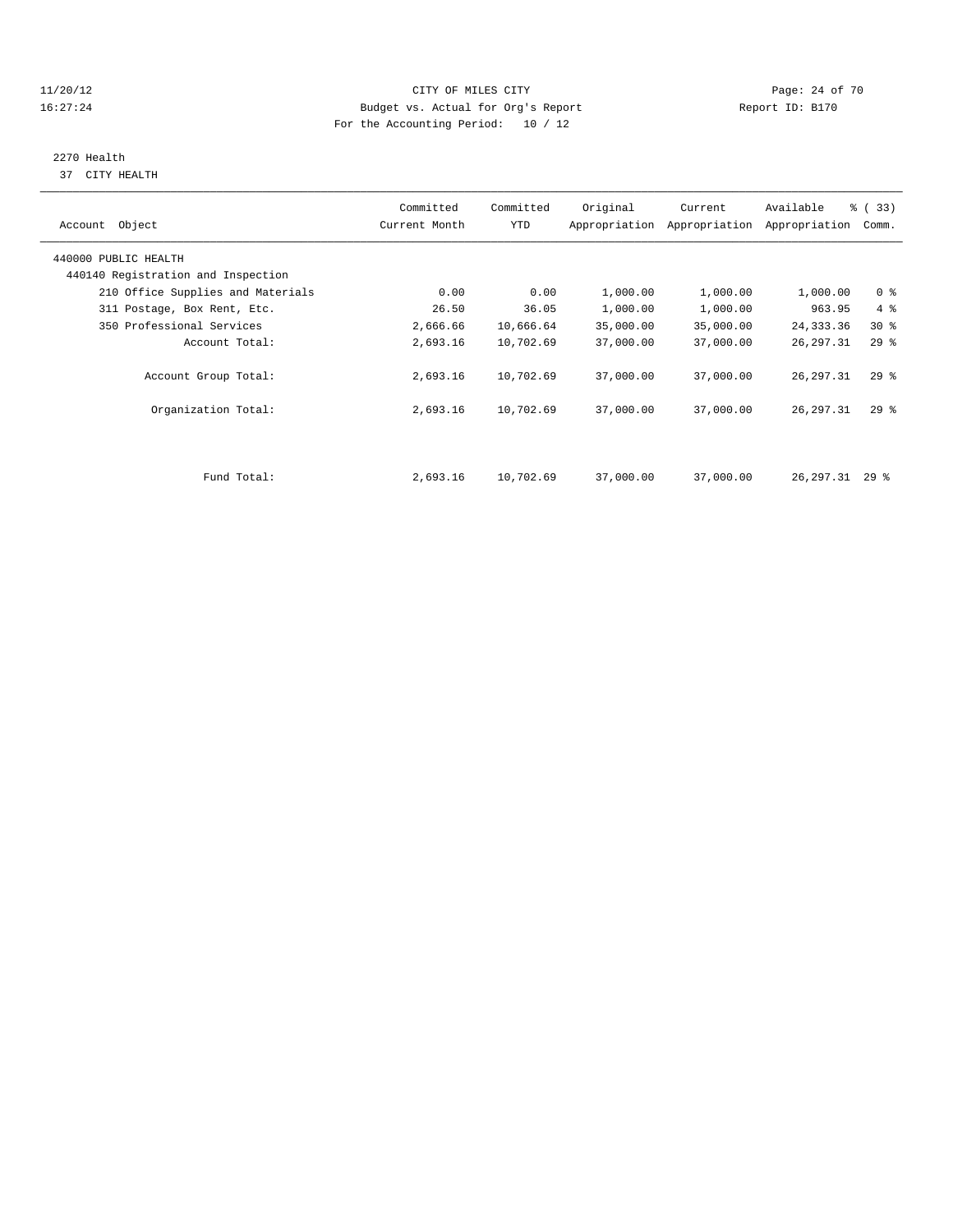#### 11/20/12 **Page: 25 of 70** CITY OF MILES CITY **CITY** Page: 25 of 70 16:27:24 Budget vs. Actual for Org's Report Report ID: B170 For the Accounting Period: 10 / 12

# 2372 Permissive Medical Levy

20 Permissive Medical Levy

| Account Object                                                          | Committed<br>Current Month | Committed<br>YTD | Original   | Current<br>Appropriation Appropriation | Available<br>Appropriation | $\frac{6}{6}$ (33)<br>Comm. |
|-------------------------------------------------------------------------|----------------------------|------------------|------------|----------------------------------------|----------------------------|-----------------------------|
| 520000 OTHER FINANCING USES<br>521000 Interfund Operating Transfers Out |                            |                  |            |                                        |                            |                             |
| 820 Transfers to Other Funds                                            | 0.00                       | 0.00             | 141,468.00 | 141,468.00                             | 141,468.00                 | 0 <sup>8</sup>              |
| Account Total:                                                          | 0.00                       | 0.00             | 141,468.00 | 141,468.00                             | 141,468.00                 | 0 <sup>8</sup>              |
| Account Group Total:                                                    | 0.00                       | 0.00             | 141,468.00 | 141,468.00                             | 141,468.00                 | 0 <sup>8</sup>              |
| Organization Total:                                                     | 0.00                       | 0.00             | 141,468.00 | 141,468.00                             | 141,468.00                 | 0 <sup>8</sup>              |
|                                                                         |                            |                  |            |                                        |                            |                             |
| Fund Total:                                                             | 0.00                       | 0.00             | 141,468.00 | 141,468.00                             | 141,468.00                 | 0 <sup>8</sup>              |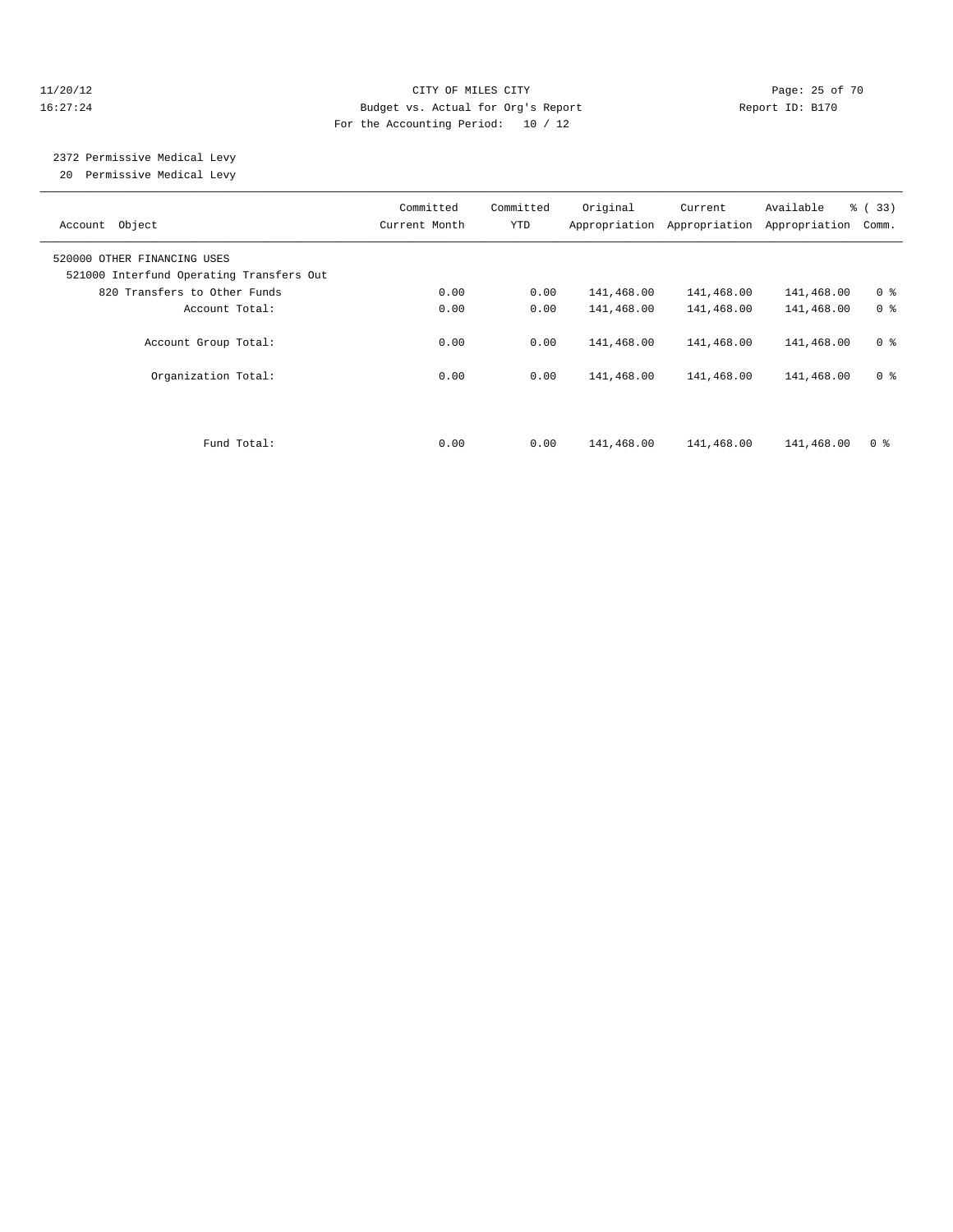#### 11/20/12 **Page: 26 of 70** CITY OF MILES CITY **CITY** Page: 26 of 70 16:27:24 Budget vs. Actual for Org's Report Report ID: B170 For the Accounting Period: 10 / 12

————————————————————————————————————————————————————————————————————————————————————————————————————————————————————————————————————

### 2394 BUILDING CODE ENFORCEMENT

18 BUILDING INSPECTION

|                                          | Committed     | Committed   | Original  | Current   | Available                                       | % (33)         |
|------------------------------------------|---------------|-------------|-----------|-----------|-------------------------------------------------|----------------|
| Account Object                           | Current Month | YTD         |           |           | Appropriation Appropriation Appropriation Comm. |                |
| 420000 PUBLIC SAFETY                     |               |             |           |           |                                                 |                |
| 420531 Building Inspection               |               |             |           |           |                                                 |                |
| 111 Salaries and Wages - Permanent       | 539.95        | 1,970.50    | 7,243.00  | 7,243.00  | 5,272.50                                        | $27$ %         |
| 121 OVERTIME-PERMANENT                   | 5.42          | 21.68       | 100.00    | 100.00    | 78.32                                           | $22$ %         |
| 131 VACATION                             | 50.01         | 227.81      | 0.00      | 0.00      | $-227.81$                                       | $***$ $-$      |
| 132 SICK LEAVE                           | 16.39         | 69.65       | 0.00      | 0.00      | $-69.65$                                        | $***$ $-$      |
| 133 OTHER LEAVE PAY                      | 0.00          | 0.00        | 150.00    | 150.00    | 150.00                                          | 0 <sup>8</sup> |
| 141 Unemployment Insurance               | 2.13          | 8.05        | 26.00     | 26.00     | 17.95                                           | $31$ $%$       |
| 142 Workers' Compensation                | 6.84          | 25.73       | 231.00    | 231.00    | 205.27                                          | $11$ %         |
| 143 Health Insurance                     | 120.93        | 453.68      | 1,450.00  | 1,450.00  | 996.32                                          | $31$ $%$       |
| 144 FICA                                 | 42.59         | 159.34      | 573.00    | 573.00    | 413.66                                          | $28$ %         |
| 145 PERS                                 | 43.25         | 161.85      | 530.00    | 530.00    | 368.15                                          | $31$ $%$       |
| 196 CLOTHING ALLOTMENT                   | 0.00          | 30.00       | 30.00     | 30.00     | 0.00                                            | $100*$         |
| 210 Office Supplies and Materials        | 0.00          | 34.40       | 100.00    | 100.00    | 65.60                                           | 34 %           |
| 311 Postage, Box Rent, Etc.              | 0.00          | 45.00       | 100.00    | 100.00    | 55.00                                           | 45 %           |
| 320 Printing, Duplicating, Typing &      | 0.00          | 27.00       | 250.00    | 250.00    | 223.00                                          | $11$ %         |
| 330 Publicity, Subscriptions & Dues      | 0.00          | 0.00        | 25.00     | 25.00     | 25.00                                           | 0 <sup>8</sup> |
| 334 Memberships, Registrations & Dues    | 125.00        | 125.00      | 150.00    | 150.00    | 25.00                                           | 83%            |
| 345 Telephone & Telegraph                | 0.00          | 75.56       | 350.00    | 350.00    | 274.44                                          | $22$ %         |
| 347 Telephone-Internet                   | 0.00          | 0.00        | 65.00     | 65.00     | 65.00                                           | 0 <sup>8</sup> |
| 350 Professional Services                | 1,732.22      | 29, 483. 75 | 55,000.00 | 55,000.00 | 25, 516.25                                      | 54 %           |
| 380 Training Services                    | 0.00          | 0.00        | 150.00    | 150.00    | 150.00                                          | 0 <sup>8</sup> |
| 382 Books                                | 0.00          | 182.00      | 1,500.00  | 1,500.00  | 1,318.00                                        | $12*$          |
| 540 Special Assessments                  | 0.00          | 558.32      | 450.00    | 450.00    | $-108.32$                                       | $124$ %        |
| Account Total:                           | 2,684.73      | 33,659.32   | 68,473.00 | 68,473.00 | 34,813.68                                       | 49 %           |
| Account Group Total:                     | 2,684.73      | 33,659.32   | 68,473.00 | 68,473.00 | 34,813.68                                       | 49 %           |
| 510000 MISCELLANEOUS                     |               |             |           |           |                                                 |                |
| 510330 Comprehensive Liability Insurance |               |             |           |           |                                                 |                |
| 513 Liability                            | 0.00          | 96.27       | 96.00     | 96.00     |                                                 | $-0.27$ 100 %  |
| Account Total:                           | 0.00          | 96.27       | 96.00     | 96.00     | $-0.27$                                         | $100$ %        |
| Account Group Total:                     | 0.00          | 96.27       | 96.00     | 96.00     |                                                 | $-0.27$ 100 %  |
| 520000 OTHER FINANCING USES              |               |             |           |           |                                                 |                |
| 521000 Interfund Operating Transfers Out |               |             |           |           |                                                 |                |
| 820 Transfers to Other Funds             | 464.25        | 1,857.00    | 5,571.00  | 5,571.00  | 3,714.00                                        | $33*$          |
| Account Total:                           | 464.25        | 1,857.00    | 5,571.00  | 5,571.00  | 3,714.00                                        | 33%            |
| Account Group Total:                     | 464.25        | 1,857.00    | 5,571.00  | 5,571.00  | 3,714.00                                        | 33%            |
| Organization Total:                      | 3,148.98      | 35,612.59   | 74,140.00 | 74,140.00 | 38,527.41                                       | 48 %           |
| Fund Total:                              | 3,148.98      | 35,612.59   | 74,140.00 | 74,140.00 | 38,527.41 48 %                                  |                |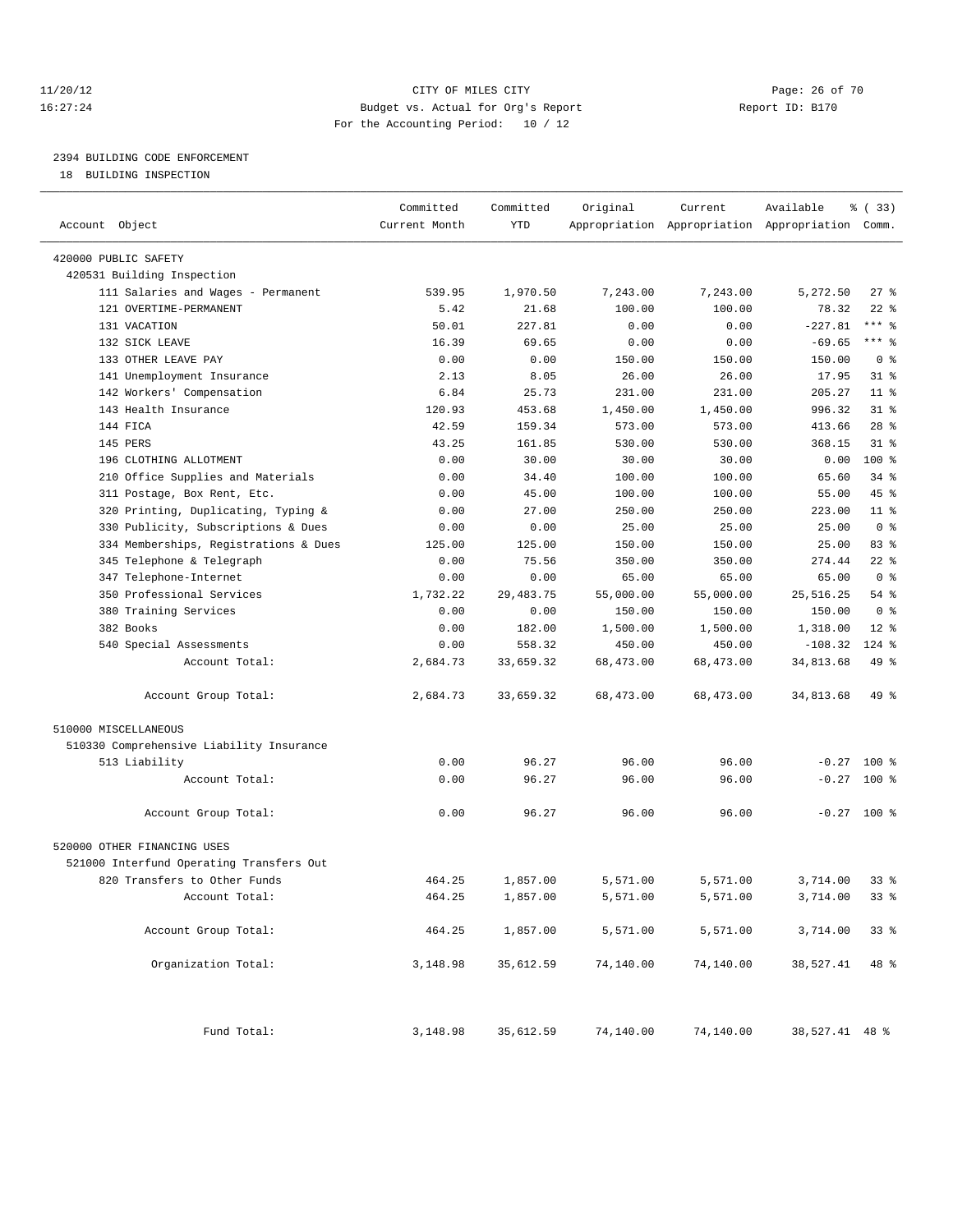#### 11/20/12 **Page: 27 of 70** CITY OF MILES CITY **Page: 27 of 70** 16:27:24 Budget vs. Actual for Org's Report Report ID: B170 For the Accounting Period: 10 / 12

#### 2400 LTG M D#165-(Gen City) 46 SID #165

| Account Object                           | Committed<br>Current Month | Committed<br><b>YTD</b> | Original   | Current<br>Appropriation Appropriation Appropriation | Available  | % (33)<br>Comm. |  |
|------------------------------------------|----------------------------|-------------------------|------------|------------------------------------------------------|------------|-----------------|--|
| 430000 Public Works                      |                            |                         |            |                                                      |            |                 |  |
| 430263 STREET LIGHTING                   |                            |                         |            |                                                      |            |                 |  |
| 341 Electric Utility Services            | 9,700.73                   | 37, 251.20              | 109,000.00 | 109,000.00                                           | 71,748.80  | $34$ $%$        |  |
| 533 Machinery and Equipment Rental       | 4,052.80                   | 16,157.40               | 47,000.00  | 47,000.00                                            | 30,842.60  | 34%             |  |
| Account Total:                           | 13,753.53                  | 53,408.60               | 156,000.00 | 156,000.00                                           | 102,591.40 | 34%             |  |
| Account Group Total:                     | 13,753.53                  | 53,408.60               | 156,000.00 | 156,000.00                                           | 102,591.40 | 34.8            |  |
| 520000 OTHER FINANCING USES              |                            |                         |            |                                                      |            |                 |  |
| 521000 Interfund Operating Transfers Out |                            |                         |            |                                                      |            |                 |  |
| 820 Transfers to Other Funds             | 0.00                       | 1,000.00                | 1,000.00   | 1,000.00                                             | 0.00       | $100*$          |  |
| Account Total:                           | 0.00                       | 1,000.00                | 1,000.00   | 1,000.00                                             | 0.00       | $100*$          |  |
| Account Group Total:                     | 0.00                       | 1,000.00                | 1,000.00   | 1,000.00                                             |            | $0.00$ 100 %    |  |
| Organization Total:                      | 13,753.53                  | 54,408.60               | 157,000.00 | 157,000.00                                           | 102,591.40 | 35 <sup>8</sup> |  |
|                                          |                            |                         |            |                                                      |            |                 |  |
| Fund Total:                              | 13,753.53                  | 54,408.60               | 157,000.00 | 157,000.00                                           | 102,591.40 | 35 %            |  |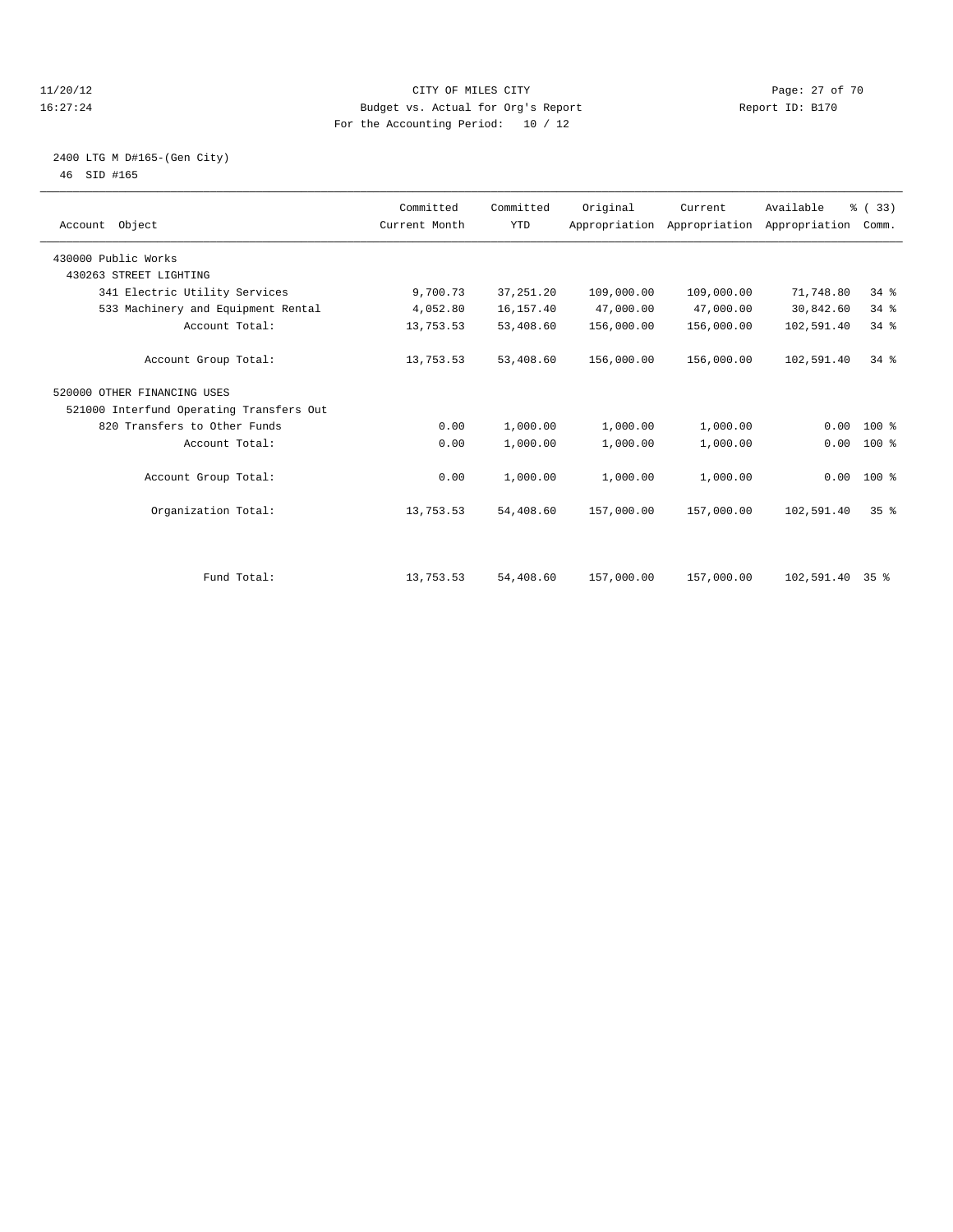#### 11/20/12 **Page: 28 of 70** CITY OF MILES CITY **CITY** Page: 28 of 70 16:27:24 Budget vs. Actual for Org's Report Report ID: B170 For the Accounting Period: 10 / 12

# 2420 LTG M D#167-(MilesAddn Etc)

48 SID #167

| Account Object                           | Committed<br>Current Month | Committed<br><b>YTD</b> | Original  | Current   | Available<br>Appropriation Appropriation Appropriation | % (33)<br>Comm. |  |
|------------------------------------------|----------------------------|-------------------------|-----------|-----------|--------------------------------------------------------|-----------------|--|
| 430000 Public Works                      |                            |                         |           |           |                                                        |                 |  |
| 430263 STREET LIGHTING                   |                            |                         |           |           |                                                        |                 |  |
| 341 Electric Utility Services            | 1,772.38                   | 6,804.19                | 19,900.00 | 19,900.00 | 13,095.81                                              | $34*$           |  |
| 533 Machinery and Equipment Rental       | 664.90                     | 2,659.60                | 9,000.00  | 9,000.00  | 6,340.40                                               | $30*$           |  |
| Account Total:                           | 2,437.28                   | 9,463.79                | 28,900.00 | 28,900.00 | 19,436.21                                              | 33 <sup>8</sup> |  |
| Account Group Total:                     | 2,437.28                   | 9,463.79                | 28,900.00 | 28,900.00 | 19,436.21                                              | 338             |  |
| 520000 OTHER FINANCING USES              |                            |                         |           |           |                                                        |                 |  |
| 521000 Interfund Operating Transfers Out |                            |                         |           |           |                                                        |                 |  |
| 820 Transfers to Other Funds             | 0.00                       | 1,000.00                | 1,000.00  | 1,000.00  | 0.00                                                   | $100*$          |  |
| Account Total:                           | 0.00                       | 1,000.00                | 1,000.00  | 1,000.00  | 0.00                                                   | 100 %           |  |
| Account Group Total:                     | 0.00                       | 1,000.00                | 1,000.00  | 1,000.00  |                                                        | $0.00$ 100 %    |  |
| Organization Total:                      | 2,437.28                   | 10,463.79               | 29,900.00 | 29,900.00 | 19,436.21                                              | 35 <sup>8</sup> |  |
|                                          |                            |                         |           |           |                                                        |                 |  |
| Fund Total:                              | 2,437.28                   | 10,463.79               | 29,900.00 | 29,900.00 | 19,436.21 35 %                                         |                 |  |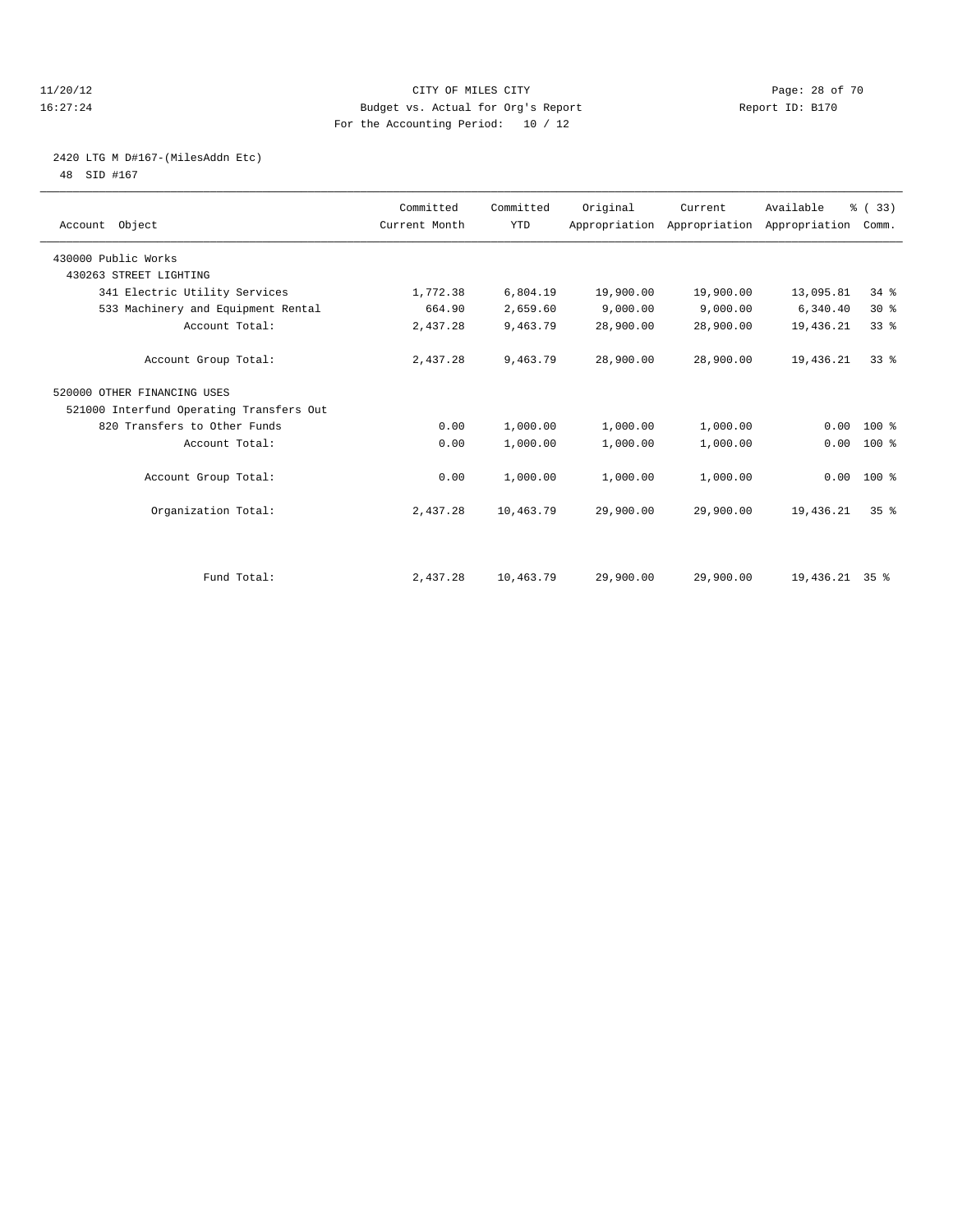#### 11/20/12 **Page: 29 of 70** CITY OF MILES CITY **CITY** Page: 29 of 70 16:27:24 Budget vs. Actual for Org's Report Report ID: B170 For the Accounting Period: 10 / 12

#### 2430 LTG M D#171-(Balsam Est) 49 SID #171

| Account Object                           | Committed<br>Current Month | Committed<br><b>YTD</b> | Original | Current  | Available<br>Appropriation Appropriation Appropriation | % (33)<br>Comm. |
|------------------------------------------|----------------------------|-------------------------|----------|----------|--------------------------------------------------------|-----------------|
| 430000 Public Works                      |                            |                         |          |          |                                                        |                 |
| 430263 STREET LIGHTING                   |                            |                         |          |          |                                                        |                 |
| 230 Repair and Maintenance Supplies      | 0.00                       | 0.00                    | 500.00   | 500.00   | 500.00                                                 | 0 <sup>8</sup>  |
| 341 Electric Utility Services            | 125.62                     | 480.03                  | 1,400.00 | 1,400.00 | 919.97                                                 | 34.8            |
| 360 Contr R & M                          | 0.00                       | 0.00                    | 300.00   | 300.00   | 300.00                                                 | 0 <sup>8</sup>  |
| Account Total:                           | 125.62                     | 480.03                  | 2,200.00 | 2,200.00 | 1,719.97                                               | $22$ $%$        |
| Account Group Total:                     | 125.62                     | 480.03                  | 2,200.00 | 2,200.00 | 1,719.97                                               | $22$ $%$        |
| 520000 OTHER FINANCING USES              |                            |                         |          |          |                                                        |                 |
| 521000 Interfund Operating Transfers Out |                            |                         |          |          |                                                        |                 |
| 820 Transfers to Other Funds             | 0.00                       | 1,000.00                | 1,000.00 | 1,000.00 | 0.00                                                   | $100*$          |
| Account Total:                           | 0.00                       | 1,000.00                | 1,000.00 | 1,000.00 | 0.00                                                   | 100 %           |
| Account Group Total:                     | 0.00                       | 1,000.00                | 1,000.00 | 1,000.00 | 0.00                                                   | 100 %           |
| Organization Total:                      | 125.62                     | 1,480.03                | 3,200.00 | 3,200.00 | 1,719.97                                               | 46.8            |
|                                          |                            |                         |          |          |                                                        |                 |
| Fund Total:                              | 125.62                     | 1,480.03                | 3,200.00 | 3,200.00 | $1,719.97$ 46 %                                        |                 |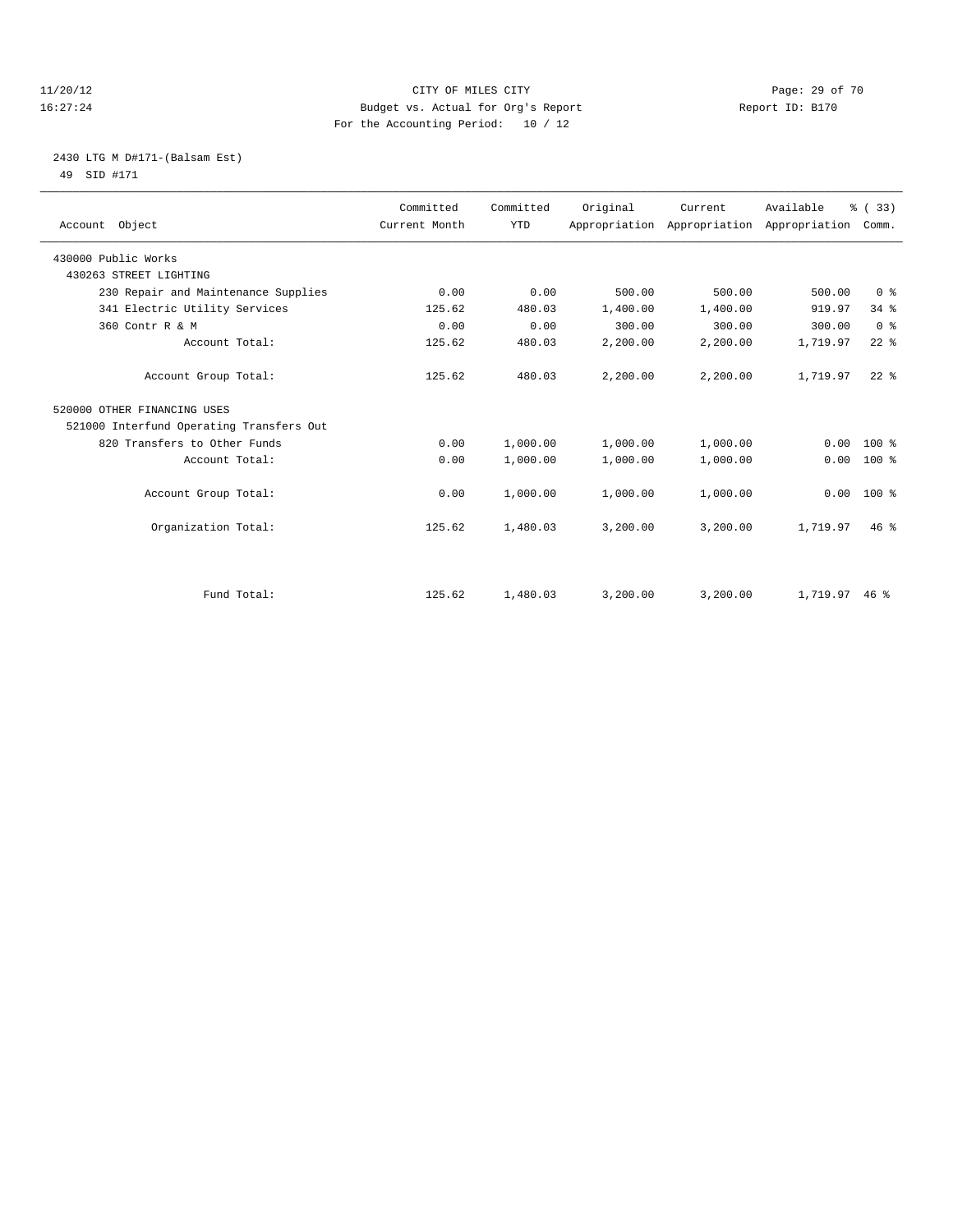#### 11/20/12 **Page: 30 of 70 CITY OF MILES CITY CITY Page: 30 of 70** 16:27:24 Budget vs. Actual for Org's Report Report ID: B170 For the Accounting Period: 10 / 12

#### 2440 LTG M D#172-(Main Str) 50 SID #172

| Account Object                           | Committed<br>Current Month | Committed<br><b>YTD</b> | Original  | Current<br>Appropriation Appropriation | Available<br>Appropriation | % (33)<br>Comm. |  |
|------------------------------------------|----------------------------|-------------------------|-----------|----------------------------------------|----------------------------|-----------------|--|
| 430000 Public Works                      |                            |                         |           |                                        |                            |                 |  |
| 430263 STREET LIGHTING                   |                            |                         |           |                                        |                            |                 |  |
| 230 Repair and Maintenance Supplies      | 0.00                       | 0.00                    | 5,700.00  | 5,700.00                               | 5,700.00                   | 0 <sup>8</sup>  |  |
| 341 Electric Utility Services            | 1,121.07                   | 4,194.56                | 13,360.00 | 13,360.00                              | 9,165.44                   | $31$ $%$        |  |
| 360 Contr R & M                          | 0.00                       | 0.00                    | 1,700.00  | 1,700.00                               | 1,700.00                   | 0 <sup>8</sup>  |  |
| Account Total:                           | 1,121.07                   | 4,194.56                | 20,760.00 | 20,760.00                              | 16,565.44                  | 20%             |  |
| Account Group Total:                     | 1,121.07                   | 4,194.56                | 20,760.00 | 20,760.00                              | 16,565.44                  | 20%             |  |
| 520000 OTHER FINANCING USES              |                            |                         |           |                                        |                            |                 |  |
| 521000 Interfund Operating Transfers Out |                            |                         |           |                                        |                            |                 |  |
| 820 Transfers to Other Funds             | 0.00                       | 1,000.00                | 1,000.00  | 1,000.00                               | 0.00                       | $100*$          |  |
| Account Total:                           | 0.00                       | 1,000.00                | 1,000.00  | 1,000.00                               | 0.00                       | $100*$          |  |
| Account Group Total:                     | 0.00                       | 1,000.00                | 1,000.00  | 1,000.00                               | 0.00                       | $100*$          |  |
| Organization Total:                      | 1,121.07                   | 5,194.56                | 21,760.00 | 21,760.00                              | 16,565.44                  | $24$ $%$        |  |
|                                          |                            |                         |           |                                        |                            |                 |  |
| Fund Total:                              | 1,121.07                   | 5,194.56                | 21,760.00 | 21,760.00                              | 16,565.44 24 %             |                 |  |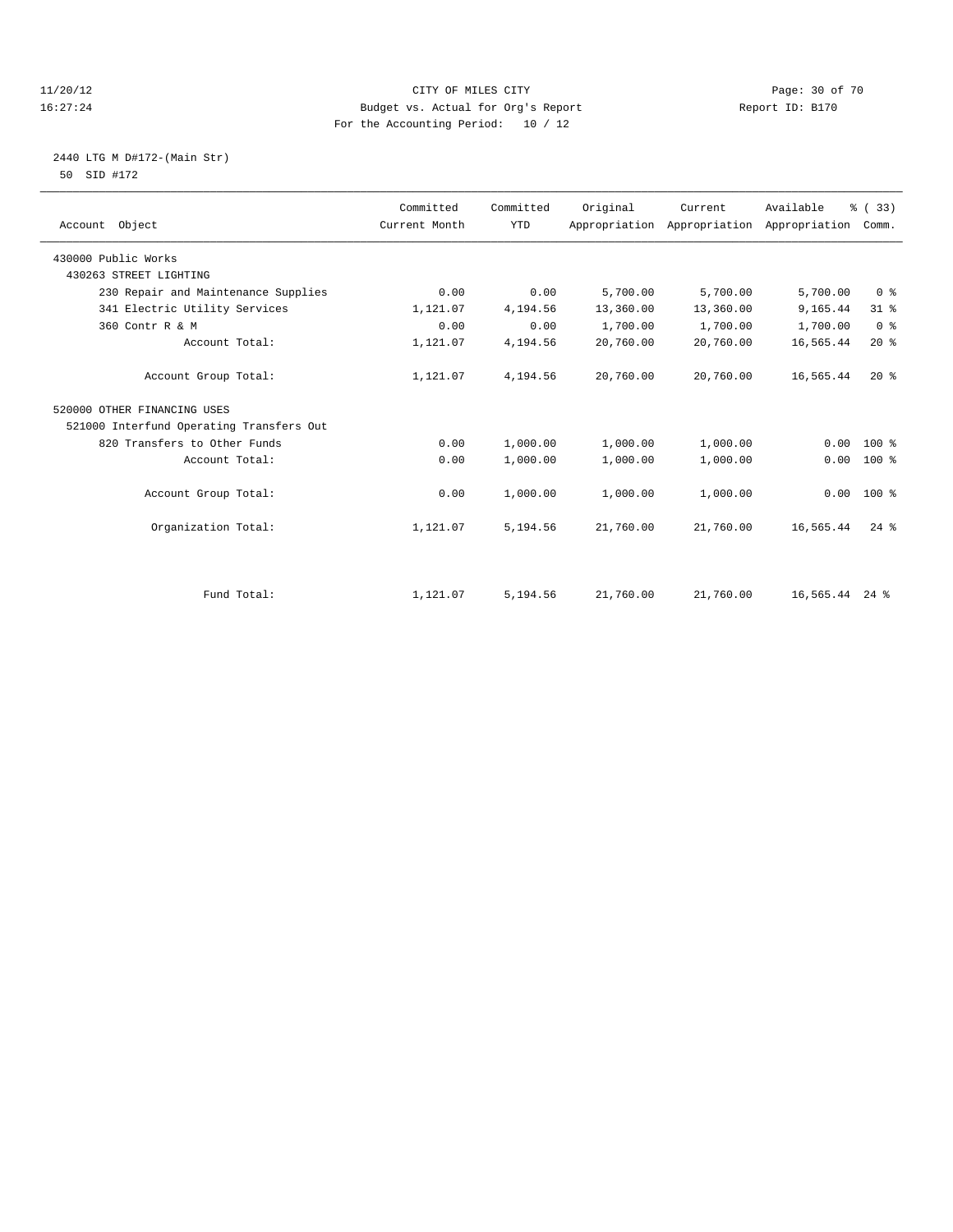#### 11/20/12 **Page: 31 of 70** CITY OF MILES CITY **Page: 31 of 70** 16:27:24 Budget vs. Actual for Org's Report Report ID: B170 For the Accounting Period: 10 / 12

#### 2450 LTG M D#195-(SG-Trico) 51 SID #195

| Account Object                           | Committed<br>Current Month | Committed<br><b>YTD</b> | Original | Current<br>Appropriation Appropriation Appropriation | Available       | % (33)<br>Comm. |  |
|------------------------------------------|----------------------------|-------------------------|----------|------------------------------------------------------|-----------------|-----------------|--|
| 430000 Public Works                      |                            |                         |          |                                                      |                 |                 |  |
| 430263 STREET LIGHTING                   |                            |                         |          |                                                      |                 |                 |  |
| 341 Electric Utility Services            | 401.84                     | 1,607.36                | 5,000.00 | 5,000.00                                             | 3,392.64        | 32 <sup>8</sup> |  |
| Account Total:                           | 401.84                     | 1,607.36                | 5,000.00 | 5,000.00                                             | 3,392.64        | 32 <sup>8</sup> |  |
| Account Group Total:                     | 401.84                     | 1,607.36                | 5,000.00 | 5,000.00                                             | 3,392.64        | $32*$           |  |
| 520000 OTHER FINANCING USES              |                            |                         |          |                                                      |                 |                 |  |
| 521000 Interfund Operating Transfers Out |                            |                         |          |                                                      |                 |                 |  |
| 820 Transfers to Other Funds             | 0.00                       | 1,000.00                | 1,000.00 | 1,000.00                                             |                 | $0.00 100$ %    |  |
| Account Total:                           | 0.00                       | 1,000.00                | 1,000.00 | 1,000.00                                             | 0.00            | 100 %           |  |
| Account Group Total:                     | 0.00                       | 1,000.00                | 1,000.00 | 1,000.00                                             |                 | $0.00$ 100 %    |  |
| Organization Total:                      | 401.84                     | 2,607.36                | 6,000.00 | 6,000.00                                             | 3,392.64        | 43.8            |  |
| Fund Total:                              | 401.84                     | 2,607.36                | 6,000.00 | 6,000.00                                             | $3,392.64$ 43 % |                 |  |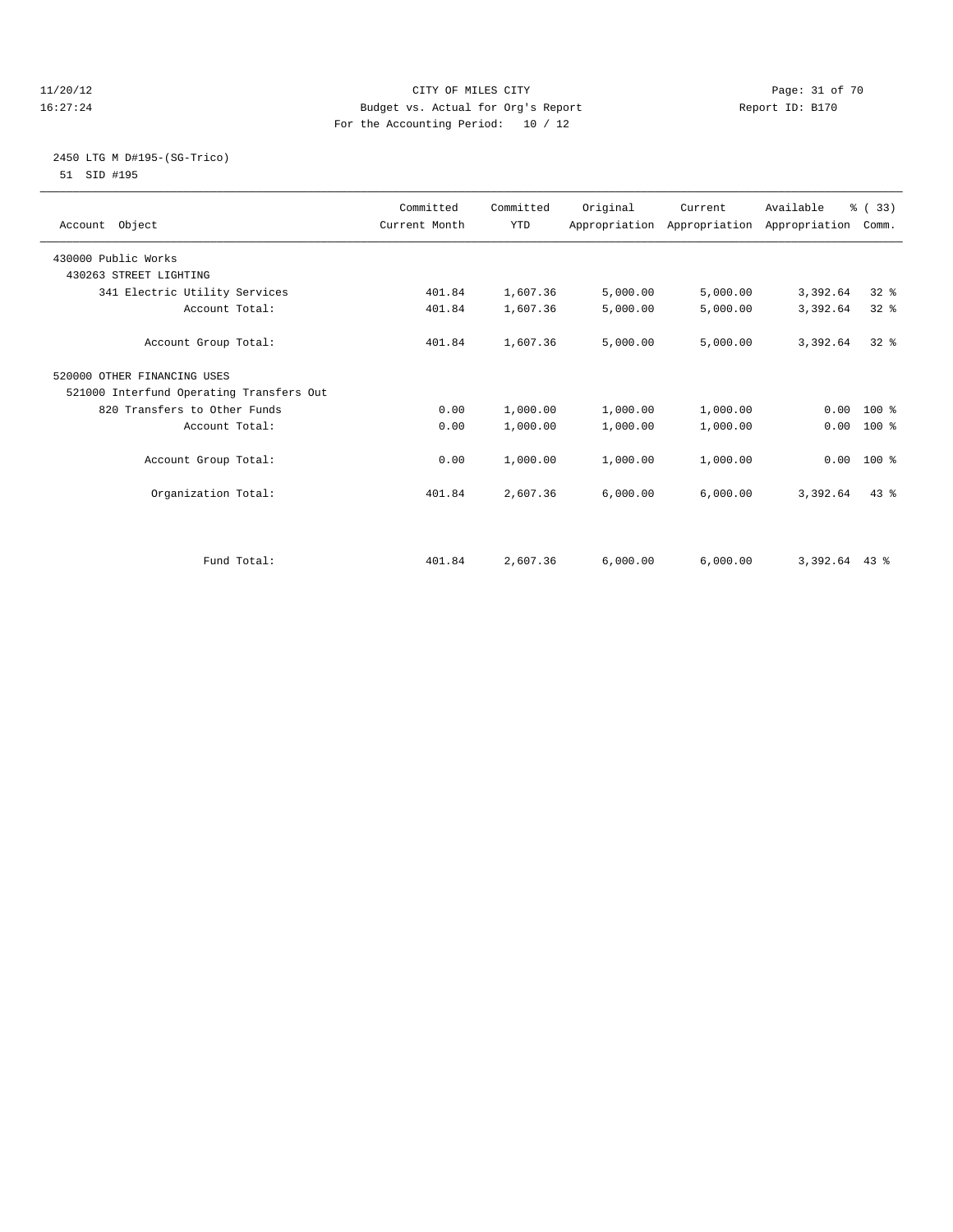#### 11/20/12 **Page: 32 of 70 CITY OF MILES CITY CITY Page: 32 of 70** 16:27:24 Budget vs. Actual for Org's Report Report ID: B170 For the Accounting Period: 10 / 12

#### 2470 LTG M D#202-(SG-MDU&NV) 72 SID #202

| Account Object                           | Committed<br>Current Month | Committed<br><b>YTD</b> | Original | Current<br>Appropriation Appropriation Appropriation | Available | % (33)<br>Comm. |  |
|------------------------------------------|----------------------------|-------------------------|----------|------------------------------------------------------|-----------|-----------------|--|
| 430000 Public Works                      |                            |                         |          |                                                      |           |                 |  |
| 430263 STREET LIGHTING                   |                            |                         |          |                                                      |           |                 |  |
| 341 Electric Utility Services            | 268.47                     | 1,030.67                | 3,200.00 | 3,200.00                                             | 2,169.33  | 32%             |  |
| 533 Machinery and Equipment Rental       | 304.12                     | 1,216.48                | 3,650.00 | 3,650.00                                             | 2,433.52  | 33%             |  |
| Account Total:                           | 572.59                     | 2,247.15                | 6,850.00 | 6,850.00                                             | 4,602.85  | 33 <sup>8</sup> |  |
| Account Group Total:                     | 572.59                     | 2,247.15                | 6.850.00 | 6,850.00                                             | 4,602.85  | 33 <sup>8</sup> |  |
| 520000 OTHER FINANCING USES              |                            |                         |          |                                                      |           |                 |  |
| 521000 Interfund Operating Transfers Out |                            |                         |          |                                                      |           |                 |  |
| 820 Transfers to Other Funds             | 0.00                       | 1,000.00                | 1,000.00 | 1,000.00                                             | 0.00      | 100 %           |  |
| Account Total:                           | 0.00                       | 1,000.00                | 1,000.00 | 1,000.00                                             | 0.00      | 100 %           |  |
| Account Group Total:                     | 0.00                       | 1,000.00                | 1,000.00 | 1,000.00                                             |           | $0.00$ 100 %    |  |
| Organization Total:                      | 572.59                     | 3, 247.15               | 7,850.00 | 7,850.00                                             | 4,602.85  | 41.8            |  |
|                                          |                            |                         |          |                                                      |           |                 |  |
| Fund Total:                              | 572.59                     | 3, 247. 15              | 7,850.00 | 7,850.00                                             | 4,602.85  | $41*$           |  |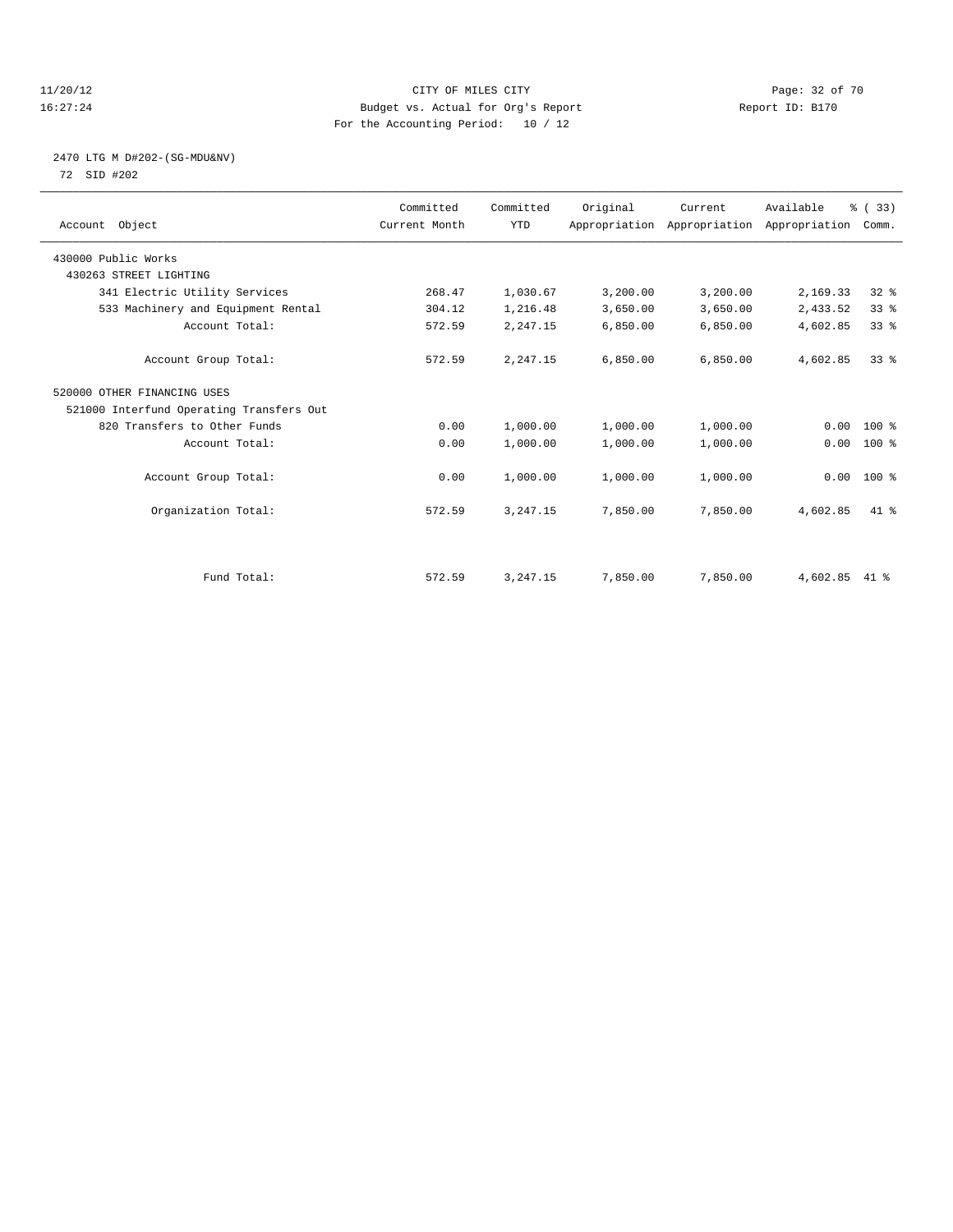#### 11/20/12 **Page: 33 of 70** CITY OF MILES CITY **Page: 33 of 70** 16:27:24 Budget vs. Actual for Org's Report Report ID: B170 For the Accounting Period: 10 / 12

#### 2480 LTG M M#173-(Milestown Estates)

47 SID #173(Ltg-Milestown)

| Account Object                           | Committed<br>Current Month | Committed<br><b>YTD</b> | Original | Current<br>Appropriation Appropriation Appropriation | Available       | % (33)<br>Comm. |
|------------------------------------------|----------------------------|-------------------------|----------|------------------------------------------------------|-----------------|-----------------|
| 430000 Public Works                      |                            |                         |          |                                                      |                 |                 |
| 430263 STREET LIGHTING                   |                            |                         |          |                                                      |                 |                 |
| 230 Repair and Maintenance Supplies      | 0.00                       | 0.00                    | 460.00   | 460.00                                               | 460.00          | 0 <sup>8</sup>  |
| 341 Electric Utility Services            | 58.70                      | 224.16                  | 700.00   | 700.00                                               | 475.84          | 32 <sup>8</sup> |
| 360 Contr R & M                          | 0.00                       | 0.00                    | 200.00   | 200.00                                               | 200.00          | 0 <sup>8</sup>  |
| Account Total:                           | 58.70                      | 224.16                  | 1,360.00 | 1,360.00                                             | 1,135.84        | 16 <sup>8</sup> |
| Account Group Total:                     | 58.70                      | 224.16                  | 1,360.00 | 1,360.00                                             | 1,135.84        | 16 <sup>8</sup> |
| 520000 OTHER FINANCING USES              |                            |                         |          |                                                      |                 |                 |
| 521000 Interfund Operating Transfers Out |                            |                         |          |                                                      |                 |                 |
| 820 Transfers to Other Funds             | 0.00                       | 250.00                  | 250.00   | 250.00                                               | 0.00            | $100*$          |
| Account Total:                           | 0.00                       | 250.00                  | 250.00   | 250.00                                               | 0.00            | $100*$          |
| Account Group Total:                     | 0.00                       | 250.00                  | 250.00   | 250.00                                               | 0.00            | $100*$          |
| Organization Total:                      | 58.70                      | 474.16                  | 1,610.00 | 1,610.00                                             | 1,135.84        | 29 <sup>8</sup> |
|                                          |                            |                         |          |                                                      |                 |                 |
| Fund Total:                              | 58.70                      | 474.16                  | 1,610.00 | 1,610.00                                             | $1.135.84$ 29 % |                 |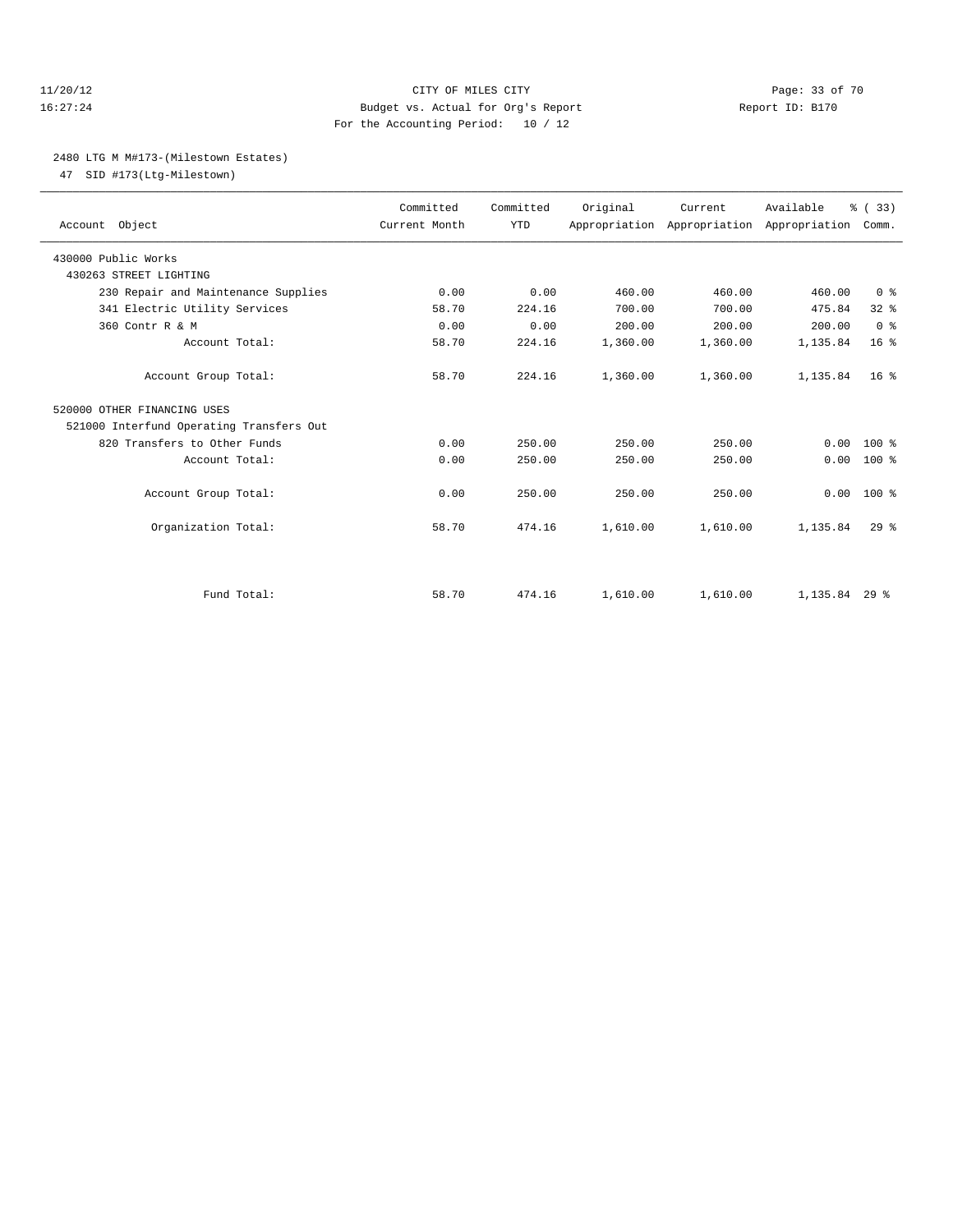#### 11/20/12 **Page: 34 of 70 CITY OF MILES CITY CITY Page: 34 of 70** 16:27:24 Budget vs. Actual for Org's Report Report ID: B170 For the Accounting Period: 10 / 12

————————————————————————————————————————————————————————————————————————————————————————————————————————————————————————————————————

### 2510 STR MAINT DIST #204

107 Paved St. Maint. Dist.#204

|                                         | Committed     | Committed  | Original    | Current     | Available                                       | % (33)          |
|-----------------------------------------|---------------|------------|-------------|-------------|-------------------------------------------------|-----------------|
| Account Object                          | Current Month | YTD        |             |             | Appropriation Appropriation Appropriation Comm. |                 |
| 430000 Public Works                     |               |            |             |             |                                                 |                 |
| 430220 Operations                       |               |            |             |             |                                                 |                 |
| 111 Salaries and Wages - Permanent      | 12,174.60     | 46,564.28  | 170,500.00  | 170,500.00  | 123,935.72                                      | $27$ %          |
| 121 OVERTIME-PERMANENT                  | 10.86         | 478.39     | 5,119.00    | 5,119.00    | 4,640.61                                        | 9%              |
| 131 VACATION                            | 325.52        | 2,992.35   | 14,000.00   | 14,000.00   | 11,007.65                                       | 21 %            |
| 132 SICK LEAVE                          | 428.95        | 1,432.46   | 11,000.00   | 11,000.00   | 9,567.54                                        | $13*$           |
| 133 OTHER LEAVE PAY                     | 0.00          | 0.00       | 9,480.00    | 9,480.00    | 9,480.00                                        | 0 <sup>8</sup>  |
| 134 HOLIDAY PAY                         | 55.36         | 83.15      | 6,446.00    | 6,446.00    | 6,362.85                                        | 1 <sup>8</sup>  |
| 141 Unemployment Insurance              | 45.45         | 182.14     | 758.00      | 758.00      | 575.86                                          | $24$ %          |
| 142 Workers' Compensation               | 682.57        | 2,725.95   | 11,474.00   | 11,474.00   | 8,748.05                                        | $24$ %          |
| 143 Health Insurance                    | 2,387.71      | 8,747.65   | 32,851.00   | 32,851.00   | 24, 103. 35                                     | $27$ %          |
| 144 FICA                                | 938.45        | 3,751.06   | 16,566.00   | 16,566.00   | 12,814.94                                       | $23$ $%$        |
| 145 PERS                                | 918.75        | 3,380.71   | 14,777.00   | 14,777.00   | 11,396.29                                       | $23$ $%$        |
| 196 CLOTHING ALLOTMENT                  | 0.00          | 540.00     | 602.00      | 602.00      | 62.00                                           | 90%             |
| 210 Office Supplies and Materials       | 0.00          | 50.48      | 500.00      | 500.00      | 449.52                                          | 10 <sup>8</sup> |
| 214 Small Items of Equipment            | 0.00          | 191.78     | 9,000.00    | 9,000.00    | 8,808.22                                        | 2 <sub>8</sub>  |
| 220 Operating Expenses                  | 104.94        | 305.82     | 12,000.00   | 12,000.00   | 11,694.18                                       | 3 <sup>8</sup>  |
| 222 Chemicals, Lab & Med Supplies       | 0.00          | 0.00       | 400.00      | 400.00      | 400.00                                          | 0 <sup>8</sup>  |
| 226 Clothing and Uniforms               | 0.00          | 203.99     | 500.00      | 500.00      | 296.01                                          | 41 %            |
| 230 Repair and Maintenance Supplies     | 207.60        | 1,918.22   | 23,000.00   | 23,000.00   | 21,081.78                                       | 8 %             |
| 231 Gas, Oil, Diesel Fuel, Grease, etc. | 5,351.45      | 6,985.16   | 35,000.00   | 35,000.00   | 28,014.84                                       | $20*$           |
| 241 Consumable Tools                    | 0.00          | 0.00       | 50.00       | 50.00       | 50.00                                           | 0 <sup>8</sup>  |
| 242 Sign Parts and Supplies             | 1,343.76      | 4,388.20   | 6,000.00    | 6,000.00    | 1,611.80                                        | 73 %            |
| 311 Postage, Box Rent, Etc.             | 0.45          | 13.11      | 75.00       | 75.00       | 61.89                                           | 17.8            |
| 320 Printing, Duplicating, Typing &     | 0.00          | 0.00       | 200.00      | 200.00      | 200.00                                          | 0 <sup>8</sup>  |
| 330 Publicity, Subscriptions & Dues     | 0.00          | 0.00       | 400.00      | 400.00      | 400.00                                          | 0 <sup>8</sup>  |
| 334 Memberships, Registrations & Dues   | 0.00          | 0.00       | 150.00      | 150.00      | 150.00                                          | 0 <sup>8</sup>  |
| 341 Electric Utility Services           | 62.83         | 249.12     | 1,200.00    | 1,200.00    | 950.88                                          | 21 %            |
| 344 Gas Utility Service                 | 14.16         | 33.48      | 1,200.00    | 1,200.00    | 1,166.52                                        | 3 <sup>°</sup>  |
| 345 Telephone & Telegraph               | 67.06         | 488.71     | 1,500.00    | 1,500.00    | 1,011.29                                        | 33 %            |
| 346 Garbage Service                     | 0.00          | 0.00       | 175.00      | 175.00      | 175.00                                          | 0 <sup>8</sup>  |
| 347 Telephone-Internet                  | 0.00          | 0.00       | 250.00      | 250.00      | 250.00                                          | 0 <sup>8</sup>  |
| 350 Professional Services               | 0.00          | 119.20     | 4,000.00    | 4,000.00    | 3,880.80                                        | 3%              |
| 360 Contr R & M                         | 61.12         | 244.48     | 7,500.00    | 7,500.00    | 7,255.52                                        | 3%              |
| 363 R&M Vehicles/Equip/Labor-PW         | 1,724.70      | 22,707.14  | 80,000.00   | 80,000.00   | 57,292.86                                       | $28$ %          |
| 370 Travel                              | 0.00          | 0.00       | 800.00      | 800.00      | 800.00                                          | 0 <sup>8</sup>  |
| 380 Training Services                   | 0.00          | 120.00     | 700.00      | 700.00      | 580.00                                          | $17*$           |
| 382 Books                               | 0.00          | 0.00       | 200.00      | 200.00      | 200.00                                          | 0 <sup>8</sup>  |
| 511 Insurance on Buildings              | 0.00          | 640.22     | 641.00      | 641.00      |                                                 | $0.78$ 100 %    |
| 512 Insurance on Vehicles & Equipment   | 0.00          | 2,731.60   | 2,732.00    | 2,732.00    |                                                 | $0.40$ 100 %    |
| 531 Building & Office Rental            | 350.00        | 1,400.00   | 4,200.00    | 4,200.00    | 2,800.00                                        | 33%             |
| 532 Land Rental                         | 0.00          | 4,427.54   | 8,000.00    | 8,000.00    | 3,572.46                                        | 55%             |
| Account Total:                          | 27, 256.29    | 118,096.39 | 493,946.00  | 493,946.00  | 375,849.61                                      | $24$ %          |
| 430233 Roadway/Re-surfacing             |               |            |             |             |                                                 |                 |
| 350 Professional Services               | 593.97        | 9,542.87   | 681, 423.00 | 681, 423.00 | 671,880.13                                      | $1$ %           |
| Account Total:                          | 593.97        | 9,542.87   | 681,423.00  | 681, 423.00 | 671,880.13                                      | 1 <sup>°</sup>  |
| 430234 CURB AND GUTTER                  |               |            |             |             |                                                 |                 |
| 350 Professional Services               | 2,112.00      | 2,112.00   | 72,000.00   | 72,000.00   | 69,888.00                                       | 3%              |
|                                         |               |            |             |             |                                                 |                 |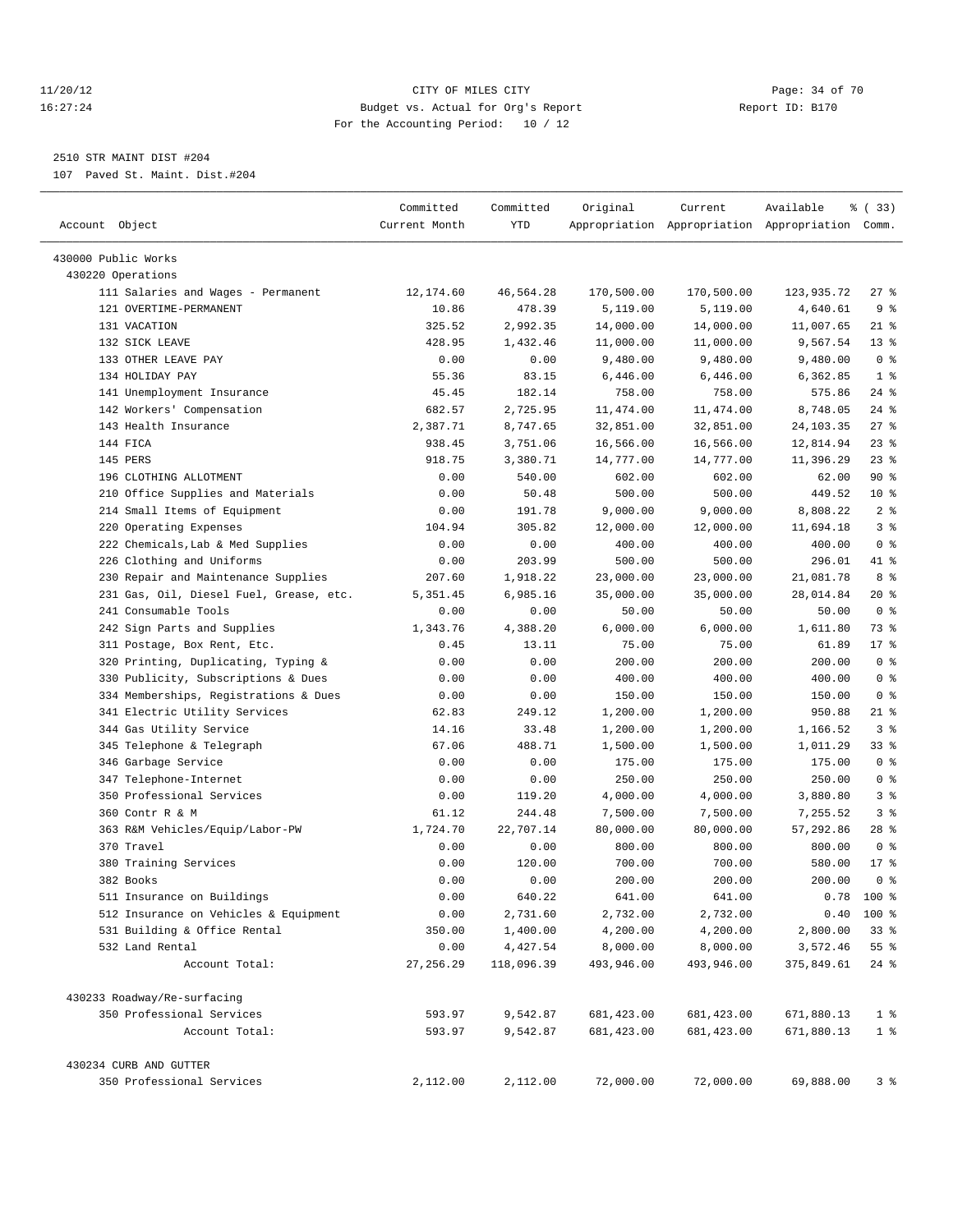#### 11/20/12 **Page: 35 of 70** CITY OF MILES CITY **CITY** Page: 35 of 70 16:27:24 Budget vs. Actual for Org's Report Report ID: B170 For the Accounting Period: 10 / 12

#### 2510 STR MAINT DIST #204

107 Paved St. Maint. Dist.#204

| Account Object                           | Committed<br>Current Month | Committed<br><b>YTD</b> | Original     | Current<br>Appropriation Appropriation Appropriation Comm. | Available         | % (33)          |
|------------------------------------------|----------------------------|-------------------------|--------------|------------------------------------------------------------|-------------------|-----------------|
| Account Total:                           | 2,112.00                   | 2,112.00                | 72,000.00    | 72,000.00                                                  | 69,888.00         | 3 <sup>8</sup>  |
| 430235 Storm Drain & Culvert Maintenance |                            |                         |              |                                                            |                   |                 |
| 230 Repair and Maintenance Supplies      | 0.00                       | 2,500.00                | 236,465.00   | 236,465.00                                                 | 233,965.00        | 1 <sup>°</sup>  |
| 350 Professional Services                | 5,146.83                   | 5,505.26                | 10,000.00    | 10,000.00                                                  | 4,494.74          | 55%             |
| Account Total:                           | 5,146.83                   | 8,005.26                | 246,465.00   | 246,465.00                                                 | 238, 459. 74      | 3 <sup>8</sup>  |
| Account Group Total:                     | 35,109.09                  | 137,756.52              | 1,493,834.00 | 1,493,834.00                                               | 1,356,077.48      | 9 <sup>°</sup>  |
| 510000 MISCELLANEOUS                     |                            |                         |              |                                                            |                   |                 |
| 510330 Comprehensive Liability Insurance |                            |                         |              |                                                            |                   |                 |
| 513 Liability                            | 0.00                       | 5,380.69                | 5,381.00     | 5,381.00                                                   |                   | $0.31$ 100 %    |
| Account Total:                           | 0.00                       | 5,380.69                | 5,381.00     | 5,381.00                                                   |                   | $0.31$ 100 %    |
| Account Group Total:                     | 0.00                       | 5,380.69                | 5,381.00     | 5,381.00                                                   |                   | $0.31$ 100 %    |
| 520000 OTHER FINANCING USES              |                            |                         |              |                                                            |                   |                 |
| 521000 Interfund Operating Transfers Out |                            |                         |              |                                                            |                   |                 |
| 820 Transfers to Other Funds             | 1,742.92                   | 6,971.68                | 46,086.00    | 46,086.00                                                  | 39, 114.32        | 15 <sup>8</sup> |
| Account Total:                           | 1,742.92                   | 6,971.68                | 46,086.00    | 46,086.00                                                  | 39, 114. 32       | 15 <sup>°</sup> |
| Account Group Total:                     | 1,742.92                   | 6,971.68                | 46,086.00    | 46,086.00                                                  | 39, 114.32        | 15 <sup>8</sup> |
| Organization Total:                      | 36,852.01                  | 150,108.89              | 1,545,301.00 | 1,545,301.00                                               | 1,395,192.11      | $10*$           |
|                                          |                            |                         |              |                                                            |                   |                 |
| Fund Total:                              | 36,852.01                  | 150,108.89              |              | 1,545,301.00 1,545,301.00                                  | 1,395,192.11 10 % |                 |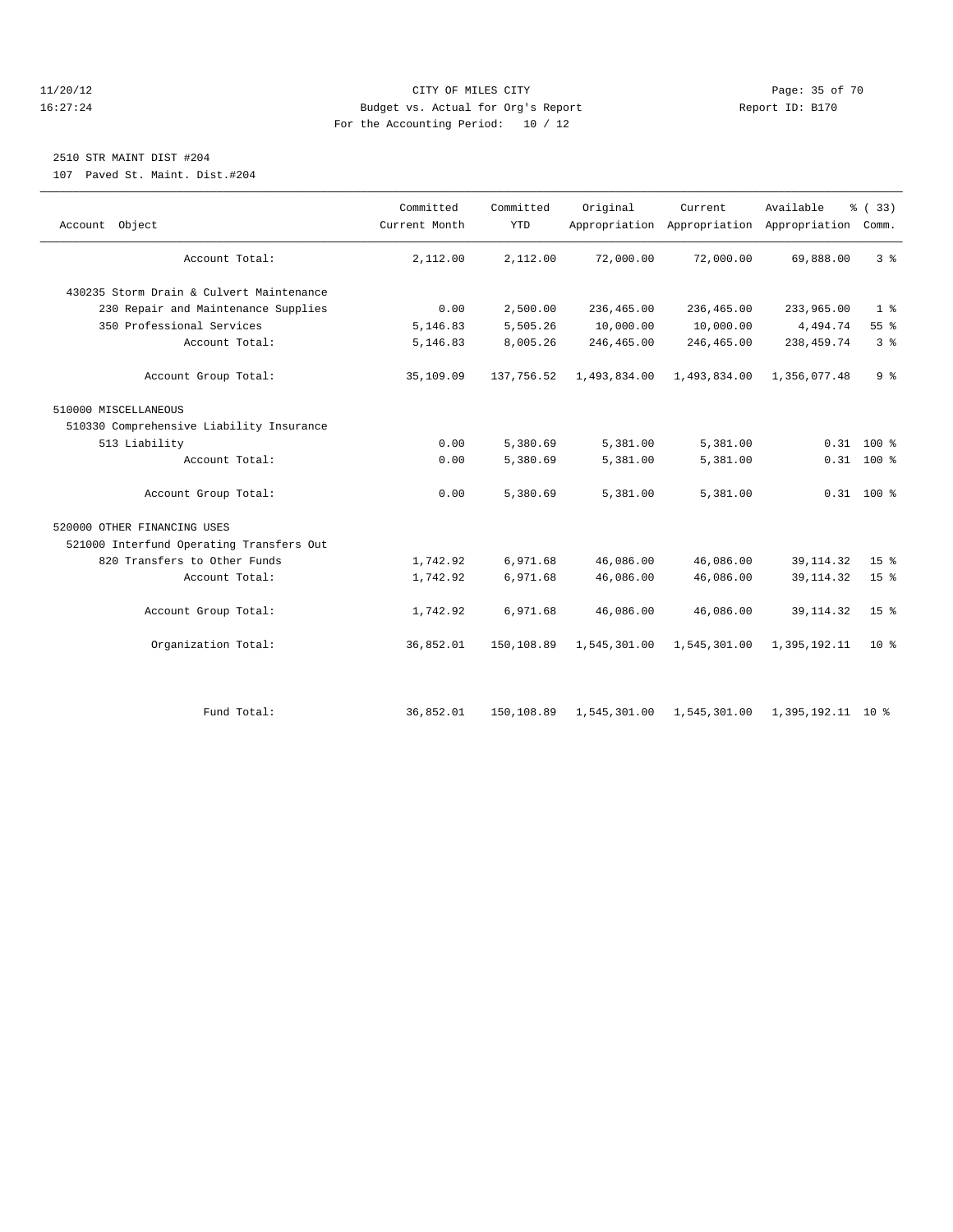#### 11/20/12 **Page: 36 of 70** CITY OF MILES CITY **Page: 36 of 70** 16:27:24 Budget vs. Actual for Org's Report Report ID: B170 For the Accounting Period: 10 / 12

————————————————————————————————————————————————————————————————————————————————————————————————————————————————————————————————————

#### 2520 STR MAINT DIST #205

108 Unpaved St.Maint.Dist#205

| Account Object                           | Committed<br>Current Month | Committed<br>YTD | Original   | Current    | Available<br>Appropriation Appropriation Appropriation Comm. | % (33)         |
|------------------------------------------|----------------------------|------------------|------------|------------|--------------------------------------------------------------|----------------|
| 430000 Public Works                      |                            |                  |            |            |                                                              |                |
| 430220 Operations                        |                            |                  |            |            |                                                              |                |
| 111 Salaries and Wages - Permanent       | 3,509.99                   | 13,576.87        | 51,740.00  | 51,740.00  | 38,163.13                                                    | $26$ %         |
| 121 OVERTIME-PERMANENT                   | 10.86                      | 153.82           | 1,296.00   | 1,296.00   | 1,142.18                                                     | $12$ %         |
| 131 VACATION                             | 117.75                     | 950.37           | 4,000.00   | 4,000.00   | 3,049.63                                                     | $24$ %         |
| 132 SICK LEAVE                           | 123.69                     | 450.40           | 4,000.00   | 4,000.00   | 3,549.60                                                     | $11$ %         |
| 133 OTHER LEAVE PAY                      | 0.00                       | 0.00             | 2,400.00   | 2,400.00   | 2,400.00                                                     | 0 <sup>8</sup> |
| 134 HOLIDAY PAY                          | 14.02                      | 21.17            | 1,632.00   | 1,632.00   | 1,610.83                                                     | 1 <sup>8</sup> |
| 141 Unemployment Insurance               | 13.21                      | 53.60            | 228.00     | 228.00     | 174.40                                                       | $24$ %         |
| 142 Workers' Compensation                | 178.42                     | 714.67           | 3,114.00   | 3,114.00   | 2,399.33                                                     | $23$ %         |
| 143 Health Insurance                     | 695.17                     | 2,614.64         | 9,935.00   | 9,935.00   | 7,320.36                                                     | $26$ %         |
| 144 FICA                                 | 268.44                     | 1,086.66         | 4,978.00   | 4,978.00   | 3,891.34                                                     | $22$ %         |
| 145 PERS                                 | 266.98                     | 1,004.54         | 4,466.00   | 4,466.00   | 3,461.46                                                     | $22$ %         |
| 196 CLOTHING ALLOTMENT                   | 0.00                       | 159.00           | 180.00     | 180.00     | 21.00                                                        | 88 %           |
| 210 Office Supplies and Materials        | 0.00                       | 12.62            | 200.00     | 200.00     | 187.38                                                       | 6 %            |
| 214 Small Items of Equipment             | 0.00                       | 47.95            | 4,000.00   | 4,000.00   | 3,952.05                                                     | 1 <sup>8</sup> |
| 220 Operating Expenses                   | 26.24                      | 1,153.14         | 4,000.00   | 4,000.00   | 2,846.86                                                     | 29%            |
| 222 Chemicals, Lab & Med Supplies        | 0.00                       | 134.80           | 500.00     | 500.00     | 365.20                                                       | $27$ %         |
| 226 Clothing and Uniforms                | 0.00                       | 50.99            | 125.00     | 125.00     | 74.01                                                        | 41 %           |
| 230 Repair and Maintenance Supplies      | 51.90                      | 479.55           | 8,500.00   | 8,500.00   | 8,020.45                                                     | 6 %            |
| 231 Gas, Oil, Diesel Fuel, Grease, etc.  | 900.45                     | 1,746.27         | 10,000.00  | 10,000.00  | 8,253.73                                                     | $17*$          |
| 242 Sign Parts and Supplies              | 335.94                     | 1,097.05         | 2,600.00   | 2,600.00   | 1,502.95                                                     | $42$ %         |
| 311 Postage, Box Rent, Etc.              | 0.00                       | 12.66            | 40.00      | 40.00      | 27.34                                                        | $32$ $%$       |
| 330 Publicity, Subscriptions & Dues      | 0.00                       | 0.00             | 100.00     | 100.00     | 100.00                                                       | 0 <sup>8</sup> |
| 334 Memberships, Registrations & Dues    | 0.00                       | 0.00             | 50.00      | 50.00      | 50.00                                                        | 0 <sup>8</sup> |
| 341 Electric Utility Services            | 5.20                       | 14.14            | 150.00     | 150.00     | 135.86                                                       | 9%             |
| 344 Gas Utility Service                  | 3.54                       | 8.36             | 250.00     | 250.00     | 241.64                                                       | 3%             |
| 345 Telephone & Telegraph                | 16.76                      | 178.38           | 450.00     | 450.00     | 271.62                                                       | 40 %           |
| 347 Telephone-Internet                   | 0.00                       | 0.00             | 150.00     | 150.00     | 150.00                                                       | 0 <sup>8</sup> |
| 350 Professional Services                | 0.00                       | 29.80            | 750.00     | 750.00     | 720.20                                                       | 4%             |
| 360 Contr R & M                          | 24.19                      | 96.76            | 2,000.00   | 2,000.00   | 1,903.24                                                     | 5 <sup>°</sup> |
| 363 R&M Vehicles/Equip/Labor-PW          | 431.18                     | 13,309.93        | 30,000.00  | 30,000.00  | 16,690.07                                                    | 44 %           |
| 370 Travel                               | 0.00                       | 0.00             | 250.00     | 250.00     | 250.00                                                       | 0 <sup>8</sup> |
| 380 Training Services                    | 0.00                       | 30.00            | 150.00     | 150.00     | 120.00                                                       | $20*$          |
| 382 Books                                | 0.00                       | 0.00             | 100.00     | 100.00     | 100.00                                                       | 0 <sup>8</sup> |
| 511 Insurance on Buildings               | 0.00                       | 160.06           | 161.00     | 161.00     | 0.94                                                         | 99 %           |
| 512 Insurance on Vehicles & Equipment    | 0.00                       | 682.90           | 683.00     | 683.00     | 0.10                                                         | $100$ %        |
| 531 Building & Office Rental             | 166.66                     | 666.64           | 2,000.00   | 2,000.00   | 1,333.36                                                     | $33$ $%$       |
| 532 Land Rental                          | 0.00                       | 0.00             | 1,500.00   | 1,500.00   | 1,500.00                                                     | $0$ %          |
| Account Total:                           | 7,160.59                   | 40,697.74        | 156,678.00 | 156,678.00 | 115,980.26                                                   | $26$ %         |
| 430233 Roadway/Re-surfacing              |                            |                  |            |            |                                                              |                |
| 230 Repair and Maintenance Supplies      | 0.00                       | 0.00             | 9,600.00   | 9,600.00   | 9,600.00                                                     | 0 <sup>8</sup> |
| 350 Professional Services                | 0.00                       | 0.00             | 144,000.00 | 144,000.00 | 144,000.00                                                   | 0 <sup>8</sup> |
| Account Total:                           | 0.00                       | 0.00             | 153,600.00 | 153,600.00 | 153,600.00                                                   | 0 <sup>8</sup> |
| 430235 Storm Drain & Culvert Maintenance |                            |                  |            |            |                                                              |                |
| 350 Professional Services                | 0.00                       | 0.00             | 53,000.00  | 53,000.00  | 53,000.00                                                    | 0 %            |
| Account Total:                           | 0.00                       | 0.00             | 53,000.00  | 53,000.00  | 53,000.00                                                    | 0 <sup>8</sup> |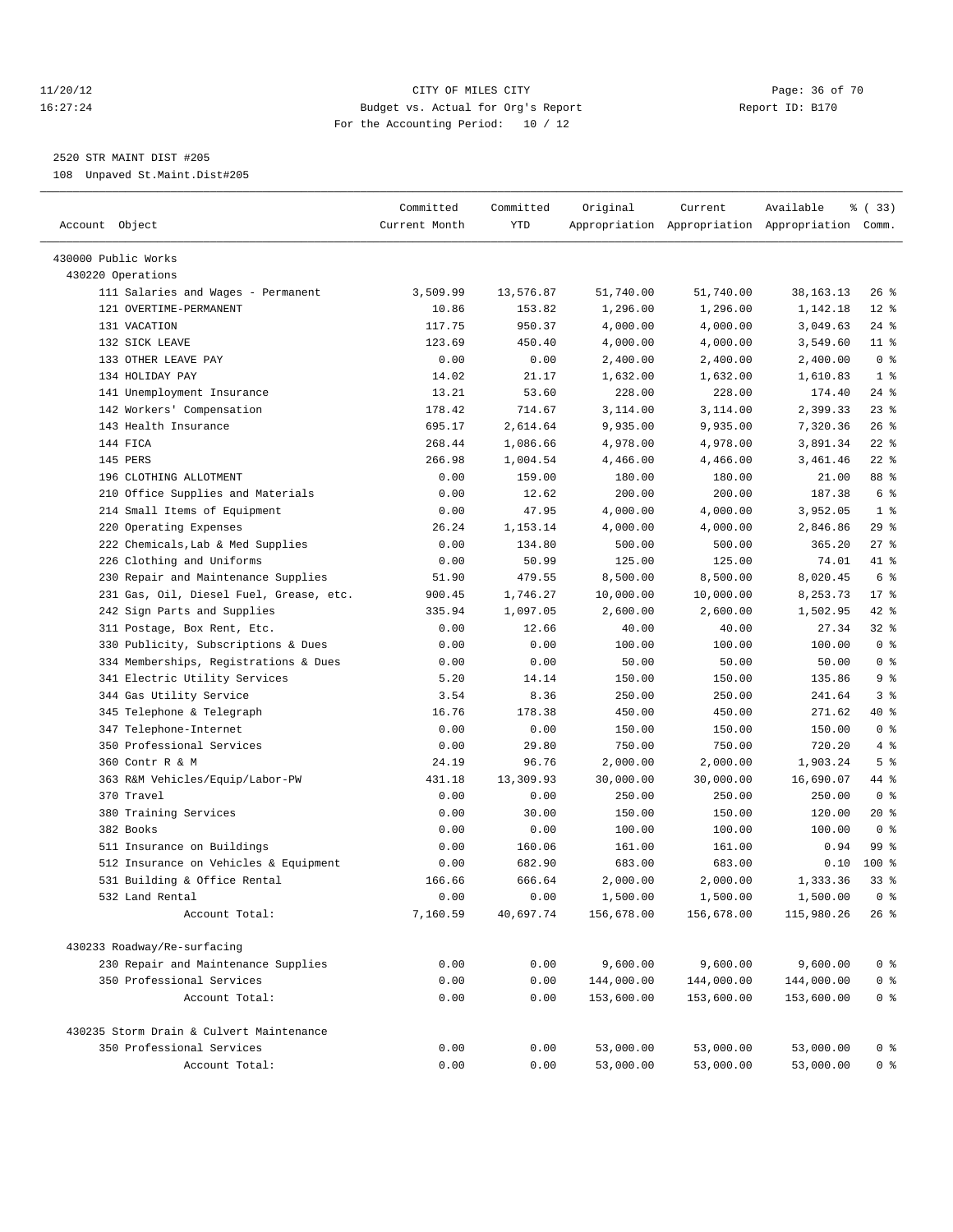#### 11/20/12 **Page: 37 of 70** CITY OF MILES CITY **Page: 37 of 70** 16:27:24 Budget vs. Actual for Org's Report Report ID: B170 For the Accounting Period: 10 / 12

### 2520 STR MAINT DIST #205

108 Unpaved St.Maint.Dist#205

| Account Object                           | Committed<br>Current Month | Committed<br><b>YTD</b> | Original   | Current<br>Appropriation Appropriation | Available<br>Appropriation | % (33)<br>Comm. |
|------------------------------------------|----------------------------|-------------------------|------------|----------------------------------------|----------------------------|-----------------|
| Account Group Total:                     | 7,160.59                   | 40,697.74               | 363,278.00 | 363, 278.00                            | 322,580.26                 | 11 <sup>°</sup> |
| 510000 MISCELLANEOUS                     |                            |                         |            |                                        |                            |                 |
| 510330 Comprehensive Liability Insurance |                            |                         |            |                                        |                            |                 |
| 513 Liability                            | 0.00                       | 1,586.00                | 1,586.00   | 1,586.00                               | 0.00                       | $100*$          |
| Account Total:                           | 0.00                       | 1,586.00                | 1,586.00   | 1,586.00                               | 0.00                       | 100 %           |
| Account Group Total:                     | 0.00                       | 1,586.00                | 1,586.00   | 1,586.00                               |                            | $0.00 100$ %    |
| 520000 OTHER FINANCING USES              |                            |                         |            |                                        |                            |                 |
| 521000 Interfund Operating Transfers Out |                            |                         |            |                                        |                            |                 |
| 820 Transfers to Other Funds             | 908.75                     | 3,635.00                | 23,159.00  | 23,159.00                              | 19,524.00                  | 16 <sup>8</sup> |
| Account Total:                           | 908.75                     | 3,635.00                | 23,159.00  | 23,159.00                              | 19,524.00                  | 16 <sup>8</sup> |
| Account Group Total:                     | 908.75                     | 3,635.00                | 23,159.00  | 23,159.00                              | 19,524.00                  | 16 <sup>8</sup> |
| Organization Total:                      | 8,069.34                   | 45, 918.74              | 388,023.00 | 388,023.00                             | 342,104.26                 | $12*$           |
|                                          |                            |                         |            |                                        |                            |                 |
| Fund Total:                              | 8,069.34                   | 45, 918.74              | 388,023.00 | 388,023.00                             | 342, 104. 26 12 %          |                 |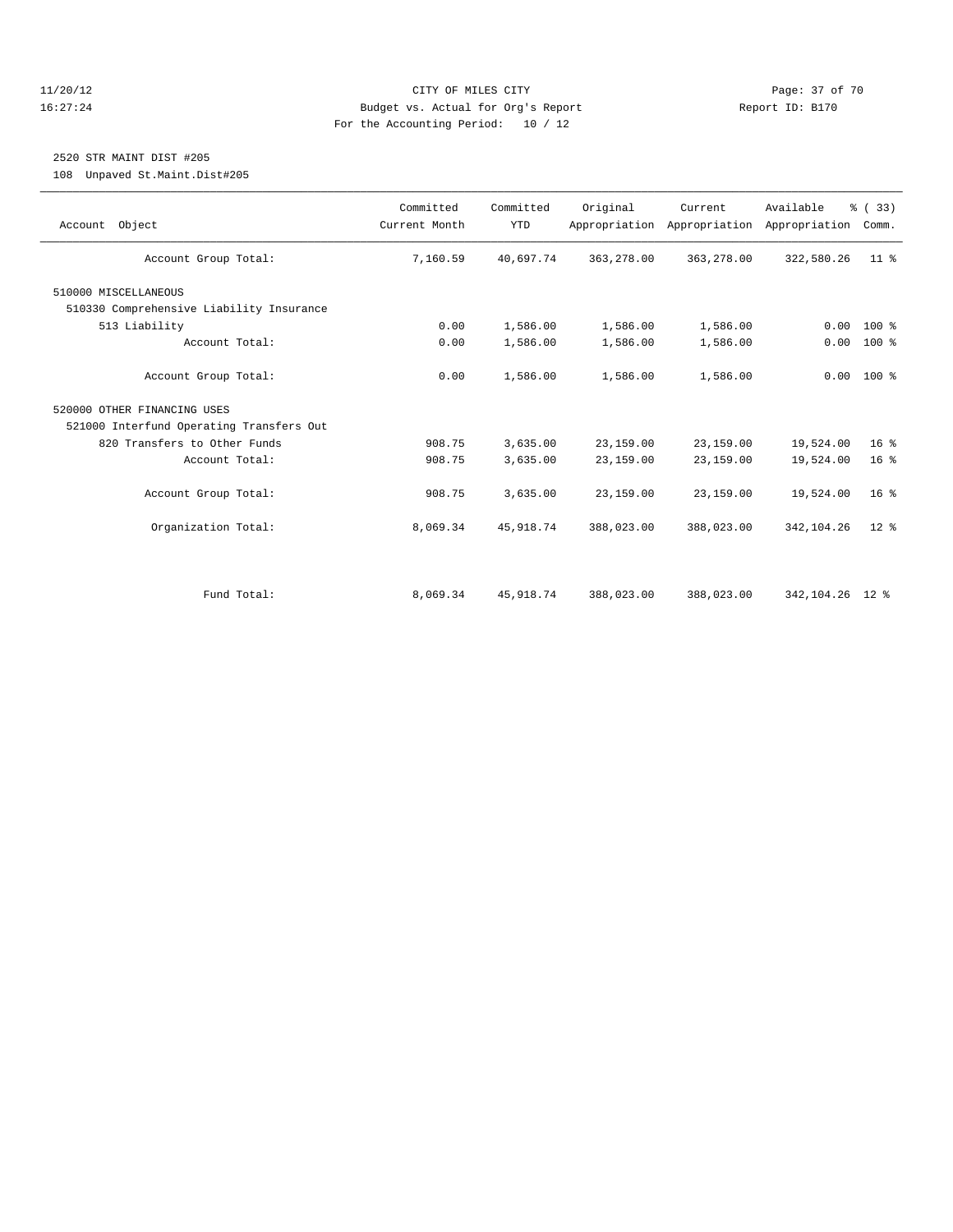#### 11/20/12 **Page: 38 of 70 CITY OF MILES CITY CITY Page: 38 of 70** 16:27:24 Budget vs. Actual for Org's Report Report ID: B170 For the Accounting Period: 10 / 12

#### 2540 STR MAINT DIST#207-(MILESTOWN ESTATES)

109 Milestown Estates Maintenance Dist.

| Account Object                           | Committed<br>Current Month | Committed<br><b>YTD</b> | Original | Current  | Available<br>Appropriation Appropriation Appropriation | % (33)<br>Comm. |  |
|------------------------------------------|----------------------------|-------------------------|----------|----------|--------------------------------------------------------|-----------------|--|
|                                          |                            |                         |          |          |                                                        |                 |  |
| 430000 Public Works                      |                            |                         |          |          |                                                        |                 |  |
| 430220 Operations                        |                            |                         |          |          |                                                        |                 |  |
| 111 Salaries and Wages - Permanent       | 183.26                     | 694.69                  | 2,600.00 | 2,600.00 | 1,905.31                                               | $27$ %          |  |
| 121 OVERTIME-PERMANENT                   | 0.54                       | 8.73                    | 65.00    | 65.00    | 56.27                                                  | 13 <sup>8</sup> |  |
| 131 VACATION                             | 6.73                       | 50.96                   | 310.00   | 310.00   | 259.04                                                 | 16 <sup>°</sup> |  |
| 132 SICK LEAVE                           | 8.09                       | 26.17                   | 100.00   | 100.00   | 73.83                                                  | 26%             |  |
| 133 OTHER LEAVE PAY                      | 0.00                       | 0.00                    | 120.00   | 120.00   | 120.00                                                 | 0 <sup>8</sup>  |  |
| 134 HOLIDAY PAY                          | 0.70                       | 1.49                    | 12.00    | 12.00    | 10.51                                                  | $12*$           |  |
| 141 Unemployment Insurance               | 0.70                       | 2.79                    | 11.00    | 11.00    | 8.21                                                   | 25%             |  |
| 142 Workers' Compensation                | 9.88                       | 38.94                   | 138.00   | 138.00   | 99.06                                                  | 28 <sup>8</sup> |  |
| 143 Health Insurance                     | 36.28                      | 133.09                  | 435.00   | 435.00   | 301.91                                                 | 31.8            |  |
| 144 FICA                                 | 14.02                      | 55.46                   | 245.00   | 245.00   | 189.54                                                 | $23$ $%$        |  |
| 145 PERS                                 | 14.09                      | 51.93                   | 220.00   | 220.00   | 168.07                                                 | $24$ $%$        |  |
| 196 CLOTHING ALLOTMENT                   | 0.00                       | 7.50                    | 8.00     | 8.00     | 0.50                                                   | 94%             |  |
| Account Total:                           | 274.29                     | 1,071.75                | 4,264.00 | 4,264.00 | 3,192.25                                               | 25%             |  |
| Account Group Total:                     | 274.29                     | 1,071.75                | 4,264.00 | 4,264.00 | 3,192.25                                               | $25$ %          |  |
| 510000 MISCELLANEOUS                     |                            |                         |          |          |                                                        |                 |  |
| 510330 Comprehensive Liability Insurance |                            |                         |          |          |                                                        |                 |  |
| 513 Liability                            | 0.00                       | 62.30                   | 62.00    | 62.00    | $-0.30$                                                | $100*$          |  |
| Account Total:                           | 0.00                       | 62.30                   | 62.00    | 62.00    | $-0.30$                                                | 100 %           |  |
| Account Group Total:                     | 0.00                       | 62.30                   | 62.00    | 62.00    | $-0.30$                                                | $100*$          |  |
| Organization Total:                      | 274.29                     | 1,134.05                | 4,326.00 | 4,326.00 | 3,191.95                                               | $26*$           |  |
|                                          |                            |                         |          |          |                                                        |                 |  |
| Fund Total:                              | 274.29                     | 1,134.05                | 4,326.00 | 4,326.00 | 3, 191.95 26 %                                         |                 |  |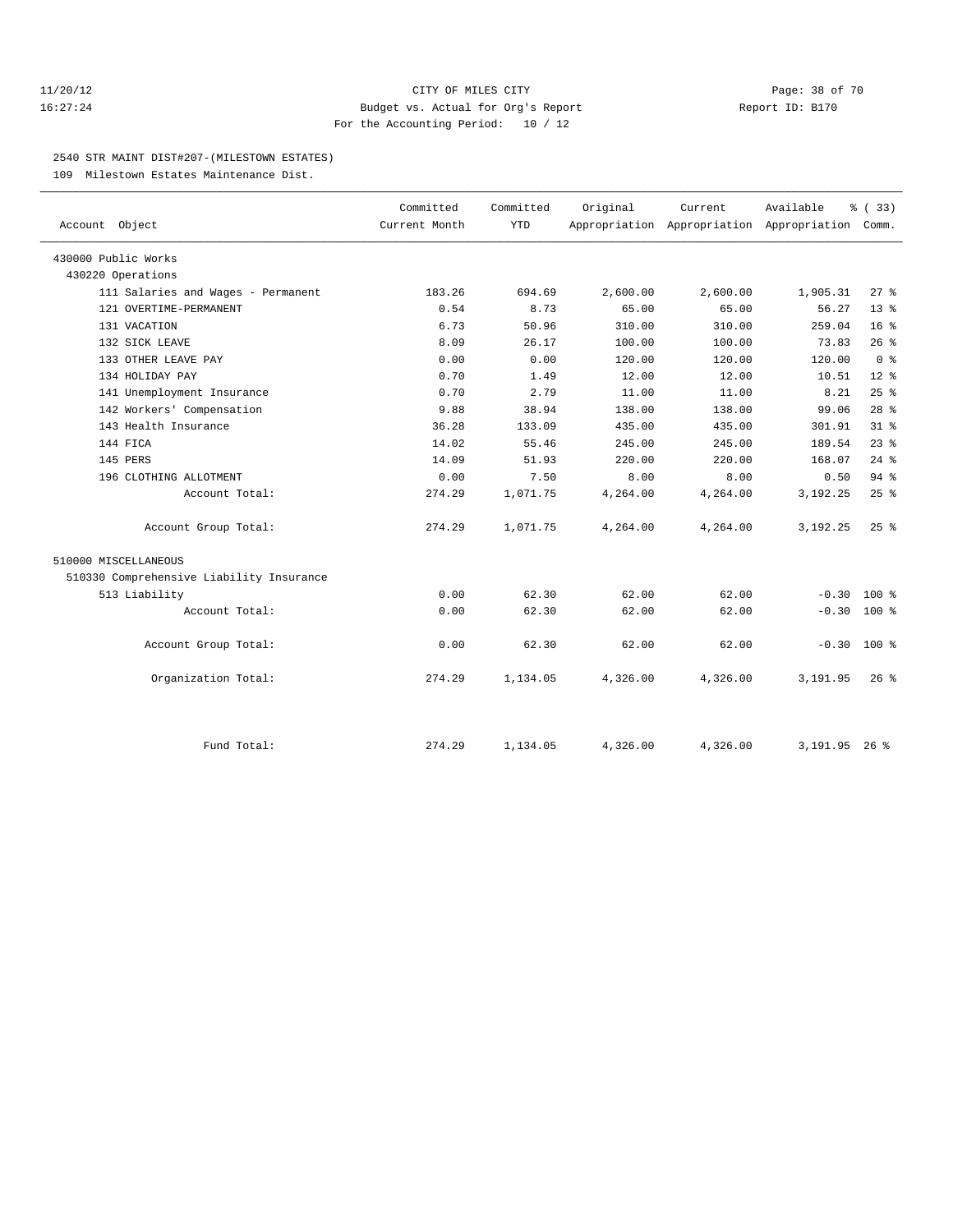#### 11/20/12 **Page: 39 of 70 CITY CONSIDER CITY CITY CITY Page: 39 of 70** 16:27:24 Budget vs. Actual for Org's Report Report ID: B170 For the Accounting Period: 10 / 12

#### 2701 Fire Grants

7 Fire

| Account Object                              | Committed<br>Current Month | Committed<br><b>YTD</b> | Original  | Current<br>Appropriation Appropriation Appropriation | Available      | % (33)<br>Comm.     |  |
|---------------------------------------------|----------------------------|-------------------------|-----------|------------------------------------------------------|----------------|---------------------|--|
| 420000 PUBLIC SAFETY                        |                            |                         |           |                                                      |                |                     |  |
| 420465 Fire-Mitigation Grant-Cnty           |                            |                         |           |                                                      |                |                     |  |
| 214 Small Items of Equipment                | 1,149.98                   | 1,149.98                | 0.00      | 0.00                                                 | $-1, 149.98$   | $***$ $\frac{6}{5}$ |  |
| Account Total:                              | 1,149.98                   | 1,149.98                | 0.00      | 0.00                                                 | $-1, 149.98$   | $***$ $%$           |  |
| 420466 Fire-Wtr Rescue Apparatus Grant      |                            |                         |           |                                                      |                |                     |  |
| 214 Small Items of Equipment                | 0.00                       | 425.00                  | 8,000.00  | 8,000.00                                             | 7,575.00       | 5 <sup>°</sup>      |  |
| Account Total:                              | 0.00                       | 425.00                  | 8,000.00  | 8,000.00                                             | 7,575.00       | 5 <sup>°</sup>      |  |
| 420473 Rescue Vehicle Replacement Grant #16 |                            |                         |           |                                                      |                |                     |  |
| 940 Machinery & Equipment                   | 0.00                       | 0.00                    | 5,250.00  | 5,250.00                                             | 5,250.00       | 0 <sup>8</sup>      |  |
| Account Total:                              | 0.00                       | 0.00                    | 5,250.00  | 5,250.00                                             | 5,250.00       | 0 <sup>8</sup>      |  |
| Account Group Total:                        | 1,149.98                   | 1,574.98                | 13,250.00 | 13,250.00                                            | 11,675.02      | $12*$               |  |
| Organization Total:                         | 1,149.98                   | 1,574.98                | 13,250.00 | 13,250.00                                            | 11,675.02      | $12*$               |  |
|                                             |                            |                         |           |                                                      |                |                     |  |
| Fund Total:                                 | 1,149.98                   | 1,574.98                | 13,250.00 | 13,250.00                                            | 11,675.02 12 % |                     |  |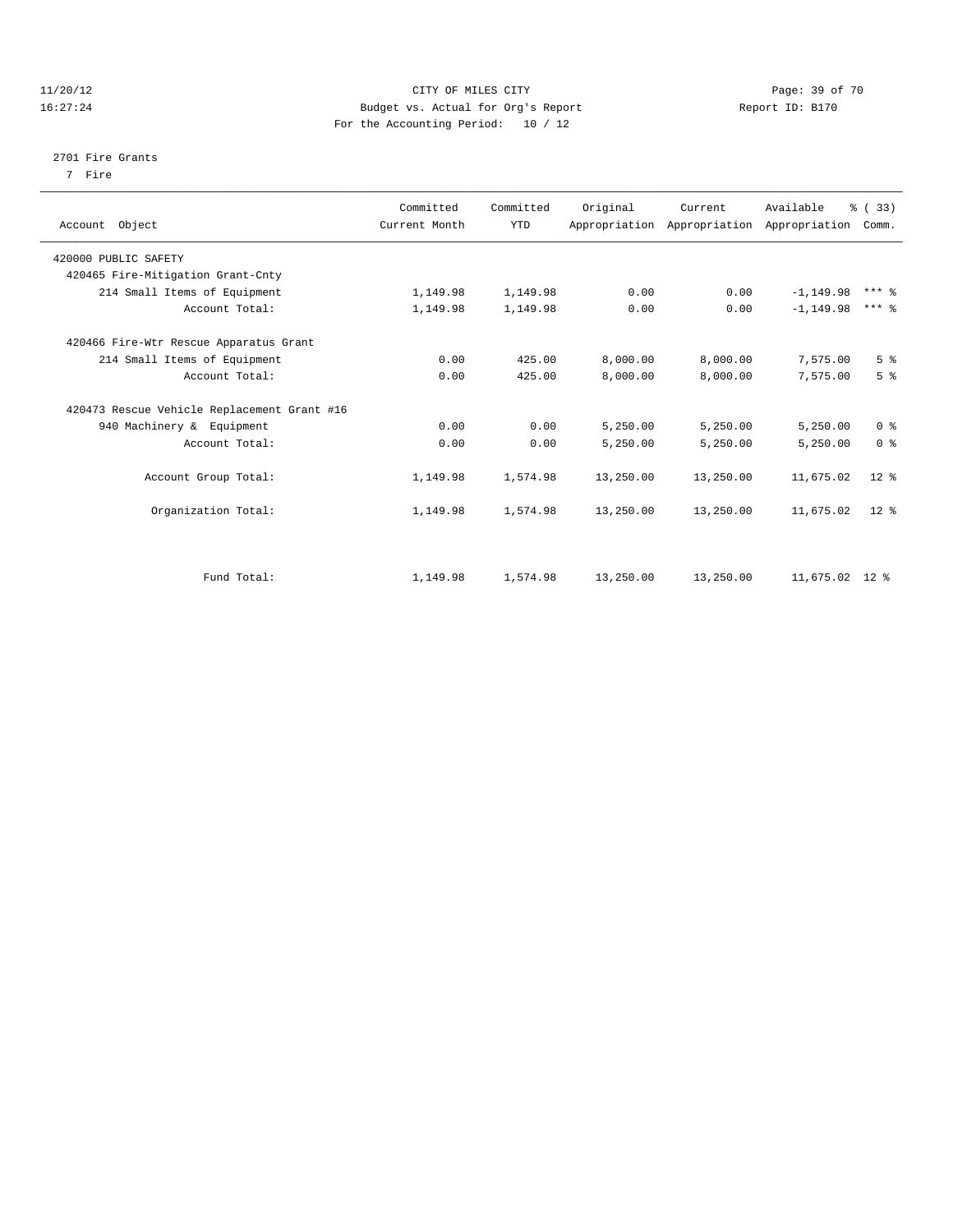#### 11/20/12 **Page: 40 of 70 CITY OF MILES CITY CITY Page: 40 of 70** 16:27:24 Budget vs. Actual for Org's Report Report ID: B170 For the Accounting Period: 10 / 12

 2820 GAS TAX 34 Gas Tax

| Account Object                           | Committed<br>Current Month | Committed<br><b>YTD</b> | Original   | Current<br>Appropriation Appropriation Appropriation | Available   | % (33)<br>Comm. |  |
|------------------------------------------|----------------------------|-------------------------|------------|------------------------------------------------------|-------------|-----------------|--|
| 520000 OTHER FINANCING USES              |                            |                         |            |                                                      |             |                 |  |
| 521000 Interfund Operating Transfers Out |                            |                         |            |                                                      |             |                 |  |
| 820 Transfers to Other Funds             | 472.08                     | 1,888.32                | 5,665.00   | 5,665.00                                             | 3,776.68    | 33 <sup>8</sup> |  |
| Account Total:                           | 472.08                     | 1,888.32                | 5,665.00   | 5,665.00                                             | 3,776.68    | 33 <sup>8</sup> |  |
| 521204 TRANSFER:<br>SID 204              |                            |                         |            |                                                      |             |                 |  |
| 820 Transfers to Other Funds             | 0.00                       | 0.00                    | 89,695.00  | 89,695.00                                            | 89,695.00   | 0 <sup>8</sup>  |  |
| Account Total:                           | 0.00                       | 0.00                    | 89,695.00  | 89,695.00                                            | 89,695.00   | 0 <sup>8</sup>  |  |
| 521205 TRANSFER:<br>SID 205              |                            |                         |            |                                                      |             |                 |  |
| 820 Transfers to Other Funds             | 0.00                       | 0.00                    | 89,695.00  | 89,695.00                                            | 89,695.00   | 0 <sup>8</sup>  |  |
| Account Total:                           | 0.00                       | 0.00                    | 89,695.00  | 89,695.00                                            | 89,695.00   | 0 <sup>8</sup>  |  |
| Account Group Total:                     | 472.08                     | 1,888.32                | 185,055.00 | 185,055.00                                           | 183, 166.68 | 1 <sup>8</sup>  |  |
| Organization Total:                      | 472.08                     | 1,888.32                | 185,055.00 | 185,055.00                                           | 183, 166.68 | 1 <sup>8</sup>  |  |
|                                          |                            |                         |            |                                                      |             |                 |  |
| Fund Total:                              | 472.08                     | 1,888.32                | 185,055.00 | 185,055.00                                           | 183, 166.68 | 1 <sup>8</sup>  |  |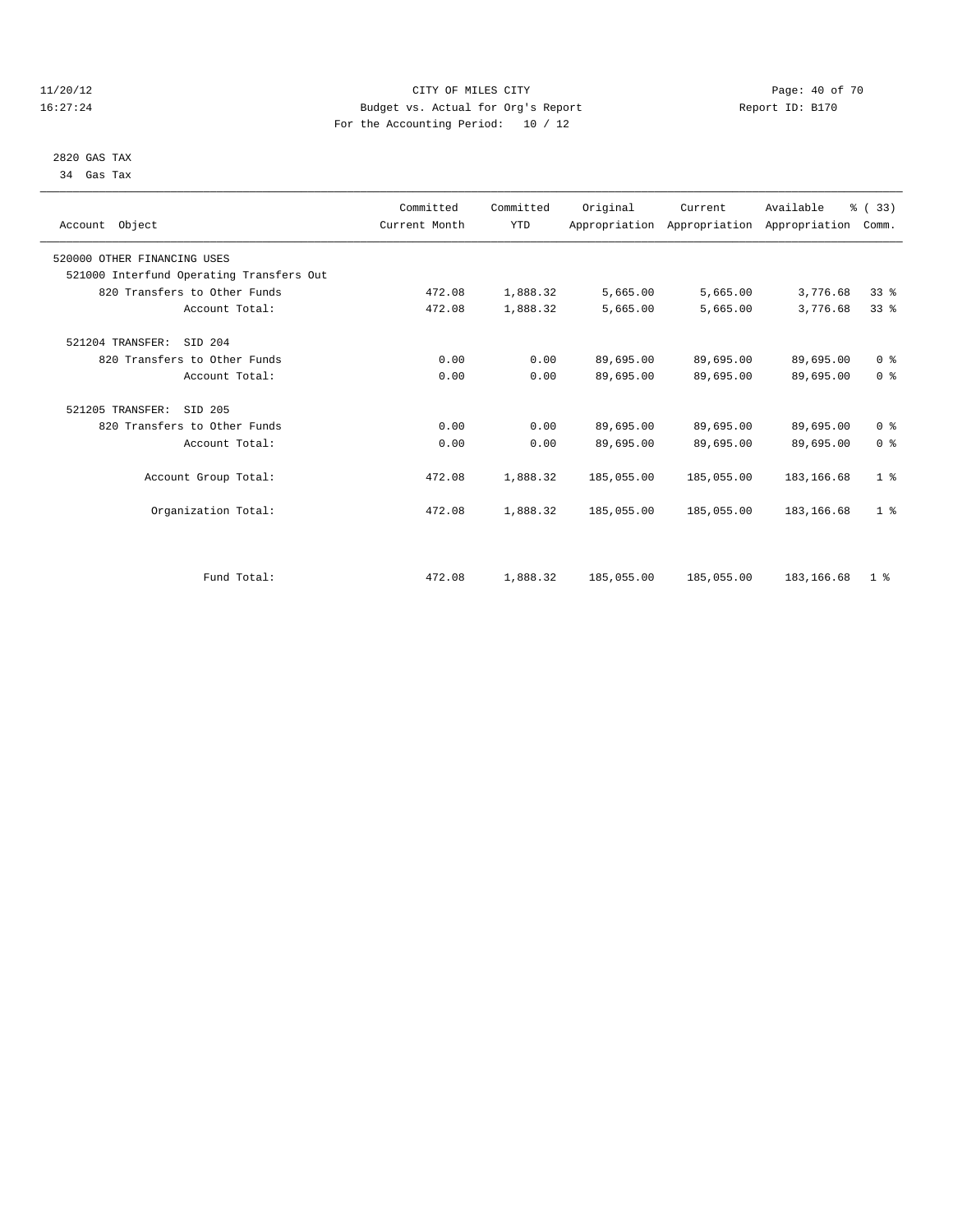#### 11/20/12 **Page: 41 of 70 CITY OF MILES CITY Page: 41 of 70 Page: 41 of 70** 16:27:24 Budget vs. Actual for Org's Report Report ID: B170 For the Accounting Period: 10 / 12

### 2850 911 EMERGENCY

105 Enhanced 911

| Account Object                             | Committed<br>Current Month | Committed<br><b>YTD</b> | Original   | Current    | Available<br>Appropriation Appropriation Appropriation Comm. | % (33)          |
|--------------------------------------------|----------------------------|-------------------------|------------|------------|--------------------------------------------------------------|-----------------|
| 420000 PUBLIC SAFETY                       |                            |                         |            |            |                                                              |                 |
| 420140 Crime Control and Investigation(05) |                            |                         |            |            |                                                              |                 |
| 210 Office Supplies and Materials          | 0.00                       | 384.88                  | 10,000.00  | 10,000.00  | 9,615.12                                                     | 4%              |
| 214 Small Items of Equipment               | 0.00                       | 0.00                    | 10,000.00  | 10,000.00  | 10,000.00                                                    | 0 <sup>8</sup>  |
| Operating Expenses<br>220                  | 215.58                     | 215.58                  | 20,000.00  | 20,000.00  | 19,784.42                                                    | 1 <sup>8</sup>  |
| 226 Clothing and Uniforms                  | 0.00                       | 47.27                   | 0.00       | 0.00       | $-47.27$                                                     | $***$ $-$       |
| 230 Repair and Maintenance Supplies        | 0.00                       | 0.00                    | 1,000.00   | 1,000.00   | 1,000.00                                                     | 0 <sup>8</sup>  |
| 231 Gas, Oil, Diesel Fuel, Grease, etc.    | 0.00                       | 0.00                    | 874.00     | 874.00     | 874.00                                                       | 0 <sup>8</sup>  |
| 311 Postage, Box Rent, Etc.                | 0.00                       | 0.00                    | 1,000.00   | 1,000.00   | 1,000.00                                                     | 0 <sup>8</sup>  |
| Printing, Duplicating, Typing &<br>320     | 0.00                       | 0.00                    | 1,000.00   | 1,000.00   | 1,000.00                                                     | 0 <sup>8</sup>  |
| 334 Memberships, Registrations & Dues      | 0.00                       | 0.00                    | 1,000.00   | 1,000.00   | 1,000.00                                                     | 0 <sup>8</sup>  |
| 341 Electric Utility Services              | 45.79                      | 186.60                  | 4,000.00   | 4,000.00   | 3,813.40                                                     | 5 <sup>8</sup>  |
| 345 Telephone & Telegraph                  | 1,965.87                   | 8,316.71                | 36,000.00  | 36,000.00  | 27,683.29                                                    | $23$ %          |
| 347 Telephone-Internet                     | 0.00                       | 0.00                    | 1,000.00   | 1,000.00   | 1,000.00                                                     | 0 <sup>8</sup>  |
| 350 Professional Services                  | 5,419.88                   | 26, 340. 38             | 75,000.00  | 75,000.00  | 48,659.62                                                    | 35 <sup>8</sup> |
| 360 Contr R & M                            | 0.00                       | 0.00                    | 5,000.00   | 5,000.00   | 5,000.00                                                     | 0 <sup>8</sup>  |
| 366 R&M Vehicles - Police/Animal Control   | 0.00                       | 39.95                   | 0.00       | 0.00       | $-39.95$                                                     | $***$ $-$       |
| 370 Travel                                 | 0.00                       | 218.28                  | 10,000.00  | 10,000.00  | 9,781.72                                                     | 2 <sup>8</sup>  |
| 380 Training Services                      | 0.00                       | 599.00                  | 10,000.00  | 10,000.00  | 9,401.00                                                     | 6 %             |
| 512 Insurance on Vehicles & Equipment      | 0.00                       | 124.41                  | 125.00     | 125.00     | 0.59                                                         | $100*$          |
| 940 Machinery & Equipment                  | 0.00                       | 0.00                    | 35,000.00  | 35,000.00  | 35,000.00                                                    | 0 <sup>8</sup>  |
| 941 911 Eq & Software (2/01)               | 0.00                       | 0.00                    | 35,000.00  | 35,000.00  | 35,000.00                                                    | 0 <sup>8</sup>  |
| Account Total:                             | 7,647.12                   | 36, 473.06              | 255,999.00 | 255,999.00 | 219,525.94                                                   | $14*$           |
| Account Group Total:                       | 7,647.12                   | 36, 473.06              | 255,999.00 | 255,999.00 | 219,525.94                                                   | $14*$           |
| 520000 OTHER FINANCING USES                |                            |                         |            |            |                                                              |                 |
| 521000 Interfund Operating Transfers Out   |                            |                         |            |            |                                                              |                 |
| 820 Transfers to Other Funds               | 0.00                       | 27,527.66               | 112,000.00 | 112,000.00 | 84, 472.34                                                   | 25%             |
| Account Total:                             | 0.00                       | 27,527.66               | 112,000.00 | 112,000.00 | 84, 472.34                                                   | 25%             |
| Account Group Total:                       | 0.00                       | 27,527.66               | 112,000.00 | 112,000.00 | 84, 472.34                                                   | 25%             |
| Organization Total:                        | 7,647.12                   | 64,000.72               | 367,999.00 | 367,999.00 | 303,998.28                                                   | 17 <sup>8</sup> |
| Fund Total:                                | 7.647.12                   | 64,000.72               | 367,999.00 | 367,999.00 | 303,998.28 17 %                                              |                 |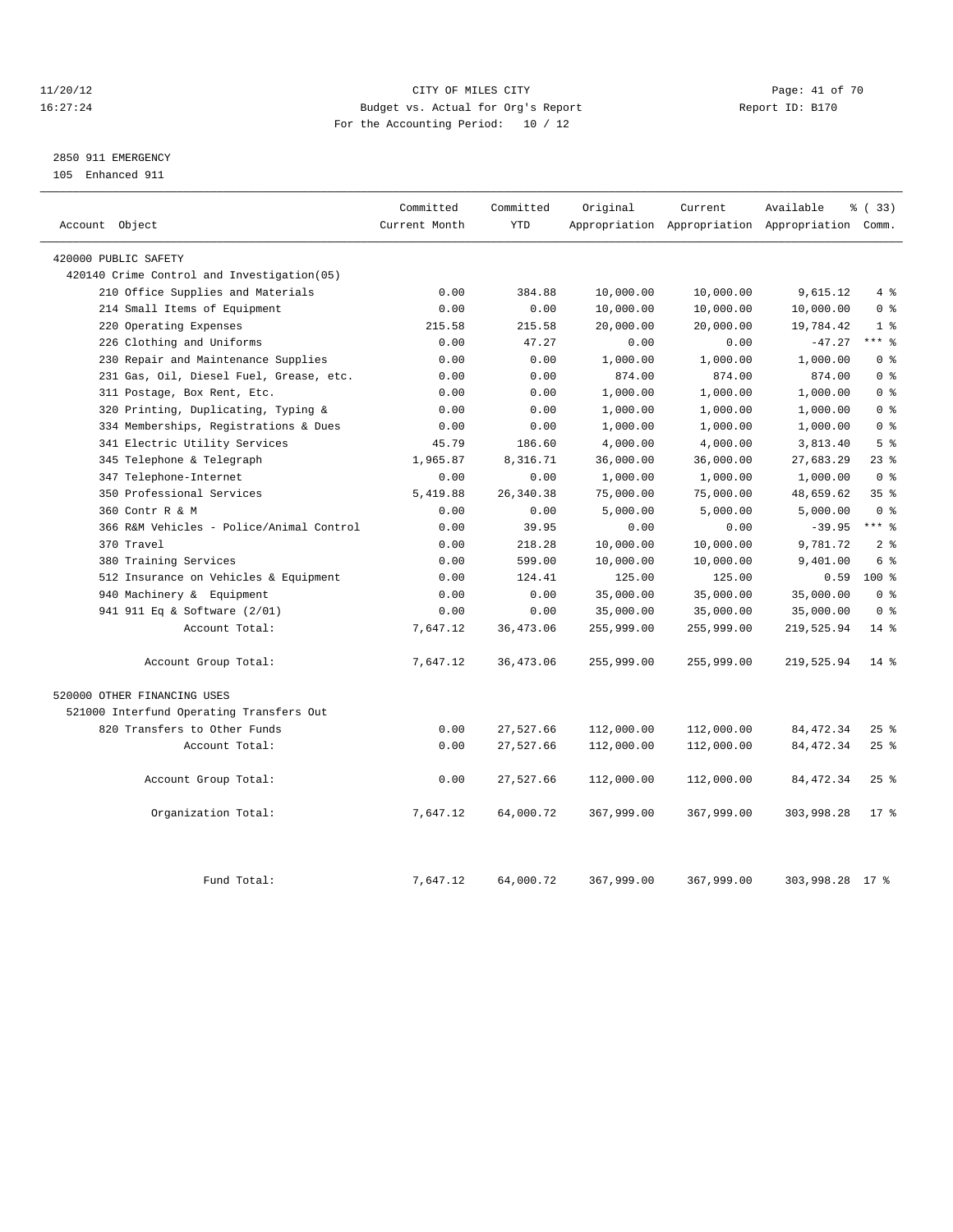#### 11/20/12 **Page: 42 of 70 CITY OF MILES CITY CITY Page: 42 of 70** 16:27:24 Budget vs. Actual for Org's Report Report ID: B170 For the Accounting Period: 10 / 12

#### 2880 LIBRARY GRANTS

39 HB#193-Interlibrary Loan Reimb

| Object<br>Account                                            | Committed<br>Current Month | Committed<br><b>YTD</b> | Original<br>Appropriation | Current<br>Appropriation | Available<br>Appropriation | % (33)<br>Comm.    |
|--------------------------------------------------------------|----------------------------|-------------------------|---------------------------|--------------------------|----------------------------|--------------------|
| 460000 CULTURE AND RECREATION<br>460100 Library Services(16) |                            |                         |                           |                          |                            |                    |
| 311 Postage, Box Rent, Etc.                                  | 201.00                     | 730.00                  | 2,900.00                  | 2,900.00                 | 2,170.00                   | $25$ $%$           |
| 382 Books                                                    | 0.00                       | 0.00                    | 100.00                    | 100.00                   | 100.00                     | 0 <sup>8</sup>     |
| Account Total:                                               | 201.00                     | 730.00                  | 3,000.00                  | 3.000.00                 | 2.270.00                   | $24$ $%$           |
| Account Group Total:                                         | 201.00                     | 730.00                  | 3,000.00                  | 3.000.00                 | 2.270.00                   | $24$ $\frac{6}{3}$ |
| Organization Total:                                          | 201.00                     | 730.00                  | 3.000.00                  | 3.000.00                 | 2,270.00                   | $24$ $%$           |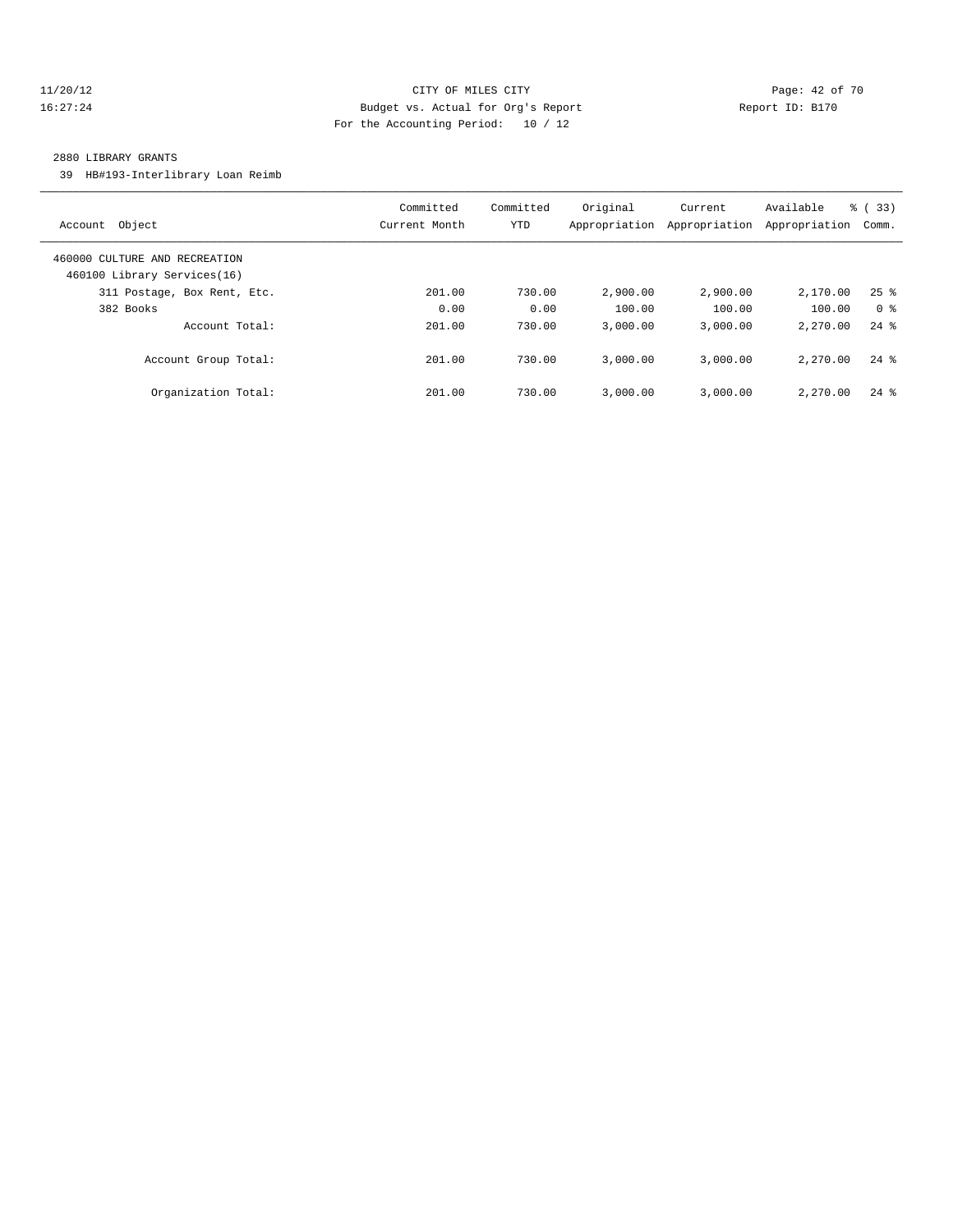#### 11/20/12 **Page: 43 of 70 CITY OF MILES CITY CITY Page: 43 of 70** 16:27:24 Budget vs. Actual for Org's Report Report ID: B170 For the Accounting Period: 10 / 12

#### 2880 LIBRARY GRANTS

41 Sagebrush Fed/Coal Sev Tax

|                                   | Committed     | Committed  | Original      | Current       | Available     | % (33)             |
|-----------------------------------|---------------|------------|---------------|---------------|---------------|--------------------|
| Object<br>Account                 | Current Month | <b>YTD</b> | Appropriation | Appropriation | Appropriation | Comm.              |
| 460000 CULTURE AND RECREATION     |               |            |               |               |               |                    |
| 460100 Library Services(16)       |               |            |               |               |               |                    |
| 210 Office Supplies and Materials | 53.97         | 53.97      | 1,000.00      | 1,000.00      | 946.03        | 5 <sup>8</sup>     |
| 350 Professional Services         | 1,384.00      | 1,384.00   | 2,400.00      | 2,400.00      | 1,016.00      | 58 %               |
| 370 Travel                        | 0.00          | 0.00       | 2,104.00      | 2,104.00      | 2,104.00      | 0 <sup>8</sup>     |
| 380 Training Services             | 200.00        | 200.00     | 500.00        | 500.00        | 300.00        | 40 %               |
| Account Total:                    | 1,637.97      | 1,637.97   | 6.004.00      | 6,004.00      | 4,366.03      | $27$ $\frac{6}{5}$ |
| Account Group Total:              | 1,637.97      | 1,637.97   | 6.004.00      | 6.004.00      | 4,366.03      | $27$ %             |
| Organization Total:               | 1,637.97      | 1,637.97   | 6.004.00      | 6,004.00      | 4,366.03      | $27$ %             |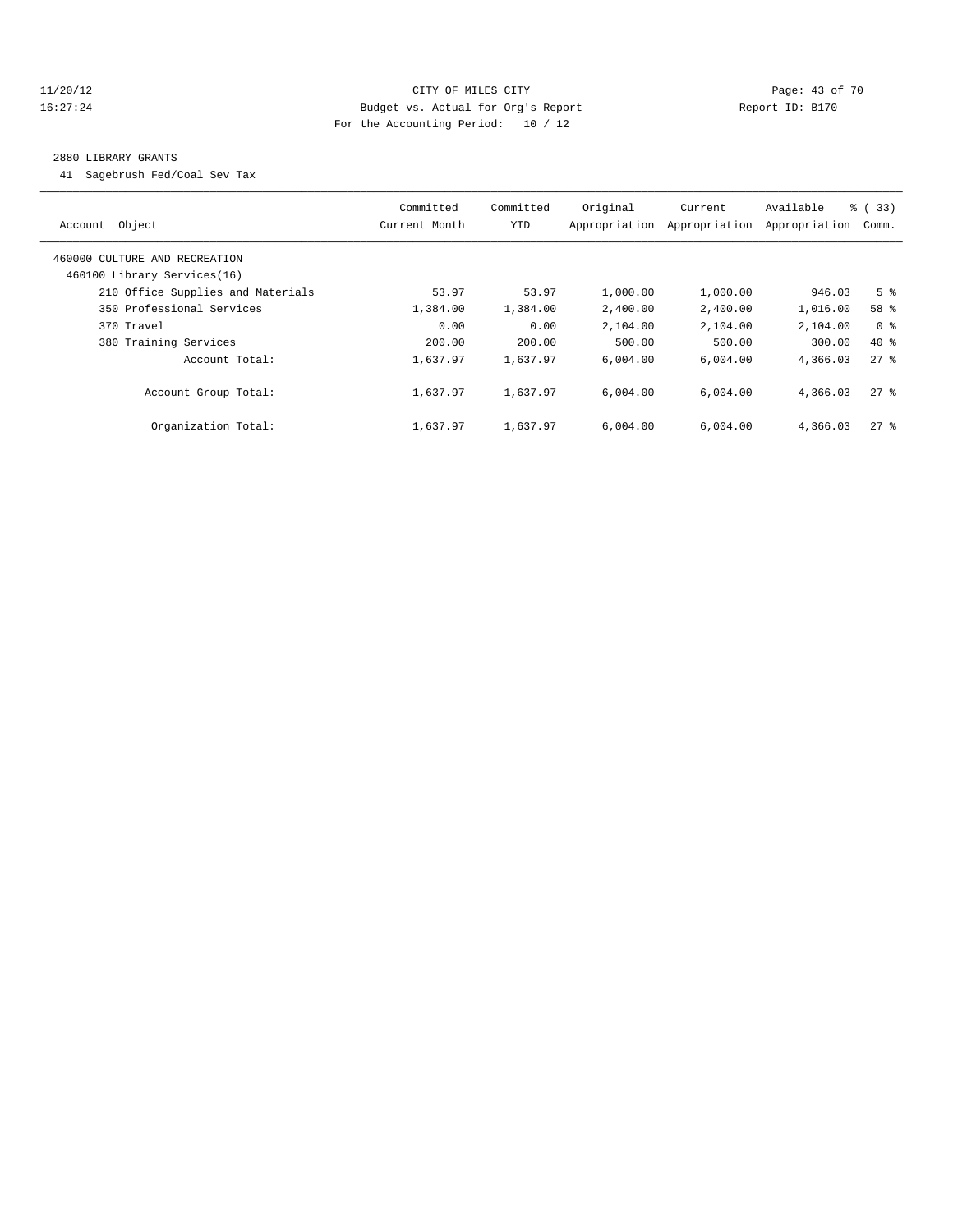#### 11/20/12 **Page: 44 of 70 CITY OF MILES CITY Page: 44 of 70** 16:27:24 Budget vs. Actual for Org's Report Report ID: B170 For the Accounting Period: 10 / 12

#### 2880 LIBRARY GRANTS

43 State Aid Per Capita-Tech Serv

| Object<br>Account                                            | Committed<br>Current Month | Committed<br>YTD | Original<br>Appropriation | Current<br>Appropriation | Available<br>Appropriation | % (33)<br>Comm. |
|--------------------------------------------------------------|----------------------------|------------------|---------------------------|--------------------------|----------------------------|-----------------|
| 460000 CULTURE AND RECREATION<br>460100 Library Services(16) |                            |                  |                           |                          |                            |                 |
| 350 Professional Services                                    | 0.00                       | 0.00             | 1,519.00                  | 1,519.00                 | 1,519.00                   | 0 <sup>8</sup>  |
| Account Total:                                               | 0.00                       | 0.00             | 1,519.00                  | 1,519.00                 | 1,519.00                   | 0 <sup>8</sup>  |
| Account Group Total:                                         | 0.00                       | 0.00             | 1,519.00                  | 1,519.00                 | 1,519.00                   | 0 <sup>8</sup>  |
| Organization Total:                                          | 0.00                       | 0.00             | 1,519.00                  | 1,519.00                 | 1,519.00                   | 0 <sup>8</sup>  |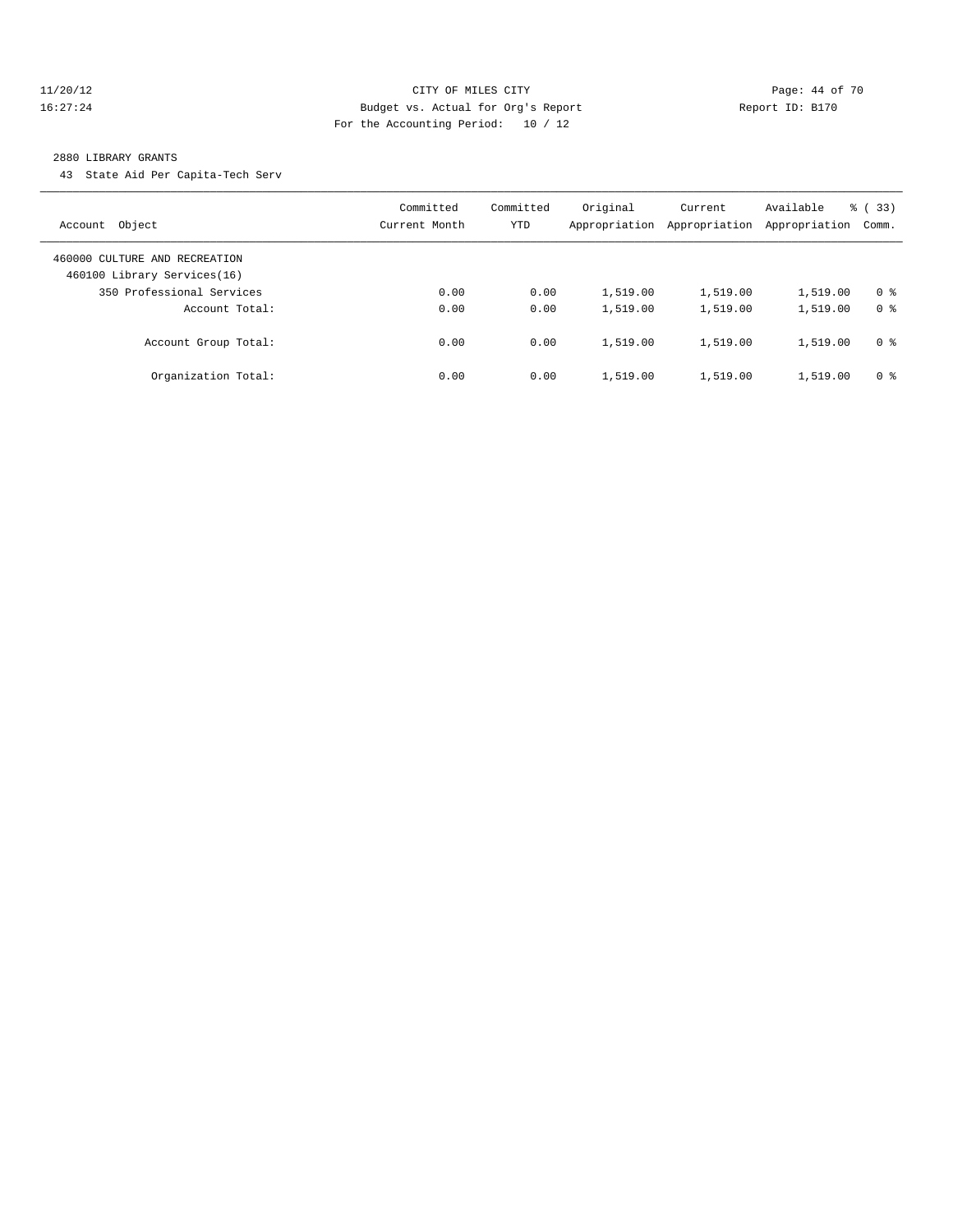#### 11/20/12 **Page: 45 of 70 CITY OF MILES CITY CITY Page: 45 of 70** 16:27:24 Budget vs. Actual for Org's Report Report ID: B170 For the Accounting Period: 10 / 12

### 2880 LIBRARY GRANTS

44 Humanities Grant

| Committed<br>Committed<br>Original<br>Available<br>Current<br>YTD<br>Account Object<br>Current Month<br>Appropriation Appropriation Appropriation<br>460000 CULTURE AND RECREATION<br>460100 Library Services(16)<br>257.24<br>0.00<br>570.87<br>313.63<br>210 Office Supplies and Materials<br>257.24<br>45.30<br>0.00<br>87.00<br>0.00<br>41.70<br>311 Postage, Box Rent, Etc.<br>0.00<br>320 Printing, Duplicating, Typing &<br>0.00<br>0.00<br>158.88<br>158.88<br>0.00<br>250.00<br>330 Publicity, Subscriptions & Dues<br>0.00<br>0.00<br>250.00<br>800.00<br>350 Professional Services<br>800.00<br>0.00<br>1,066.12<br>266.12<br>0.00<br>88.14<br>370 Travel<br>0.00<br>0.00<br>88.14<br>382 Books<br>0.00<br>0.00<br>0.00<br>153.00<br>153.00<br>Account Total:<br>1,057.24<br>1,102.54<br>0.00<br>2,374.01<br>1,271.47<br>Account Group Total:<br>1,057.24<br>1,102.54<br>0.00<br>2,374.01<br>1,271.47 | % (33)<br>Comm. |        |
|------------------------------------------------------------------------------------------------------------------------------------------------------------------------------------------------------------------------------------------------------------------------------------------------------------------------------------------------------------------------------------------------------------------------------------------------------------------------------------------------------------------------------------------------------------------------------------------------------------------------------------------------------------------------------------------------------------------------------------------------------------------------------------------------------------------------------------------------------------------------------------------------------------------|-----------------|--------|
|                                                                                                                                                                                                                                                                                                                                                                                                                                                                                                                                                                                                                                                                                                                                                                                                                                                                                                                  |                 |        |
|                                                                                                                                                                                                                                                                                                                                                                                                                                                                                                                                                                                                                                                                                                                                                                                                                                                                                                                  |                 |        |
|                                                                                                                                                                                                                                                                                                                                                                                                                                                                                                                                                                                                                                                                                                                                                                                                                                                                                                                  |                 |        |
|                                                                                                                                                                                                                                                                                                                                                                                                                                                                                                                                                                                                                                                                                                                                                                                                                                                                                                                  | $45$ $%$        |        |
|                                                                                                                                                                                                                                                                                                                                                                                                                                                                                                                                                                                                                                                                                                                                                                                                                                                                                                                  | $52$ $%$        |        |
|                                                                                                                                                                                                                                                                                                                                                                                                                                                                                                                                                                                                                                                                                                                                                                                                                                                                                                                  | 0 <sup>8</sup>  |        |
|                                                                                                                                                                                                                                                                                                                                                                                                                                                                                                                                                                                                                                                                                                                                                                                                                                                                                                                  | 0 <sup>8</sup>  |        |
|                                                                                                                                                                                                                                                                                                                                                                                                                                                                                                                                                                                                                                                                                                                                                                                                                                                                                                                  | 75 %            |        |
|                                                                                                                                                                                                                                                                                                                                                                                                                                                                                                                                                                                                                                                                                                                                                                                                                                                                                                                  | 0 <sup>8</sup>  |        |
|                                                                                                                                                                                                                                                                                                                                                                                                                                                                                                                                                                                                                                                                                                                                                                                                                                                                                                                  | 0 <sup>8</sup>  |        |
|                                                                                                                                                                                                                                                                                                                                                                                                                                                                                                                                                                                                                                                                                                                                                                                                                                                                                                                  | 46.8            |        |
|                                                                                                                                                                                                                                                                                                                                                                                                                                                                                                                                                                                                                                                                                                                                                                                                                                                                                                                  | 46%             |        |
| Organization Total:<br>1,057.24<br>1,102.54<br>0.00<br>2,374.01<br>1,271.47                                                                                                                                                                                                                                                                                                                                                                                                                                                                                                                                                                                                                                                                                                                                                                                                                                      | $46*$           |        |
| Fund Total:<br>2,896.21<br>3,470.51<br>10,523.00<br>12,897.01<br>9,426.50                                                                                                                                                                                                                                                                                                                                                                                                                                                                                                                                                                                                                                                                                                                                                                                                                                        |                 | $27$ % |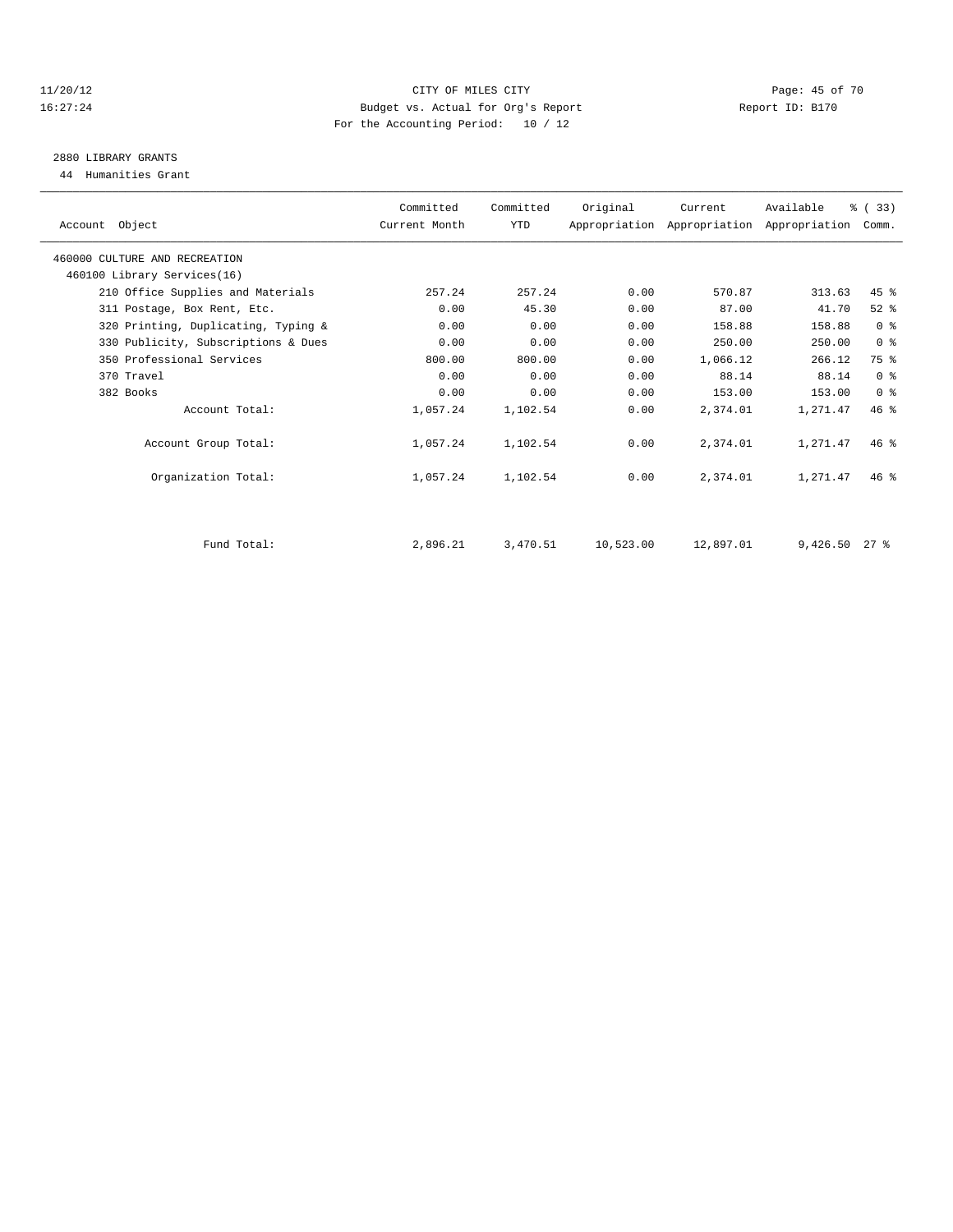#### 11/20/12 **Page: 46 of 70 CITY OF MILES CITY CITY Page: 46 of 70** 16:27:24 Budget vs. Actual for Org's Report Report ID: B170 For the Accounting Period: 10 / 12

2935 Historic Preservation

11 Historic Preservation

| Account Object                              | Committed<br>Current Month | Committed<br>YTD | Original  | Current   | Available<br>Appropriation Appropriation Appropriation | % (33)<br>Comm. |  |
|---------------------------------------------|----------------------------|------------------|-----------|-----------|--------------------------------------------------------|-----------------|--|
| 460000 CULTURE AND RECREATION               |                            |                  |           |           |                                                        |                 |  |
| 460461 Historic Preservation-Administration |                            |                  |           |           |                                                        |                 |  |
| 111 Salaries and Wages - Permanent          | 690.83                     | 2, 173. 13       | 9,516.00  | 9,516.00  | 7,342.87                                               | $23$ $%$        |  |
| 141 Unemployment Insurance                  | 2.42                       | 7.61             | 34.00     | 34.00     | 26.39                                                  | $22$ %          |  |
| 142 Workers' Compensation                   | 7.74                       | 24.35            | 107.00    | 107.00    | 82.65                                                  | $23$ $%$        |  |
| 144 FICA                                    | 52.85                      | 166.24           | 728.00    | 728.00    | 561.76                                                 | $23$ $%$        |  |
| 145 PERS                                    | 48.84                      | 153.65           | 673.00    | 673.00    | 519.35                                                 | 23%             |  |
| 341 Electric Utility Services               | 0.00                       | 46.01            | 300.00    | 300.00    | 253.99                                                 | 15 <sup>8</sup> |  |
| 344 Gas Utility Service                     | 0.00                       | 0.00             | 450.00    | 450.00    | 450.00                                                 | 0 <sup>8</sup>  |  |
| 345 Telephone & Telegraph                   | 0.00                       | 0.00             | 500.00    | 500.00    | 500.00                                                 | 0 <sup>8</sup>  |  |
| 360 Contr R & M                             | 0.00                       | 0.00             | 100.00    | 100.00    | 100.00                                                 | 0 <sup>8</sup>  |  |
| 531 Building & Office Rental                | 0.00                       | 0.00             | 3,660.00  | 3,660.00  | 3,660.00                                               | 0 <sup>8</sup>  |  |
| Account Total:                              | 802.68                     | 2,570.99         | 16,068.00 | 16,068.00 | 13,497.01                                              | 16 <sup>°</sup> |  |
| Account Group Total:                        | 802.68                     | 2,570.99         | 16,068.00 | 16,068.00 | 13,497.01                                              | 16 <sup>8</sup> |  |
| Organization Total:                         | 802.68                     | 2,570.99         | 16,068.00 | 16,068.00 | 13,497.01                                              | 16 <sup>8</sup> |  |
|                                             |                            |                  |           |           |                                                        |                 |  |
| Fund Total:                                 | 802.68                     | 2,570.99         | 16,068.00 | 16,068.00 | 13,497.01 16 %                                         |                 |  |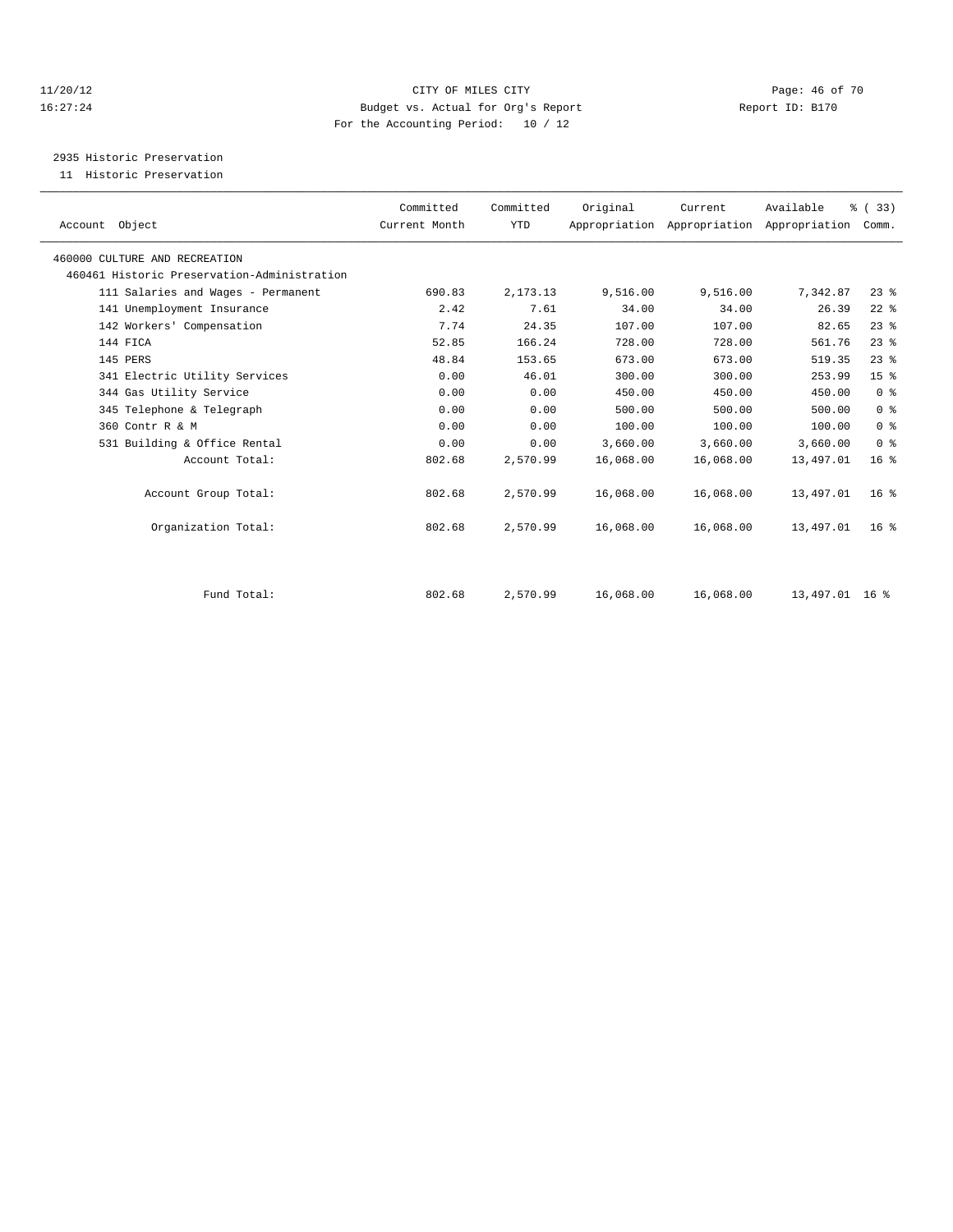#### 11/20/12 **Page: 47 of 70** CITY OF MILES CITY **Page: 47 of 70** 16:27:24 Budget vs. Actual for Org's Report Report ID: B170 For the Accounting Period: 10 / 12

————————————————————————————————————————————————————————————————————————————————————————————————————————————————————————————————————

#### 2985 RETIRED SENIOR VOLUNTEER PROG (RSVP)

15 Retired Senior Volunteer Program

|                                            | Committed     | Committed  | Original  | Current   | Available                                       | % (33)          |
|--------------------------------------------|---------------|------------|-----------|-----------|-------------------------------------------------|-----------------|
| Account Object                             | Current Month | <b>YTD</b> |           |           | Appropriation Appropriation Appropriation Comm. |                 |
| 450000 Social and Economic Services        |               |            |           |           |                                                 |                 |
| 450300 RETIRED SENIOR VOLUNTEER PROG(RSVP) |               |            |           |           |                                                 |                 |
| 111 Salaries and Wages - Permanent         | 2,899.31      | 11, 423.28 | 40,356.00 | 40,356.00 | 28,932.72                                       | $28$ %          |
| 131 VACATION                               | 270.60        | 1,353.01   | 0.00      | 0.00      | $-1, 353.01$                                    | $***$ $-$       |
| 132 SICK LEAVE                             | 154.63        | 425.23     | 0.00      | 0.00      | $-425.23$                                       | $***$ 8         |
| 133 OTHER LEAVE PAY                        | 38.66         | 251.28     | 0.00      | 0.00      | $-251.28$                                       | $***$ 8         |
| 141 Unemployment Insurance                 | 11.78         | 47.12      | 193.00    | 193.00    | 145.88                                          | $24$ %          |
| 142 Workers' Compensation                  | 37.66         | 150.64     | 347.00    | 347.00    | 196.36                                          | 43 %            |
| 143 Health Insurance                       | 604.16        | 2,416.64   | 6,960.00  | 6,960.00  | 4,543.36                                        | 35 <sup>8</sup> |
| 144 FICA                                   | 257.28        | 1,029.12   | 3,120.00  | 3,120.00  | 2,090.88                                        | 33%             |
| 145 PERS                                   | 237.78        | 951.12     | 2,856.00  | 2,856.00  | 1,904.88                                        | $33$ $%$        |
| 210 Office Supplies and Materials          | 0.00          | 0.00       | 400.00    | 400.00    | 400.00                                          | 0 <sup>8</sup>  |
| 345 Telephone & Telegraph                  | 0.00          | 248.70     | 620.00    | 620.00    | 371.30                                          | $40*$           |
| 370 Travel                                 | 0.00          | 0.00       | 1,336.00  | 1,336.00  | 1,336.00                                        | 0 <sup>8</sup>  |
| 530 Rent                                   | 0.00          | 1,010.04   | 2,040.00  | 2,040.00  | 1,029.96                                        | 50%             |
| Account Total:                             | 4,511.86      | 19,306.18  | 58,228.00 | 58,228.00 | 38,921.82                                       | 33%             |
| 450330 RSVP Non-Federal                    |               |            |           |           |                                                 |                 |
| 111 Salaries and Wages - Permanent         | 0.00          | 0.00       | 3,825.00  | 3,825.00  | 3,825.00                                        | 0 <sup>8</sup>  |
| 141 Unemployment Insurance                 | 0.00          | 0.00       | 9.00      | 9.00      | 9.00                                            | 0 <sup>8</sup>  |
| 142 Workers' Compensation                  | 0.00          | 0.00       | 27.00     | 27.00     | 27.00                                           | 0 <sup>8</sup>  |
| 144 FICA                                   | 0.00          | 0.00       | 240.00    | 240.00    | 240.00                                          | 0 <sup>8</sup>  |
| 145 PERS                                   | 0.00          | 0.00       | 204.00    | 204.00    | 204.00                                          | 0 <sup>8</sup>  |
| 210 Office Supplies and Materials          | 30.50         | 2,107.71   | 3,000.00  | 3,000.00  | 892.29                                          | 70 %            |
| 220 Operating Expenses                     | 50.00         | 794.80     | 1,700.00  | 1,700.00  | 905.20                                          | 47 %            |
| 311 Postage, Box Rent, Etc.                | 106.29        | 370.32     | 700.00    | 700.00    | 329.68                                          | 53%             |
| 345 Telephone & Telegraph                  | 0.00          | 125.29     | 1,060.00  | 1,060.00  | 934.71                                          | $12*$           |
| 370 Travel                                 | 58.98         | 514.31     | 4,207.00  | 4,207.00  | 3,692.69                                        | $12*$           |
| 512 Insurance on Vehicles & Equipment      | 0.00          | 0.00       | 546.00    | 546.00    | 546.00                                          | 0 <sup>8</sup>  |
| Account Total:                             | 245.77        | 3,912.43   | 15,518.00 | 15,518.00 | 11,605.57                                       | 25%             |
| Account Group Total:                       | 4,757.63      | 23, 218.61 | 73,746.00 | 73,746.00 | 50,527.39                                       | $31$ $%$        |
| 510000 MISCELLANEOUS                       |               |            |           |           |                                                 |                 |
| 510330 Comprehensive Liability Insurance   |               |            |           |           |                                                 |                 |
| 513 Liability                              | 0.00          | 0.00       | 554.00    | 554.00    | 554.00                                          | 0 <sup>8</sup>  |
| Account Total:                             | 0.00          | 0.00       | 554.00    | 554.00    | 554.00                                          | 0 <sup>8</sup>  |
| Account Group Total:                       | 0.00          | 0.00       | 554.00    | 554.00    | 554.00                                          | 0 <sup>8</sup>  |
| Organization Total:                        | 4,757.63      | 23, 218.61 | 74,300.00 | 74,300.00 | 51,081.39                                       | $31$ %          |
| Fund Total:                                | 4,757.63      | 23, 218.61 | 74,300.00 | 74,300.00 | 51,081.39 31 %                                  |                 |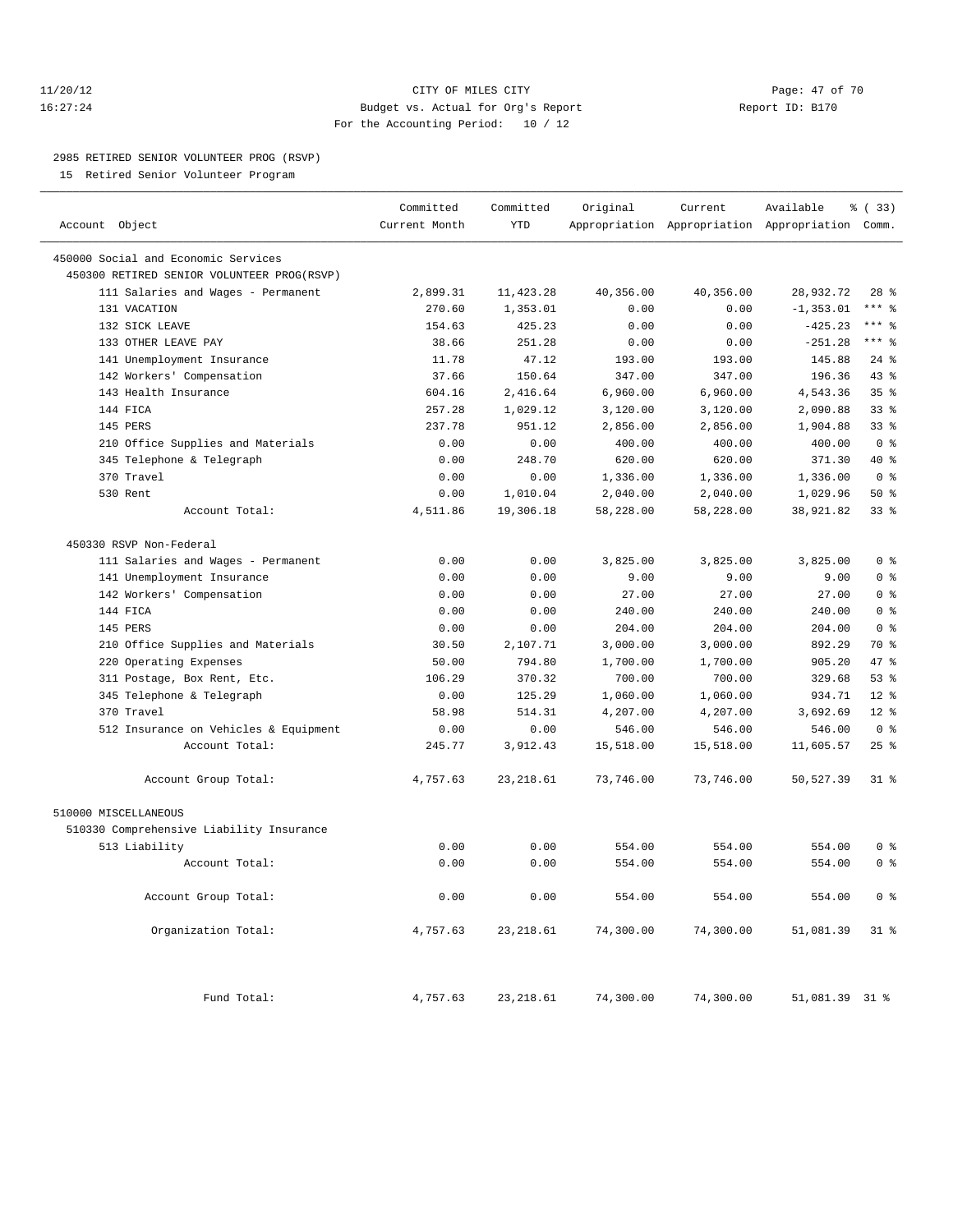#### 11/20/12 **Page: 48 of 70 CITY OF MILES CITY CITY Page: 48 of 70** 16:27:24 Budget vs. Actual for Org's Report Report ID: B170 For the Accounting Period: 10 / 12

#### 4000 General Fund Capitol Improvement Fund

501 Capital Purchases

| Object<br>Account                                            | Committed<br>Current Month | Committed<br>YTD | Original   | Current<br>Appropriation Appropriation | Available<br>Appropriation | % (33)<br>Comm. |
|--------------------------------------------------------------|----------------------------|------------------|------------|----------------------------------------|----------------------------|-----------------|
| 410000 GENERAL GOVERNMENT<br>410100 Legislative Services(02) |                            |                  |            |                                        |                            |                 |
| 940 Machinery & Equipment                                    | 0.00                       | 0.00             | 133,000.00 | 148,000.00                             | 148,000.00                 | 0 <sup>8</sup>  |
| Account Total:                                               | 0.00                       | 0.00             | 133,000.00 | 148,000.00                             | 148,000.00                 | 0 <sup>8</sup>  |
| Account Group Total:                                         | 0.00                       | 0.00             | 133,000.00 | 148,000.00                             | 148,000.00                 | 0 <sup>8</sup>  |
| Organization Total:                                          | 0.00                       | 0.00             | 133,000.00 | 148,000.00                             | 148,000.00                 | 0 <sup>8</sup>  |
|                                                              |                            |                  |            |                                        |                            |                 |
| Fund Total:                                                  | 0.00                       | 0.00             | 133,000.00 | 148,000.00                             | 148,000.00                 | 0 <sup>8</sup>  |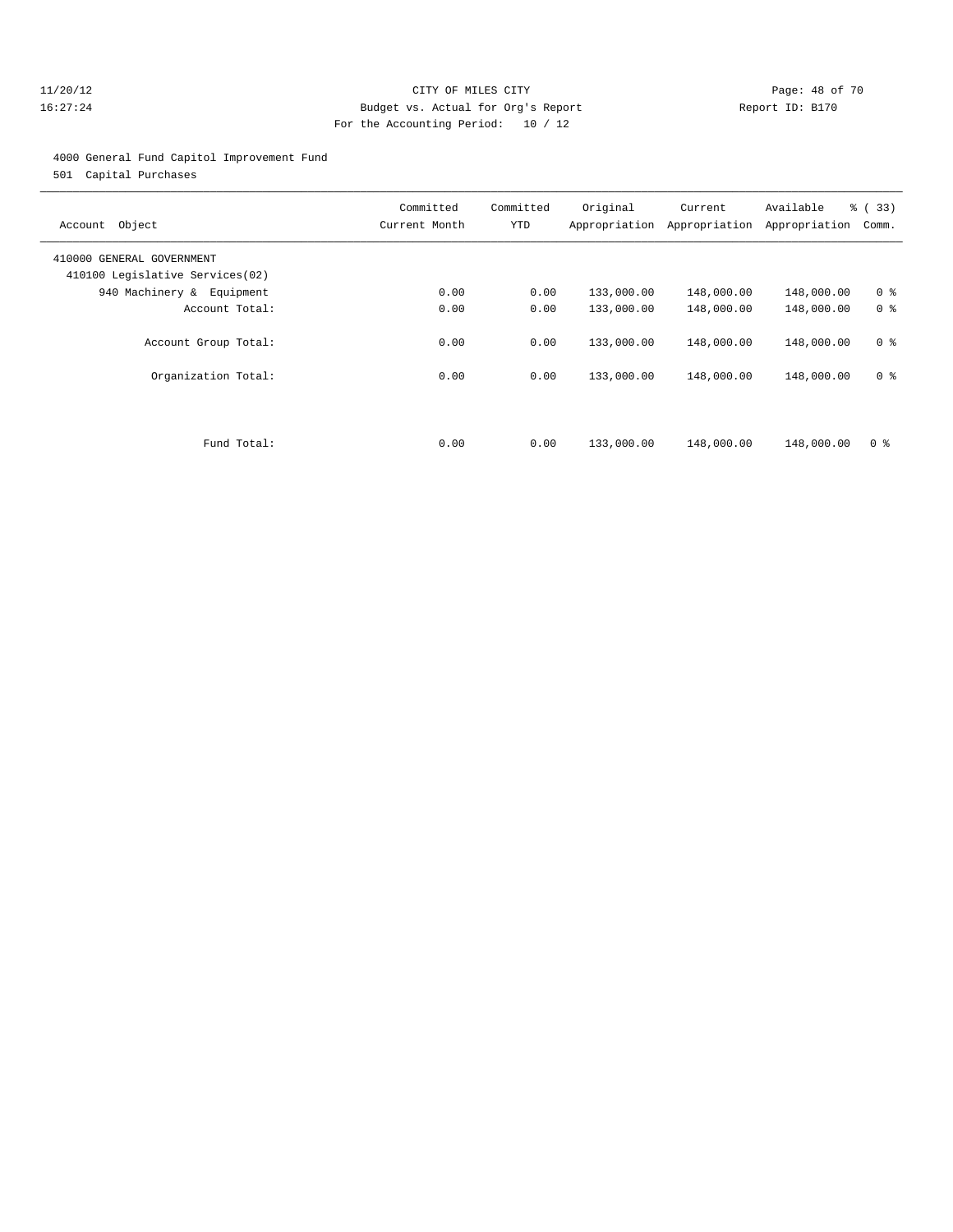#### 11/20/12 **Page: 49 of 70 CITY OF MILES CITY CITY Page: 49 of 70** 16:27:24 Budget vs. Actual for Org's Report Report ID: B170 For the Accounting Period: 10 / 12

#### 4060 CAPITAL IMPROV-PUBLIC WORKS

911 Public Works Operations

| Object<br>Account                                  | Committed<br>Current Month | Committed<br>YTD | Original<br>Appropriation | Current<br>Appropriation | Available<br>Appropriation | % (33)<br>Comm. |
|----------------------------------------------------|----------------------------|------------------|---------------------------|--------------------------|----------------------------|-----------------|
| 430000 Public Works<br>430233 Roadway/Re-surfacing |                            |                  |                           |                          |                            |                 |
| 940 Machinery & Equipment                          | 0.00                       | 0.00             | 74,400.00                 | 74,400.00                | 74,400.00                  | 0 <sup>8</sup>  |
| Account Total:                                     | 0.00                       | 0.00             | 74,400.00                 | 74,400.00                | 74,400.00                  | 0 <sup>8</sup>  |
| Account Group Total:                               | 0.00                       | 0.00             | 74,400.00                 | 74,400.00                | 74,400.00                  | 0 <sup>8</sup>  |
| Organization Total:                                | 0.00                       | 0.00             | 74,400.00                 | 74,400.00                | 74,400.00                  | 0 <sup>8</sup>  |
|                                                    |                            |                  |                           |                          |                            |                 |
| Fund Total:                                        | 0.00                       | 0.00             | 74,400.00                 | 74,400.00                | 74,400.00                  | 0 <sup>8</sup>  |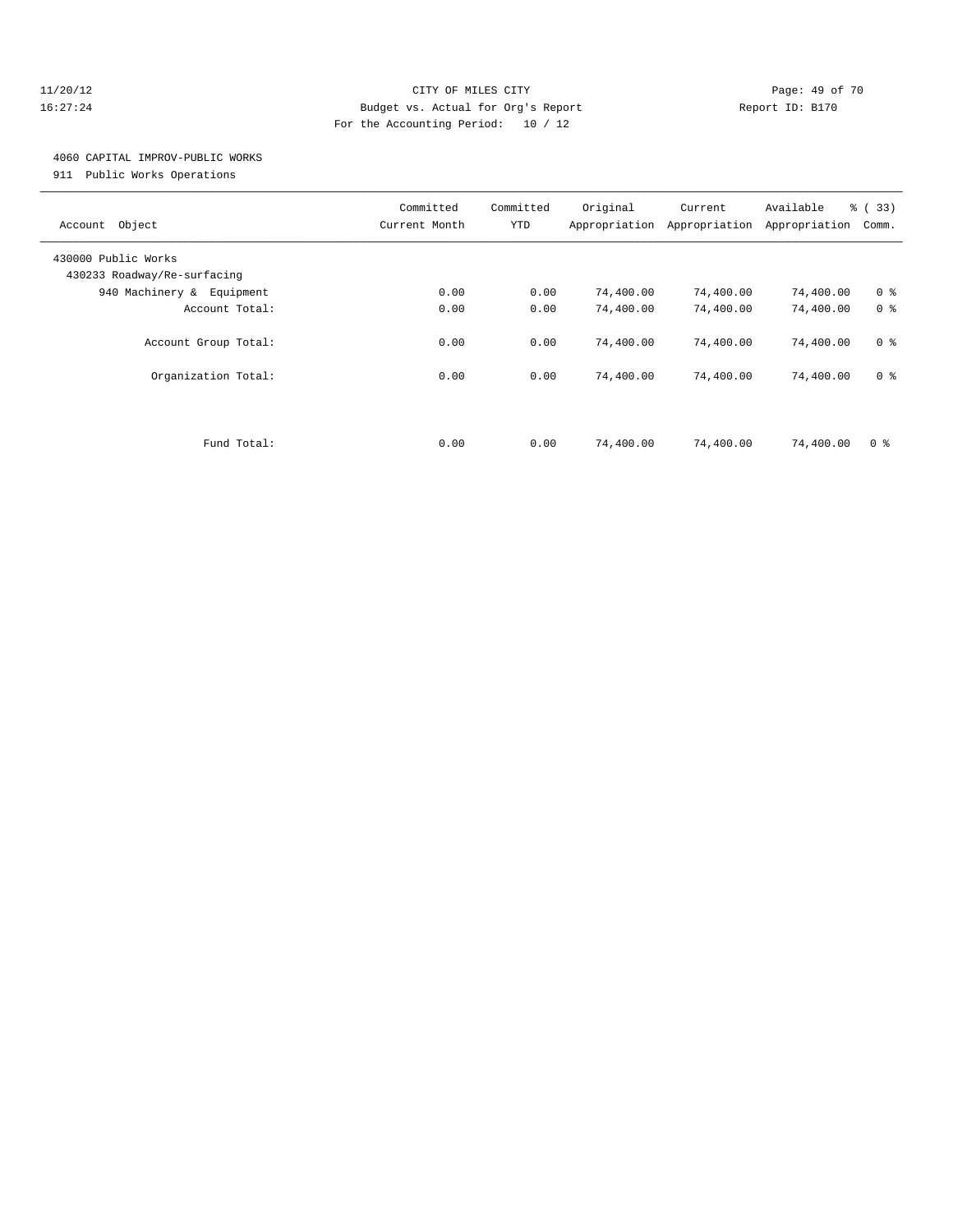#### 11/20/12 **Page: 50 of 70** CITY OF MILES CITY **CITY** Page: 50 of 70 16:27:24 Budget vs. Actual for Org's Report Report ID: B170 For the Accounting Period: 10 / 12

————————————————————————————————————————————————————————————————————————————————————————————————————————————————————————————————————

#### 5210 WATER UTILITY

22 Water Plant

|                                               | Committed     | Committed  | Original   | Current    | Available                                       | १ (33)         |
|-----------------------------------------------|---------------|------------|------------|------------|-------------------------------------------------|----------------|
| Account Object                                | Current Month | YTD        |            |            | Appropriation Appropriation Appropriation Comm. |                |
| 430000 Public Works                           |               |            |            |            |                                                 |                |
| 430530 Water Source of Supply and Pumping(22) |               |            |            |            |                                                 |                |
|                                               | 15,862.06     |            |            |            |                                                 | 29%            |
| 111 Salaries and Wages - Permanent            |               | 59,594.72  | 204,679.00 | 204,679.00 | 145,084.28                                      |                |
| 121 OVERTIME-PERMANENT<br>131 VACATION        | 913.40        | 4,530.94   | 16,709.00  | 16,709.00  | 12,178.06                                       | $27$ %         |
|                                               | 632.45        | 5,106.73   | 15,773.00  | 15,773.00  | 10,666.27                                       | $32$ $%$       |
| 132 SICK LEAVE                                | 331.41        | 491.60     | 7,093.00   | 7,093.00   | 6,601.40                                        | 7 %            |
| 133 OTHER LEAVE PAY                           | 85.11         | 170.22     | 2,516.00   | 2,516.00   | 2,345.78                                        | 7 %            |
| 134 HOLIDAY PAY                               | 552.39        | 1,652.86   | 5,002.00   | 5,002.00   | 3,349.14<br>148.71                              | $33$ $%$       |
| 141 Unemployment Insurance                    | 64.35         | 253.29     | 402.00     | 402.00     |                                                 | 63 %           |
| 142 Workers' Compensation                     | 1,128.75      | 4,393.36   | 12,215.00  | 12,215.00  | 7,821.64                                        | 36%            |
| 143 Health Insurance                          | 3,022.43      | 12,090.69  | 40,610.00  | 40,610.00  | 28,519.31                                       | $30*$          |
| 144 FICA                                      | 1,300.14      | 5,108.15   | 19,197.00  | 19,197.00  | 14,088.85                                       | $27$ %         |
| 145 PERS                                      | 1,299.27      | 5,058.28   | 17,742.00  | 17,742.00  | 12,683.72                                       | 29%            |
| 196 CLOTHING ALLOTMENT                        | 0.00          | 750.00     | 800.00     | 800.00     | 50.00                                           | 94 %           |
| 210 Office Supplies and Materials             | 2.65          | 11.29      | 200.00     | 200.00     | 188.71                                          | 6 %            |
| 214 Small Items of Equipment                  | 0.00          | 0.00       | 3,600.00   | 3,600.00   | 3,600.00                                        | 0 <sup>8</sup> |
| 220 Operating Expenses                        | 12.00         | 1,127.28   | 2,000.00   | 2,000.00   | 872.72                                          | 56 %           |
| 222 Chemicals, Lab & Med Supplies             | 0.00          | 0.00       | 150.00     | 150.00     | 150.00                                          | 0 <sup>8</sup> |
| 226 Clothing and Uniforms                     | 14.40         | 178.82     | 400.00     | 400.00     | 221.18                                          | 45 %           |
| 230 Repair and Maintenance Supplies           | 56.57         | 686.10     | 8,000.00   | 8,000.00   | 7,313.90                                        | 9%             |
| 231 Gas, Oil, Diesel Fuel, Grease, etc.       | 165.87        | 539.34     | 1,100.00   | 1,100.00   | 560.66                                          | 49 %           |
| 241 Consumable Tools                          | 0.00          | 49.45      | 100.00     | 100.00     | 50.55                                           | 49 %           |
| 300 PURCHASED SERVICES                        | 0.00          | 0.00       | 500.00     | 500.00     | 500.00                                          | 0 <sup>8</sup> |
| 311 Postage, Box Rent, Etc.                   | 0.00          | 0.65       | 50.00      | 50.00      | 49.35                                           | 1 <sup>°</sup> |
| 320 Printing, Duplicating, Typing &           | 0.00          | 0.00       | 50.00      | 50.00      | 50.00                                           | 0 <sup>8</sup> |
| 330 Publicity, Subscriptions & Dues           | 0.00          | 0.00       | 500.00     | 500.00     | 500.00                                          | 0 <sup>8</sup> |
| 334 Memberships, Registrations & Dues         | 75.00         | 215.00     | 400.00     | 400.00     | 185.00                                          | 54 %           |
| 341 Electric Utility Services                 | 4,833.69      | 23,124.67  | 55,000.00  | 55,000.00  | 31,875.33                                       | 42 %           |
| 344 Gas Utility Service                       | 235.38        | 326.96     | 20,000.00  | 20,000.00  | 19,673.04                                       | 2 <sup>8</sup> |
| 345 Telephone & Telegraph                     | 0.00          | 235.26     | 1,200.00   | 1,200.00   | 964.74                                          | $20*$          |
| 346 Garbage Service                           | 0.00          | 71.12      | 300.00     | 300.00     | 228.88                                          | 24 %           |
| 347 Telephone-Internet                        | 0.00          | 136.80     | 150.00     | 150.00     | 13.20                                           | 91 %           |
| 350 Professional Services                     | 0.00          | 0.00       | 400.00     | 400.00     | 400.00                                          | 0 <sup>8</sup> |
| 352 Wtr/Swr Lab Testing                       | 0.00          | 0.00       | 1,000.00   | 1,000.00   | 1,000.00                                        | 0 <sup>8</sup> |
| 357 Architectual, Engineering Serv Etc.       | 0.00          | 0.00       | 10,000.00  | 10,000.00  | 10,000.00                                       | 0 <sup>8</sup> |
| 360 Contr R & M                               | 0.00          | 9,138.97   | 35,300.00  | 35,300.00  | 26,161.03                                       | $26$ %         |
| 363 R&M Vehicles/Equip/Labor-PW               | 672.70        | 2,008.92   | 7,000.00   | 7,000.00   | 4,991.08                                        | 29%            |
| 369 Other Repair and Maintenance              | 0.00          | 0.00       | 3,000.00   | 3,000.00   | 3,000.00                                        | 0 <sup>8</sup> |
| 370 Travel                                    | 215.18        | 507.38     | 1,500.00   | 1,500.00   | 992.62                                          | $34$ $%$       |
| 380 Training Services                         | 263.12        | 516.87     | 1,675.00   | 1,675.00   | 1,158.13                                        | 31 %           |
| 382 Books                                     | 0.00          | 62.55      | 200.00     | 200.00     | 137.45                                          | $31$ %         |
| 400 BUILDING MATERIALS                        | 0.00          | 0.00       | 500.00     | 500.00     | 500.00                                          | 0 <sup>8</sup> |
| 511 Insurance on Buildings                    | 0.00          | 9,343.20   | 9,722.00   | 9,722.00   | 378.80                                          | 96%            |
| 512 Insurance on Vehicles & Equipment         | 0.00          | 201.17     | 202.00     | 202.00     | 0.83                                            | 100 %          |
| 940 Machinery & Equipment                     | 0.00          | 0.00       | 138,000.00 | 138,000.00 | 138,000.00                                      | 0 <sup>8</sup> |
| Account Total:                                | 31,738.32     | 147,682.64 | 644,937.00 | 644,937.00 | 497,254.36                                      | $23$ $%$       |
| Account Group Total:                          | 31,738.32     | 147,682.64 | 644,937.00 | 644,937.00 | 497,254.36                                      | $23$ %         |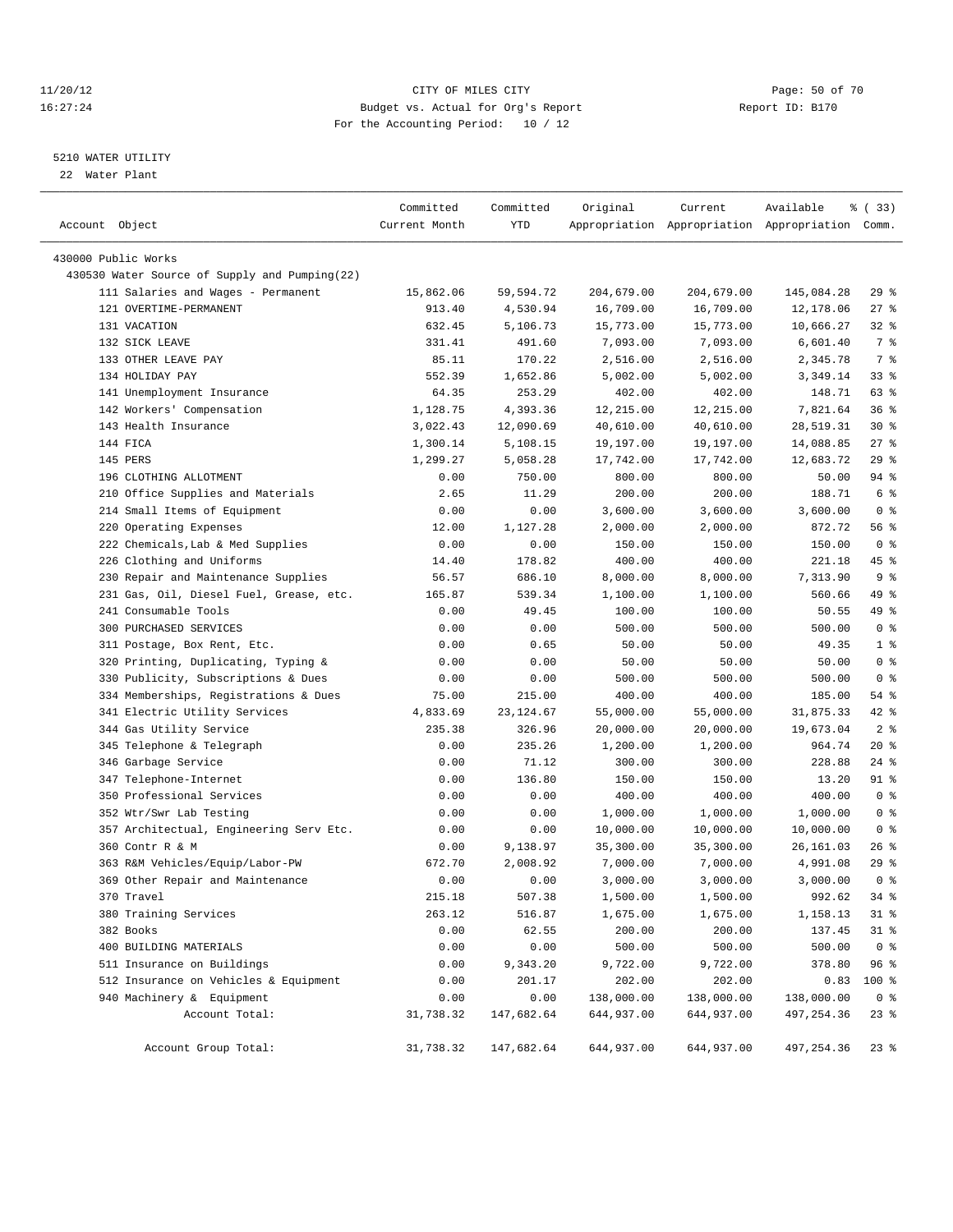#### 11/20/12 **Page: 51 of 70** CITY OF MILES CITY **Page: 51 of 70** 16:27:24 Budget vs. Actual for Org's Report Report ID: B170 For the Accounting Period: 10 / 12

# 5210 WATER UTILITY

22 Water Plant

| Object<br>Account                                                       | Committed<br>Current Month | Committed<br><b>YTD</b> | Original<br>Appropriation | Current<br>Appropriation | Available<br>Appropriation | % (33)<br>Comm. |
|-------------------------------------------------------------------------|----------------------------|-------------------------|---------------------------|--------------------------|----------------------------|-----------------|
| 520000 OTHER FINANCING USES<br>521000 Interfund Operating Transfers Out |                            |                         |                           |                          |                            |                 |
| 820 Transfers to Other Funds                                            | 0.00                       | 0.00                    | 6.419.00                  | 6,419.00                 | 6.419.00                   | 0 <sup>8</sup>  |
| Account Total:                                                          | 0.00                       | 0.00                    | 6.419.00                  | 6.419.00                 | 6.419.00                   | 0 <sup>8</sup>  |
| Account Group Total:                                                    | 0.00                       | 0.00                    | 6.419.00                  | 6.419.00                 | 6.419.00                   | 0 <sup>8</sup>  |
| Organization Total:                                                     | 31,738.32                  | 147,682.64              | 651,356.00                | 651,356.00               | 503,673.36                 | $23$ $%$        |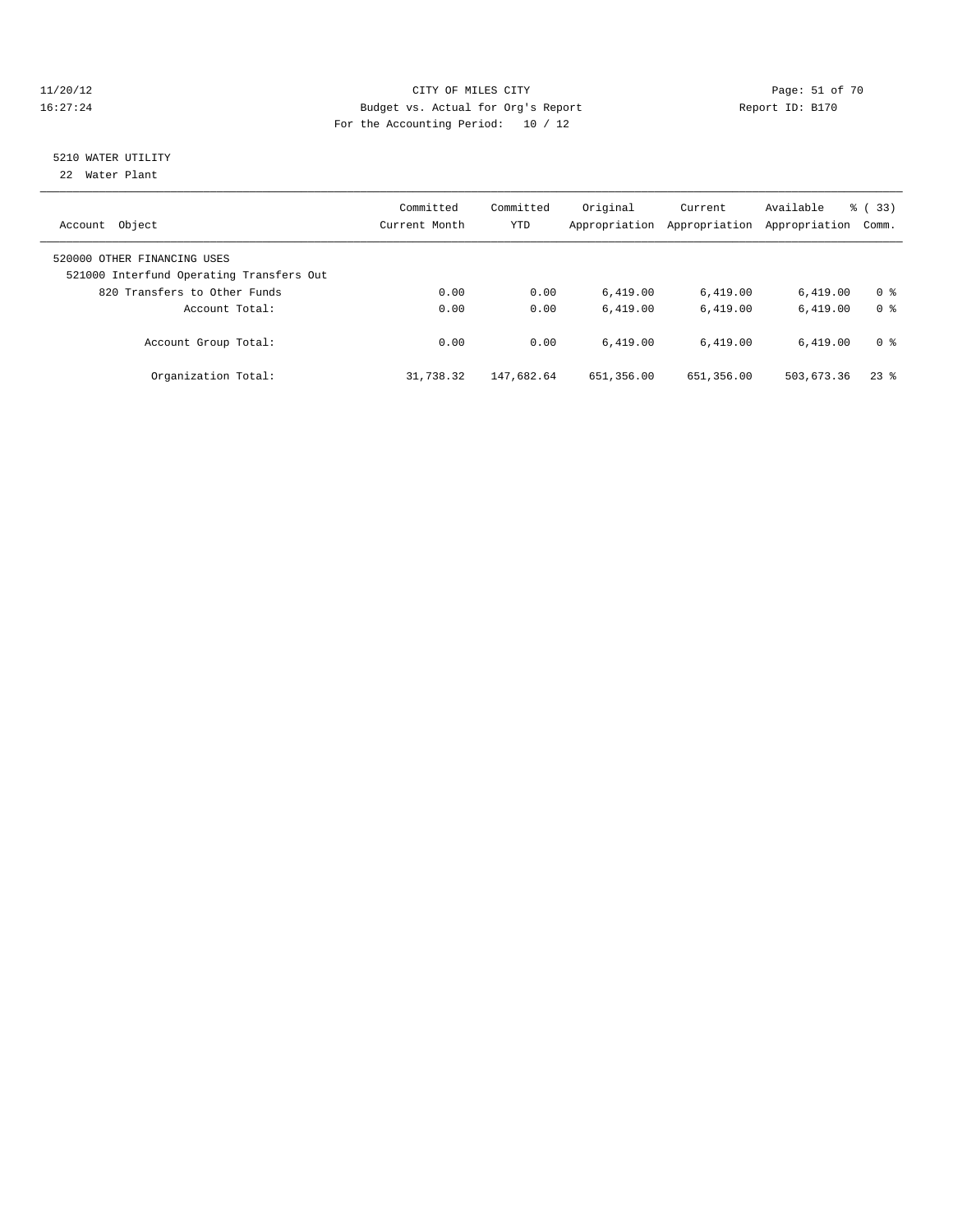#### 11/20/12 **Page: 52 of 70** CITY OF MILES CITY **CITY** Page: 52 of 70 16:27:24 Budget vs. Actual for Org's Report Report ID: B170 For the Accounting Period: 10 / 12

————————————————————————————————————————————————————————————————————————————————————————————————————————————————————————————————————

#### 5210 WATER UTILITY

23 Water Lines

|                                          | Committed     | Committed | Original   | Current    | Available                                       | % (33)            |
|------------------------------------------|---------------|-----------|------------|------------|-------------------------------------------------|-------------------|
| Account Object                           | Current Month | YTD       |            |            | Appropriation Appropriation Appropriation Comm. |                   |
| 430000 Public Works                      |               |           |            |            |                                                 |                   |
| 430550 Transmission and Distribution(23) |               |           |            |            |                                                 |                   |
| 111 Salaries and Wages - Permanent       | 12,434.71     | 49,174.24 | 150,601.00 | 150,601.00 | 101,426.76                                      | 338               |
| 121 OVERTIME-PERMANENT                   | 214.44        | 1,732.08  | 10,598.00  | 10,598.00  | 8,865.92                                        | 16 <sup>8</sup>   |
| 131 VACATION                             | 223.01        | 3,487.93  | 15,773.00  | 15,773.00  | 12,285.07                                       | $22$ %            |
| 132 SICK LEAVE                           | 469.59        | 1,961.50  | 7,093.00   | 7,093.00   | 5,131.50                                        | $28$ %            |
| 133 OTHER LEAVE PAY                      | 0.00          | 0.00      | 2,738.00   | 2,738.00   | 2,738.00                                        | 0 <sup>8</sup>    |
| 134 HOLIDAY PAY                          | 209.98        | 798.49    | 4,558.00   | 4,558.00   | 3,759.51                                        | 18 <sup>8</sup>   |
| 141 Unemployment Insurance               | 47.41         | 202.04    | 317.00     | 317.00     | 114.96                                          | 64 %              |
| 142 Workers' Compensation                | 688.61        | 2,926.67  | 10,556.00  | 10,556.00  | 7,629.33                                        | $28$ %            |
| 143 Health Insurance                     | 2,327.10      | 9,868.01  | 31,546.00  | 31,546.00  | 21,677.99                                       | $31$ $%$          |
| 144 FICA                                 | 1,013.22      | 4,328.82  | 15,174.00  | 15,174.00  | 10,845.18                                       | 29%               |
| 145 PERS                                 | 958.11        | 4,040.88  | 14,023.00  | 14,023.00  | 9,982.12                                        | 29%               |
| 196 CLOTHING ALLOTMENT                   | 0.00          | 615.00    | 670.00     | 670.00     | 55.00                                           | $92$ $%$          |
| 210 Office Supplies and Materials        | 0.00          | 77.22     | 500.00     | 500.00     | 422.78                                          | 15 <sup>8</sup>   |
| 214 Small Items of Equipment             | 1,145.00      | 1,207.88  | 8,000.00   | 8,000.00   | 6,792.12                                        | 15 <sup>8</sup>   |
| 220 Operating Expenses                   | 173.33        | 5,883.99  | 13,000.00  | 13,000.00  | 7,116.01                                        | 45 %              |
| 222 Chemicals, Lab & Med Supplies        | 0.00          | 0.00      | 300.00     | 300.00     | 300.00                                          | 0 <sup>8</sup>    |
| 226 Clothing and Uniforms                | 85.00         | 96.50     | 1,000.00   | 1,000.00   | 903.50                                          | $10*$             |
| 230 Repair and Maintenance Supplies      | 3,164.73      | 7,229.21  | 45,000.00  | 45,000.00  | 37,770.79                                       | 16 <sup>°</sup>   |
| 231 Gas, Oil, Diesel Fuel, Grease, etc.  | 807.02        | 3,316.53  | 12,000.00  | 12,000.00  | 8,683.47                                        | $28$ %            |
| 233 Water Main Replacement and Street    | 504.56        | 504.56    | 46,640.00  | 46,640.00  | 46, 135. 44                                     | 1 <sup>8</sup>    |
| 234 Hydrant Replacement, Valves          | 249.60        | 869.90    | 56,180.00  | 56,180.00  | 55,310.10                                       | 2 <sup>8</sup>    |
| 235 Curb Stop Replacement                | 1,771.22      | 3,142.64  | 10,000.00  | 10,000.00  | 6,857.36                                        | 31 %              |
| 241 Consumable Tools                     | 0.00          | 0.00      | 200.00     | 200.00     | 200.00                                          | 0 <sup>8</sup>    |
| 311 Postage, Box Rent, Etc.              | 0.00          | 14.00     | 100.00     | 100.00     | 86.00                                           | $14*$             |
| 320 Printing, Duplicating, Typing &      | 0.00          | 49.63     | 200.00     | 200.00     | 150.37                                          | $25$ $%$          |
| 330 Publicity, Subscriptions & Dues      | 0.00          | 0.00      | 300.00     | 300.00     | 300.00                                          | 0 <sup>8</sup>    |
| 334 Memberships, Registrations & Dues    | 0.00          | 250.00    | 300.00     | 300.00     | 50.00                                           | 83%               |
| 341 Electric Utility Services            | 13.00         | 48.98     | 350.00     | 350.00     | 301.02                                          | $14$ %            |
| 344 Gas Utility Service                  | 8.85          | 20.93     | 1,000.00   | 1,000.00   | 979.07                                          | 2 <sup>8</sup>    |
| 345 Telephone & Telegraph                | 0.00          | 122.10    | 1,000.00   | 1,000.00   | 877.90                                          | $12*$             |
| 346 Garbage Service                      | 0.00          | 0.00      | 250.00     | 250.00     | 250.00                                          | 0 <sup>8</sup>    |
| 347 Telephone-Internet                   | 0.00          | 34.20     | 300.00     | 300.00     | 265.80                                          | $11$ %            |
| 350 Professional Services                | 21.50         | 379.00    | 10,000.00  | 10,000.00  | 9,621.00                                        | 4%                |
| 357 Architectual, Engineering Serv Etc.  | 0.00          | 0.00      | 10,000.00  | 10,000.00  | 10,000.00                                       | 0 <sup>8</sup>    |
| 360 Contr R & M                          | 1,043.16      | 2,959.72  | 13,000.00  | 13,000.00  | 10,040.28                                       | $23$ $%$          |
| 363 R&M Vehicles/Equip/Labor-PW          | 964.84        | 7,082.54  | 25,000.00  | 25,000.00  | 17,917.46                                       | $28$ %            |
| 369 Other Repair and Maintenance         | 118.47        | 118.47    | 3,000.00   | 3,000.00   | 2,881.53                                        | $4$ %             |
| 370 Travel                               | 0.00          | 0.00      | 1,500.00   | 1,500.00   | 1,500.00                                        | 0 <sup>8</sup>    |
| 380 Training Services                    | 0.00          | 75.00     | 1,200.00   | 1,200.00   | 1,125.00                                        | $6\degree$        |
| 382 Books                                | 0.00          | 0.00      | 200.00     | 200.00     | 200.00                                          | $0$ %             |
| 396 Demolitions                          | 0.00          | 0.00      | 500.00     | 500.00     | 500.00                                          | $0$ %             |
| 400 BUILDING MATERIALS                   | 0.00          | 0.00      | 1,000.00   | 1,000.00   | 1,000.00                                        | 0 <sup>8</sup>    |
| 511 Insurance on Buildings               | 0.00          | 2,792.88  | 2,793.00   | 2,793.00   | 0.12                                            | $100$ %           |
| 512 Insurance on Vehicles & Equipment    | 0.00          | 641.21    | 642.00     | 642.00     | 0.79                                            | $100$ %           |
| 532 Land Rental                          | 0.00          | 120.79    | 1,500.00   | 1,500.00   | 1,379.21                                        | 8 %               |
| 533 Machinery and Equipment Rental       | 0.00          | 0.00      | 1,000.00   | 1,000.00   | 1,000.00                                        | 0 <sup>8</sup>    |
| 940 Machinery & Equipment                | 0.00          | 55,537.00 | 89,280.00  | 89,280.00  | 33,743.00                                       | 62 %              |
| 957 Cenex /Dickinson Water Line          | 1,054.20      | 5,294.70  | 260,000.00 | 260,000.00 | 254,705.30                                      | $2$ $\frac{6}{9}$ |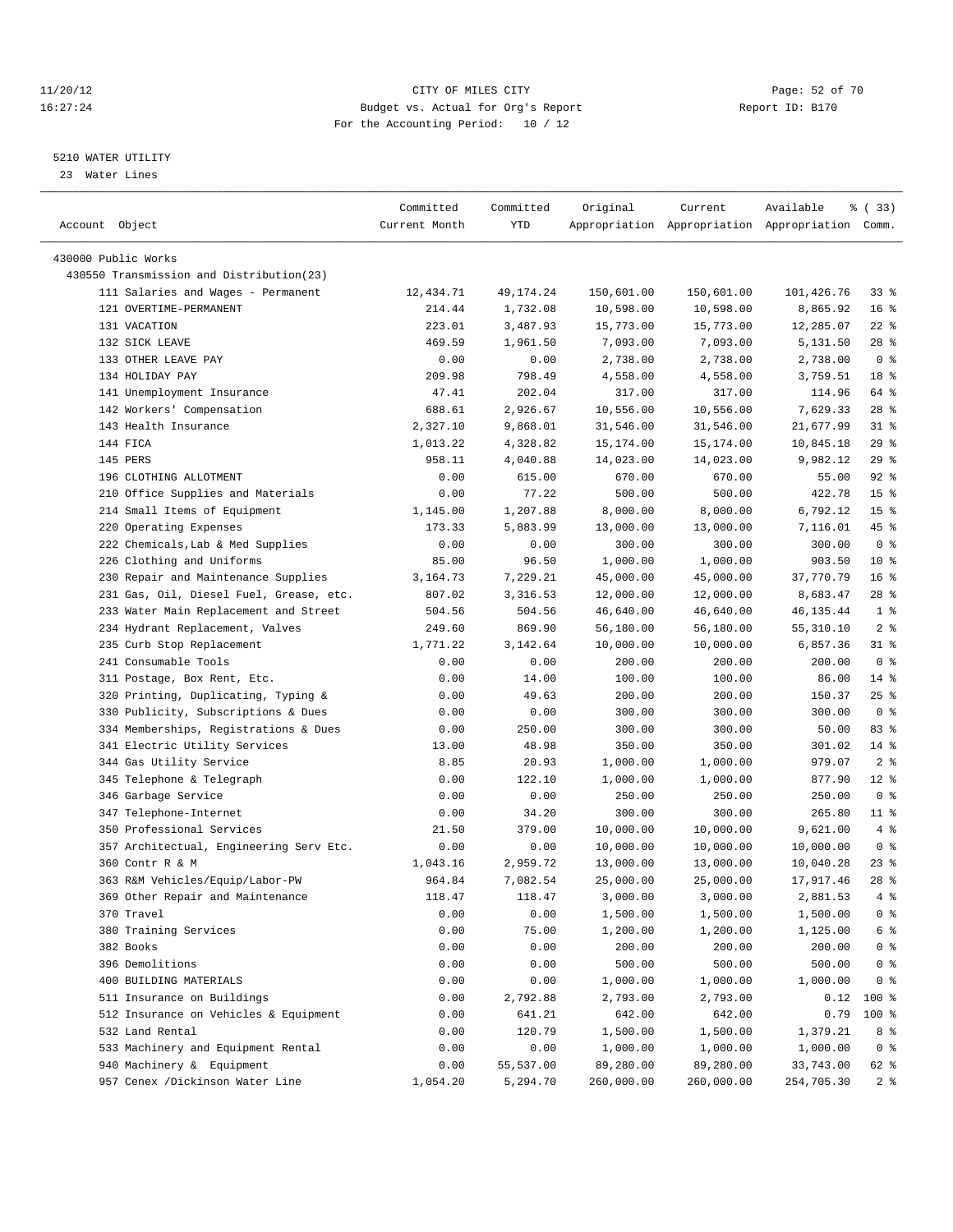#### 11/20/12 **Page: 53 of 70** CITY OF MILES CITY **CITY** Page: 53 of 70 16:27:24 Budget vs. Actual for Org's Report Report ID: B170 For the Accounting Period: 10 / 12

#### 5210 WATER UTILITY

23 Water Lines

|                                            | Committed     | Committed   | Original     | Current      | Available                                 | % (33)          |
|--------------------------------------------|---------------|-------------|--------------|--------------|-------------------------------------------|-----------------|
| Account Object                             | Current Month | <b>YTD</b>  |              |              | Appropriation Appropriation Appropriation | Comm.           |
| 958 Strevell/Merriam Wtr Line Proj         | 0.00          | 0.00        | 695,000.00   | 695,000.00   | 695,000.00                                | 0 <sup>8</sup>  |
| 959 Riverside Tank Demo                    | 0.00          | 40, 447.39  | 60,000.00    | 60,000.00    | 19,552.61                                 | 67 %            |
| Account Total:                             | 29,710.66     | 217,452.63  | 1,635,882.00 | 1,635,882.00 | 1,418,429.37                              | $13*$           |
| Account Group Total:                       | 29,710.66     | 217,452.63  | 1,635,882.00 | 1,635,882.00 | 1,418,429.37                              | $13*$           |
| 490000 DEBT SERVICE                        |               |             |              |              |                                           |                 |
| 490200 Revenue Bonds                       |               |             |              |              |                                           |                 |
| 611 Principal-NE Wtr Line Phase II         | 0.00          | 0.00        | 16,000.00    | 16,000.00    | 16,000.00                                 | 0 <sup>8</sup>  |
| 615 Principal-Northeast Water Ln \$2.2     | 0.00          | 0.00        | 48,000.00    | 48,000.00    | 48,000.00                                 | 0 <sup>°</sup>  |
| 616 Principal-Carbon Hill Water Tank \$2.2 | 0.00          | 0.00        | 48,000.00    | 48,000.00    | 48,000.00                                 | 0 <sup>8</sup>  |
| 617 Principal - NE Wtr Line \$500k         | 0.00          | 0.00        | 13,000.00    | 13,000.00    | 13,000.00                                 | 0 <sup>°</sup>  |
| 618 Principal-Carbon Hill \$500k           | 0.00          | 0.00        | 13,000.00    | 13,000.00    | 13,000.00                                 | 0 <sup>°</sup>  |
| 622 Interest-NE Wtr Line Phase II          | 0.00          | 0.00        | 2,288.00     | 2,288.00     | 2,288.00                                  | 0 <sup>°</sup>  |
| 631 Interest - NE Wtr Line \$500k          | 0.00          | 0.00        | 12,678.00    | 12,678.00    | 12,678.00                                 | 0 <sup>°</sup>  |
| 632 Interest - Carbon Hill Wtr Tank \$500k | 0.00          | 0.00        | 12,678.00    | 12,678.00    | 12,678.00                                 | 0 <sup>°</sup>  |
| 634 Interest-Northeast Wtr Ln \$2.2        | 0.00          | 0.00        | 79,088.00    | 79,088.00    | 79,088.00                                 | 0 <sup>°</sup>  |
| 638 Interest-Carbon Hill Tank \$2.2        | 0.00          | 0.00        | 79,088.00    | 79,088.00    | 79,088.00                                 | 0 <sup>8</sup>  |
| Account Total:                             | 0.00          | 0.00        | 323,820.00   | 323,820.00   | 323,820.00                                | 0 <sup>°</sup>  |
| Account Group Total:                       | 0.00          | 0.00        | 323,820.00   | 323,820.00   | 323,820.00                                | 0 <sup>°</sup>  |
| 520000 OTHER FINANCING USES                |               |             |              |              |                                           |                 |
| 521000 Interfund Operating Transfers Out   |               |             |              |              |                                           |                 |
| 820 Transfers to Other Funds               | 0.00          | 0.00        | 6,420.00     | 6,420.00     | 6,420.00                                  | 0 <sup>8</sup>  |
| Account Total:                             | 0.00          | 0.00        | 6,420.00     | 6,420.00     | 6,420.00                                  | 0 <sup>°</sup>  |
| Account Group Total:                       | 0.00          | 0.00        | 6,420.00     | 6,420.00     | 6,420.00                                  | 0 <sup>8</sup>  |
| Organization Total:                        | 29,710.66     | 217, 452.63 | 1,966,122.00 | 1,966,122.00 | 1,748,669.37                              | 11 <sub>8</sub> |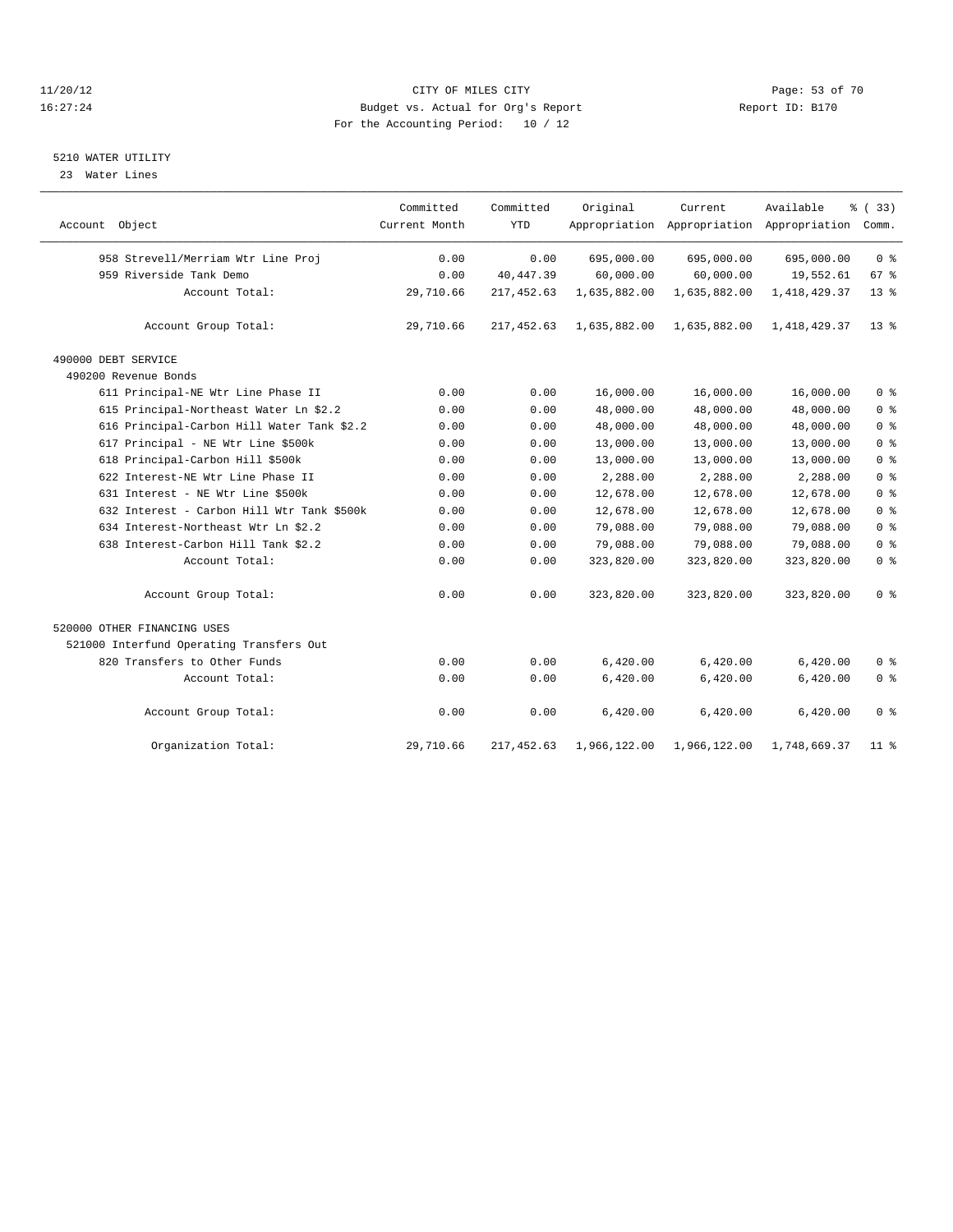#### 11/20/12 **Page: 54 of 70 CITY OF MILES CITY CITY Page: 54 of 70** 16:27:24 Budget vs. Actual for Org's Report Report ID: B170 For the Accounting Period: 10 / 12

————————————————————————————————————————————————————————————————————————————————————————————————————————————————————————————————————

#### 5210 WATER UTILITY

25 Water Administration

|                                            | Committed     | Committed  | Original  | Current   | Available                                       | 8 (33)          |
|--------------------------------------------|---------------|------------|-----------|-----------|-------------------------------------------------|-----------------|
| Account Object                             | Current Month | <b>YTD</b> |           |           | Appropriation Appropriation Appropriation Comm. |                 |
| 430000 Public Works                        |               |            |           |           |                                                 |                 |
| 430510 Water Administration(25)            |               |            |           |           |                                                 |                 |
| 111 Salaries and Wages - Permanent         | 2,508.34      | 9,765.11   | 35,884.00 | 35,884.00 | 26,118.89                                       | $27$ %          |
| 121 OVERTIME-PERMANENT                     | 2.40          | 68.29      | 339.00    | 339.00    | 270.71                                          | $20*$           |
| 131 VACATION                               | 98.31         | 468.92     | 1,600.00  | 1,600.00  | 1,131.08                                        | 29%             |
| 132 SICK LEAVE                             | 81.79         | 320.98     | 1,200.00  | 1,200.00  | 879.02                                          | $27$ %          |
| 141 Unemployment Insurance                 | 9.42          | 37.63      | 137.00    | 137.00    | 99.37                                           | $27$ %          |
| 142 Workers' Compensation                  | 28.40         | 112.74     | 437.00    | 437.00    | 324.26                                          | 26%             |
| 143 Health Insurance                       | 362.67        | 1,450.77   | 7,977.00  | 7,977.00  | 6,526.23                                        | 18 <sup>8</sup> |
| 144 FICA                                   | 205.80        | 822.05     | 2,985.00  | 2,985.00  | 2,162.95                                        | $28$ %          |
| 145 PERS                                   | 135.96        | 544.68     | 2,759.00  | 2,759.00  | 2,214.32                                        | $20*$           |
| 196 CLOTHING ALLOTMENT                     | 0.00          | 127.50     | 315.00    | 315.00    | 187.50                                          | 40 %            |
| 210 Office Supplies and Materials          | 0.00          | 721.65     | 1,800.00  | 1,800.00  | 1,078.35                                        | 40 %            |
| 214 Small Items of Equipment               | 0.00          | 95.33      | 3,067.00  | 3,067.00  | 2,971.67                                        | 3%              |
| 220 Operating Expenses                     | 70.00         | 272.75     | 1,700.00  | 1,700.00  | 1,427.25                                        | 16 <sup>°</sup> |
| 230 Repair and Maintenance Supplies        | 0.00          | 0.00       | 200.00    | 200.00    | 200.00                                          | 0 <sup>8</sup>  |
| 311 Postage, Box Rent, Etc.                | 1,147.29      | 4,448.69   | 7,000.00  | 7,000.00  | 2,551.31                                        | 64 %            |
| 320 Printing, Duplicating, Typing &        | 0.00          | 88.83      | 2,100.00  | 2,100.00  | 2,011.17                                        | 4%              |
| 330 Publicity, Subscriptions & Dues        | 0.00          | 284.27     | 1,500.00  | 1,500.00  | 1,215.73                                        | 19 <sup>°</sup> |
| 345 Telephone & Telegraph                  | 0.00          | 152.64     | 600.00    | 600.00    | 447.36                                          | 25%             |
| 347 Telephone-Internet                     | 0.00          | 58.56      | 100.00    | 100.00    | 41.44                                           | 59 %            |
| 350 Professional Services                  | 30.29         | 2,123.14   | 8,500.00  | 8,500.00  | 6,376.86                                        | $25$ %          |
| 360 Contr R & M                            | 107.44        | 4,768.09   | 2,000.00  | 2,000.00  | $-2,768.09$                                     | $238*$          |
| 370 Travel                                 | 0.00          | 0.00       | 200.00    | 200.00    | 200.00                                          | 0 <sup>8</sup>  |
| 380 Training Services                      | 0.00          | 0.00       | 300.00    | 300.00    | 300.00                                          | 0 <sup>8</sup>  |
| 382 Books                                  | 0.00          | 305.99     | 0.00      | 0.00      | $-305.99$                                       | $***$ $-$       |
| 513 Liability                              | 258.78        | 410.17     | 0.00      | 0.00      | $-410.17$                                       | *** 응           |
| 521 Surety Bonds for Officials & Employees | 0.00          | 0.00       | 400.00    | 400.00    | 400.00                                          | 0 <sup>8</sup>  |
| 531 Building & Office Rental               | 500.00        | 2,000.00   | 6,000.00  | 6,000.00  | 4,000.00                                        | 33%             |
| 810 Losses (Bad debt expense - Enterprise  | 264.15        | 25.29      | 500.00    | 500.00    | 474.71                                          | 5 <sup>°</sup>  |
| Account Total:                             | 5,811.04      | 29, 474.07 | 89,600.00 | 89,600.00 | 60,125.93                                       | $33$ $%$        |
| Account Group Total:                       | 5,811.04      | 29, 474.07 | 89,600.00 | 89,600.00 | 60,125.93                                       | $33$ $%$        |
| 510000 MISCELLANEOUS                       |               |            |           |           |                                                 |                 |
| 510330 Comprehensive Liability Insurance   |               |            |           |           |                                                 |                 |
| 513 Liability                              | 0.00          | 12,016.79  | 12,017.00 | 12,017.00 | 0.21                                            | 100 %           |
| Account Total:                             | 0.00          | 12,016.79  | 12,017.00 | 12,017.00 |                                                 | $0.21$ 100 %    |
| Account Group Total:                       | 0.00          | 12,016.79  | 12,017.00 | 12,017.00 |                                                 | $0.21$ 100 %    |
| 520000 OTHER FINANCING USES                |               |            |           |           |                                                 |                 |
| 521000 Interfund Operating Transfers Out   |               |            |           |           |                                                 |                 |
| 820 Transfers to Other Funds               | 4,519.00      | 18,076.00  | 54,228.00 | 54,228.00 | 36,152.00                                       | 338             |
| Account Total:                             | 4,519.00      | 18,076.00  | 54,228.00 | 54,228.00 | 36,152.00                                       | 338             |
| Account Group Total:                       | 4,519.00      | 18,076.00  | 54,228.00 | 54,228.00 | 36,152.00                                       | 338             |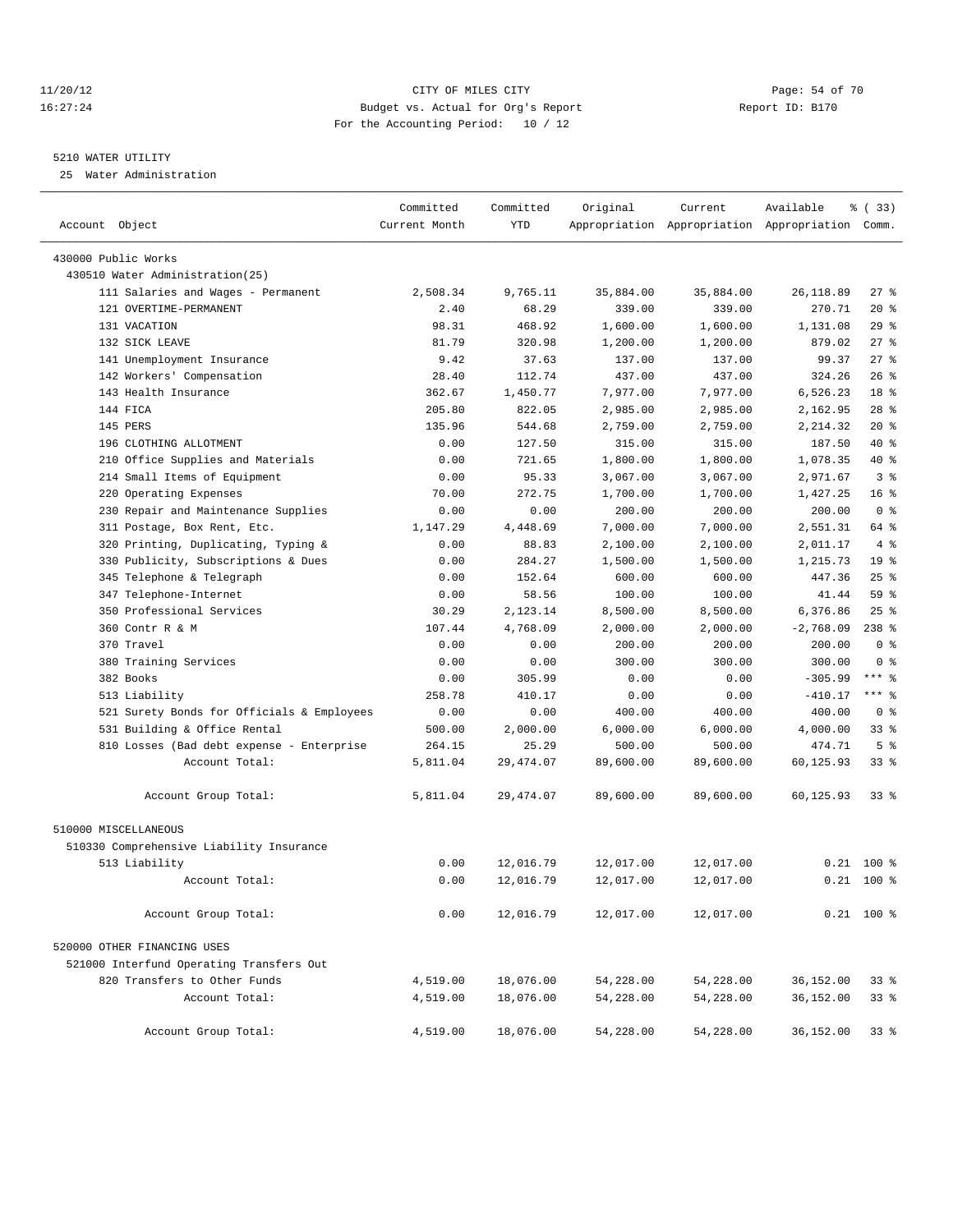#### 11/20/12 **Page: 55 of 70** CITY OF MILES CITY **CITY** Page: 55 of 70 16:27:24 Budget vs. Actual for Org's Report Report ID: B170 For the Accounting Period: 10 / 12

# 5210 WATER UTILITY

25 Water Administration

| Account Object      | Committed<br>Current Month | Committed<br><b>YTD</b> | Original   | Current    | Available<br>Appropriation Appropriation Appropriation Comm. | 8 ( 33 ) |
|---------------------|----------------------------|-------------------------|------------|------------|--------------------------------------------------------------|----------|
| Organization Total: | 10,330.04                  | 59,566.86               | 155,845.00 | 155,845.00 | 96,278.14 38 %                                               |          |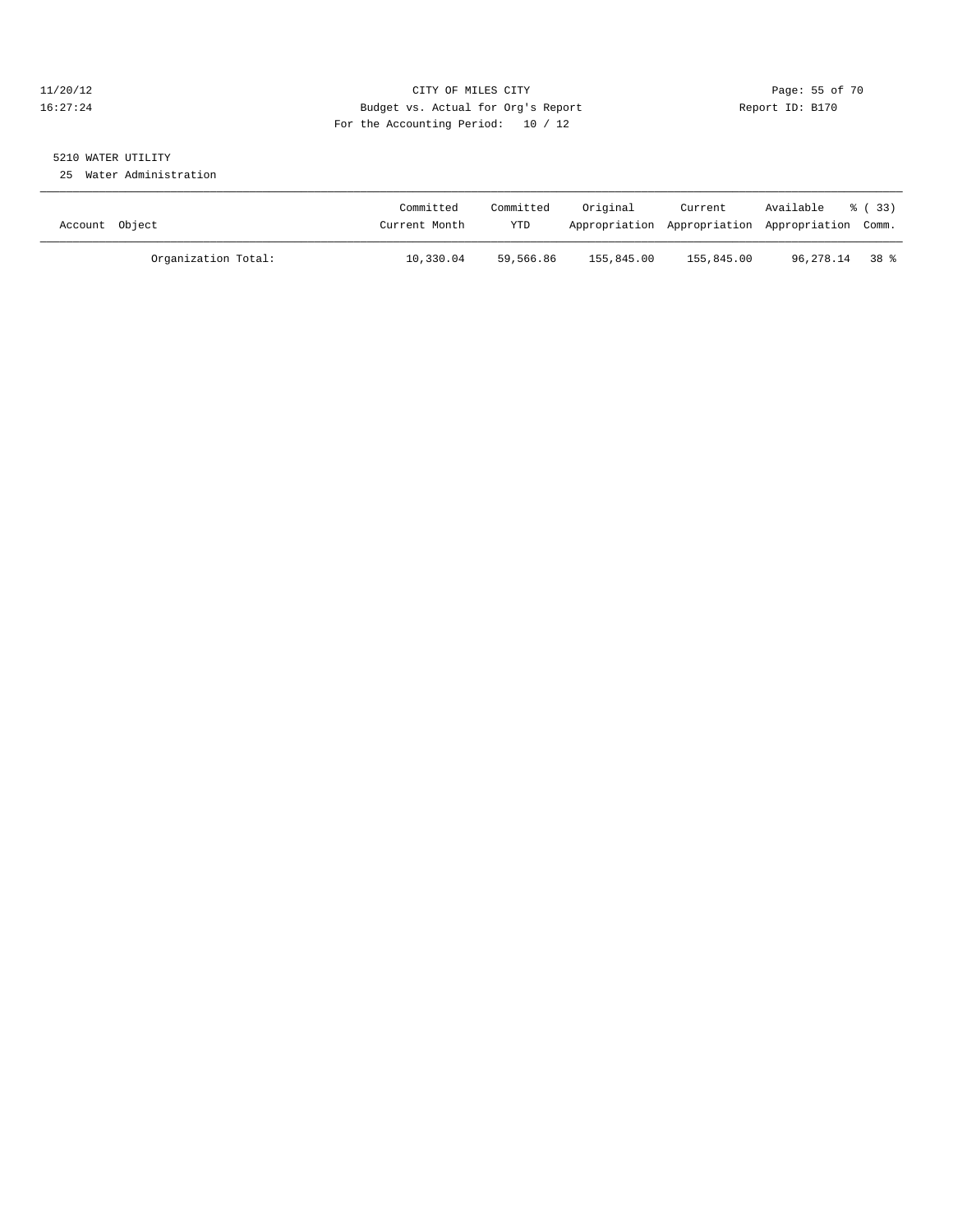#### 11/20/12 **Page: 56 of 70** CITY OF MILES CITY **CITY** Page: 56 of 70 16:27:24 Budget vs. Actual for Org's Report Report ID: B170 For the Accounting Period: 10 / 12

### 5210 WATER UTILITY

80 Water Purification

| Account Object                          | Committed<br>Current Month | Committed<br>YTD | Original   | Current    | Available<br>Appropriation Appropriation Appropriation Comm. | % (33)          |
|-----------------------------------------|----------------------------|------------------|------------|------------|--------------------------------------------------------------|-----------------|
| 430000 Public Works                     |                            |                  |            |            |                                                              |                 |
| 430540 Water Purification and Treatment |                            |                  |            |            |                                                              |                 |
| 210 Office Supplies and Materials       | 0.00                       | 8.64             | 200.00     | 200.00     | 191.36                                                       | 4%              |
| 214 Small Items of Equipment            | 0.00                       | 39.99            | 21,000.00  | 21,000.00  | 20,960.01                                                    | 0 <sup>8</sup>  |
| 220 Operating Expenses                  | 12.00                      | 673.00           | 3,000.00   | 3,000.00   | 2,327.00                                                     | $22$ $%$        |
| 222 Chemicals, Lab & Med Supplies       | 760.22                     | 20,510.12        | 58,350.00  | 58,350.00  | 37,839.88                                                    | 35 <sup>8</sup> |
| 226 Clothing and Uniforms               | 14.40                      | 178.81           | 400.00     | 400.00     | 221.19                                                       | 45 %            |
| 230 Repair and Maintenance Supplies     | 43.31                      | 1,254.67         | 9,500.00   | 9,500.00   | 8,245.33                                                     | $13*$           |
| 231 Gas, Oil, Diesel Fuel, Grease, etc. | 41.47                      | 449.71           | 1,290.00   | 1,290.00   | 840.29                                                       | 35%             |
| 241 Consumable Tools                    | 0.00                       | 9.46             | 50.00      | 50.00      | 40.54                                                        | 19 <sup>°</sup> |
| 311 Postage, Box Rent, Etc.             | 0.00                       | 21.68            | 150.00     | 150.00     | 128.32                                                       | 14 %            |
| 320 Printing, Duplicating, Typing &     | 0.00                       | 0.00             | 100.00     | 100.00     | 100.00                                                       | 0 <sup>8</sup>  |
| 330 Publicity, Subscriptions & Dues     | 0.00                       | 0.00             | 400.00     | 400.00     | 400.00                                                       | 0 <sup>8</sup>  |
| 334 Memberships, Registrations & Dues   | 75.00                      | 215.00           | 430.00     | 430.00     | 215.00                                                       | 50%             |
| 345 Telephone & Telegraph               | 0.00                       | 0.00             | 200.00     | 200.00     | 200.00                                                       | 0 <sup>8</sup>  |
| 352 Wtr/Swr Lab Testing                 | 0.00                       | 0.00             | 12,000.00  | 12,000.00  | 12,000.00                                                    | 0 <sup>8</sup>  |
| 357 Architectual, Engineering Serv Etc. | 0.00                       | 0.00             | 14,000.00  | 14,000.00  | 14,000.00                                                    | 0 <sup>8</sup>  |
| 360 Contr R & M                         | 38.89                      | 76.87            | 6,000.00   | 6,000.00   | 5,923.13                                                     | 1 <sup>°</sup>  |
| 369 Other Repair and Maintenance        | 0.00                       | 0.00             | 1,500.00   | 1,500.00   | 1,500.00                                                     | 0 <sup>8</sup>  |
| 370 Travel                              | 215.18                     | 507.38           | 1,200.00   | 1,200.00   | 692.62                                                       | $42$ %          |
| 380 Training Services                   | 231.00                     | 484.75           | 1,000.00   | 1,000.00   | 515.25                                                       | 48 %            |
| 382 Books                               | 0.00                       | 129.80           | 200.00     | 200.00     | 70.20                                                        | 65 %            |
| 400 BUILDING MATERIALS                  | 0.00                       | 0.00             | 250.00     | 250.00     | 250.00                                                       | 0 <sup>8</sup>  |
| 533 Machinery and Equipment Rental      | 0.00                       | 0.00             | 1,000.00   | 1,000.00   | 1,000.00                                                     | 0 <sup>8</sup>  |
| Account Total:                          | 1,431.47                   | 24,559.88        | 132,220.00 | 132,220.00 | 107,660.12                                                   | 19 <sup>8</sup> |
| Account Group Total:                    | 1,431.47                   | 24,559.88        | 132,220.00 | 132,220.00 | 107,660.12                                                   | 19 <sup>8</sup> |
| Organization Total:                     | 1,431.47                   | 24,559.88        | 132,220.00 | 132,220.00 | 107,660.12                                                   | 19 <sup>°</sup> |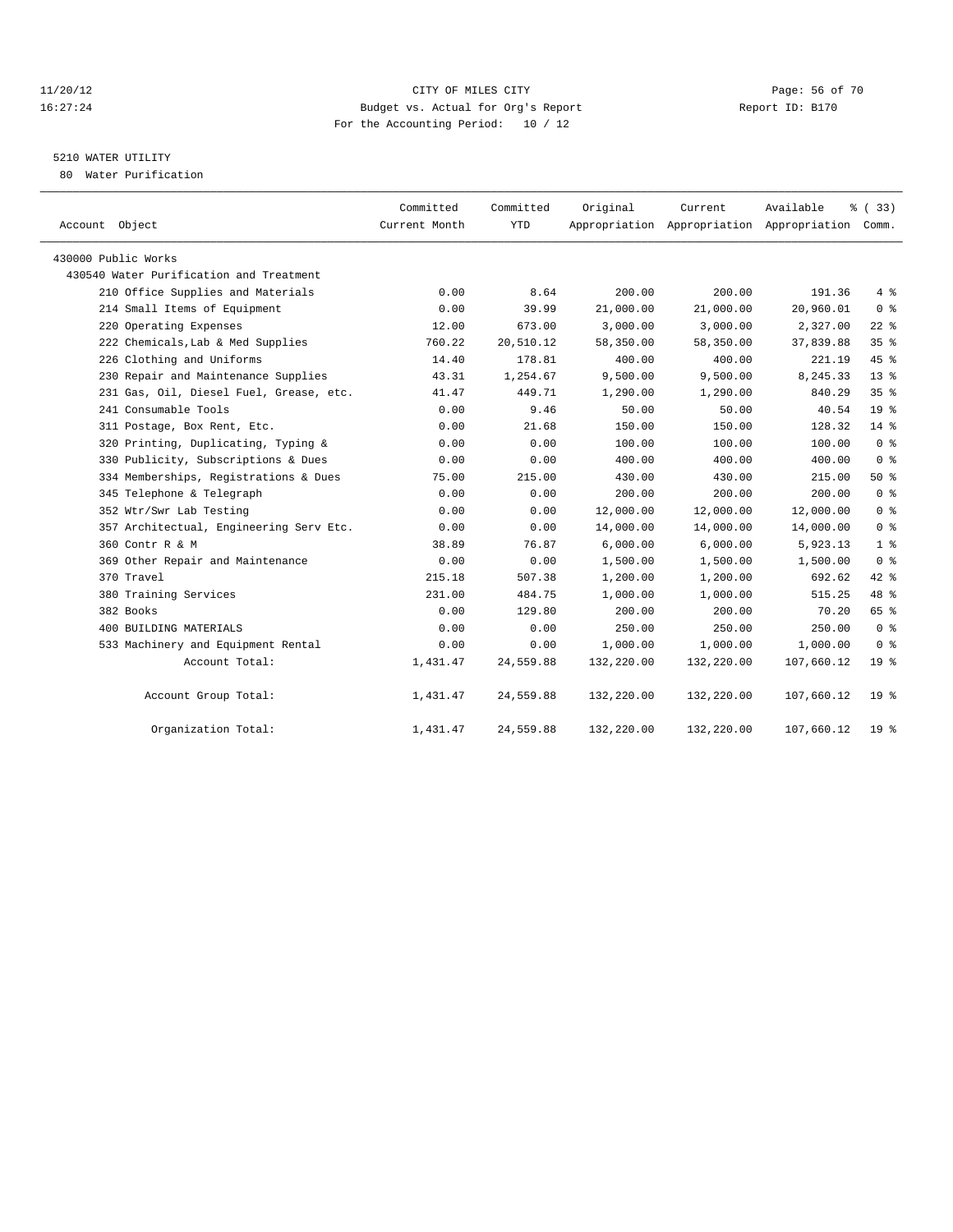#### 11/20/12 **Page: 57 of 70 CITY OF MILES CITY CITY Page: 57 of 70** 16:27:24 Budget vs. Actual for Org's Report Report ID: B170 For the Accounting Period: 10 / 12

#### 5210 WATER UTILITY

107 Paved St. Maint. Dist.#204

| Account Object                           | Committed<br>Current Month | Committed<br><b>YTD</b> | Original | Current<br>Appropriation Appropriation | Available<br>Appropriation | $\frac{6}{6}$ (33)<br>Comm. |
|------------------------------------------|----------------------------|-------------------------|----------|----------------------------------------|----------------------------|-----------------------------|
| 430000 Public Works<br>430220 Operations |                            |                         |          |                                        |                            |                             |
| 231 Gas, Oil, Diesel Fuel, Grease, etc.  | $-1,749.65$                | 0.00                    | 0.00     | 0.00                                   | 0.00                       | 0 <sup>8</sup>              |
| Account Total:                           | $-1,749.65$                | 0.00                    | 0.00     | 0.00                                   | 0.00                       | 0 <sup>8</sup>              |
| Account Group Total:                     | $-1,749.65$                | 0.00                    | 0.00     | 0.00                                   | 0.00                       | 0 <sup>8</sup>              |
| Organization Total:                      | $-1,749.65$                | 0.00                    | 0.00     | 0.00                                   | 0.00                       | 0 <sup>8</sup>              |
|                                          |                            |                         |          |                                        |                            |                             |

Fund Total: 71,460.84 449,262.01 2,905,543.00 2,905,543.00 2,456,280.99 15 %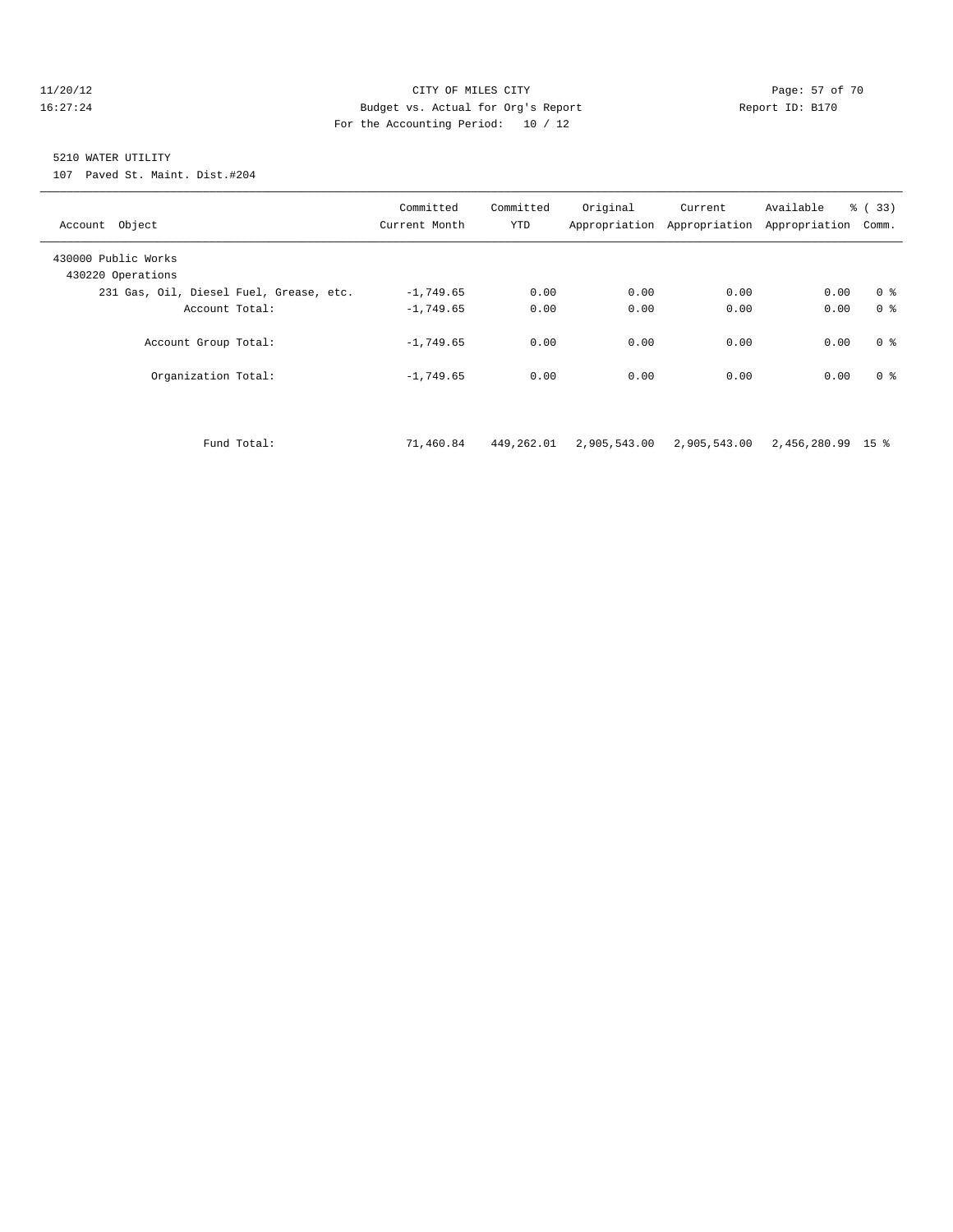#### 11/20/12 **Page: 58 of 70** CITY OF MILES CITY **CITY** Page: 58 of 70 16:27:24 Budget vs. Actual for Org's Report Report ID: B170 For the Accounting Period: 10 / 12

————————————————————————————————————————————————————————————————————————————————————————————————————————————————————————————————————

#### 5310 SEWER UTILITY

29 Sewer Administration

|                                            | Committed     | Committed  | Original   | Current    | Available                                       | 8 (33)          |
|--------------------------------------------|---------------|------------|------------|------------|-------------------------------------------------|-----------------|
| Account Object                             | Current Month | <b>YTD</b> |            |            | Appropriation Appropriation Appropriation Comm. |                 |
| 430000 Public Works                        |               |            |            |            |                                                 |                 |
| 430610 Sewer Administration(29)            |               |            |            |            |                                                 |                 |
| 111 Salaries and Wages - Permanent         | 2,508.35      | 9,765.14   | 35,884.00  | 35,884.00  | 26,118.86                                       | $27$ %          |
| 121 OVERTIME-PERMANENT                     | 2.40          | 68.29      | 339.00     | 339.00     | 270.71                                          | $20*$           |
| 131 VACATION                               | 98.31         | 468.92     | 1,600.00   | 1,600.00   | 1,131.08                                        | 29%             |
| 132 SICK LEAVE                             | 81.78         | 320.98     | 1,200.00   | 1,200.00   | 879.02                                          | $27$ %          |
| 141 Unemployment Insurance                 | 9.41          | 37.63      | 137.00     | 137.00     | 99.37                                           | $27$ %          |
| 142 Workers' Compensation                  | 28.39         | 112.73     | 437.00     | 437.00     | 324.27                                          | $26$ %          |
| 143 Health Insurance                       | 362.70        | 1,450.86   | 7,977.00   | 7,977.00   | 6,526.14                                        | 18 <sup>8</sup> |
| 144 FICA                                   | 205.81        | 822.17     | 2,985.00   | 2,985.00   | 2,162.83                                        | $28$ %          |
| 145 PERS                                   | 135.98        | 544.69     | 2,759.00   | 2,759.00   | 2,214.31                                        | $20*$           |
| 196 CLOTHING ALLOTMENT                     | 0.00          | 127.50     | 315.00     | 315.00     | 187.50                                          | 40 %            |
|                                            |               |            |            |            |                                                 | 40 %            |
| 210 Office Supplies and Materials          | 0.00          | 721.64     | 1,800.00   | 1,800.00   | 1,078.36                                        | 3 <sup>8</sup>  |
| 214 Small Items of Equipment               | 0.00          | 95.33      | 3,067.00   | 3,067.00   | 2,971.67                                        |                 |
| 220 Operating Expenses                     | 70.00         | 272.76     | 1,700.00   | 1,700.00   | 1,427.24                                        | 16 <sup>°</sup> |
| 230 Repair and Maintenance Supplies        | 0.00          | 0.00       | 200.00     | 200.00     | 200.00                                          | 0 <sup>8</sup>  |
| 311 Postage, Box Rent, Etc.                | 50.49         | 2,046.56   | 7,000.00   | 7,000.00   | 4,953.44                                        | $29$ $%$        |
| 320 Printing, Duplicating, Typing &        | 0.00          | 303.62     | 2,100.00   | 2,100.00   | 1,796.38                                        | $14$ %          |
| 330 Publicity, Subscriptions & Dues        | 0.00          | 284.26     | 1,500.00   | 1,500.00   | 1,215.74                                        | 19 <sup>°</sup> |
| 345 Telephone & Telegraph                  | 0.00          | 152.58     | 600.00     | 600.00     | 447.42                                          | $25$ $%$        |
| 347 Telephone-Internet                     | 0.00          | 58.53      | 100.00     | 100.00     | 41.47                                           | 59 %            |
| 350 Professional Services                  | 30.30         | 2,123.15   | 8,500.00   | 8,500.00   | 6,376.85                                        | $25$ %          |
| 360 Contr R & M                            | 107.44        | 4,768.10   | 2,000.00   | 2,000.00   | $-2,768.10$                                     | $238*$          |
| 370 Travel                                 | 0.00          | 0.00       | 200.00     | 200.00     | 200.00                                          | 0 <sup>8</sup>  |
| 380 Training Services                      | 0.00          | 0.00       | 300.00     | 300.00     | 300.00                                          | 0 <sup>8</sup>  |
| 382 Books                                  | 0.00          | 305.98     | 0.00       | 0.00       | $-305.98$                                       | *** 응           |
| 513 Liability                              | 497.64        | 649.01     | 0.00       | 0.00       | $-649.01$                                       | *** 응           |
| 521 Surety Bonds for Officials & Employees | 0.00          | 0.00       | 400.00     | 400.00     | 400.00                                          | 0 <sup>8</sup>  |
| 531 Building & Office Rental               | 333.33        | 1,333.32   | 6,000.00   | 6,000.00   | 4,666.68                                        | $22$ %          |
| 540 Special Assessments                    | 0.00          | 0.00       | 5,500.00   | 5,500.00   | 5,500.00                                        | 0 <sup>8</sup>  |
| 810 Losses (Bad debt expense - Enterprise  | $-437.73$     | $-676.56$  | 500.00     | 500.00     | 1,176.56                                        | $***$ $%$       |
| Account Total:                             | 4,084.60      | 26,157.19  | 95,100.00  | 95,100.00  | 68,942.81                                       | $28$ $%$        |
| Account Group Total:                       | 4,084.60      | 26,157.19  | 95,100.00  | 95,100.00  | 68,942.81                                       | $28$ $%$        |
| 490000 DEBT SERVICE                        |               |            |            |            |                                                 |                 |
| 490200 Revenue Bonds                       |               |            |            |            |                                                 |                 |
| 608 Prpl-Wastewater Project Phase I        | 0.00          | 0.00       | 56,000.00  | 56,000.00  | 56,000.00                                       | 0 %             |
| 626 Interest-Wastewater Project Phase I    | 0.00          | 0.00       | 38,211.00  | 38,211.00  | 38,211.00                                       | 0 <sup>8</sup>  |
| Account Total:                             | 0.00          | 0.00       | 94, 211.00 | 94, 211.00 | 94, 211.00                                      | 0 <sup>8</sup>  |
| Account Group Total:                       | 0.00          | 0.00       | 94, 211.00 | 94,211.00  | 94,211.00                                       | 0 <sup>8</sup>  |
| 510000 MISCELLANEOUS                       |               |            |            |            |                                                 |                 |
| 510330 Comprehensive Liability Insurance   |               |            |            |            |                                                 |                 |
| 513 Liability                              | 0.00          | 71,720.19  | 71,720.00  | 71,720.00  |                                                 | $-0.19$ 100 %   |
| Account Total:                             | 0.00          | 71,720.19  | 71,720.00  | 71,720.00  |                                                 | $-0.19$ 100 %   |
| Account Group Total:                       | 0.00          | 71,720.19  | 71,720.00  | 71,720.00  |                                                 | $-0.19$ 100 %   |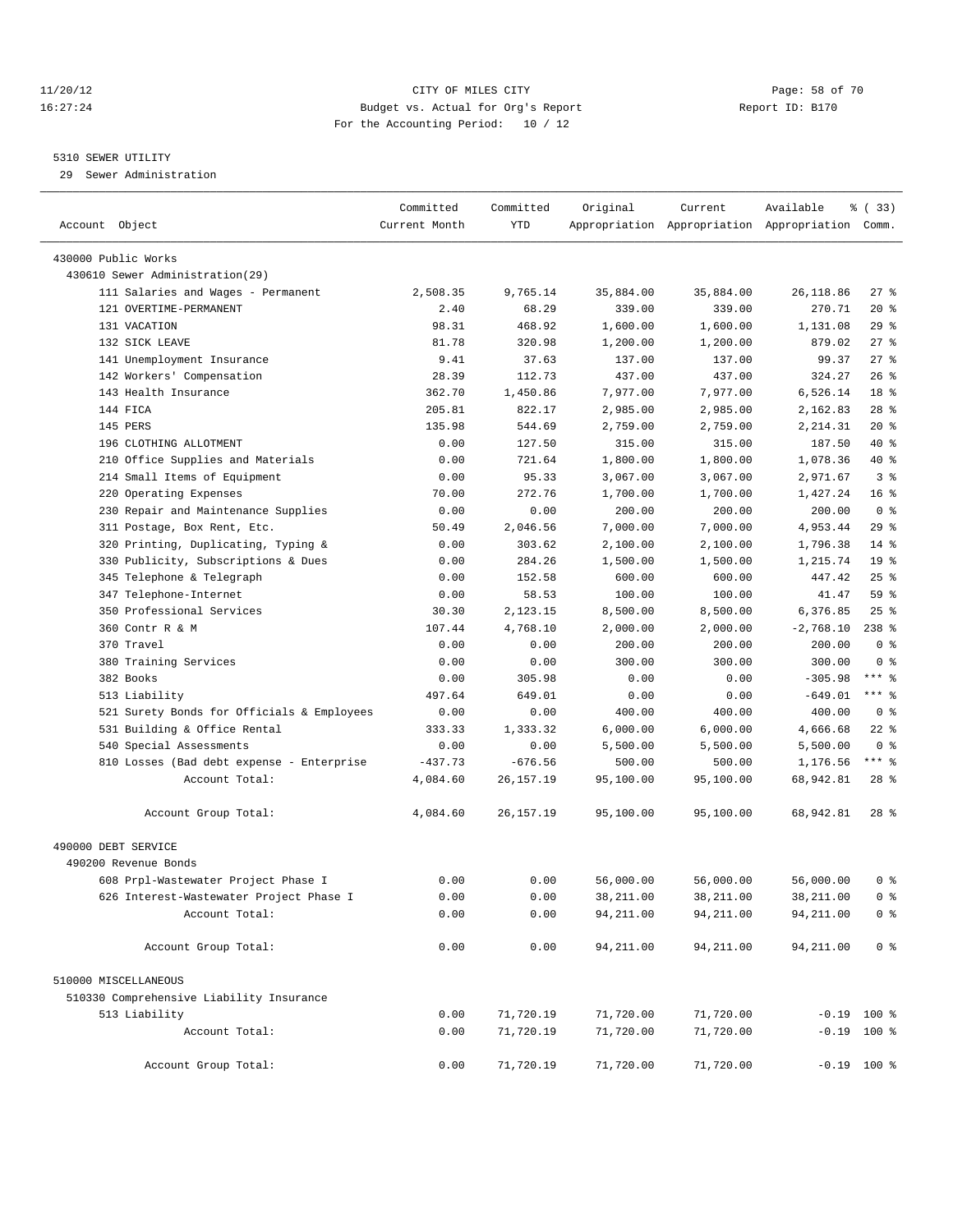#### 11/20/12 **Page: 59 of 70** CITY OF MILES CITY **CITY** Page: 59 of 70 16:27:24 Budget vs. Actual for Org's Report Report ID: B170 For the Accounting Period: 10 / 12

#### 5310 SEWER UTILITY

29 Sewer Administration

| Object<br>Account                                                                                       | Committed<br>Current Month | Committed<br><b>YTD</b> | Original<br>Appropriation | Current<br>Appropriation | Available<br>Appropriation | % (33)<br>Comm. |
|---------------------------------------------------------------------------------------------------------|----------------------------|-------------------------|---------------------------|--------------------------|----------------------------|-----------------|
| 520000 OTHER FINANCING USES<br>521000 Interfund Operating Transfers Out<br>820 Transfers to Other Funds | 3,344.16                   | 13,376.64               | 40,130.00                 | 40,130.00                | 26,753.36                  | 338             |
| Account Total:                                                                                          | 3, 344, 16                 | 13,376.64               | 40,130.00                 | 40,130.00                | 26,753.36                  | 338             |
| Account Group Total:                                                                                    | 3, 344, 16                 | 13,376.64               | 40,130.00                 | 40,130.00                | 26,753.36                  | 338             |
| Organization Total:                                                                                     | 7.428.76                   | 111,254.02              | 301,161.00                | 301,161.00               | 189,906.98                 | $37*$           |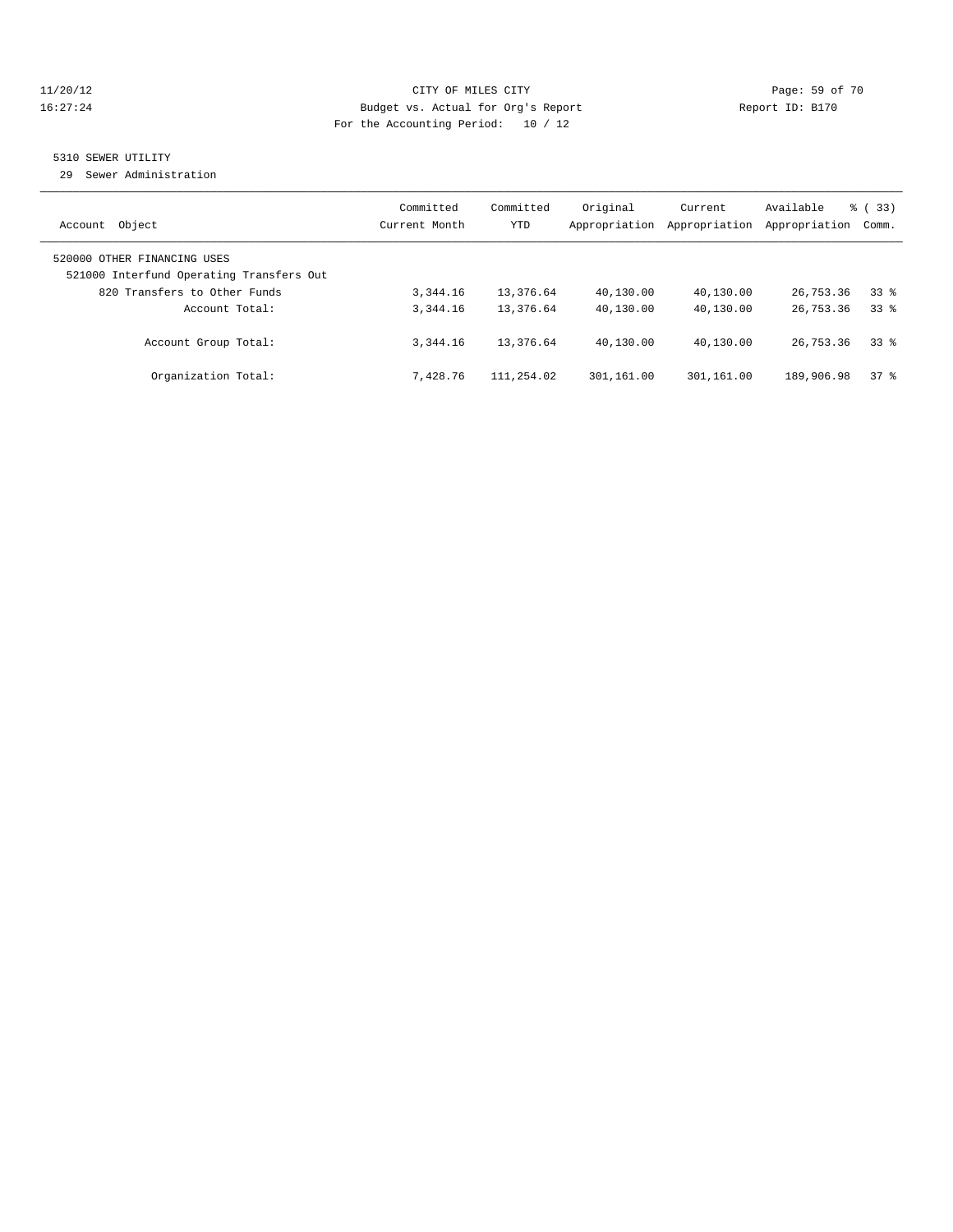#### 11/20/12 **Page: 60 of 70** CITY OF MILES CITY **Page: 60 of 70** 16:27:24 Budget vs. Actual for Org's Report Report ID: B170 For the Accounting Period: 10 / 12

————————————————————————————————————————————————————————————————————————————————————————————————————————————————————————————————————

#### 5310 SEWER UTILITY

31 Sewer Lines

|                                                                     | Committed      | Committed        | Original             | Current              | Available                                       | % (33)                   |
|---------------------------------------------------------------------|----------------|------------------|----------------------|----------------------|-------------------------------------------------|--------------------------|
| Account Object                                                      | Current Month  | YTD              |                      |                      | Appropriation Appropriation Appropriation Comm. |                          |
|                                                                     |                |                  |                      |                      |                                                 |                          |
| 430000 Public Works<br>430630 Sewer Collection and Transmission(31) |                |                  |                      |                      |                                                 |                          |
| 111 Salaries and Wages - Permanent                                  | 8,516.29       | 34,405.36        | 105,798.00           | 105,798.00           | 71,392.64                                       | 338                      |
| 121 OVERTIME-PERMANENT                                              | 214.44         | 1,607.06         | 10,598.00            |                      | 8,990.94                                        | 15 <sup>8</sup>          |
| 131 VACATION                                                        |                |                  |                      | 10,598.00            |                                                 | $17*$                    |
|                                                                     | 210.49         | 2,712.36         | 15,773.00            | 15,773.00            | 13,060.64                                       |                          |
| 132 SICK LEAVE<br>133 OTHER LEAVE PAY                               | 457.08<br>0.00 | 1,947.81<br>0.00 | 7,093.00<br>2,738.00 | 7,093.00<br>2,738.00 | 5,145.19<br>2,738.00                            | $27$ %<br>0 <sup>8</sup> |
| 134 HOLIDAY PAY                                                     | 209.98         | 798.49           |                      |                      |                                                 | 18 %                     |
| 141 Unemployment Insurance                                          |                |                  | 4,558.00             | 4,558.00             | 3,759.51                                        |                          |
|                                                                     | 33.61          | 146.75           | 235.00               | 235.00               | 88.25                                           | 62 %                     |
| 142 Workers' Compensation                                           | 473.65         | 2,065.63         | 8,114.00             | 8,114.00             | 6,048.37                                        | $25$ %                   |
| 143 Health Insurance                                                | 1,692.48       | 7,328.69         | 23,931.00            | 23,931.00            | 16,602.31                                       | $31$ $%$                 |
| 144 FICA                                                            | 711.81         | 3,118.28         | 11,215.00            | 11,215.00            | 8,096.72                                        | $28$ %                   |
| 145 PERS                                                            | 679.32         | 2,932.01         | 10,362.00            | 10,362.00            | 7,429.99                                        | $28$ %                   |
| 196 CLOTHING ALLOTMENT                                              | 0.00           | 457.50           | 475.00               | 475.00               | 17.50                                           | 96%                      |
| 210 Office Supplies and Materials                                   | 0.00           | 72.93            | 300.00               | 300.00               | 227.07                                          | $24$ %                   |
| 214 Small Items of Equipment                                        | 0.00           | 62.87            | 5,600.00             | 5,600.00             | 5,537.13                                        | 1 <sup>°</sup>           |
| 220 Operating Expenses                                              | 97.75          | 257.65           | 5,000.00             | 5,000.00             | 4,742.35                                        | 5 <sup>°</sup>           |
| 222 Chemicals, Lab & Med Supplies                                   | 0.00           | 0.00             | 3,000.00             | 3,000.00             | 3,000.00                                        | 0 <sup>8</sup>           |
| 226 Clothing and Uniforms                                           | 84.99          | 96.48            | 700.00               | 700.00               | 603.52                                          | $14$ %                   |
| 230 Repair and Maintenance Supplies                                 | 39.75          | 63.26            | 7,500.00             | 7,500.00             | 7,436.74                                        | 1 <sup>8</sup>           |
| 231 Gas, Oil, Diesel Fuel, Grease, etc.                             | 807.01         | 3,316.53         | 11,000.00            | 11,000.00            | 7,683.47                                        | 30 %                     |
| 233 Water Main Replacement and Street                               | 0.00           | 0.00             | 12,000.00            | 12,000.00            | 12,000.00                                       | 0 <sup>8</sup>           |
| 234 Hydrant Replacement, Valves                                     | 0.00           | 0.00             | 10,000.00            | 10,000.00            | 10,000.00                                       | 0 <sup>8</sup>           |
| 241 Consumable Tools                                                | 0.00           | 0.00             | 300.00               | 300.00               | 300.00                                          | 0 <sup>8</sup>           |
| 311 Postage, Box Rent, Etc.                                         | 0.00           | 4.10             | 100.00               | 100.00               | 95.90                                           | 4%                       |
| 320 Printing, Duplicating, Typing &                                 | 0.00           | 0.00             | 75.00                | 75.00                | 75.00                                           | 0 <sup>8</sup>           |
| 330 Publicity, Subscriptions & Dues                                 | 0.00           | 0.00             | 125.00               | 125.00               | 125.00                                          | 0 <sup>8</sup>           |
| 334 Memberships, Registrations & Dues                               | 0.00           | 0.00             | 200.00               | 200.00               | 200.00                                          | 0 <sup>8</sup>           |
| 341 Electric Utility Services                                       | 13.00          | 48.97            | 350.00               | 350.00               | 301.03                                          | $14$ %                   |
| 344 Gas Utility Service                                             | 8.85           | 20.93            | 600.00               | 600.00               | 579.07                                          | 3 <sup>8</sup>           |
| 345 Telephone & Telegraph                                           | 0.00           | 122.07           | 550.00               | 550.00               | 427.93                                          | 22 %                     |
| 346 Garbage Service                                                 | 0.00           | 0.00             | 300.00               | 300.00               | 300.00                                          | 0 <sup>8</sup>           |
| 347 Telephone-Internet                                              | 0.00           | 34.20            | 100.00               | 100.00               | 65.80                                           | 34 %                     |
| 350 Professional Services                                           | 21.50          | 64.00            | 13,000.00            | 13,000.00            | 12,936.00                                       | 0 <sup>8</sup>           |
| 356 Purchsed Services (MMIA Div '01)                                | 0.00           | 0.00             | 2,000.00             | 2,000.00             | 2,000.00                                        | 0 <sup>8</sup>           |
| 357 Architectual, Engineering Serv Etc.                             | 0.00           | 0.00             | 10,000.00            | 10,000.00            | 10,000.00                                       | 0 <sup>8</sup>           |
| 360 Contr R & M                                                     | 42.02          | 860.00           | 3,000.00             | 3,000.00             | 2,140.00                                        | 29 %                     |
| 363 R&M Vehicles/Equip/Labor-PW                                     | 964.84         | 7,128.92         | 27,000.00            | 27,000.00            | 19,871.08                                       | 26%                      |
| 369 Other Repair and Maintenance                                    | 0.00           | 0.00             | 5,000.00             | 5,000.00             | 5,000.00                                        | 0 <sup>°</sup>           |
| 370 Travel                                                          | 0.00           | 0.00             | 500.00               | 500.00               | 500.00                                          | 0 <sup>8</sup>           |
| 380 Training Services                                               | 0.00           | 75.00            | 600.00               | 600.00               | 525.00                                          | 13 <sup>°</sup>          |
| 382 Books                                                           | 0.00           | 0.00             | 100.00               | 100.00               | 100.00                                          | 0 <sup>8</sup>           |
| 396 Demolitions                                                     | 0.00           | 0.00             | 500.00               | 500.00               | 500.00                                          | 0 <sup>8</sup>           |
| 400 BUILDING MATERIALS                                              | 0.00           | 0.00             | 1,000.00             | 1,000.00             | 1,000.00                                        | 0 <sup>8</sup>           |
| 512 Insurance on Vehicles & Equipment                               | 0.00           | 1,497.33         | 1,498.00             | 1,498.00             | 0.67                                            | $100$ %                  |
| 513 Liability                                                       | 0.00           | 0.00             | 5,000.00             | 5,000.00             | 5,000.00                                        | 0 <sup>8</sup>           |
| 532 Land Rental                                                     | 0.00           | 120.79           | 500.00               | 500.00               | 379.21                                          | $24$ %                   |
| 533 Machinery and Equipment Rental                                  | 0.00           | 0.00             | 1,000.00             | 1,000.00             | 1,000.00                                        | 0 <sup>8</sup>           |
| 940 Machinery & Equipment                                           | 0.00           | 0.00             | 134,520.00           | 134,520.00           | 134,520.00                                      | 0 <sup>8</sup>           |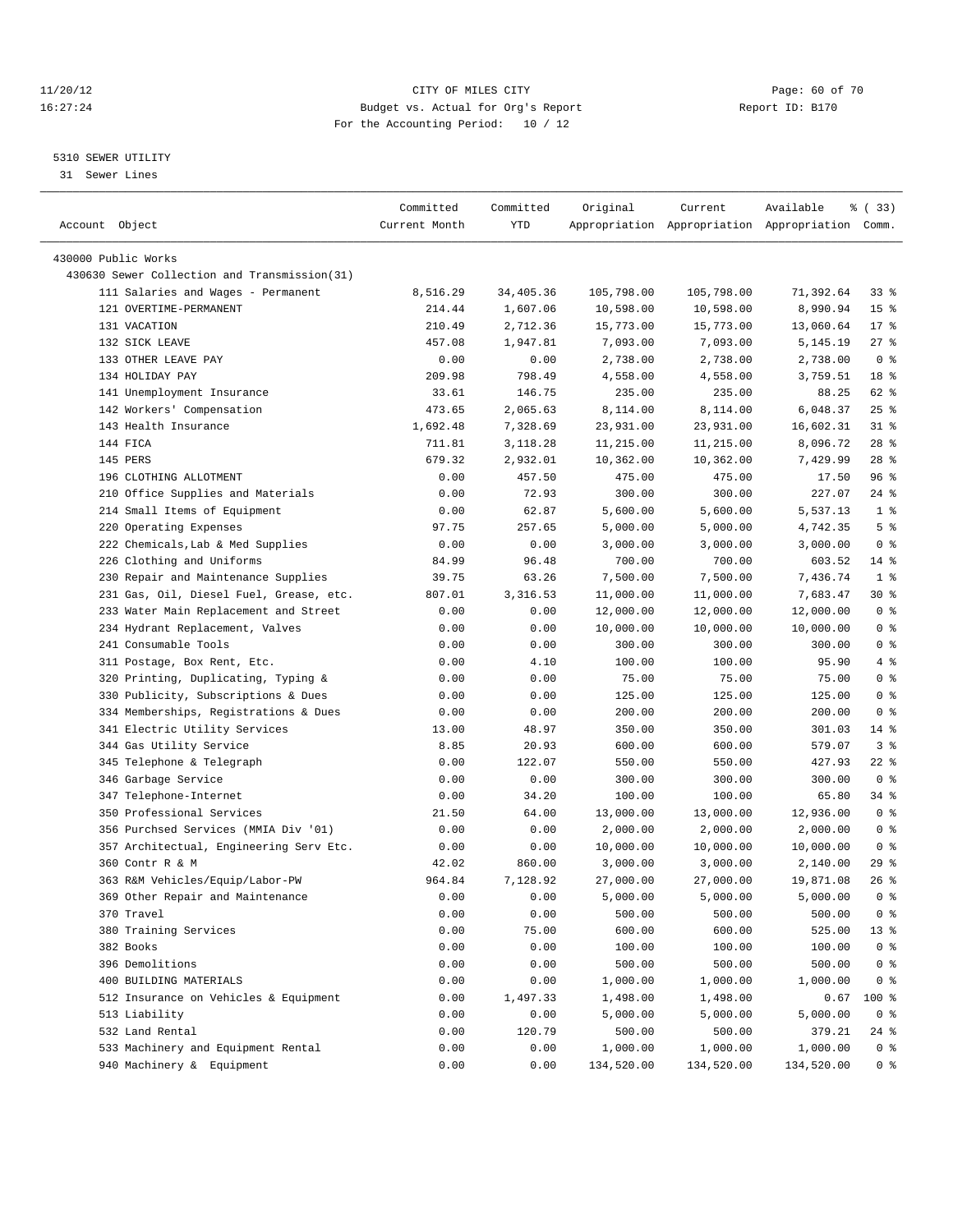#### 11/20/12 **Page: 61 of 70** CITY OF MILES CITY **Page: 61 of 70** 16:27:24 Budget vs. Actual for Org's Report Report ID: B170 For the Accounting Period: 10 / 12

#### 5310 SEWER UTILITY

31 Sewer Lines

| Object<br>Account                        | Committed<br>Current Month | Committed<br>YTD | Original   | Current<br>Appropriation Appropriation | Available<br>Appropriation | $\frac{3}{2}$ (33)<br>Comm. |
|------------------------------------------|----------------------------|------------------|------------|----------------------------------------|----------------------------|-----------------------------|
| Account Total:                           | 15,278.86                  | 71,365.97        | 463,908.00 | 463,908.00                             | 392,542.03                 | 15 <sup>°</sup>             |
| Account Group Total:                     | 15,278.86                  | 71,365.97        | 463,908.00 | 463,908.00                             | 392,542.03                 | 15 <sup>8</sup>             |
| 520000 OTHER FINANCING USES              |                            |                  |            |                                        |                            |                             |
| 521000 Interfund Operating Transfers Out |                            |                  |            |                                        |                            |                             |
| 820 Transfers to Other Funds             | 0.00                       | 0.00             | 6,419.00   | 6,419.00                               | 6,419.00                   | 0 <sup>8</sup>              |
| Account Total:                           | 0.00                       | 0.00             | 6,419.00   | 6,419.00                               | 6,419.00                   | 0 <sup>8</sup>              |
| Account Group Total:                     | 0.00                       | 0.00             | 6,419.00   | 6,419.00                               | 6,419.00                   | 0 <sup>8</sup>              |
| Organization Total:                      | 15,278.86                  | 71,365.97        | 470,327.00 | 470,327.00                             | 398,961.03                 | 15 <sup>8</sup>             |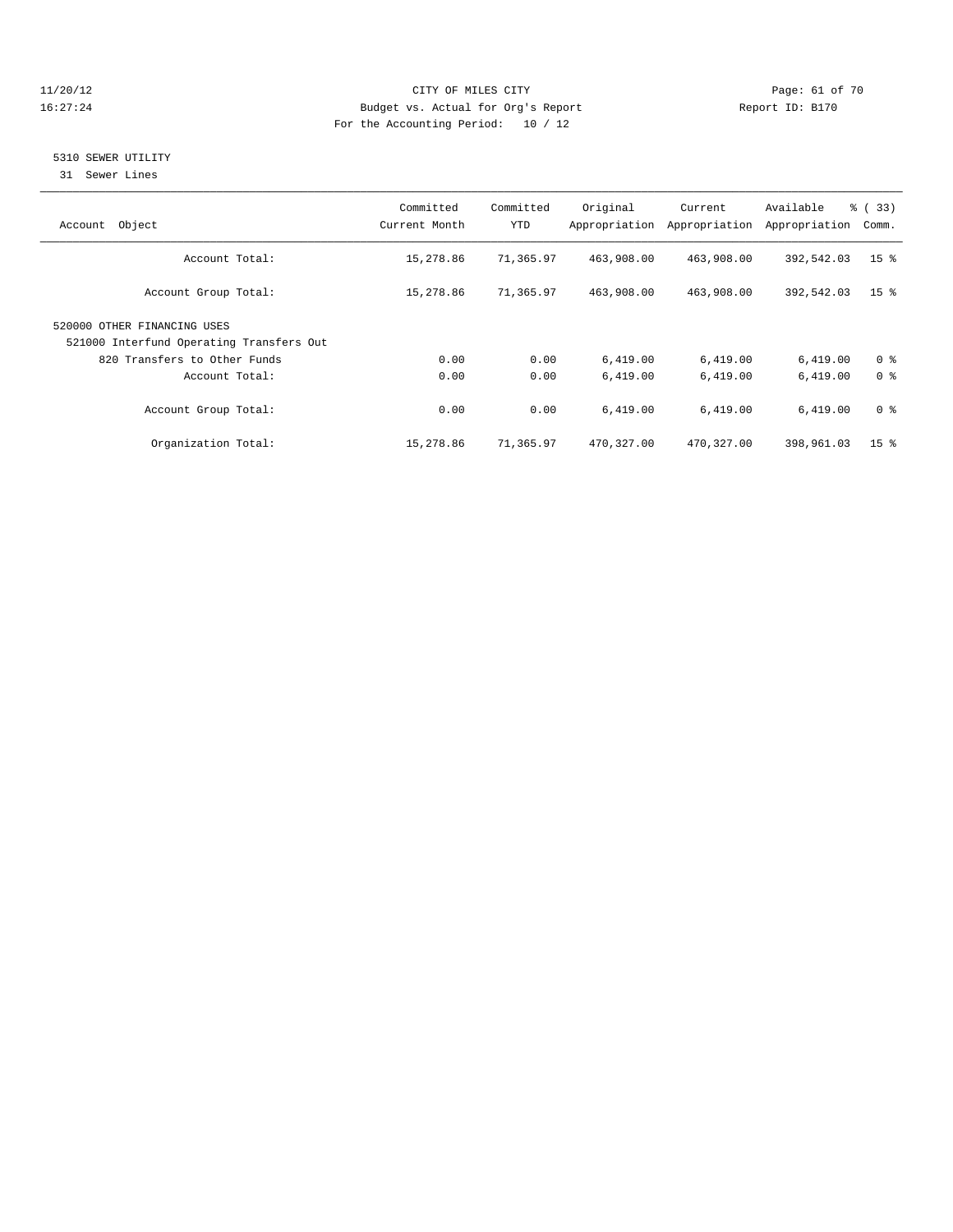#### 11/20/12 **Page: 62 of 70 CITY OF MILES CITY CITY Page: 62 of 70** 16:27:24 Budget vs. Actual for Org's Report Report ID: B170 For the Accounting Period: 10 / 12

#### 5310 SEWER UTILITY

32 Sewer Lifts

|                     |                                         | Committed     | Committed  | Original     | Current      | Available                                       | % (33)           |  |
|---------------------|-----------------------------------------|---------------|------------|--------------|--------------|-------------------------------------------------|------------------|--|
| Account Object      |                                         | Current Month | <b>YTD</b> |              |              | Appropriation Appropriation Appropriation Comm. |                  |  |
| 430000 Public Works |                                         |               |            |              |              |                                                 |                  |  |
|                     | 430690 Sewer Lift Stations(32)          |               |            |              |              |                                                 |                  |  |
|                     | 111 Salaries and Wages - Permanent      | 4,312.20      | 16,204.59  | 55,163.00    | 55,163.00    | 38,958.41                                       | 29%              |  |
|                     | 121 OVERTIME-PERMANENT                  | 243.71        | 1,208.40   | 3,134.00     | 3,134.00     | 1,925.60                                        | 39 <sup>8</sup>  |  |
|                     | 131 VACATION                            | 172.82        | 1,407.66   | 4,206.00     | 4,206.00     | 2,798.34                                        | 33 <sup>8</sup>  |  |
|                     | 132 SICK LEAVE                          | 92.54         | 135.27     | 1,840.00     | 1,840.00     | 1,704.73                                        | 7 <sup>°</sup>   |  |
|                     | 133 OTHER LEAVE PAY                     | 22.69         | 45.38      | 705.00       | 705.00       | 659.62                                          | 6 %              |  |
|                     | 134 HOLIDAY PAY                         | 147.30        | 440.90     | 1,133.00     | 1,133.00     | 692.10                                          | 39 <sup>8</sup>  |  |
|                     | 141 Unemployment Insurance              | 17.44         | 68.57      | 106.00       | 106.00       | 37.43                                           | 65 %             |  |
|                     | 142 Workers' Compensation               | 306.03        | 1,191.62   | 3,607.00     | 3,607.00     | 2,415.38                                        | 33%              |  |
|                     | 143 Health Insurance                    | 816.02        | 3,264.52   | 10,950.00    | 10,950.00    | 7,685.48                                        | $30*$            |  |
| 144 FICA            |                                         | 353.50        | 1,389.58   | 5,063.00     | 5,063.00     | 3,673.42                                        | $27$ $%$         |  |
| 145 PERS            |                                         | 352.90        | 1,374.72   | 4,679.00     | 4,679.00     | 3,304.28                                        | 29%              |  |
|                     | 196 CLOTHING ALLOTMENT                  | 0.00          | 202.50     | 236.00       | 236.00       | 33.50                                           | 86 %             |  |
|                     | 210 Office Supplies and Materials       | 0.00          | 1.01       | 100.00       | 100.00       | 98.99                                           | 1 <sup>8</sup>   |  |
|                     | 214 Small Items of Equipment            | 0.00          | 0.00       | 3,500.00     | 3,500.00     | 3,500.00                                        | 0 <sup>8</sup>   |  |
|                     | 220 Operating Expenses                  | 6.40          | 202.93     | 1,500.00     | 1,500.00     | 1,297.07                                        | $14*$            |  |
|                     | 222 Chemicals, Lab & Med Supplies       | 0.00          | 520.00     | 3,000.00     | 3,000.00     | 2,480.00                                        | $17*$            |  |
|                     | 226 Clothing and Uniforms               | 7.67          | 95.34      | 400.00       | 400.00       | 304.66                                          | $24$ %           |  |
|                     | 230 Repair and Maintenance Supplies     | 186.43        | 525.89     | 6,100.00     | 6,100.00     | 5,574.11                                        | 9 <sup>8</sup>   |  |
|                     | 231 Gas, Oil, Diesel Fuel, Grease, etc. | 62.25         | 530.99     | 2,500.00     | 2,500.00     | 1,969.01                                        | $21$ %           |  |
|                     | 241 Consumable Tools                    | 0.00          | 0.00       | 50.00        | 50.00        | 50.00                                           | 0 <sup>8</sup>   |  |
|                     | 311 Postage, Box Rent, Etc.             | 0.00          | 0.00       | 50.00        | 50.00        | 50.00                                           | 0 <sup>°</sup>   |  |
|                     | 341 Electric Utility Services           | 0.00          | 2,560.64   | 11,170.00    | 11,170.00    | 8,609.36                                        | $23$ $%$         |  |
|                     | 344 Gas Utility Service                 | 916.58        | 978.24     | 1,000.00     | 1,000.00     | 21.76                                           | 98 %             |  |
|                     | 345 Telephone & Telegraph               | 0.00          | 0.00       | 750.00       | 750.00       | 750.00                                          | 0 <sup>8</sup>   |  |
|                     | 347 Telephone-Internet                  | 0.00          | 0.00       | 230.00       | 230.00       | 230.00                                          | 0 <sup>8</sup>   |  |
|                     | 352 Wtr/Swr Lab Testing                 | 0.00          | 0.00       | 250.00       | 250.00       | 250.00                                          | 0 <sup>8</sup>   |  |
|                     | 360 Contr R & M                         | 0.00          | 225.00     | 3,000.00     | 3,000.00     | 2,775.00                                        | 8 <sup>8</sup>   |  |
|                     | 369 Other Repair and Maintenance        | 0.00          | 0.00       | 1,000.00     | 1,000.00     | 1,000.00                                        | 0 <sup>8</sup>   |  |
|                     | 370 Travel                              | 114.78        | 114.78     | 500.00       | 500.00       | 385.22                                          | $23$ $%$         |  |
|                     | 380 Training Services                   | 131.76        | 131.76     | 500.00       | 500.00       | 368.24                                          | 26%              |  |
| 382 Books           |                                         | 0.00          | 7.60       | 50.00        | 50.00        | 42.40                                           | 15 <sup>°</sup>  |  |
|                     | 400 BUILDING MATERIALS                  | 0.00          | 0.00       | 100.00       | 100.00       | 100.00                                          | 0 %              |  |
|                     | 511 Insurance on Buildings              | 0.00          | 550.04     | 551.00       | 551.00       | 0.96                                            | 100 <sub>8</sub> |  |
|                     | 513 Liability                           | 0.00          | 0.00       | 3,750.00     | 3,750.00     | 3,750.00                                        | 0 <sup>8</sup>   |  |
|                     | 532 Land Rental                         | 0.00          | 500.00     | 150.00       | 150.00       | $-350.00$                                       | $333$ $%$        |  |
|                     | 533 Machinery and Equipment Rental      | 0.00          | 0.00       | 150.00       | 150.00       | 150.00                                          | 0 <sup>8</sup>   |  |
|                     | 940 Machinery & Equipment               | 0.00          | 0.00       | 1,003,099.00 | 1,003,099.00 | 1,003,099.00                                    | 0 <sup>8</sup>   |  |
|                     | Account Total:                          | 8,263.02      | 33,877.93  | 1,134,272.00 | 1,134,272.00 | 1,100,394.07                                    | 3 <sup>8</sup>   |  |
|                     | Account Group Total:                    | 8,263.02      | 33,877.93  | 1,134,272.00 | 1,134,272.00 | 1,100,394.07                                    | 3 <sup>8</sup>   |  |
|                     | Organization Total:                     | 8,263.02      | 33,877.93  | 1,134,272.00 | 1,134,272.00 | 1,100,394.07                                    | 3 <sup>8</sup>   |  |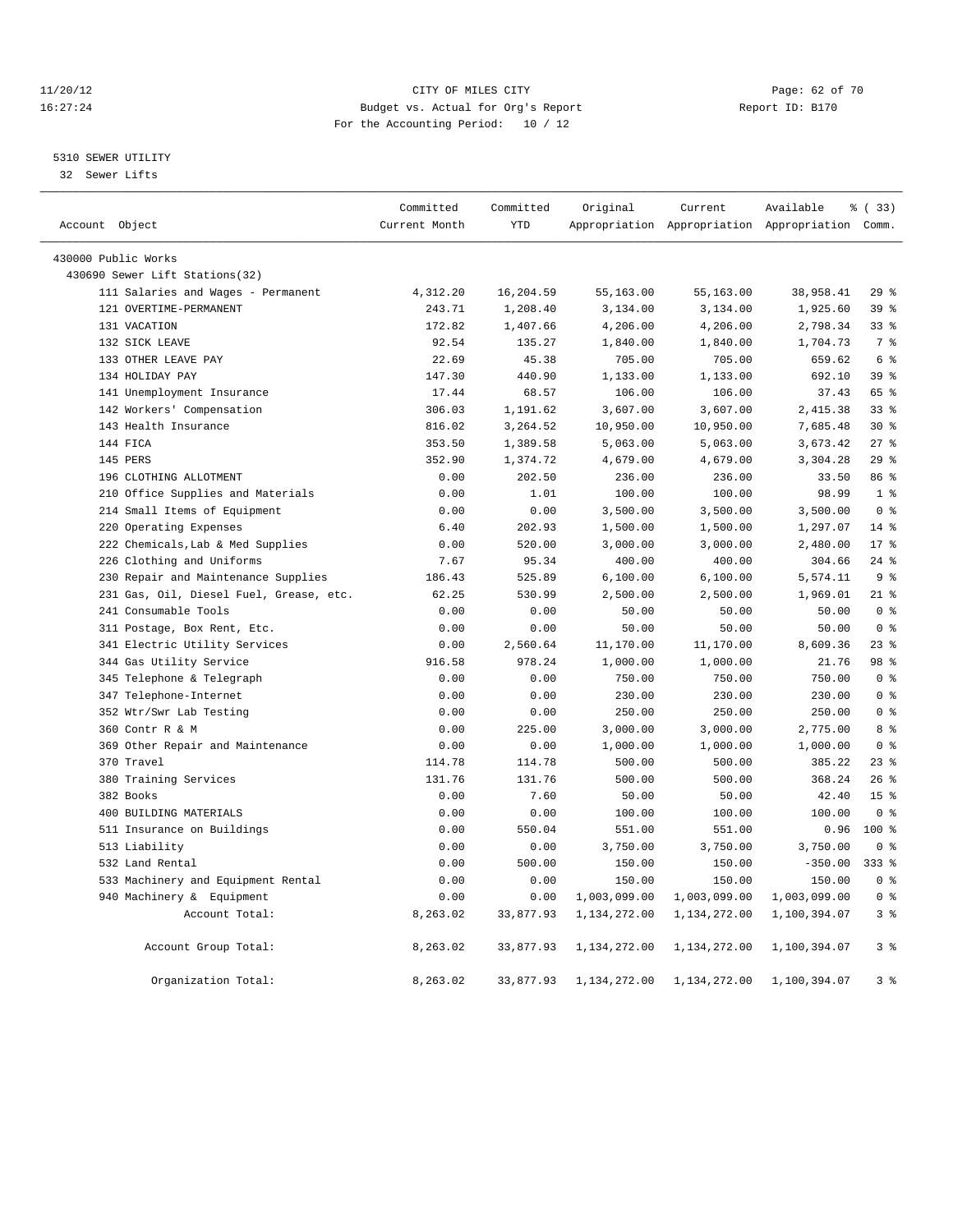#### 11/20/12 **Page: 63 of 70 CITY CONSIDER CITY** CITY **Page: 63 of 70** 16:27:24 Budget vs. Actual for Org's Report Report ID: B170 For the Accounting Period: 10 / 12

————————————————————————————————————————————————————————————————————————————————————————————————————————————————————————————————————

#### 5310 SEWER UTILITY

33 Sewer Plant

|                                           | Committed     | Committed  | Original     | Current      | Available                                       | % (33)          |
|-------------------------------------------|---------------|------------|--------------|--------------|-------------------------------------------------|-----------------|
| Account Object                            | Current Month | YTD        |              |              | Appropriation Appropriation Appropriation Comm. |                 |
|                                           |               |            |              |              |                                                 |                 |
| 430000 Public Works                       |               |            |              |              |                                                 |                 |
| 430640 Sewer Treatment and Disposal(33)   |               |            |              |              |                                                 |                 |
| 111 Salaries and Wages - Permanent        | 6,838.92      | 25,714.26  | 87,472.00    | 87,472.00    | 61,757.74                                       | $29$ $%$        |
| 121 OVERTIME-PERMANENT                    | 365.23        | 1,812.28   | 6,848.00     | 6,848.00     | 5,035.72                                        | $26$ %          |
| 131 VACATION                              | 278.01        | 2,317.92   | 6,309.00     | 6,309.00     | 3,991.08                                        | 37%             |
| 132 SICK LEAVE                            | 157.58        | 221.66     | 2,810.00     | 2,810.00     | 2,588.34                                        | 8 %             |
| 133 OTHER LEAVE PAY                       | 34.04         | 68.08      | 1,170.00     | 1,170.00     | 1,101.92                                        | 6 %             |
| 134 HOLIDAY PAY                           | 220.95        | 660.98     | 2,167.00     | 2,167.00     | 1,506.02                                        | $31$ %          |
| 141 Unemployment Insurance                | 27.62         | 108.83     | 171.00       | 171.00       | 62.17                                           | 64 %            |
| 142 Workers' Compensation                 | 481.18        | 1,876.82   | 5,892.00     | 5,892.00     | 4,015.18                                        | $32$ $%$        |
| 143 Health Insurance                      | 1,269.27      | 5,077.65   | 16,534.00    | 16,534.00    | 11,456.35                                       | $31$ $%$        |
| 144 FICA                                  | 561.08        | 2,208.28   | 8,169.00     | 8,169.00     | 5,960.72                                        | $27$ %          |
| 145 PERS                                  | 558.14        | 2,177.20   | 7,549.00     | 7,549.00     | 5,371.80                                        | 29%             |
| 196 CLOTHING ALLOTMENT                    | 0.00          | 315.00     | 351.00       | 351.00       | 36.00                                           | 90%             |
| 210 Office Supplies and Materials         | 0.00          | 1.51       | 150.00       | 150.00       | 148.49                                          | 1 <sup>8</sup>  |
| 214 Small Items of Equipment              | 0.00          | 249.99     | 15,000.00    | 15,000.00    | 14,750.01                                       | 2 <sub>8</sub>  |
| 220 Operating Expenses                    | 19.56         | 653.94     | 3,000.00     | 3,000.00     | 2,346.06                                        | $22$ %          |
| 222 Chemicals, Lab & Med Supplies         | 651.95        | 3,354.92   | 7,000.00     | 7,000.00     | 3,645.08                                        | 48 %            |
| 226 Clothing and Uniforms                 | 0.00          | 131.53     | 500.00       | 500.00       | 368.47                                          | 26 %            |
| 230 Repair and Maintenance Supplies       | 1,015.78      | 2,635.64   | 11,000.00    | 11,000.00    | 8,364.36                                        | $24$ %          |
| 231 Gas, Oil, Diesel Fuel, Grease, etc.   | 84.90         | 249.37     | 2,000.00     | 2,000.00     | 1,750.63                                        | $12*$           |
| 241 Consumable Tools                      | 0.00          | 0.00       | 50.00        | 50.00        | 50.00                                           | 0 <sup>8</sup>  |
| 300 PURCHASED SERVICES                    | 0.00          | 0.00       | 750.00       | 750.00       | 750.00                                          | 0 <sup>8</sup>  |
| 311 Postage, Box Rent, Etc.               | 7.45          | 23.45      | 100.00       | 100.00       | 76.55                                           | $23$ %          |
| 320 Printing, Duplicating, Typing &       | 0.00          | 0.00       | 100.00       | 100.00       | 100.00                                          | 0 <sup>8</sup>  |
| 330 Publicity, Subscriptions & Dues       | 0.00          | 0.00       | 100.00       | 100.00       | 100.00                                          | 0 <sup>8</sup>  |
| 334 Memberships, Registrations & Dues     | 40.00         | 40.00      | 700.00       | 700.00       | 660.00                                          | 6 %             |
| 341 Electric Utility Services             | 4,343.67      | 14,995.43  | 49,000.00    | 49,000.00    | 34,004.57                                       | $31$ %          |
| 342 Water Utility Services                | 264.52        | 419.23     | 800.00       | 800.00       | 380.77                                          | $52$ $%$        |
| 343 Sewer Utility Services                | 21.33         | 76.32      | 225.00       | 225.00       | 148.68                                          | $34$ $%$        |
| 345 Telephone & Telegraph                 | 0.00          | 107.16     | 800.00       | 800.00       | 692.84                                          | $13*$           |
| 346 Garbage Service                       | 0.00          | 47.41      | 250.00       | 250.00       | 202.59                                          | 19 <sup>°</sup> |
| 347 Telephone-Internet                    | 0.00          | 136.80     | 250.00       | 250.00       | 113.20                                          | $55$ $%$        |
| 350 Professional Services                 | 0.00          | 0.00       | 500.00       | 500.00       | 500.00                                          | 0 <sup>8</sup>  |
| 352 Wtr/Swr Lab Testing                   | 0.00          | 0.00       | 14,470.00    | 14,470.00    | 14,470.00                                       | 0 <sup>8</sup>  |
| 357 Architectual, Engineering Serv Etc.   | 0.00          | 0.00       | 15,000.00    | 15,000.00    | 15,000.00                                       | 0 <sup>8</sup>  |
| 360 Contr R & M                           | 43.40         | 546.51     | 10,000.00    | 10,000.00    | 9,453.49                                        | 5 <sup>°</sup>  |
| 363 R&M Vehicles/Equip/Labor-PW           | 762.40        | 1,988.25   | 8,000.00     | 8,000.00     | 6,011.75                                        | $25$ %          |
| 369 Other Repair and Maintenance          | 0.00          | 0.00       | 1,000.00     | 1,000.00     | 1,000.00                                        | 0 <sup>8</sup>  |
| 370 Travel                                | 172.19        | 172.19     | 1,000.00     | 1,000.00     | 827.81                                          | $17*$           |
| 380 Training Services                     | 197.66        | 197.66     | 1,000.00     | 1,000.00     | 802.34                                          | $20*$           |
| 382 Books                                 | 0.00          | 94.80      | 200.00       | 200.00       | 105.20                                          | 47 %            |
| 400 BUILDING MATERIALS                    | 0.00          | 0.00       | 100.00       | 100.00       | 100.00                                          | 0 <sup>8</sup>  |
| 511 Insurance on Buildings                | 0.00          | 6,486.38   | 6,487.00     | 6,487.00     | 0.62                                            | $100*$          |
| 512 Insurance on Vehicles & Equipment     | 0.00          | 254.40     | 255.00       | 255.00       | 0.60                                            | $100*$          |
| 513 Liability                             | 0.00          | 0.00       | 2,000.00     | 2,000.00     | 2,000.00                                        | 0 <sup>8</sup>  |
| 533 Machinery and Equipment Rental        | 0.00          | 0.00       | 2,000.00     | 2,000.00     | 2,000.00                                        | 0 <sup>8</sup>  |
| 810 Losses (Bad debt expense - Enterprise | 0.00          | 0.00       | 3,750.00     | 3,750.00     | 3,750.00                                        | $0$ %           |
| 940 Machinery & Equipment                 | 171,950.00    | 174,965.37 | 2,198,488.00 | 2,198,488.00 | 2,023,522.63                                    | 8 %             |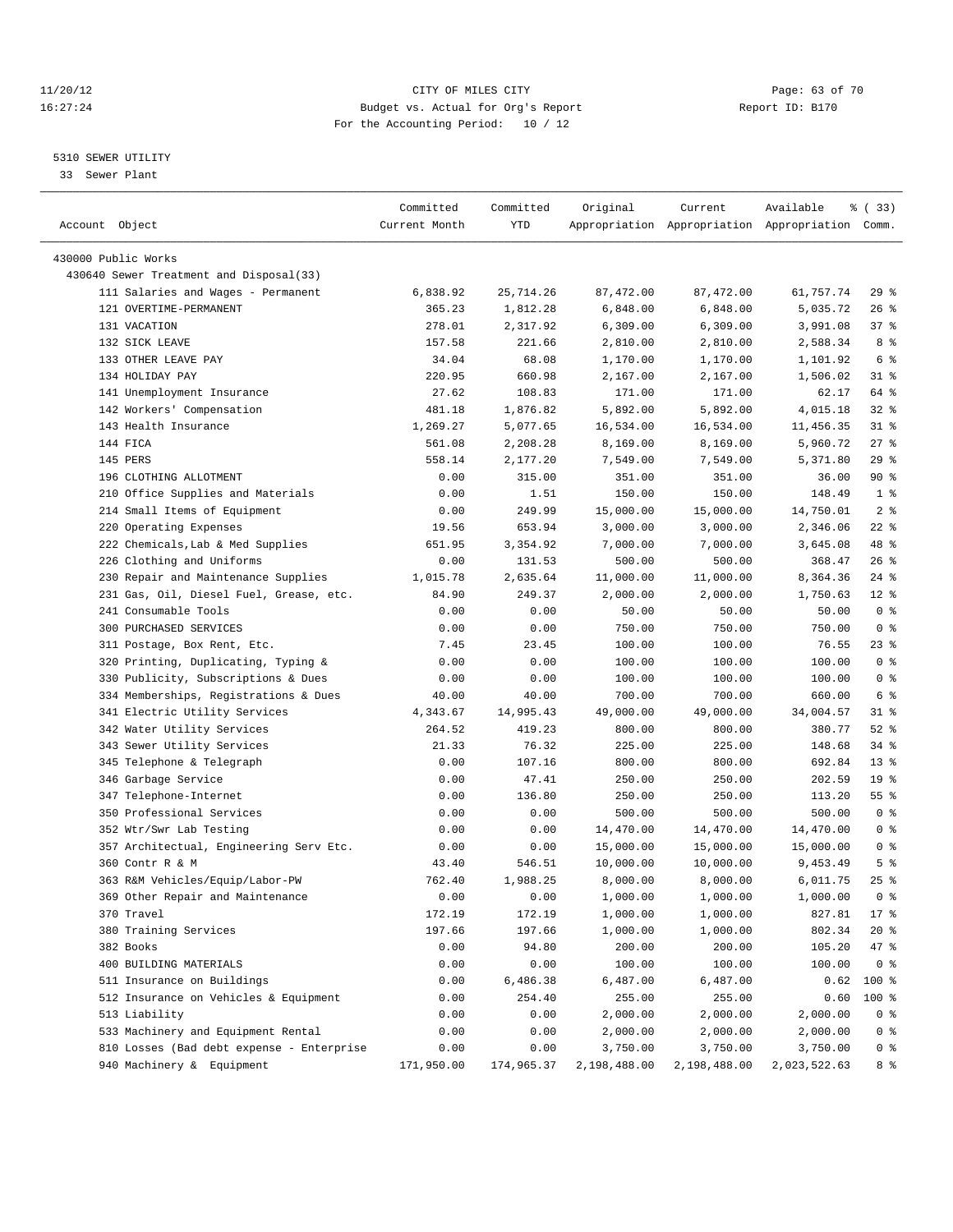#### 11/20/12 **Page: 64 of 70 CITY OF MILES CITY Page: 64 of 70 Page: 64 of 70** 16:27:24 Budget vs. Actual for Org's Report Report ID: B170 For the Accounting Period: 10 / 12

### 5310 SEWER UTILITY

33 Sewer Plant

| Account Object                                                          | Committed<br>Current Month | Committed<br><b>YTD</b> | Original     | Current<br>Appropriation Appropriation | Available<br>Appropriation | $\frac{6}{6}$ (33)<br>Comm. |
|-------------------------------------------------------------------------|----------------------------|-------------------------|--------------|----------------------------------------|----------------------------|-----------------------------|
| Account Total:                                                          | 190,366.83                 | 250,387.22              | 2,501,467.00 | 2,501,467.00                           | 2,251,079.78               | $10*$                       |
| Account Group Total:                                                    | 190,366.83                 | 250,387.22              | 2,501,467.00 | 2,501,467.00                           | 2,251,079.78               | 10 <sup>8</sup>             |
| 520000 OTHER FINANCING USES<br>521000 Interfund Operating Transfers Out |                            |                         |              |                                        |                            |                             |
| 820 Transfers to Other Funds                                            | 0.00                       | 0.00                    | 6,420.00     | 6,420.00                               | 6,420.00                   | 0 <sup>8</sup>              |
| Account Total:                                                          | 0.00                       | 0.00                    | 6,420.00     | 6,420.00                               | 6,420.00                   | 0 <sup>8</sup>              |
| Account Group Total:                                                    | 0.00                       | 0.00                    | 6,420.00     | 6,420.00                               | 6,420.00                   | 0 <sup>8</sup>              |
| Organization Total:                                                     | 190,366.83                 | 250,387.22              | 2,507,887.00 | 2,507,887.00                           | 2,257,499.78               | $10*$                       |
|                                                                         |                            |                         |              |                                        |                            |                             |
| Fund Total:                                                             | 221,337.47                 | 466,885.14              |              | 4,413,647.00  4,413,647.00             | 3,946,761.86 11 %          |                             |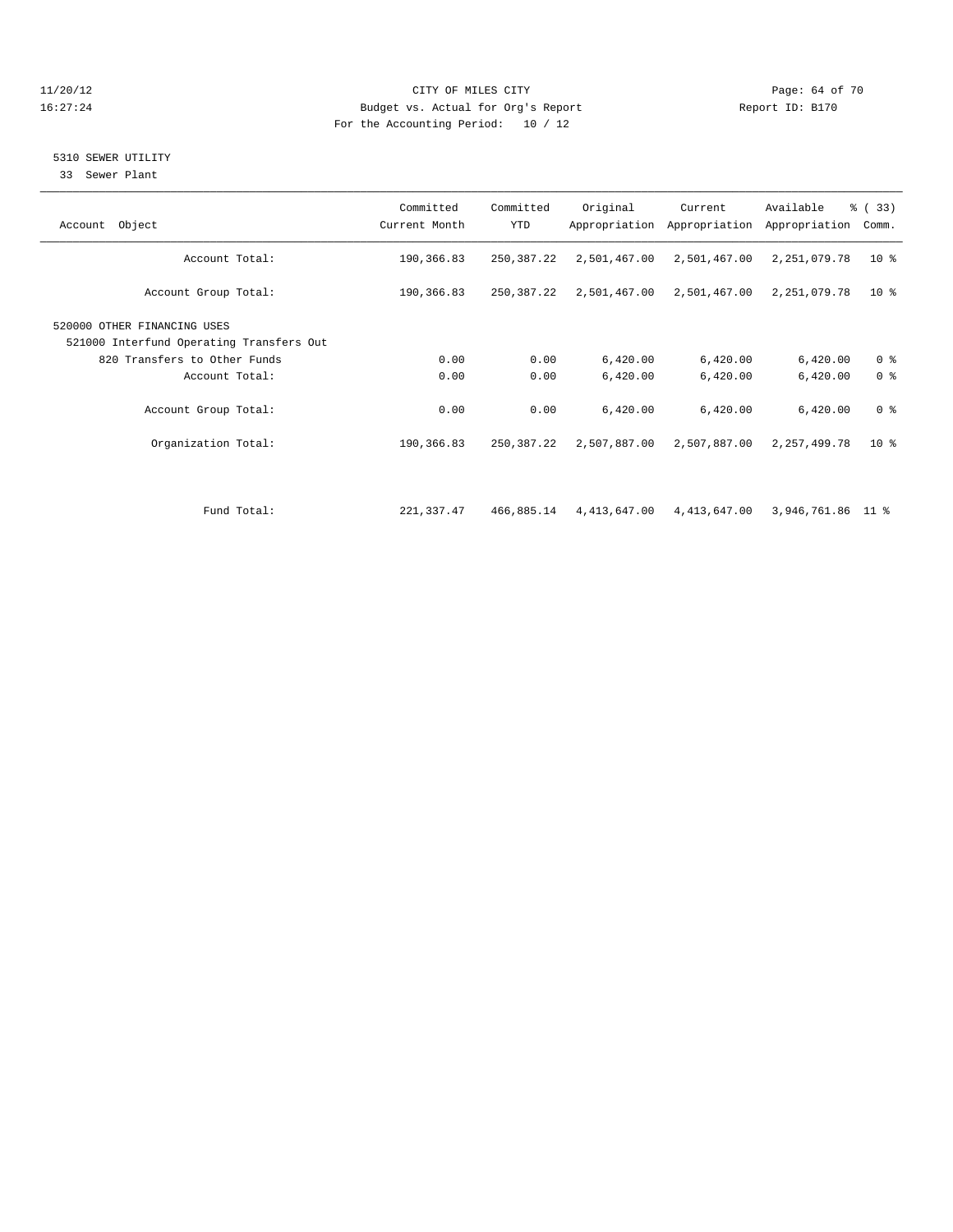#### 11/20/12 **Page: 65 of 70** CITY OF MILES CITY **CITY** Page: 65 of 70 16:27:24 Budget vs. Actual for Org's Report Report ID: B170 For the Accounting Period: 10 / 12

————————————————————————————————————————————————————————————————————————————————————————————————————————————————————————————————————

#### 5510 AMBULANCE FUND

10 Ambulance

|                                             | Committed     | Committed  | Original   | Current    | Available                                       | % (33)          |
|---------------------------------------------|---------------|------------|------------|------------|-------------------------------------------------|-----------------|
| Account Object                              | Current Month | YTD        |            |            | Appropriation Appropriation Appropriation Comm. |                 |
|                                             |               |            |            |            |                                                 |                 |
| 420000 PUBLIC SAFETY                        |               |            |            |            |                                                 |                 |
| 420730 Emergency Medical Services-Ambulance |               |            |            |            |                                                 |                 |
| 111 Salaries and Wages - Permanent          | 21,393.32     | 86,054.93  | 273,451.00 | 273,451.00 | 187,396.07                                      | 31 %            |
| 112 SALARIES AND WAGES - PART PAID          | 0.00          | 940.03     | 3,000.00   | 3,000.00   | 2,059.97                                        | $31$ $8$        |
| 121 OVERTIME-PERMANENT                      | 7,973.85      | 25,657.44  | 65,000.00  | 65,000.00  | 39, 342.56                                      | 39 <sup>8</sup> |
| 131 VACATION                                | 3,808.02      | 6,962.15   | 8,624.00   | 8,624.00   | 1,661.85                                        | 81 %            |
| 132 SICK LEAVE                              | 1,765.64      | 3,524.82   | 15,000.00  | 15,000.00  | 11,475.18                                       | $23$ $%$        |
| 133 OTHER LEAVE PAY                         | 175.24        | 175.24     | 950.00     | 950.00     | 774.76                                          | 18 %            |
| 134 HOLIDAY PAY                             | 586.06        | 1,647.71   | 7,500.00   | 7,500.00   | 5,852.29                                        | $22$ %          |
| 141 Unemployment Insurance                  | 124.71        | 431.26     | 957.00     | 957.00     | 525.74                                          | 45 %            |
| 142 Workers' Compensation                   | 1,149.59      | 3,990.66   | 9,708.00   | 9,708.00   | 5,717.34                                        | 41 %            |
| 143 Health Insurance                        | 3,943.07      | 15,358.91  | 45,469.00  | 45,469.00  | 30,110.09                                       | $34$ $%$        |
| 144 FICA                                    | 599.89        | 2,149.98   | 4,484.00   | 4,484.00   | 2,334.02                                        | 48 %            |
| 145 PERS                                    | 96.00         | 366.32     | 591.00     | 591.00     | 224.68                                          | 62 %            |
| 147 Firemen's Pension                       | 2,811.15      | 11,601.78  | 38,067.00  | 38,067.00  | 26,465.22                                       | $30*$           |
| 196 CLOTHING ALLOTMENT                      | 0.00          | 0.00       | 100.00     | 100.00     | 100.00                                          | 0 <sup>8</sup>  |
| 210 Office Supplies and Materials           | 0.00          | 245.36     | 1,300.00   | 1,300.00   | 1,054.64                                        | 19 <sup>°</sup> |
| 214 Small Items of Equipment                | 62.50         | 358.38     | 3,800.00   | 3,800.00   | 3,441.62                                        | 9%              |
| 220 Operating Expenses                      | 162.00        | 351.79     | 4,000.00   | 4,000.00   | 3,648.21                                        | 9%              |
| 222 Chemicals, Lab & Med Supplies           | 2,367.79      | 5,386.60   | 7,000.00   | 7,000.00   | 1,613.40                                        | $77$ $%$        |
| 226 Clothing and Uniforms                   | 0.00          | 0.00       | 125.00     | 125.00     | 125.00                                          | 0 <sup>8</sup>  |
| 230 Repair and Maintenance Supplies         | 104.03        | 156.97     | 5,000.00   | 5,000.00   | 4,843.03                                        | 3 <sup>°</sup>  |
| 231 Gas, Oil, Diesel Fuel, Grease, etc.     | 1,693.48      | 4,156.96   | 18,000.00  | 18,000.00  | 13,843.04                                       | $23$ %          |
| 241 Consumable Tools                        | 0.00          | 0.00       | 50.00      | 50.00      | 50.00                                           | 0 <sup>8</sup>  |
| 300 PURCHASED SERVICES                      | 0.00          | 0.00       | 2,500.00   | 2,500.00   | 2,500.00                                        | 0 <sup>8</sup>  |
| 311 Postage, Box Rent, Etc.                 | 57.80         | 158.90     | 900.00     | 900.00     | 741.10                                          | 18 %            |
| 320 Printing, Duplicating, Typing &         | 0.00          | 58.53      | 250.00     | 250.00     | 191.47                                          | $23$ %          |
| 330 Publicity, Subscriptions & Dues         | 0.00          | 0.00       | 150.00     | 150.00     | 150.00                                          | 0 <sup>8</sup>  |
| 334 Memberships, Registrations & Dues       | 0.00          | 0.00       | 150.00     | 150.00     | 150.00                                          | 0 <sup>8</sup>  |
| 341 Electric Utility Services               | 0.00          | 876.21     | 2,500.00   | 2,500.00   | 1,623.79                                        | 35%             |
| 342 Water Utility Services                  | 28.96         | 117.82     | 350.00     | 350.00     | 232.18                                          | 34 %            |
| 343 Sewer Utility Services                  | 15.17         | 56.81      | 175.00     | 175.00     | 118.19                                          | $32$ $%$        |
| 344 Gas Utility Service                     | 22.27         | 50.16      | 2,000.00   | 2,000.00   | 1,949.84                                        | 3 <sup>8</sup>  |
| 345 Telephone & Telegraph                   | 100.00        | 644.71     | 1,500.00   | 1,500.00   | 855.29                                          | $43$ %          |
| 346 Garbage Service                         | 0.00          | 482.41     | 500.00     | 500.00     | 17.59                                           | 96 %            |
| 347 Telephone-Internet                      | 0.00          | 84.72      | 300.00     | 300.00     | 215.28                                          | $28$ %          |
| 350 Professional Services                   | 2,886.36      | 6,922.94   | 28,000.00  | 28,000.00  | 21,077.06                                       | $25$ $%$        |
| 352 Wtr/Swr Lab Testing                     | 0.00          | 0.00       | 1,000.00   | 1,000.00   | 1,000.00                                        | 0 <sup>8</sup>  |
| 360 Contr R & M                             | 0.00          | 290.40     | 1,000.00   | 1,000.00   | 709.60                                          | 29%             |
| 364 R&M Vehicles - Fire/Amb                 | 0.00          | 380.96     | 6,000.00   | 6,000.00   | 5,619.04                                        | 6 %             |
| 370 Travel                                  | $-84.50$      | $-84.50$   | 2,500.00   | 2,500.00   | 2,584.50                                        | $-3$ $%$        |
| 380 Training Services                       | 0.00          | 0.00       | 2,500.00   | 2,500.00   | 2,500.00                                        | $0$ %           |
| 382 Books                                   | 0.00          | 0.00       | 150.00     | 150.00     | 150.00                                          | 0 <sup>8</sup>  |
| 400 BUILDING MATERIALS                      | 0.00          | 538.70     | 1,000.00   | 1,000.00   | 461.30                                          | 54 %            |
| 512 Insurance on Vehicles & Equipment       | 0.00          | 2,191.41   | 2,192.00   | 2,192.00   | 0.59                                            | 100 %           |
| 810 Losses (Bad debt expense - Enterprise   | $-179.94$     | 6,178.00   | 72,000.00  | 72,000.00  | 65,822.00                                       | 9 %             |
| 811 Contractual Allowances (Ambl)           | 20,871.21     | 83,412.49  | 170,000.00 | 170,000.00 | 86,587.51                                       | 49 %            |
| Account Total:                              | 72,533.67     | 271,877.96 | 809,793.00 | 809,793.00 | 537,915.04                                      | 34 %            |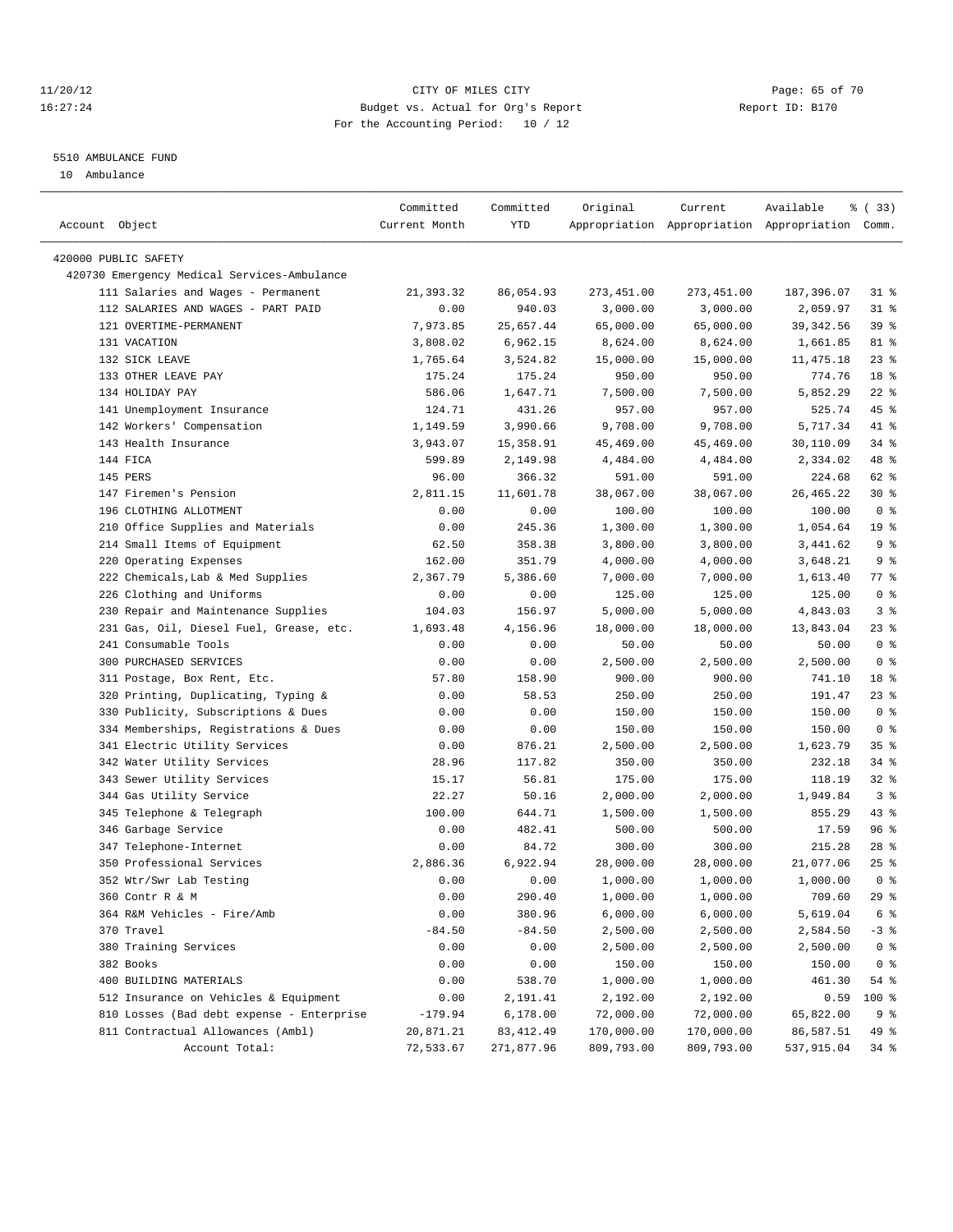#### 11/20/12 **Page: 66 of 70** CITY OF MILES CITY **Page: 66 of 70** 16:27:24 Budget vs. Actual for Org's Report Report ID: B170 For the Accounting Period: 10 / 12

#### 5510 AMBULANCE FUND

10 Ambulance

| Account Object                           | Committed<br>Current Month | Committed<br><b>YTD</b> | Original   | Current    | Available<br>Appropriation Appropriation Appropriation | % (33)<br>Comm.    |  |
|------------------------------------------|----------------------------|-------------------------|------------|------------|--------------------------------------------------------|--------------------|--|
| Account Group Total:                     | 72,533.67                  | 271,877.96              | 809,793.00 | 809,793.00 | 537,915.04                                             | 34 %               |  |
| 490000 DEBT SERVICE                      |                            |                         |            |            |                                                        |                    |  |
| 490500 Other Debt Service Payments       |                            |                         |            |            |                                                        |                    |  |
| 602 Prpl-Ambulance                       | 0.00                       | 12,361.06               | 24,831.00  | 24,831.00  | 12,469.94                                              | $50*$              |  |
| 629 Interest-Ambulance                   | 0.00                       | 717.70                  | 1,366.00   | 1,366.00   | 648.30                                                 | 53%                |  |
| Account Total:                           | 0.00                       | 13,078.76               | 26,197.00  | 26,197.00  | 13, 118. 24                                            | 50%                |  |
| Account Group Total:                     | 0.00                       | 13,078.76               | 26,197.00  | 26,197.00  | 13, 118. 24                                            | $50*$              |  |
| 510000 MISCELLANEOUS                     |                            |                         |            |            |                                                        |                    |  |
| 510330 Comprehensive Liability Insurance |                            |                         |            |            |                                                        |                    |  |
| 513 Liability                            | 0.00                       | 12,378.45               | 12,378.00  | 12,378.00  | $-0.45$                                                | 100 %              |  |
| Account Total:                           | 0.00                       | 12,378.45               | 12,378.00  | 12,378.00  | $-0.45$                                                | 100 %              |  |
| Account Group Total:                     | 0.00                       | 12,378.45               | 12,378.00  | 12,378.00  |                                                        | $-0.45$ 100 %      |  |
| 520000 OTHER FINANCING USES              |                            |                         |            |            |                                                        |                    |  |
| 521000 Interfund Operating Transfers Out |                            |                         |            |            |                                                        |                    |  |
| 820 Transfers to Other Funds             | 2,047.83                   | 8,191.32                | 34,574.00  | 34,574.00  | 26, 382.68                                             | $24$ $\frac{6}{5}$ |  |
| Account Total:                           | 2,047.83                   | 8,191.32                | 34,574.00  | 34,574.00  | 26, 382.68                                             | $24$ %             |  |
| Account Group Total:                     | 2,047.83                   | 8,191.32                | 34,574.00  | 34,574.00  | 26, 382.68                                             | $24$ %             |  |
| Organization Total:                      | 74,581.50                  | 305,526.49              | 882,942.00 | 882,942.00 | 577, 415.51                                            | 35 <sup>8</sup>    |  |
|                                          |                            |                         |            |            |                                                        |                    |  |
| Fund Total:                              | 74,581.50                  | 305,526.49              | 882,942.00 | 882,942.00 | 577, 415.51 35 %                                       |                    |  |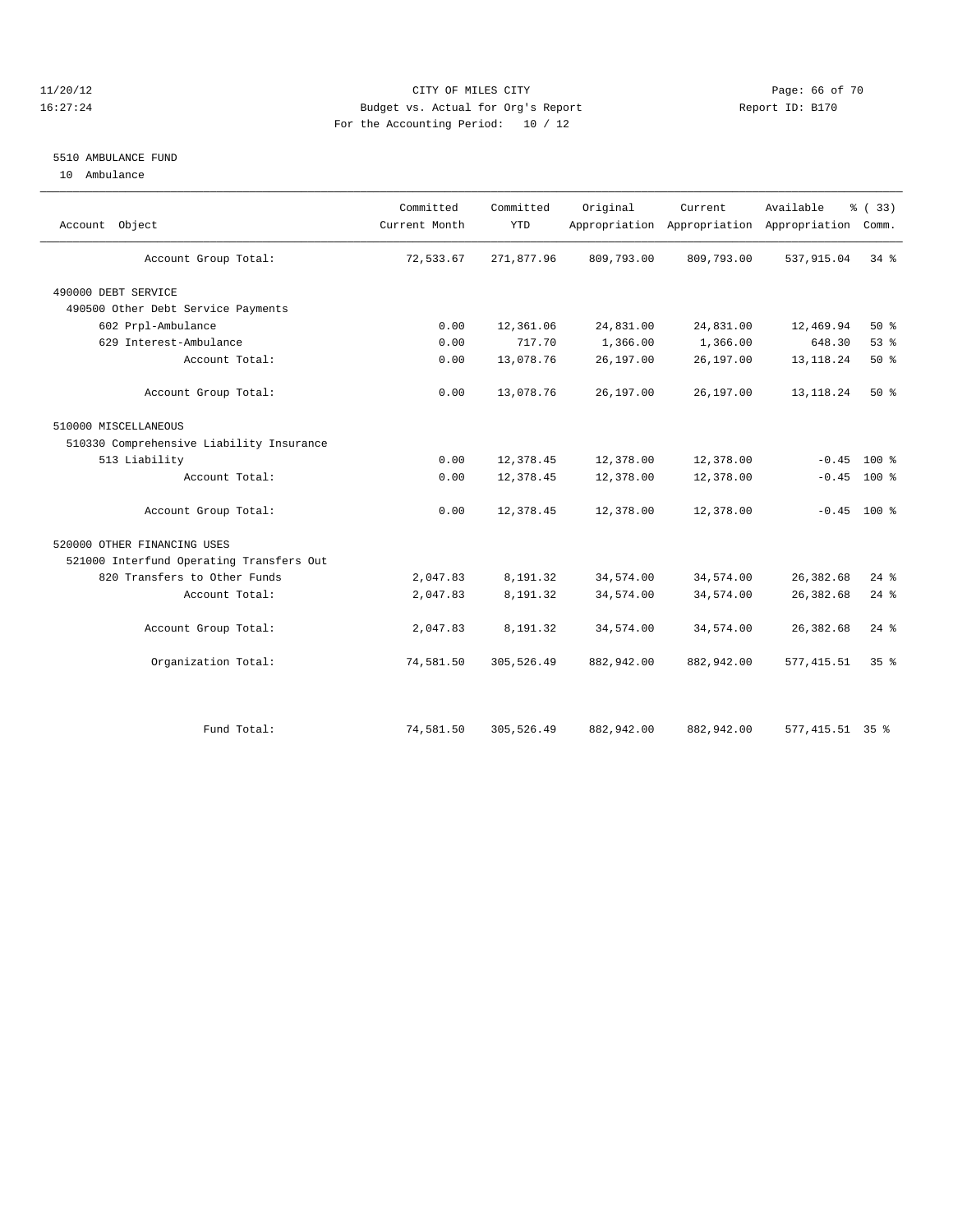#### 11/20/12 **Page: 67 of 70** CITY OF MILES CITY **Page: 67 of 70** 16:27:24 Budget vs. Actual for Org's Report Report ID: B170 For the Accounting Period: 10 / 12

————————————————————————————————————————————————————————————————————————————————————————————————————————————————————————————————————

#### 5610 AIRPORT OPERATING

87 Airport

|                                            | Committed     | Committed  | Original   | Current    | Available                                       | 8 (33)          |
|--------------------------------------------|---------------|------------|------------|------------|-------------------------------------------------|-----------------|
| Account Object                             | Current Month | YTD        |            |            | Appropriation Appropriation Appropriation Comm. |                 |
|                                            |               |            |            |            |                                                 |                 |
| 430000 Public Works<br>430300 Airport (87) |               |            |            |            |                                                 |                 |
| 111 Salaries and Wages - Permanent         | 2,944.00      | 23, 414.15 | 81,458.00  | 81,458.00  | 58,043.85                                       | $29$ %          |
| 121 OVERTIME-PERMANENT                     | 3,144.00      | 10,752.00  | 3,611.00   | 3,611.00   | $-7,141.00$                                     | $298$ %         |
| 131 VACATION                               | 0.00          | 2,281.15   | 0.00       | 0.00       | $-2, 281.15$                                    | $***$ $_{8}$    |
| 132 SICK LEAVE                             | 0.00          | 456.23     | 0.00       | 0.00       | $-456.23$                                       | $***$ $%$       |
| 133 OTHER LEAVE PAY                        | 0.00          | 0.00       | 3,416.00   | 3,416.00   | 3,416.00                                        | 0 <sup>8</sup>  |
| 141 Unemployment Insurance                 | 21.83         | 129.70     | 310.00     | 310.00     | 180.30                                          | $42$ %          |
| 142 Workers' Compensation                  | 282.86        | 1,819.75   | 4,823.00   | 4,823.00   | 3,003.25                                        | 38 <sup>8</sup> |
| 143 Health Insurance                       | 604.50        | 4,230.48   | 14,504.00  | 14,504.00  | 10,273.52                                       | 29%             |
| 144 FICA                                   | 477.22        | 2,834.62   | 6,769.00   | 6,769.00   | 3,934.38                                        | 42 %            |
| 145 PERS                                   | 430.42        | 2,609.09   | 6, 256.00  | 6,256.00   | 3,646.91                                        | 42 %            |
| 196 CLOTHING ALLOTMENT                     | 150.00        | 150.00     | 300.00     | 300.00     | 150.00                                          | $50*$           |
| 210 Office Supplies and Materials          | 0.00          | 382.19     | 700.00     | 700.00     | 317.81                                          | $55$ $%$        |
| 214 Small Items of Equipment               | 0.00          | 210.66     | 3,500.00   | 3,500.00   | 3,289.34                                        | 6 %             |
| 220 Operating Expenses                     | 552.43        | 5,271.93   | 3,000.00   | 3,000.00   | $-2, 271.93$                                    | $176$ %         |
| 230 Repair and Maintenance Supplies        | 2,546.87      | 8,127.66   | 13,000.00  | 13,000.00  | 4,872.34                                        | 63 %            |
| 231 Gas, Oil, Diesel Fuel, Grease, etc.    | 278.70        | 1,215.11   | 6,000.00   | 6,000.00   | 4,784.89                                        | $20*$           |
| 237 Aviation Fuel                          | 0.00          | 406,928.01 | 300,000.00 | 300,000.00 | $-106,928.01$                                   | $136$ %         |
| 239 Tires, Tubes Etc.                      | 0.00          | 374.00     | 0.00       | 0.00       | $-374.00$                                       | $***$ $_{8}$    |
| 250 Supplies for Resale                    | 0.00          | 0.00       | 1,000.00   | 1,000.00   | 1,000.00                                        | 0 <sup>8</sup>  |
| 311 Postage, Box Rent, Etc.                | 0.00          | 0.00       | 250.00     | 250.00     | 250.00                                          | 0 <sup>8</sup>  |
| 319 Other Communication and Transportation | 0.00          | 111.08     | 250.00     | 250.00     | 138.92                                          | 44 %            |
| 330 Publicity, Subscriptions & Dues        | 0.00          | 0.00       | 100.00     | 100.00     | 100.00                                          | 0 <sup>8</sup>  |
| 334 Memberships, Registrations & Dues      | 0.00          | 0.00       | 1,250.00   | 1,250.00   | 1,250.00                                        | 0 <sup>8</sup>  |
| 341 Electric Utility Services              | 735.24        | 3,407.89   | 9,000.00   | 9,000.00   | 5,592.11                                        | 38 %            |
| 344 Gas Utility Service                    | 79.35         | 257.70     | 5,000.00   | 5,000.00   | 4,742.30                                        | 5 <sup>8</sup>  |
| 345 Telephone & Telegraph                  | 0.00          | 1,315.21   | 2,500.00   | 2,500.00   | 1,184.79                                        | 53%             |
| 347 Telephone-Internet                     | 0.00          | 111.94     | 450.00     | 450.00     | 338.06                                          | $25$ $%$        |
| 350 Professional Services                  | 0.00          | 1,402.50   | 5,000.00   | 5,000.00   | 3,597.50                                        | $28$ %          |
| 360 Contr R & M                            | 0.00          | 823.10     | 3,000.00   | 3,000.00   | 2,176.90                                        | $27$ %          |
| 363 R&M Vehicles/Equip/Labor-PW            | 0.00          | 0.00       | 1,000.00   | 1,000.00   | 1,000.00                                        | 0 <sup>8</sup>  |
| 367 Plumbing, Heating, Electrical          | 0.00          | 434.13     | 2,500.00   | 2,500.00   | 2,065.87                                        | $17*$           |
| 370 Travel                                 | 0.00          | 0.00       | 500.00     | 500.00     | 500.00                                          | 0 <sup>8</sup>  |
| 380 Training Services                      | 0.00          | 0.00       | 200.00     | 200.00     | 200.00                                          | 0 <sup>8</sup>  |
| 511 Insurance on Buildings                 | 0.00          | 3,319.49   | 3,320.00   | 3,320.00   | 0.51                                            | 100 %           |
| 512 Insurance on Vehicles & Equipment      | 0.00          | 1,908.07   | 1,909.00   | 1,909.00   | 0.93                                            | 100 %           |
| 940 Machinery & Equipment                  | 0.00          | 0.00       | 10,000.00  | 10,000.00  | 10,000.00                                       | 0 <sup>8</sup>  |
| Account Total:                             | 12, 247.42    | 484,277.84 | 494,876.00 | 494,876.00 | 10,598.16                                       | 98 <sup>°</sup> |
|                                            |               |            |            |            |                                                 |                 |
| 430376 FAA Grant                           |               |            |            |            |                                                 |                 |
| 933 2010 State Aero Grant Match            | 0.00          | 0.00       | 5,000.00   | 5,000.00   | 5,000.00                                        | 0 <sup>8</sup>  |
| 937 2010 FAA Match                         | 0.00          | 0.00       | 15,000.00  | 15,000.00  | 15,000.00                                       | 0 <sup>8</sup>  |
| 938 2010 FAA Grant                         | 0.00          | 0.00       | 180,000.00 | 180,000.00 | 180,000.00                                      | 0 <sup>8</sup>  |
| Account Total:                             | 0.00          | 0.00       | 200,000.00 | 200,000.00 | 200,000.00                                      | 0 <sup>8</sup>  |
| 430730 Source of Supply                    |               |            |            |            |                                                 |                 |
| 400 BUILDING MATERIALS                     | 40.18         | 40.18      | 0.00       | 0.00       | $-40.18$                                        | $***$ $%$       |
| Account Total:                             | 40.18         | 40.18      | 0.00       | 0.00       | $-40.18$                                        | $***$ $%$       |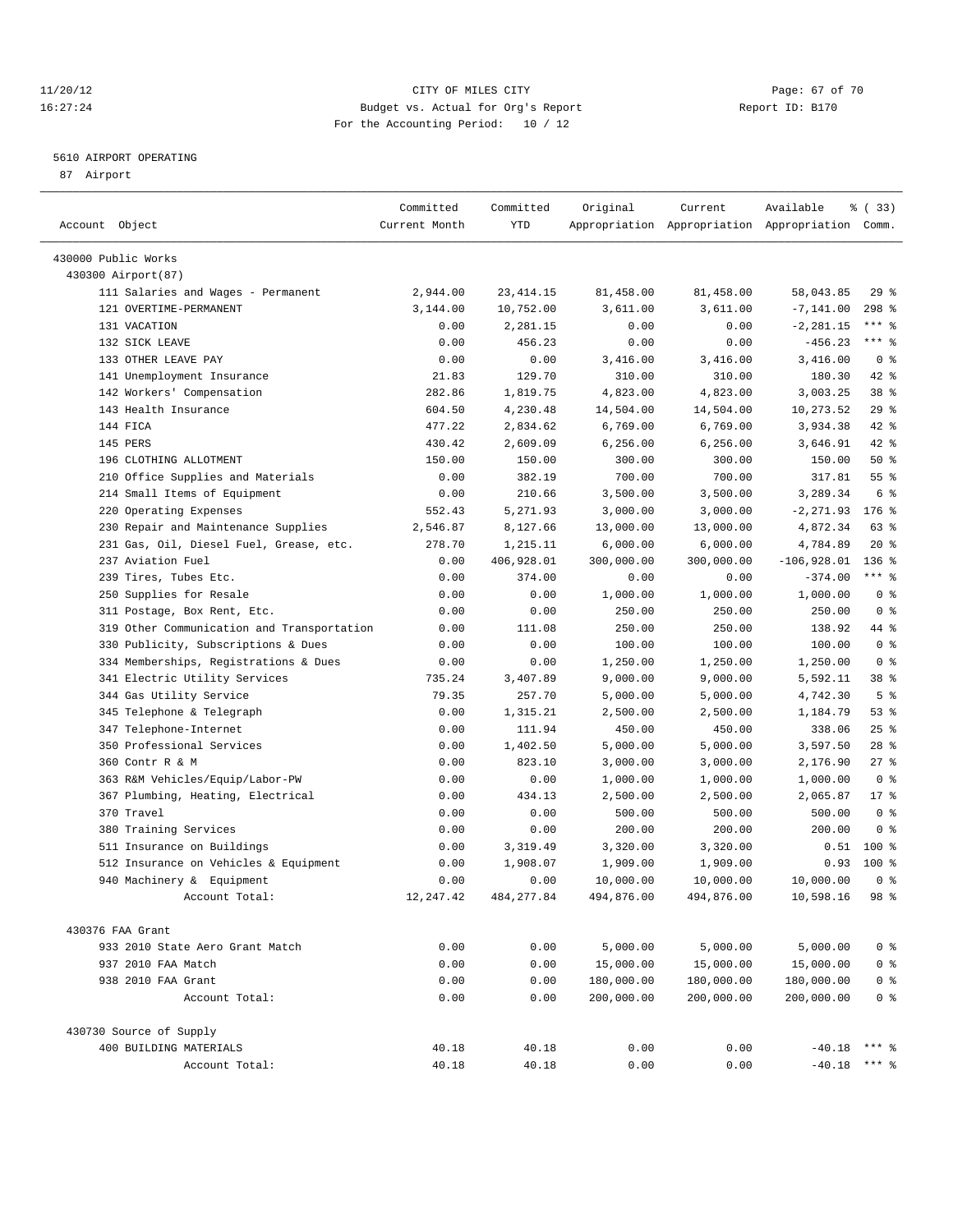#### 11/20/12 **Page: 68 of 70** CITY OF MILES CITY **CITY** Page: 68 of 70 16:27:24 Budget vs. Actual for Org's Report Report ID: B170 For the Accounting Period: 10 / 12

#### 5610 AIRPORT OPERATING

87 Airport

| Account Object                           | Committed<br>Current Month | Committed<br><b>YTD</b> | Original   | Current    | Available<br>Appropriation Appropriation Appropriation | % (33)<br>Comm. |  |
|------------------------------------------|----------------------------|-------------------------|------------|------------|--------------------------------------------------------|-----------------|--|
| Account Group Total:                     | 12,287.60                  | 484, 318.02             | 694,876.00 | 694,876.00 | 210,557.98                                             | 70 %            |  |
| 490000 DEBT SERVICE                      |                            |                         |            |            |                                                        |                 |  |
| 490500 Other Debt Service Payments       |                            |                         |            |            |                                                        |                 |  |
| 641 Principal - Aeronautics Loan 08      | 0.00                       | 0.00                    | 4,921.00   | 4,921.00   | 4,921.00                                               | 0 <sup>8</sup>  |  |
| 642 Interest - Aeronautics Loan 08       | 0.00                       | 0.00                    | 1,249.00   | 1,249.00   | 1,249.00                                               | 0 <sup>°</sup>  |  |
| Account Total:                           | 0.00                       | 0.00                    | 6, 170.00  | 6,170.00   | 6,170.00                                               | 0 <sup>°</sup>  |  |
| Account Group Total:                     | 0.00                       | 0.00                    | 6,170.00   | 6,170.00   | 6,170.00                                               | 0 <sup>8</sup>  |  |
| 510000 MISCELLANEOUS                     |                            |                         |            |            |                                                        |                 |  |
| 510330 Comprehensive Liability Insurance |                            |                         |            |            |                                                        |                 |  |
| 513 Liability                            | 0.00                       | 0.00                    | 5,800.00   | 5,800.00   | 5,800.00                                               | 0 <sup>8</sup>  |  |
| Account Total:                           | 0.00                       | 0.00                    | 5,800.00   | 5,800.00   | 5,800.00                                               | 0 <sup>°</sup>  |  |
| Account Group Total:                     | 0.00                       | 0.00                    | 5,800.00   | 5,800.00   | 5,800.00                                               | 0 <sup>8</sup>  |  |
| 520000 OTHER FINANCING USES              |                            |                         |            |            |                                                        |                 |  |
| 521000 Interfund Operating Transfers Out |                            |                         |            |            |                                                        |                 |  |
| 820 Transfers to Other Funds             | 1,246.75                   | 4,987.00                | 14,961.00  | 14,961.00  | 9,974.00                                               | 33%             |  |
| Account Total:                           | 1,246.75                   | 4,987.00                | 14,961.00  | 14,961.00  | 9,974.00                                               | 33 <sup>8</sup> |  |
| Account Group Total:                     | 1,246.75                   | 4,987.00                | 14,961.00  | 14,961.00  | 9,974.00                                               | 33 <sup>8</sup> |  |
| Organization Total:                      | 13,534.35                  | 489,305.02              | 721,807.00 | 721,807.00 | 232,501.98                                             | 68 %            |  |
|                                          |                            |                         |            |            |                                                        |                 |  |
| Fund Total:                              | 13,534.35                  | 489,305.02              | 721,807.00 | 721,807.00 | 232,501.98                                             | 68 %            |  |